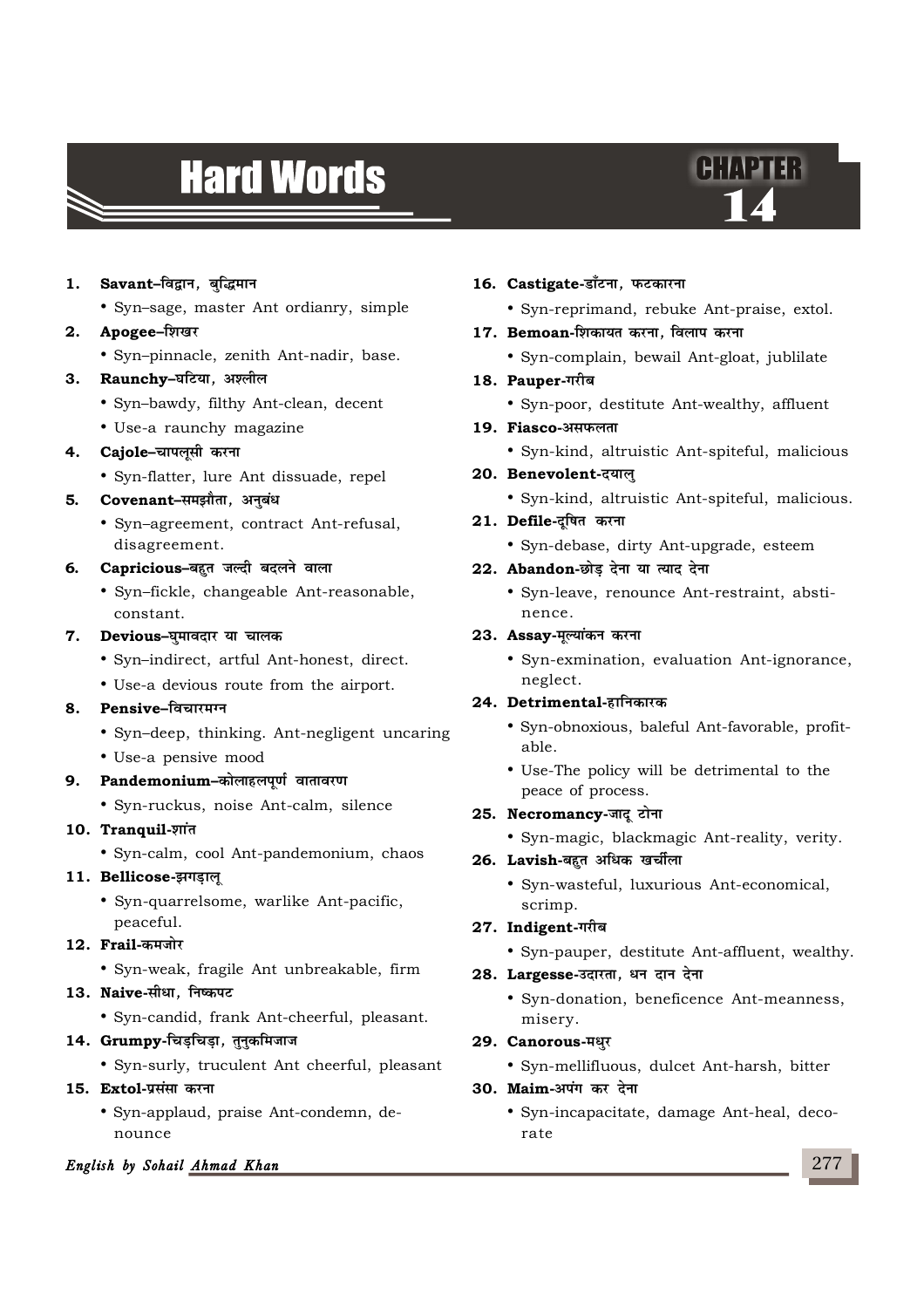## 31. Miracle-चमत्कार, आश्चर्य

- Syn-supernatural, wonder Ant-reality, simple
- Use-It's miracle nobody was killed in the crash

## 32. Plummet-नीचे की ओर तेजी से गिरना

- Syn-plunge, slump Ant-grow, ascend
- Use-share prices plummeted to an all-time low.

#### 33. **Reprisal-बदला**, प्रति

- Syn-revenge, avenge Ant-pardon, forgiveness
- Use-They did not want to give evidence for fear of reprisal.

## **34. Dingy-ध्ंधला,गंदा**

- Syn-murky, dark or dirty Ant-clear, bright
- Use-dingy bedsheets

## **35. Asinine-मर्ख, भोंद**

- Syn-dolt, foolish Ant-sensible, astute
- Use-an asinine person

## 1. **Candid-निष्कपट, सच्चा**

- Syn-honest, truthful Ant-biased, tactful.
- 2. Capacious-बहुत विशाल (जहाँ पर स्पेश बहुत हो)
	- Syn-roomy, spacious Ant-cramped, tiny

## 3. Certitude-निश्चितता, विश्वास

- Syn-confidence, certainty Ant-distrust, qualm
- **4. Circumspect**-सर्तक,सावधान
	- Syn-cautious, careful Ant-careless, foolish.

## 5. **Circuitous**-घमावदार

• Syn-Circular, Devious Ant-stright, linear.

## **6. Nonchalant**-लापरवाह, बेपरवाह

- Syn-careless, remiss Ant-deliberate, careful
- Use-It'll be fine she replied, with a nonchalant shrug

## **7. Fester-**कट्ता करना या सड़ना

• Syn-irk, rotten Ant-heal, lessen.

## 8. **Flamboyant**-भडकीला, दिखावटी

• Syn-showy, florid Ant-calm, moderate

## 9. **Flux**-लगातार परिवर्तन, प्रवाह

- Syn-fluctuation, charge Ant-constancy, stability.
- Use-Our society is in a state of flux.

## **English by Sohail Ahmad Khan**

## **Hard words Rakesh Yadav Readers Publication**

## 10. **Garner**-संग्रह करना, इकदठा करना

• Syn-deposit, store Ant-distribute, scatter.

## 11. **Haggard-कमजोर, थका हुआ**

• Syn- gaunt, weak Ant-plump, buxom.

## 12. **Hollow-**खोखला

- Syn-Vacant, Unfilled Ant-rigid, solid.
- Use a hollow tube

## 13. **Importunate-हठी, दराग्रही**

• Syn-stubborn, firm Ant-carefree, causal.

## 14. Immutable-स्थिर, अपरिवर्तनीय

- Syn-constant] fixed Ant-dynamic, flexible.
- Use-This decision should not be seen as immutable.

## 15. **Maldediction-अभिशाप**

• Syn-Curse, Anathema Ant-dedication, blessing

## 16. Glee-प्रसन्नता, खुशी

• Syn-Blithful, Mirth Ant-sorrow, worry

## 17. **Replete**-भरा हुआ, परिपूर्ण

• Syn-Abundant, filled Ant-vacant empty

## **18. Persistent-दुढ़, लगातार**

- Syn-Determined, contiuous Ant-ceasing, unstable
- Use-peristent try

## 19. **Heist-**चोरी

- Syn-Theft, Larceny Ant-offering, bestow
- Use-a bank heist

## 20. Meteorite-**उल्कापिंड**

- Syn-Comet, Falling Star
- 21. **Applaud**-प्रशंसा करना
	- Syn-Praise, Laud Ant-Condemn, criticize

## 22. **Bowdlerize-**शोधन करना

• Syn-Purify, Cleanse Ant-approve, authorize

## **Set-3**

## 1. **Fritter away-**व्यर्थ में समय या पैसा गवांना

- Syn-Squander, Lavish Ant-economical, frugal
- Use-he frittered away the millions his father had left him.

## **2. Disparage-नीचा दिखाना**

• Syn-Lower, Belittle Ant-admire, respect.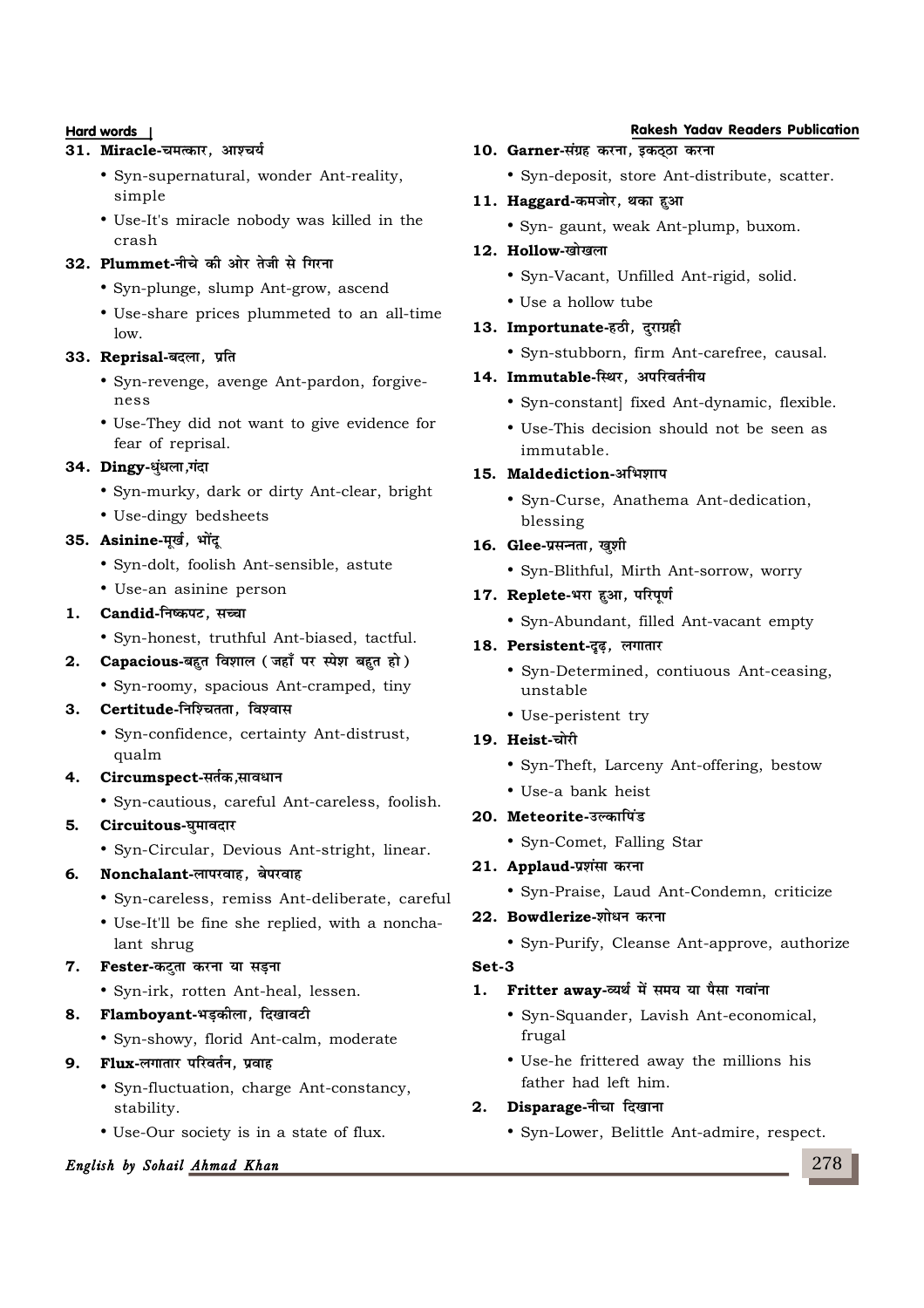## 3. **Contraption-कलप्**रजे, मशीन

- Syn-Apparatus,Tool
- Use-She showed us a strange contraption that looked like as satelite dish.

## **4. Consternation-आश्चर्य, घबराहट**

• Syn-wonder, anxiety Ant-glee, cheerfulness

#### **5. Celerity-r Ri j r k**

• Syn-alacrity, haste Ant-delay, slowness

## **6.** disparate-असमान, भिन्न-भिन्न

• Syn-Dissimilar, Diverse Ant-equal, alike

#### **7. Accolade-प्रशंसा पुरुस्कार**

• Syn-applaud, award Ant-condemn, castigate

### 8. **Ardent-**उत्साही, प्रबल

• Syn-Eager, Desirous Ant-unexcited, calm

## 9. Voracious-लालची, भूखा

- Syn-Covetous, very hungry Ant-satisfied.
- Use voracious shark

## 10. **Foment-उकसाना**. भडकाना

• Syn-Incite, Stimulate Ant-lull, stop

## **11. Stern-**कठोर

• Syn-hard, inflexible Ant-yield, flexable

## 12. **prevaricate**-सच कहने से कतराना, झठ बोलना

- Syn-evade, shuck Ant-confront, encounter
- Use-stop prevarication and come to the point

#### 13. **Mull**-विचार करना

• Syn-Ponder, Medicate Ant- disregard, ignore.

#### <u>14. Muse-चिंतन करना</u>

• Syn-Ponder, Think Ant-neglact, ignore.

## 15. **Nettle-नाराज करना**

• Syn-annoy, irriate Ant-comfort, quiet

## 16. **Recluse-सन्यासी, एकान्तवासी**

• Syn-monk, ascetic Ant-extrovert, showboat

#### 17. Venial-क्षमा करने योग्य

• Syn-Forgivable, Allowable, Ant-abominable, heinous.

## 18. **Brazen-असभ्य, निर्लज्ज**

• Syn-audacious, bold Ant-humble, meek

## 19. Altercation-झगडा

• Syn-Bellicose, Quarrel Ant-harmony, accord.

## **English by Sohail Ahmad Khan**

## **Hard words Rakesh Yadav Readers Publication**

## 20. **Arduous**-कठिन कार्य

• Syn-hardwork, onerous. Ant-facile, effortless

#### 21. Rudimentary-अल्पविकसित, शुरुआती

• Syn-Beginning, Immature Ant-Additional, derivative

## **22. Rattle-आवाज करना**

• Syn-Sound, Shatter Ant- soothe, placate

#### 23. Jeopardy-संकट, खतरा

• Syn-Peril, Risk Ant-protection, assurance.

#### **24. Incarnate-अवतार होना**

• Syn-Embodied, Humanform Ant-disembody, mechanized.

## 25. Intimate-घनिष्ठ

• Syn-Close friend, boson Ant-formal, imprecise

#### **26. Idle-आलमी**

• Syn-Laze, Inactive Ant-effective, active

#### **27.** Innate-जन्मजात

• Syn-inborn, inherent Ant-incidental, mediated.

#### 28. Glean-सूचनाऐं या ज्ञान का संग्रह करना

• Syn-Accumulate, Garner Ant-spread, separate.

## 29. **Fetid-बदबूदार**

- Syn-malodorous, stinking Ant-aromatic, fragrant.
- Use-fetidair

## 30. **Temporize**-टालमटोल करना

• Syn-Prevaricate, delay Ant-advance, further.

## 31. Thrifty-कंजूस, किफायती

• Syn-miser, persimonious Ant-lavish, wasteful.

## **32. Mirth-प्रसन्त, खुश**

• Syn-glee, cheer Ant-

#### 33. Aspersion-कलंक, बदनामी

• Syn-slander, defamation Ant-extravagant, spendthrift

#### 34. **Perspicacious-**चतुर,होशियार

• Syn-prudent, astute Ant-ignorant, innocent

## **35. Affluent-धनी, सम्पन्न**

• Syn-wealthy, rich Ant-pauper, wealthy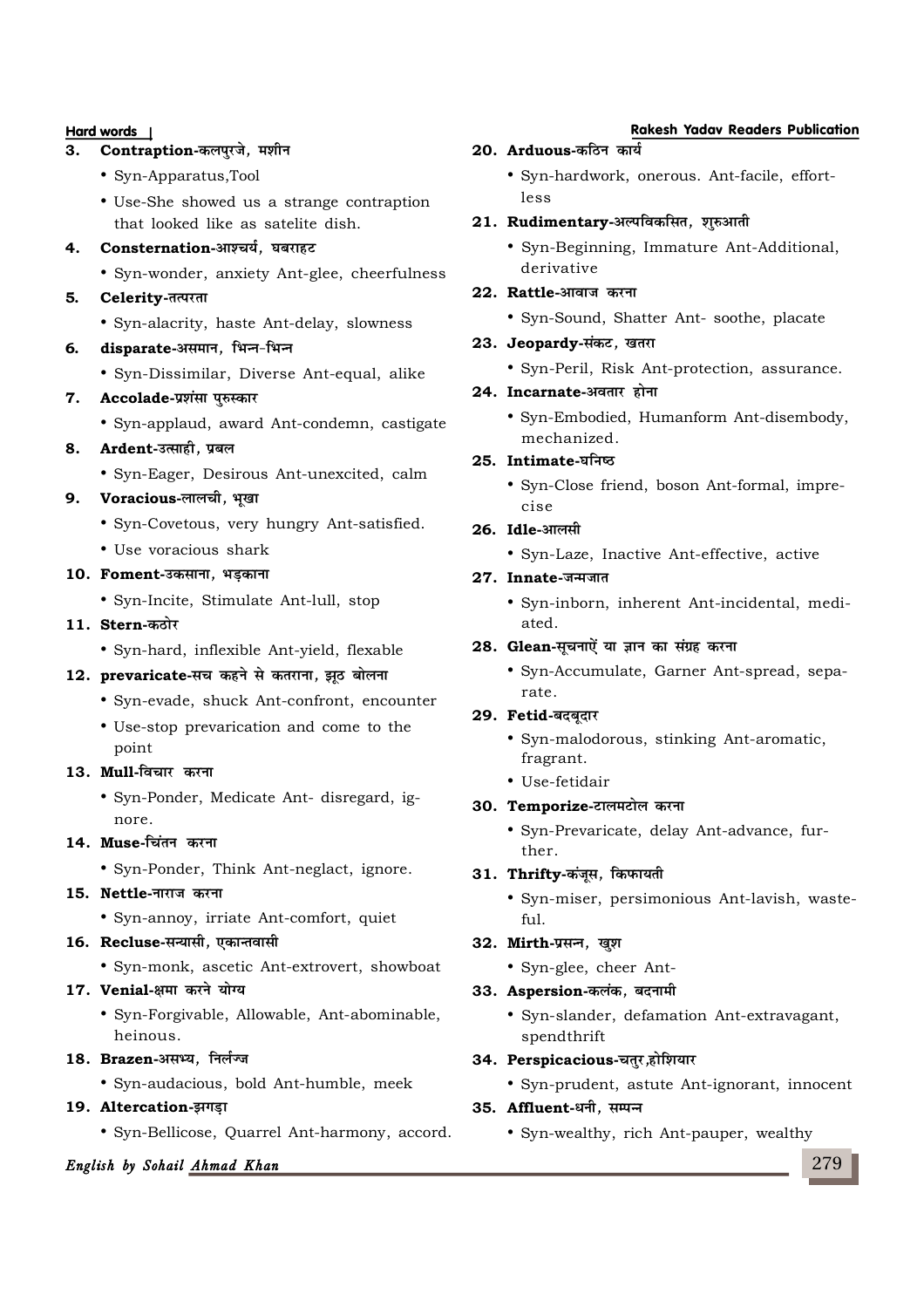- 1. **Paradox-परस्पर विरोधी** 
	- Syn-opposite, oddity Ant-same, usualness
- **2. Carp-आलोचना करना, गलतिया ढंढना** 
	- Syn-criticise, cavil, Ant-praise, extol.
- 3. **Uproar-हंगामा**, शोरगुल
	- Syn-furore, turmoil, Ant- peace, calm.
- **4. Seamv**-अनैतिक
	- Syn-immoral, bad Ant- honorable, moral.
- 5. **Towering-**विशाल, शक्तिशाली
	- Syn-colossal, vast Ant- tiny, slender.
- **6.** Tirade-कडी निंदा
	- Syn-criticise, censure Ant-extol, apprise
- **7. Dainty**-आकष्रक, रुचिकर
	- Syn-attractive, soft Ant-menial, underneath
- 8. Lucrative-आकर्षक, लाभदायक
	- Syn-dainty, fruitful Ant-unprofitable, homely
- 9. **Mendacious-नकली,झुठा** 
	- Syn-spurious, untrue Ant-rightous, genuine

### 10. **Harangue-**उग्र भाषण देना

- Syn-speech, address Ant- panegyric, laudatory
- 11. **Upright-ईमानदार** 
	- Syn-honest, rightous Ant-dishonor, deceitful
- 12. **Beguile**-ठगना, धोखा देना
	- Syn-mislead, deceive Ant-offer, proposal.
- 13. **Exasperate-**गस्सा दिलाना, उत्तेजित करना
	- Syn-annoy, agitate Ant-comfort, pacify
- 14. **Humbug-धोखा या धोखेबाज. छल-कपट** 
	- Syn-pretense, dishonest Ant-honest, rightous
- 15. **Smattering-अल्प** ज्ञान या अल्प मात्रा
	- Syn-Modicum, little Ant-entirety, plenitude.

## 16. Desolate-उदास, वीरान

- Syn-sad, despair Ant-glee, bright
- 17. Detention-हिरासत, कैद
	- Syn-apprehesion, immurement Ant-freedom, release

## 18. **Recalcitrant-हठी.** जिददी

• Syn-stubborn, addurate Ant-yielding, humble

## 19. **Sparse-बिखरा हुआ, फैला हुआ**

• Syn-sporadic, dispersed Ant- abundant, plentiful

## **English by Sohail Ahmad Khan**

## 20. **Galore**-अधिकता

- Syn-abundant, ample Ant-scarcity, paucity.
- 21. **Cozen-**ठगना, फसलाना
	- Syn-Beguile, deceit Ant- scarcity, paucity

## **22. Innocuous**-हानिरहित, अहानिकारक

• Syn-inobnoxious, harmless, Ant-harmful, adverse

## **23. Rampage-उपद्रव, शोर शराबा**

• Syn-uproar, furore Ant-pacify, calm

## **24. Subservient**-जी हजरी करना

• Syn-servile, obsequious Ant-bossy, assertive

## **25. Enervate-कमजोर होना**

- Syn-weak, jade Ant-strengthen, energize
- **26. Decease-**( डिसीस ) मृत्यू
	- Syn-death, demise Ant-nascency, birth

## **27. Deceit**-धोखा देना

• Syn-humbug, fraud Ant-nascency, birth

## **28. Sue-अभियोग चलाना**

• Syn-prosecute, file Ant-exonerate, free

## 29. Mercenary-किराये का सैनिक या लालची

• Syn-money-grubbing, covetous Ant-generous, unselfish

## $30.$  **Veteran-अनुभवी**

• Syn-skilled, expert Ant- novice, fresher

## $31.$  Wholesome-स्वास्थप्रद

• Syn-salubrious, hygienic Ant-indecent, impure

## 32. Obsolete-अप्रचलित, पुराना

• Syn-out of date, archaic Ant-mordern, up-todate

#### 33. Alimony-गुजारा-भत्ता

• Syn-sustenance, remittance Ant-neglect

## **34. Epionage-जासूसी**

• Syn-spying, snooping Ant-ignore, neglect

#### $35.$  **Submissiveness-दब्बूपन**

• Syn-meekness, tractableness Ant-discord, free

#### 1. **Hallowed**-पवित्र

• Syn-sacred, pious Ant-unsacred, irreligious

## 2. **Sabotage-बिगाड़ना, तोड़-फोड़ करना**

• Syn-spoil, destruction Ant-maintenance, overhaul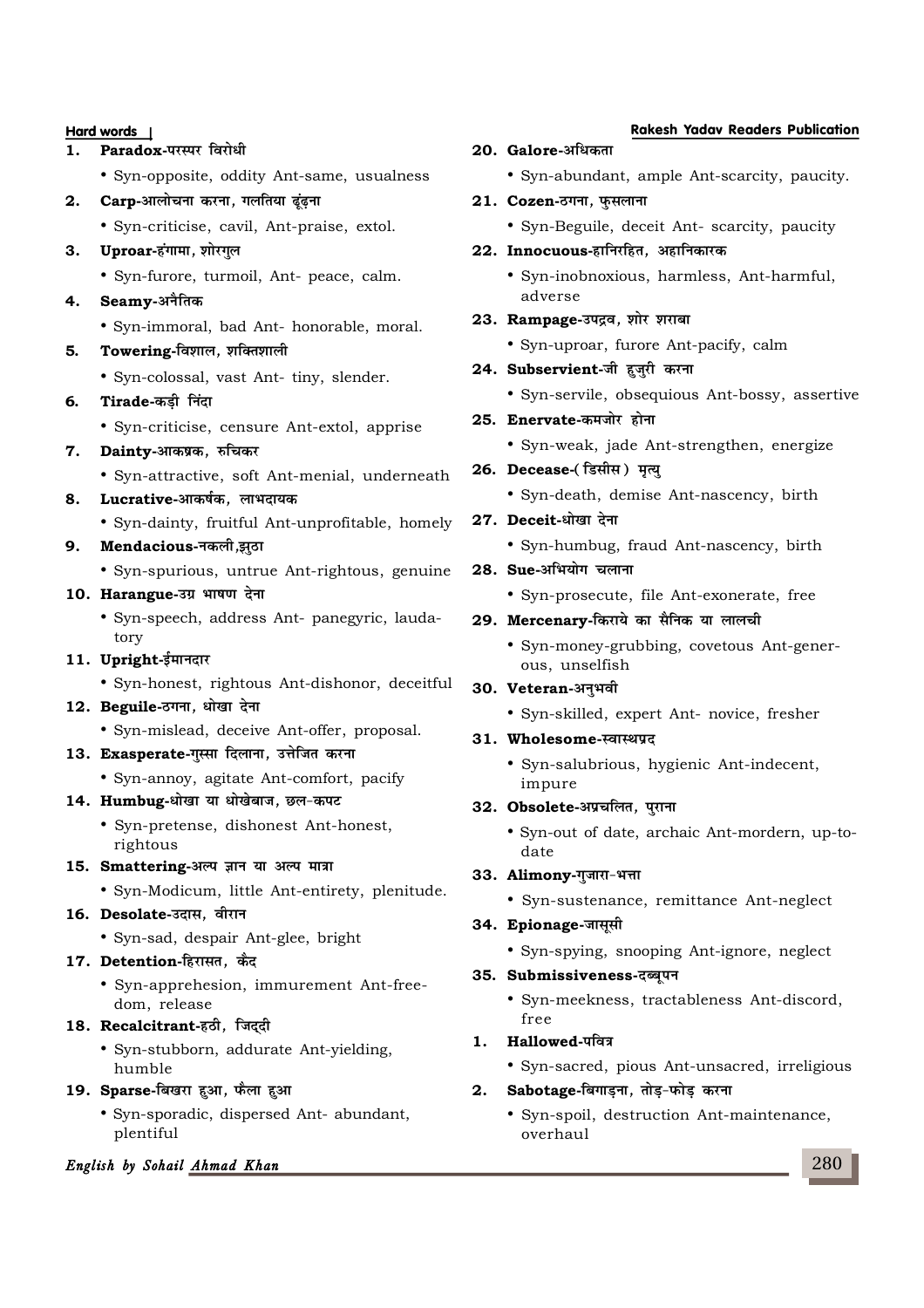### 3. **Revamp-मरम्मत करना**

• Syn-repair, overhaul Ant-Sabotage, spoil

## 4. **Daredevil-साहसी**

• Syn-courageous, adventurer Ant- cowardly, craven

## **5. Fastidious**-सतर्कता या तनक मिजाज

- Syn-meticulous, choosy Ant-indifferent, uncareful
- **6.** Pine-दुखी होना या लालायित होना
	- Syn-grieve, want Ant-despise, dislike

## **7. Hassle-बाधा, अवरोध**

• Syn-hurdle, hinder Ant-help, aid

## **8. Dire**-भयानक. खतरनाक

• Syn-critical, acute Ant-fortunate, trival

## **9. Tyranny**-अत्याचार, निरंकश

• Syn-cruelty, autocracy Ant-democracy

## 10. **Tense-तनाव**

• Syn-strain, rigid Ant-flexible, calm

## 11. **Solace**-आराम देना, सांत्वना देना

• Syn-comfort, relief Ant- irritate, upset

## $12.$  **Restive-बेचैनी**

• Syn-restless, nervous Ant-disharmony, discord

## **13. Lambaste-आलोचना**

- Syn-criticize, revile Ant-praise, acclaim
- 14. Lacerate-त्वचा या मांस को धारदार चीज से चीरना या आलोचना करना
	- Syn-criticize, puncture Ant-mend, repair

## 15. **Squander**-अपने पैसो व समय को बर्बाद करना

• Syn-extravagant, prodigal Ant-accumulate, assemble

## 16. Dissent-असहमत होना

• Syn-disagree, discord Ant-agreement, approve

## 17. **Combat-लड़ाई, संघर्ष**

• Syn-fight, dispute Ant-compromise, harmony

## 18. **Famine-अकाल**

• Syn-drought, starvation Ant-feast, plenty

## 19. Lacuna-अंतर, दूरी

• Syn-gap, distance Ant-closure, misfortune

## 20. Defalcation-गबन, घोटाला

• Syn-embezzle, fraudulent Ant-achievement

## **English by Sohail Ahmad Khan**

## **Hard words Rakesh Yadav Readers Publication**

## 21. **Astound**-आश्चर्य चकित हो जाना

• Syn-astonish, divagate Ant-expect, clarify

## 22. Vaticinate-भविष्य वाणी करना

• Syn-augure, portend Ant-hindsight, looking back

## **23. Immure-कैद करना**

• Syn-Incarcerate, imprison Ant-release, free

## **24. Assoil**-दोष मुक्त करना

• Syn-exonerate, absolve Ant-sue, plead

## **25. Apposite-उचित. उपर्यक्त**

• Syn-suitable, appropriate Ant-inappropriate, irrelevant

## **26. Hamstring-रोकना. अवरोध उत्पन्न करना**

• Syn-prevent, hurdle Ant-promote, assist

## 27. Hectic-व्यस्ततापर्ण

• Syn-restless, busy Ant-quiet peaceful

## **28. Snub-अपमानित करना**

• Syn-affront, belittle Ant-regard, praise

## **29. Torment**-मानसिक वेदना, यातना देना

• Syn-anguish, agony Ant-blessing, delight.

## 30. **Homage-**श्रद्धांजली, सम्मान

• Syn-respect, reverence Ant-criticism, dishonor

## 31. **Heed-ध्यान** देना

• Syn-concern, notice Ant-ignore, neglect

## $32.$  **Depredation-**विनाश

• Syn-destruction, apocalypse Ant-construction, manufacture

## 33. Palpable-स्पष्ट, जिसे आसानी से महसूस किया जा सके।

• Syn-clear, tangible Ant-ambiguous, dubious

## 34. **Spurious**-नकली, बनावटी

• Syn-duplicate, mendacious Ant-genuine authentic

## 35. Suffrage-मत का अधिकार

• Syn-franchise, vote Ant-abstain, disenfranchise

## 1. **Bestial-पशुवत, क्रूर**

• Syn-cruel, disgusting Ant- admirable, kind

## 2. **Massive-विशाल**

• Syn-colossal, vast Ant-tiny, puny

## **3.** Gravitate-आकर्षित करना

• Syn-attract, move Ant-retreat, ascend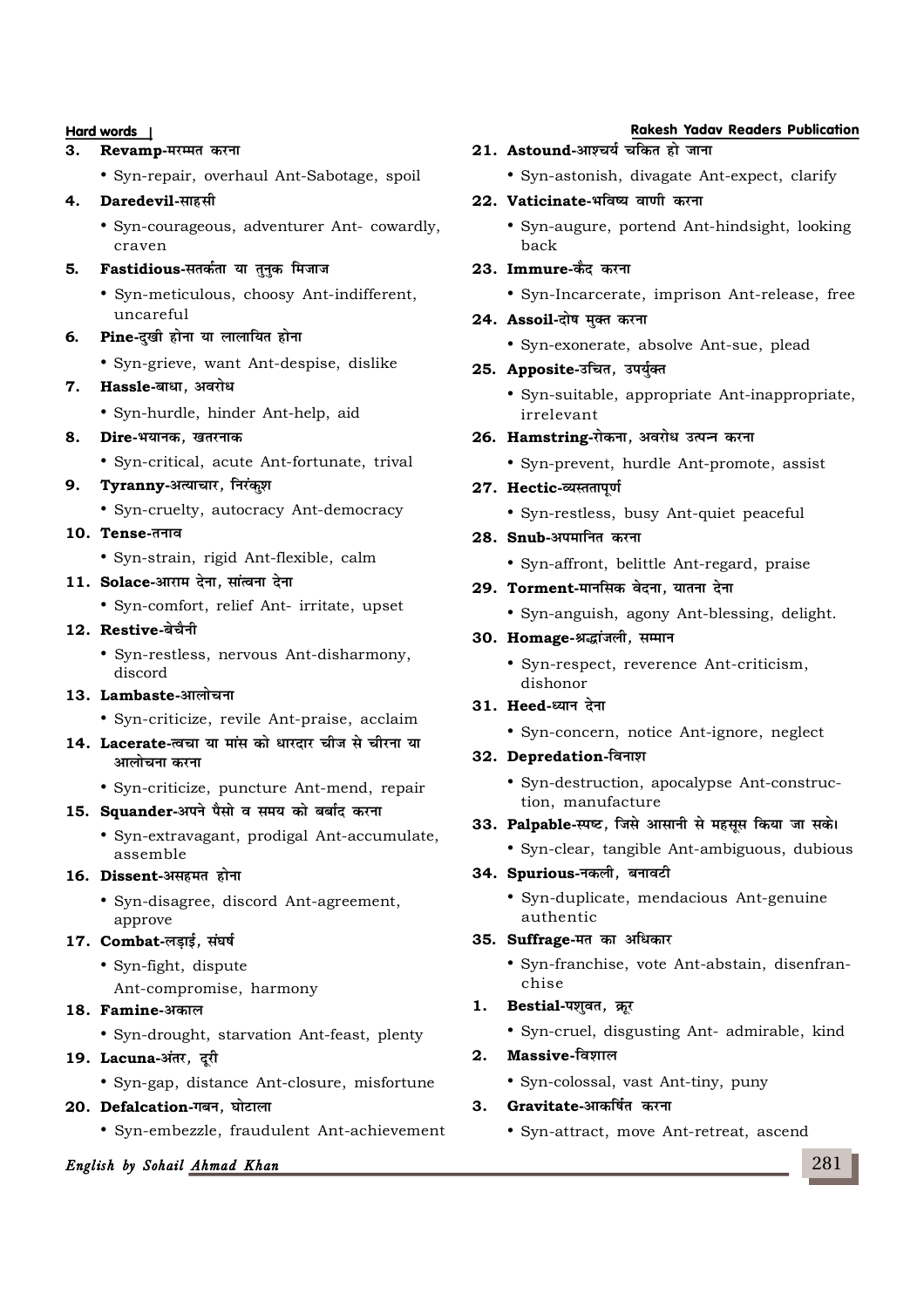- **4. Perplex** चकरा जाना
	- Syn-baffle, daze Ant-untwist, soothe
- **5. Pittance-धन की कम मात्रा. भला** 
	- Syn-modicum, trifle Ant-plenty, surfeit
- **6. Philistine-** ऐसा व्यक्ति जिसे कला, साहित्य, संगीत की समझ न हो या असभ्य
	- Syn-uncouth, uncivilized Ant-educated, civilized
- **7. Timid** कमजोर, डरपोक
	- Syn-timorous, coy Ant-brave, bold
- **8. Scorn** तिरस्कार करना, ठकरा देना
	- Syn-dismiss, contempt Ant-affection acceptance
- 9. **Magnificent-** शानदार
	- Syn-grandeur, splendid Ant- undignified, normal
- 10. **Pique**-खीचना, चिढ़ना
	- Syn-irk, annoyance Ant-cheer, joy

#### 11. **Dilapidated**- जर्जर अवस्था में

- Syn-decrepit, dishevelled Ant-healthy, healed
- 12. Motley- भिन-भिन प्रकार के
	- Syn-disparate, different Ant-bleached
- 13. **Berate** डाँटना, फटकारना
	- Syn-chide, scold Ant-praise, laud
- 14. **Redound-बढना**, मदद देना
	- Syn-advance, help Ant- hindrance, blockage
- 15. **Primordial पारंभिक अवस्था में** 
	- Syn-primeval, rudimentary Ant-subordinate, final
- 16. **Conundrum** पहेली, रहस्य
	- Syn-riddle, enigma Ant- comfort, illustrate
- 17. **Rejuvenate** फिर से जवान बना देना, नया करना
	- Syn-refresh, revitalize Ant-damage, destroy
- 18. **Conciliation-सहमति, समाधान** 
	- Syn-placation, reunion Ant-disagreement, animosity
- 19. **Imminent**-जो शीध्र घटित होने वाला हो
	- Syn-probable, coming Ant-avoidable, distant

#### 20. Corroborate-साक्ष्य सहित प्रस्तुत करना

• Syn-confirm, authenticate Ant-invalidate, disclaim

## **English by Sohail Ahmad Khan**

#### **Hard words Rakesh Yadav Readers Publication**

- 21. Stare-घुरना, किसी की ओर देर तक देखना
	- Syn-glare, gawk Ant-look away, ignore
- 22. Mesmerize-सम्मोहित करना
	- Syn-enthrall, entice Ant-enliven, disgust
- 23. Animate-जान डाल देना, जीवन्त बना देना
	- Syn-vivify, living Ant- dead, shy

#### 24. Inordinate-अत्यधिक

- Syn-surplus, excessive Ant- reasonable, shortage
- $25.$  **Morose**-उदास. चिडचिडा
	- Syn-sad, unhappy Ant-cheerful, gleeful
- **26. Sobriety-गंभीरता, संयम** 
	- Syn-seriouness, stoic Ant-intemperance, wildness

#### **27. Umpteen-**कई. बहत सारे

• Syn-countless, zillion Ant- limited, countable

### 28. Restitute-हर्जाना देना या नवीनकरण करना

- Syn-compensate, restore Ant- penalize, chastise
- 29. **Jingoistic**-लडने के लिए हमेशा तैयार रहना
	- Syn-warlike, belligerent Ant- peaceful, kind

#### 30. **Besmirch-इ**ज्जत पर कीचड़ उछालना

- Syn-defile, dishonor Ant-honor, praise
- 31. **Boisterous**-कोलाहल पूर्ण
	- Syn-uproar, vociferous Ant-peaceful, quiet
- 32. Berserk- गुस्से से पागल
	- Syn-crazy, mad Ant-reasonable, sane
- **33. Hamper-बाधा, अवरोध** 
	- Syn-hurdle, hinder Ant-accelerate, allow

#### 34. **Esteem**-किसी का बहुत अधिक सम्मान करना

• Syn-respect, reverence Ant-disrespect, condemn

#### 35. **Cynosure**-आकर्षण का केन्द्र बिन्द

• Syn-centre of attraction, luminary Antnonentity, unknown

#### 1. Wrangle-झगड़ा करना

• Syn-brawl, quarrel, Ant-agreement, quiet

#### $2.$  **Surreptitious**-गुप्त

• Syn-furtive, secret, Ant-forthright, authorized

#### **3. Bumptious**-दुराग्रही, अक्खड़

• Syn-arrogant, egotistic Ant- humble, modest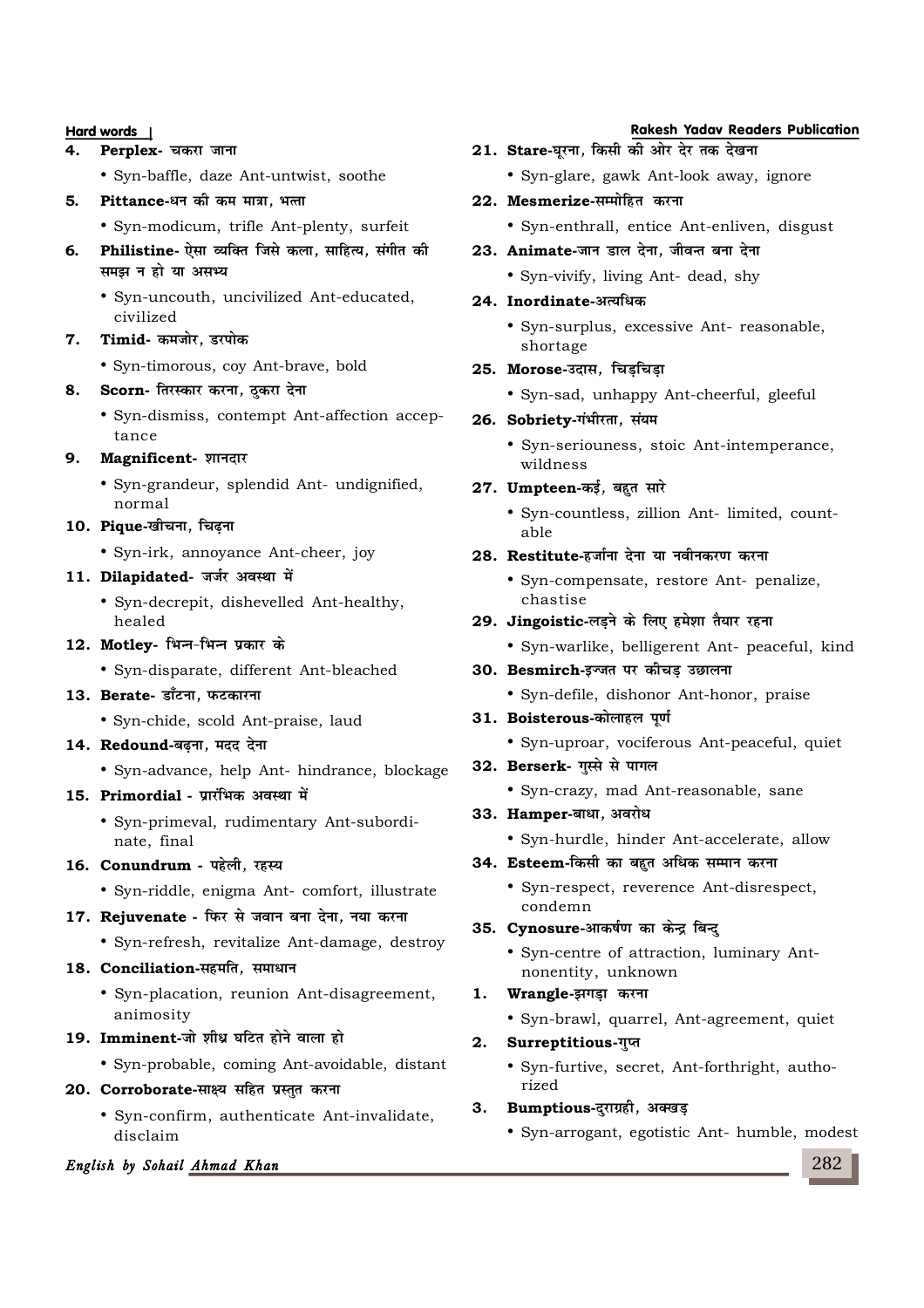- 4. **Bereave**-शोकसंतृप्त होना, से वंचित होना
	- Syn-divest, devoid, Ant- delight, cheer

#### **5.** Mercurial-परिवर्तनशील

• Syn-Changeable, volatile Ant- constant, stable

## **6. Hone-सधार करना**

- Syn-improve, whet Ant-blunt, edgeless
- **7. Nostalgia-अतीत की बातो को याद करना** 
	- Syn-homesickness Ant- cheerful, gleeful

## 8. **Dumbfound**-आश्चर्य चकित कर देना

- Syn-surprised, divagate Ant- aware, calm
- 9. **Decipher** किसी चीज के छिपे हुए अर्थ का मतलब **निकाल** लेना
	- Syn-deduce, solve Ant-hide abscure

#### 10. **Assuage** - शांत करना

• Syn-pacify, mollify Ant-aggravate, agitate

## 11. **Contemplative - विचारमग्न**

• Syn- pensive, pondering Ant- ignorant, negligent

## 12. **Decry** - निंदा करना

• Syn-condemn, criticize Ant- praise, admire

#### 13. **Deed** - काम, कार्य

• Syn- act, plan Ant-idleness, rest

#### **14. Barren - बंजर**

• Syn- Infertile, unproductive Ant-cultivated, fertile

#### 15. **Elongate - लंबा करना, बड़ा करना**

• Syn-lengthen, increase Ant- curtail, shorten

#### 16. **Deform** - बिगाड़ना, खराब करना

• Syn- spoil, damage Ant-repair, decorate

#### 17. **Reiterate - दोहराना**

• Syn-repeat, revise Ant-original, initial

### 18. Strident - कर्कश, तीक्ष्ण, कर्णभेदी

• Syn- hoarse, vociferous Ant- soft, hushed

## 19. Sanguinary - खून का प्यासा, रक्तपातपूर्ण

- Syn-blood-soaked, crimson Ant-gentle, pleasant
- **20. Nefarious अनैतिक, पापी** 
	- Syn- immoral, sordid Ant-gentle, pleasant

## 21. **Pervert** - पथभ्रष्ट कर देना

• Syn-corrupt, adulterate Ant-purified, honest

## **English by Sohail Ahmad Khan**

## **Hard words Rakesh Yadav Readers Publication**

- 22. Aromatic सुगंधित
	- Syn-fragrant, redolent Ant- stinking, acrid

## **23. Hedge - घेरना**

- Syn-surround, encircle Ant-opening
- **24. Banter** हँसी मजाक करना
	- Syn-joke, gossip Ant-praise, admire
- **25. Penchant रुचि, लगाव** 
	- Syn- liking, fondness Ant-hate, dislike
- **26. Scour** बारीकी से खोजना
	- Syn-search, rummage Ant- overlook, ignore

#### 27. **Spasmodic** - रुक-रुक कर, अनियमित

- Syn-irregular, changeable Ant-sustained, regular
- 28. Addle गड्ड-मड्ड कर देना या सड़ जाना
	- Syn-mix up, rotten Ant-enlighten, clarify
- **29. Banish निर्वासित करना, निकाल देना** 
	- Syn-oust, exile Ant-permit, welcome
- **30. Spur** प्रेरित करना
	- Syn-motivate, incite Ant-disappointed, disgusted

#### 31. **Gimmick** - चाल, हथकंडा

- Syn- trick, artifice Ant- reality, honesty
- 32. Myth मिथक,काल्पनिक कथा
	- Syn-legend, fiction Ant-reality, certain
- 33. Strive कछ पाने के लिए कडी मेहनत करना
	- Syn-hard work, struggle Ant- skip, neglect
- **34.** Strenuous कठिन कार्य
	- Syn-arduous, uphill Ant- dissuade, relax
- 35. **Ouandary** असमंजस

• Syn-dilemma, predicament Ant- assurance, confidence

- 1. **Queasy** जी मितलाना, कमजोरी महसूस करना
	- Syn-sick, vomiting Ant- satisfied, healthy

**2. Gracious** - आरामदेय, दयालु

- Syn-pleasing, kind Ant- impolite,uncivil
- 3. **Rescue** बचाना, छड़ाना
	- Syn-save, salvage Ant- peril, danger
- **4.** Coronation राज्याभिषेक
	- Syn-crowning, inauguration Ant-adjournment

#### **5.** Elaborate - व्याख्या करना

• Syn-explain, discourse Ant-simple, normal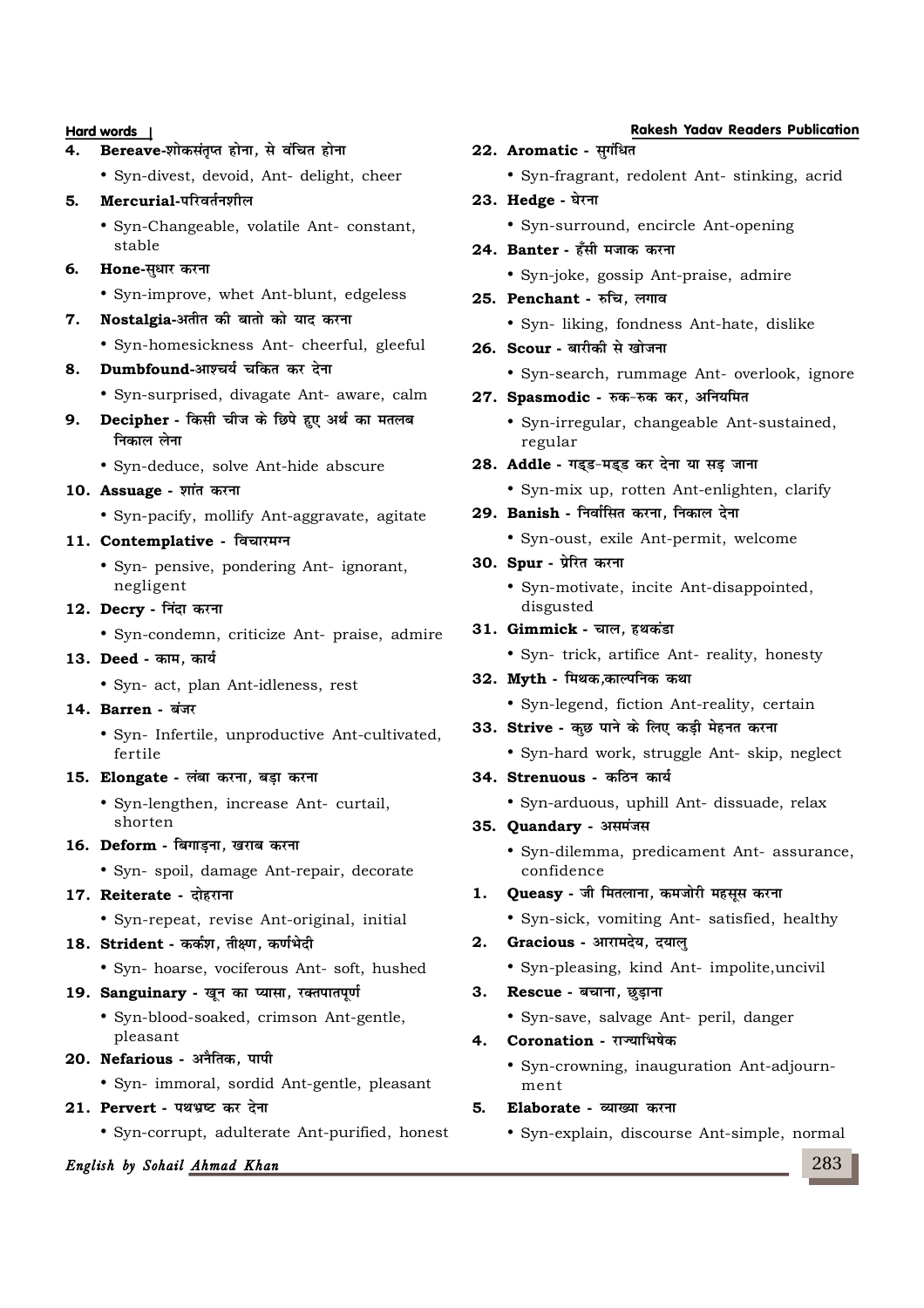- **6. Iconoclast मुर्तिभंजक, धर्मविरोधी** 
	- Syn-image-breaker, sceptic Ant- conformist, orthodox
- **7. Paragon आदर्श उदाहरण** 
	- Syn-epitome, standard Ant-demon, devil
- 8. **Wilt मरझाना, शक्ति खोना** 
	- Syn-fade, weaken Ant- expand, grow

## 9. **Amnesia - स्मृति लोप**

• Syn-memory loss, blackout Ant-remembrance, heed

## 10. **Truant** - काम चोर, कक्षा से भाग जाने वाला

- Syn-Shirker, Ant-regular, aid
- 11. **Potable** पीने योग्य
	- Syn-drinkable, Ant-unsavory, brackish

#### 12. Scurrility - अश्लीलता

- Syn-indecency, vulgarity Ant-decency, modesty
- 13. **Chauvinistic** राष्टवादी. दकियानसी विचारों वाला
	- Syn-narrow minded, jingoistic Ant-traitor, expatriot

### 14. Itinerant - एक स्थान से दसरे स्थान को भ्रमण करने वाला

- Syn-nomadic, vagabond Ant-settled, permanent
- 15. Lavatory शौचालय, या सार्वजनिक शौचालय
	- Syn-toilet, washroom
- 16. **Axiom** स्वतः प्रमाणित, सुक्ति
	- Syn-proverb, maxim Ant-paradox, ambiguity

#### 17. **Appal** - भयभीत करना, डराना

• Syn-fear, frighten Ant-reassure, encourage

#### 18. **Anomaly** - अनियमितता

• Syn-inordinate, irregularity Ant- regularity, standard

#### $19.$  **Blaze** - चमकना

• Syn-burining, flame Ant-blackness, cloudiness

## 20. **Commiseration** - सहानुभूति

• Syn-sympathy, pity Ant-indifference, disdain

#### **21. Furlough - अवकाश**

• Syn-leave, holiday Ant-employ, rehire

#### 22. Gospe1 - पर्ण सत्य

• Syn-truth, veracity Ant-doubt, disbelive

#### **English by Sohail Ahmad Khan**

#### **Hard words Rakesh Yadav Readers Publication**

- **23. Mawkish अतिभावुक** 
	- Syn-teary, sentimental Ant-unemotional, serious
- **24. Prolific उपजाऊ** 
	- Syn-fertile, productive Ant-barren, infertile
- **25. Perchance शायद** 
	- Syn-perhaps, can be Ant-absolutely, certain
- **26. Spark भड़क जाना, चमकना** 
	- Syn-fire, sparkle Ant-calm, pacify
- **27. Faze चकरा जाना. हतोत्साह होना** 
	- Syn-disconcert, addle Ant-assist, soothe
- **28. Nuisance ऐसा व्यक्ति या वस्तु जो समस्या का कारण बने**।
	- Syn-trouble, problem Ant- comfort, delight
- 29. **Cognoscente** जो किसी विशेष क्षेत्र में दक्ष हो या कला-मर्मज
	- Syn-connoisseur, expert Ant-dull, amateur
- 30. **Daub** पोतना
	- Syn-spread, paint Ant-clean, purify
- **31. Stymie** कुछ घटने से रोकना
	- Syn-prevent, crab Ant-release, forward

#### 32. **Obloquy** - आलोचना

• Syn-criticism, reproach Ant-approval, respect

#### **33. Yummv** - स्वादिष्ट

- Syn-delicious, sapid Ant-offensive, bland
- **34. Putrid बदबुदार** 
	- Syn-fetid, foul Ant-aromatic, perfumed
- **35. Euphonic मधुर** 
	- Syn-mellifluous, dulcet Ant-bitter, insipid

### 1. **Rapport** - मधर सम्बंध

• Syn-relationship, concord Ant-discord, disagrement

#### 2. **Reinstate - पुनः स्थापित करना**

- Syn-restore, revive Ant-destroy, demolish
- 3. **Excruciate** पीड़ा देना, कष्ट देना
	- Syn-harass, torture Ant-soothe, assist
- **4. Derisive निंदात्मक** 
	- Syn-insulting, cocky Ant-polite, respectful
- **5. Hurdle बाधा, अवरोध** 
	- Syn-hamper, hinder Ant-assist, help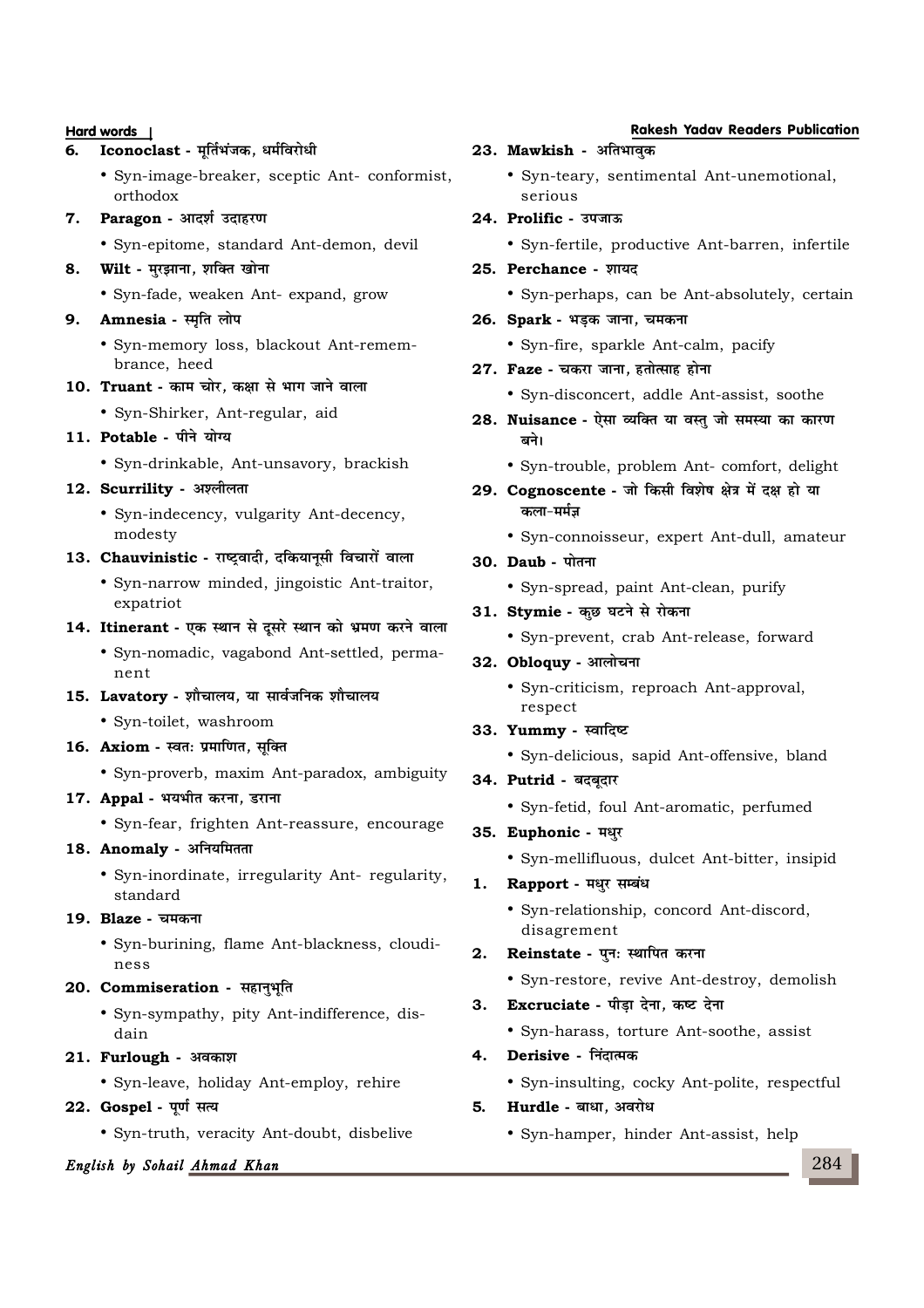- **6.** Trenchant तीव्र, स्पष्ट
	- Syn-forceful, incisive Ant-blunt, slow
- **7. Raze** नष्ट कर देना
	- Syn-destroy, topple Ant- produce, build
- 8. **Apropos संगत, उपर्युक्त** 
	- Syn-suitable, pertinent Ant-unsuitable, irrelevant
- **9. Trounce** पराजित कर देना
	- Syn-overcome, conquer Ant-fail, lose

## **10. Trumperv - तच्छ. घटिया**

- Syn-menial, negatory Ant- sense, sensitivity
- **11. Mannish -** (having qualities that are thought of as typical of or suitable for a man) मरदाना
	- Syn-male, masculine Ant-feminine, female

## 12. Massacre - जनसंहार

• Syn-carnage, genocide Ant-create, give birth

#### **13. Ruffian - गडा. बदमाश**

• Syn-goon, gangster Ant- uncorrupt, respected

## 14. **Perishable** - जिसे नष्ट किया जा सके

• Syn-destructible, unstable Ant-protected, restored

## 15. **Utopia** - रामराज्य

- Syn-pardise, heaven Ant-anti utopia, hell
- 16. Forthright ईमानदार
	- Syn-candid, direct Ant-cunning, charlatan

## **17. Rout** - पराजित कर देना

• Syn-defeat, conquer Ant-win

## 18. **Spruce** - साफ-सथरा

• Syn-styligh, neat Ant-filthy, raunchy

## 19. **Recurrence - पन: घटना**

• Syn-repetition, return Antirregularity,infrequency

## 20. **Tumble - गिरना**

• Syn-plunge, topple Ant-ascend, escalate

## 21. Tussle - लड़ाई, संघर्ष

• Syn-scuffle, battle Ant-peace, pacific

## **22. Shirker** - काम से जी चराना

• Syn-quitter, avoider Ant-hard worker, industrious

## **English by Sohail Ahmad Khan**

### **Hard words Rakesh Yadav Readers Publication**

- 23. Sanity विवेक, मानसिक संतुलन
	- Syn-acumen, commonsense Ant-ignorance, inability
- **24. Bengin सीधा-साधा, दयाल्** 
	- Syn-kind, largesse Ant-injurious, violent
- 25. **Collusioin** मिली भगत, सांठ गांठ
	- Syn-complicity, craft Ant-honesty, morality

## 26. **Defunct** - मृत

• Syn-dead, ananimate Ant-existent, alive

## $27.$  **Pricev** - मंहगा. कीमती

- Syn-costly, valuable Ant-cheap, reasonable
- 28. **Mayhem** विनाश, खलबली
	- Syn- havoc, destruction Ant- development, build

## **29. Aglow - चमकना, प्रदीप्त**

• Syn-brilliant, radiant Ant-defame, unexited

## 30. **Caucus** - बैठक, सभा

• Syn-parley, meeting Ant-sepration, individual

## 31. Slander - निंदा करना, बदनाम करना

• Syn- criticise, tirade Ant-praise, admire

## 32. Dudgeon - गुस्सा

• Syn-angry, ire Ant-delight, calm

## **33. Florid - भड़कीला**

• Syn-ostentatious, flamboyant Ant-natural, inelaborate

## 34. **Parry - बचना, टालना**

• Syn- deflect, avoid Ant-confront, allow

## **35. Barb - शब्दों का प्रहार**

• Syn- critical remark Ant- kindness, praise

## 1. **Egalitarianism - समानतावाद**

- Syn-equality Ant-injustice, bais
- 2. Rife व्याप्त, परिपर्ण
	- Syn-common, general Ant-limited, scarce
- 3. **Ribald फहड, अश्लील** 
	- Syn-lewd, bawdy Ant-decent, rfined
- **4. Cadaver** शव, लाश
	- Syn-corpse, dead body Ant-human being
- **5. Rant चिल्लाना, निंदा करना** 
	- Syn-harangue, vociferation Ant-quiet, calm

## **6. Ramshackle - जर्जर, घिसा-पिटा**

• Syn-rickety, decrepit Ant- sturdy, solid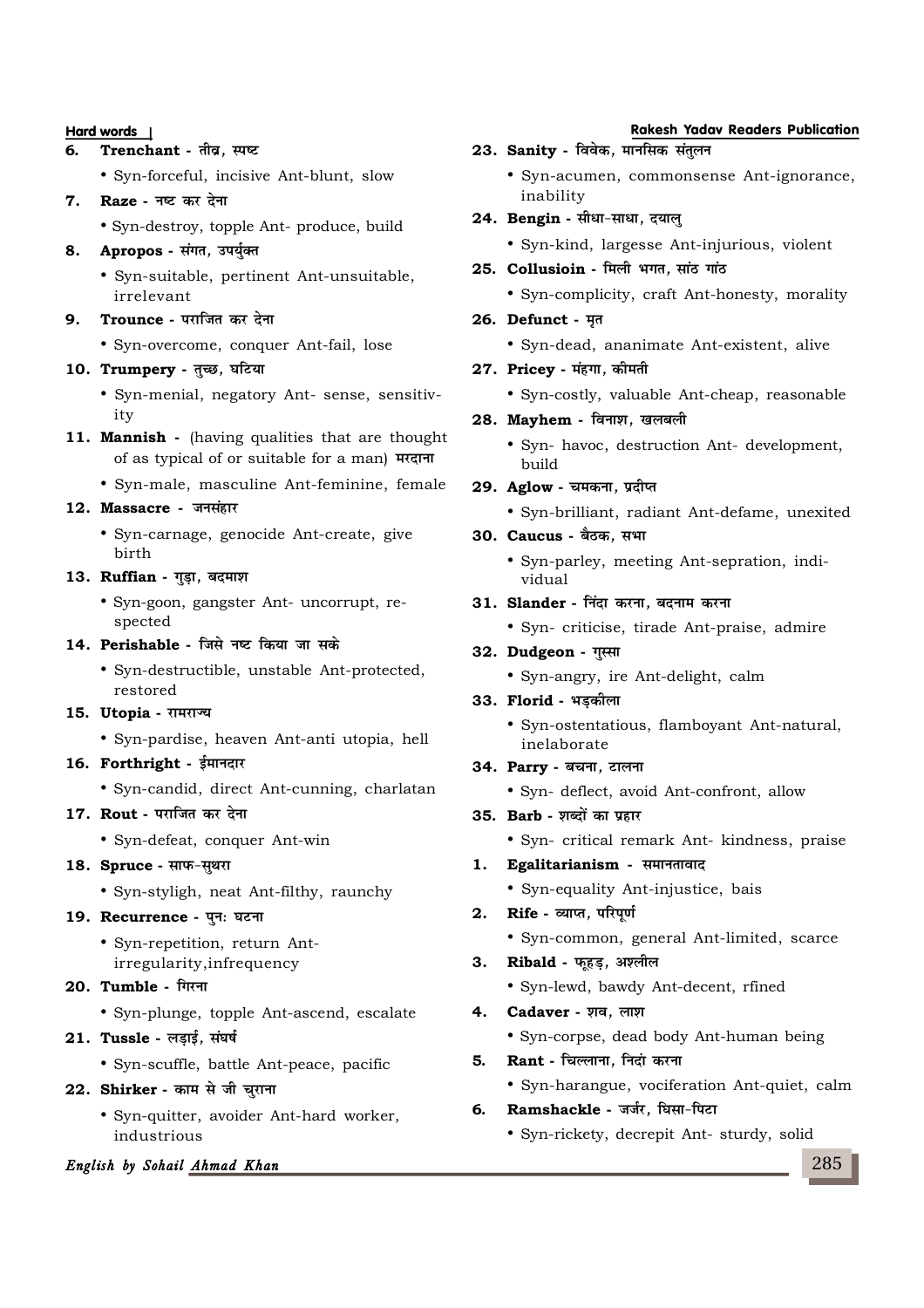#### **7.** Euthanasia - इच्छा-मृत्य्

• Syn-assisted suicide Ant-existence, living desire

## 8. **Congregation** - सभा, एकत्रीकरण

• Syn-gathering, meeting Ant- scattering, dispersal

## 9. **Exodus** - बहुत बड़ी संख्या में लोगों का निकास

• Syn-departure, evacuation Ant-arrival, entracne

#### 10. **Comport** - सही तरीके से व्यवहार करना, के अनुकुल होना

• Syn-fit, accord Ant-fight, dissonance

#### 11. **Charisma - आकर्षक**

• Syn-attractive, dainty Ant- repulsion, malice

## 12. **Censorious** - दूसरो के दोष खोजना

• Syn-captious, critical Ant-laudatory, encouraging

## 13. Pulchritude - सुन्दरता

• Syn-beauty, attractive Ant-raunchy, malice

## 14. **Camaraderie** - गहरी मित्रता, सौहार्द

• Syn-intimacy, companionship Ant-dislike, bad blood

## 15. **Callow** - अनुभवहीन

• Syn-immature, inexperienced Ant-experienced, mature

## 16. **Calumny** - निंदा, बदनामी

• Syn-slander, tirade Ant-praise, admire

## 17. **Cadaverous - बीमारी के कारण पीला हो जाना**

• Syn-weak, feeble Ant-rouge, flushed

## 18. Catholic - सर्वमान्य

• Syn-currency, universal Ant-specific, narrow

## 19. Carnal - संसारिक

• Syn-temporal, earthy Ant-spiritual, reverent

## 20. Catastrophe - आपदा, विनाश

• Syn-destruction, apocalypse Ant-miracle, blessing

## 21. **Prodigy** - दक्षता, प्रतिभा

• Syn- skill] deftness Ant-simpletion, clumsy

## 22. Preposterous - हास्यापद, मूर्खतापूर्ण

• Syn-silly, stupid Ant-reasonable, sensible

## 23. **Posthumous** - मरणोपरान्त

• Syn- after death Ant-early,

## **English by Sohail Ahmad Khan**

### **Hard words Rakesh Yadav Readers Publication**

## **24. Portend - भविष्यवाणी करना**

• Syn-veticinate, forecast Ant-withold, hide

## **25. Ponderous - नीरस. भारी-भरकम**

• Syn- tedious, hefty Ant-delicate, buoyant

## 26. **Podium** - मंच

• Syn- stage, platform

#### $27.$  **Plunder** - लूटना

• Syn-rob, maraud Ant-gift, charity

## **28. Perjury - झठी गवाही, धोखा**

• Syn-false testimony, deception Ant-cerify, prove

## **29. Peruse - ध्यानपूर्वक पढ़ना**

• Syn-anylize, scrutinize Ant-neglect, overlook

## **30. Malaise - व्याकलता. चिंता**

• Syn- Unease, Distress Ant- healthiness, well being

## $31.$  **Destruction** - विनाश

• Syn-Demolition, Devastation Antmaintenance,protection

#### 32. **Connoisseur** - कशल, प्रवीण, दक्ष

• Syn-Deft, Skilful Ant-amateur, novice

## **33. Inimical - हानिकारक, प्रतिकल**

• Syn-harmful, ill Ant-friendly, hospitable

## **34. Respite - आराम**

• Syn-Relax, Comfort Ant-continuation, regular

## $35.$  Garrulous - बातनी

- 1. **Nexus** सांठ-गांठ, गठजोड़
	- Syn-Union, Connection Ant-interrupt, disruption

## **2. Nascent - प्रारंभिक अवस्था में**

• Syn-Beginning, Fresh Ant-end, finish

## 3. Suavity - शिष्टाचार

- Syn-propriety, mildness Ant-misbehaviour, disruption
- **4. Tutelage संरक्षण, अध्यापन** 
	- Syn-guidance, narture Ant-ignor, neglect
- 5. **Aureate** सोने जैसा या शानदार
	- Syn-golden, splendid, Ant-humble, reserved
- **6.** Moribund मरणासन्त
	- Syn- expiring, fading Ant-moral, benevolent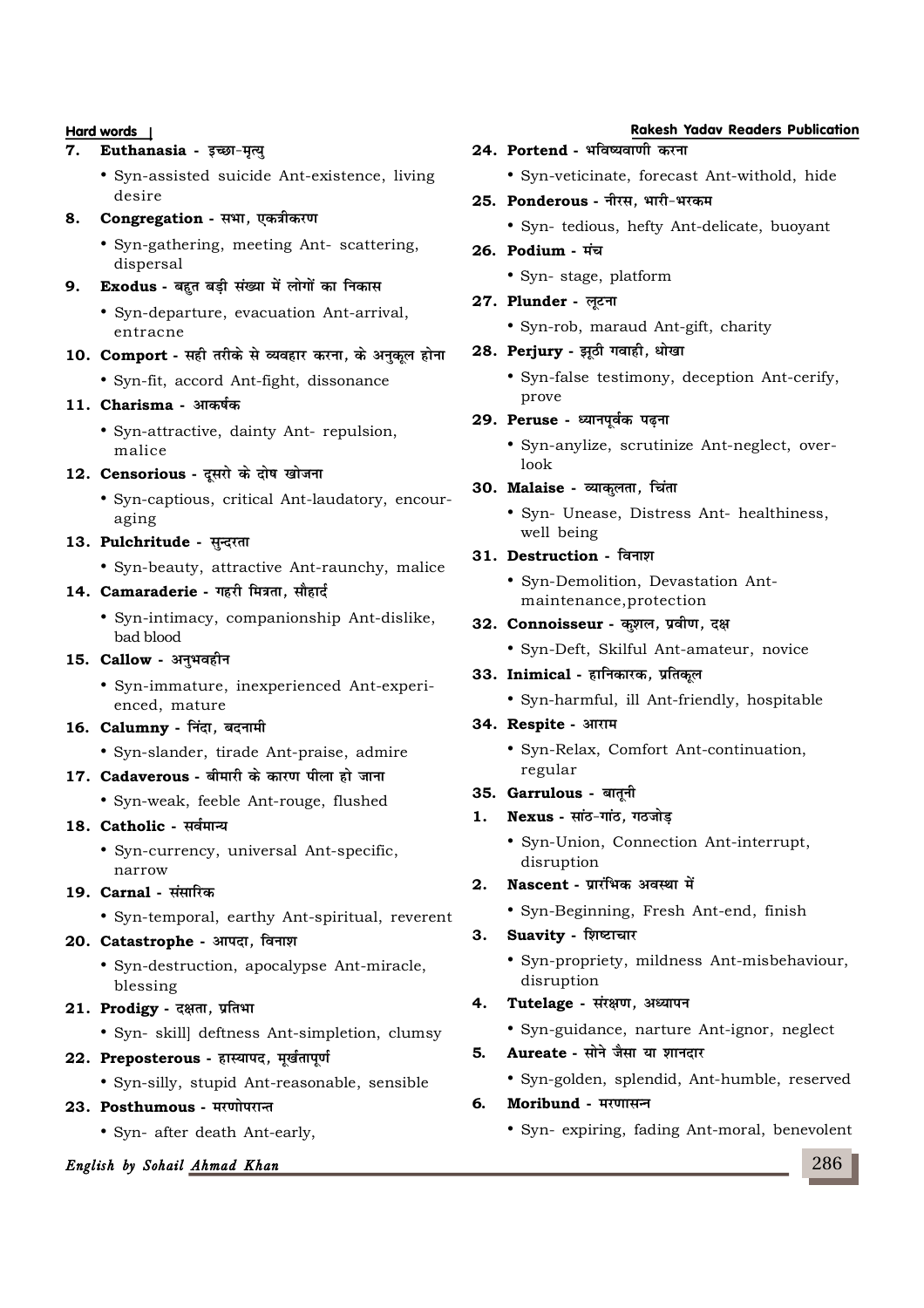- **7.** Puissance शक्तिशाली
	- Syn-power, strength Ant-laziness, idle
- **8. Gaunt** कमजोर
	- Syn-weak, feeble Ant-brave, strengthen
- 9. **Incense** किसी के गस्से को भडकाना या सगंध
	- Syn-Incite,, pleasant smell Ant-calm, putrid
- 10. **Penetrable** जिसे भेदा जा सके, प्रवेश्य
	- Syn-Accessible, previous Ant-impermeable
- 11. Inanimate निर्जीव
	- Syn-lifeless, defunct Ant-alive, animate
- 12. Esoteric गूढ़, जिसे समझना कठिन हो
	- Syn-arcane, occult Ant-familiar, obvious
- 13. **Felicity** प्रसन्नता
	- Syn-happiness, rapture Ant-grief, sorrow
- 14. Snare जाल या जाल में फँसाना
	- Syn-trap, bait Ant-liberation, freedom
- **15. Glut अधिकता** 
	- Syn-Surfeit, Copious Ant-scarcity, dearth
- 16. **Confiscate** जब्त करना, अपने अधीन करना
	- Syn-seize, Usurp Ant-offer, give
- 17. **Copious** प्रचुर मात्रा में।
	- Syn-Glut, Abundant, Ant-scarcity, dearth
- 18. Segregate अलग करना
	- Syn-Sever, Divide Ant-gather, combine
- 19. **Admonish** चेतावनी, सावधान करना
	- Syn-Warn, Notice Ant- extol, laud
- **20. Bizarre विचित्र, अजीब** 
	- Syn-Weird, unsual, Ant-normal reasonable
- 21. **Furore** हंगामा, कोलाहल
	- Syn-Commontion, Uproar Ant- calm, peace
- **22. Teem** भरमार होना
	- Syn-Abound, full Ant-scarcity, dearth
- **23. Celibate ब्रह्मचारी या कवांरा** 
	- Syn-Virgin pure Ant-lustful, salacious
- 24. Subjugate जीतना, अपने अधीन करना
	- Syn-conquer, subdue Ant-surrender, fail

#### **25. Deterrent - हतोत्साहित करना. डराकर रोकना**

- Syn-Disincentive, Discouragement, Antcatalyst, incentive
- **26. Grit संकल्प. धैर्य** 
	- Syn-Courage, Determination Ant-owardice, timidity

#### **English by Sohail Ahmad Khan**

### **Hard words** | **Rakesh Yadav Readers Publication**

- 27. Censure आलोचना करना, निंदा करना
	- Syn-Rebuke, Reprimand Ant-praise, admire
	- Use- He was censured for leaking the information to the press.
- **28. Apathy उदासीनता, अरुचि**

• Syn-Dullness, Lassitude Ant-interest, hobby

- 29. **Diligent** मेहनती, परिश्रमी
	- Syn-Assiduous, tireless Ant-lazy, lethargic
- **30. Apparent स्पष्ट, साफ** 
	- Syn-Obvious, Certain Ant-lazy, lethargic
- 31. **Surmount** जीतना, बाधा पार करना
	- Syn- Overcome, surpass Ant-give up, yeild
- 32. Pinnacle शिखर, जीवन का सर्वश्रेष्ठ समय
	- Syn-Zenith, Apex Ant-nadir, beneath
- 33. Corrode-to destroy slowly (क्षय होना)
	- Syn-Decay, Eat away Ant-growth, improvement
- 34. **Maraud** लूट-पाट करना
	- Syn-ravage, loot Ant-gift, behave
- 1. **Shun** अलग करना, निकाल देना
	- Syn-avoid, cut Ant-gather, assimilation
- $2.$  **Rob** लूटना
	- Syn-pillage, loot Ant-behave, present
- 3. **Opprobrium** आलोचना, अपमानजनक
	- Syn-criticism, infamy Ant-praise, aloud
- **4. Scourge विपत्ति या कष्ट देना** 
	- Syn-misfortune, curse Ant-benefit, blessing
	- Use-the scourge of poverty
- **5. Serene** शांत
	- Syn-tranquil, cool Ant-violent, aloud
- **6. Amity** मित्रता
	- Syn-freindliness, amicableness Ant-enmity, hostility
- **7.** Countermand रद्द करना
	- Syn-abortive, cancel Antcontinue,persevere
- 8. Convoluted उलझा हुआ, टेढ़ा-मेढ़ा
	- Syn-Meandering, twist Ant-straight, linear
- 9. **Temporal** संसारिक
	- Syn-earthy, physical Ant-spiritual, permanent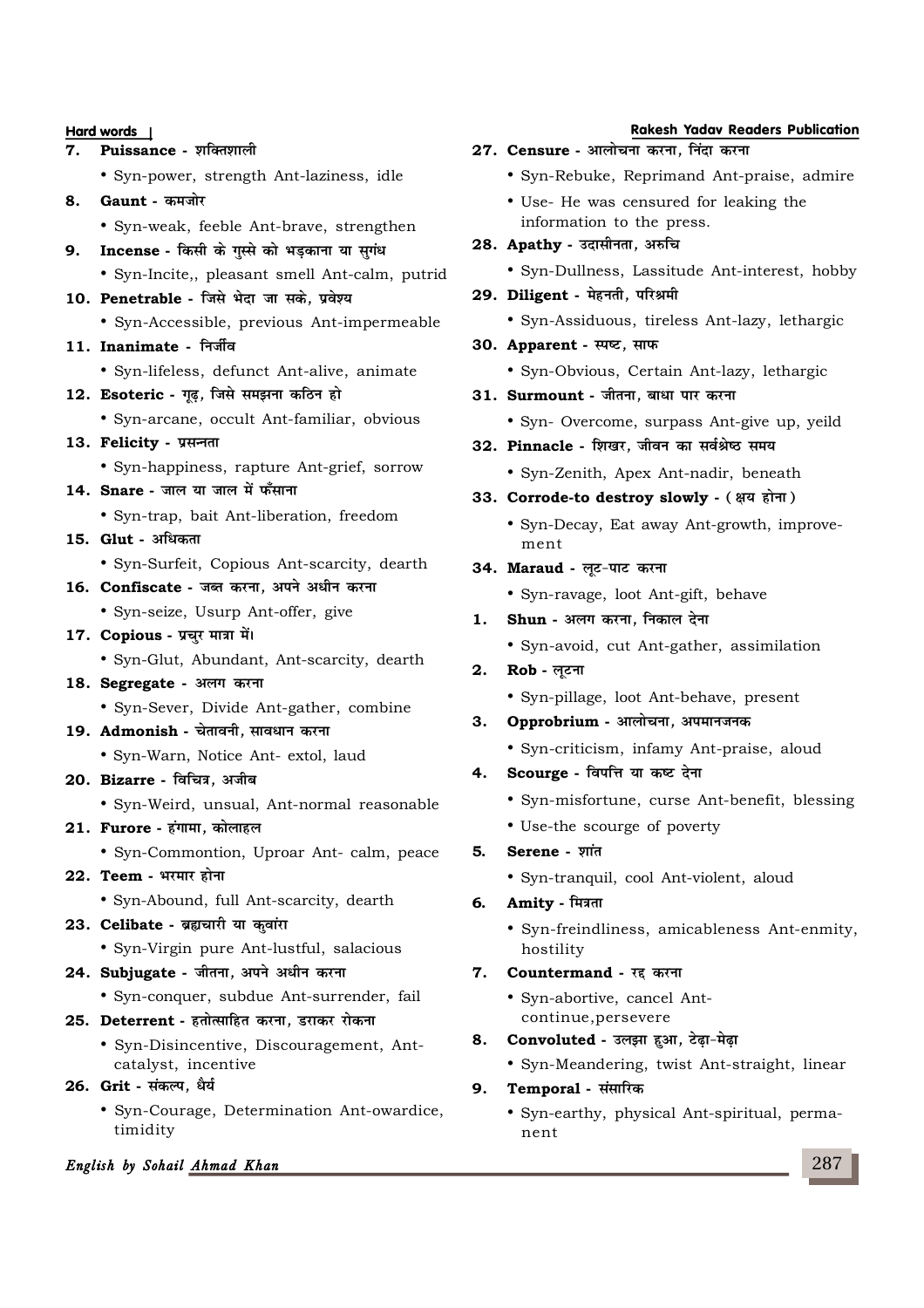### 10. Strife - कलह, झगड़ा

• Syn-conflict, disagreement Ant-good, quiet

#### 11. **Apocalyptic** - सर्वनाश से सम्बन्धि, विनाशकारी

• Syn-Horrible, calamitous Ant-good, nice

### 12. **Ravage - नष्ट करना, विध्वंस करना**

- Syn-demolish, shatter Ant-assist, protect
- 13. Asceticism संयम, अपने आप को भौतिक सखों से अलग  $\overline{\mathbf{v}}$  *i* and  $\overline{\mathbf{v}}$ 
	- Syn-Selfcontrol, abstaining Ant-sensualist, voluptuary
- **14. MVerisimilitude (the quality of seeming to be true or real) सत्याभास** 
	- Syn-Realism, credibility Ant- falseness,

#### 15. Vicissitude - परिवर्तन, उतार-चढ़ाव

• Syn-fluctuation, uncertainty Ant-stability, remain

## 16. Affray-(a noisy fight) - हंगामा, झगड़ा

• Syn-scuffle, skirmish Ant-peace, tranquil

## 17. **Bewail** - खेद प्रकट करना, विलाप करना

• Syn-Complain, Bemoan Ant-be happy, be joyous

#### **18. Brisk - फर्तीला**

• Syn-Alert, Nimble Ant-inactive, sluggish

## 19. Volatile - परिवर्तनशील

- Syn-capricious, changeable Ant-stability, remain
- 20. **Brace कठिन समय के लिए अपने को तैयार करना, सहारा** <u>दे</u>ना
	- Syn-Prepare, buttres Ant-ignore, neglect

#### 21. **Embrace** - गले लगाना

• Syn-hug, grab Ant-release, get free

## 22. **Burlesque - हास्यापद. प्रहसन संबंधी**

• Syn-mocking, comic, Ant-serious, tragedy

#### **23. Amnesty - राजक्षमा, माफी**

• Syn-forgiveness, absolution Ant-sentence, blame

## **24. Evanescent - थोडी देर में गायब हो जाना. क्षणिक**

• Syn-Temporary, Ephemeral, Ant-stable, remain

#### **25. Propensity - झुकाव, प्रवृत्ति**

• Syn-inclination, Penchant Ant-antipathy, disinclination

#### 26. **Overbearing - जबरदस्ती करने वाला, घमंडी**

• Syn- Despotic, Autocratic Ant-voluntary, modest

#### **English by Sohail Ahmad Khan**

#### **Hard words Rakesh Yadav Readers Publication**

## **27. Propitious**-लाभदायक, अनुकुल

• Syn- Advantageous, beneficial ant-fruitless, unprofitable

#### $28.$  **Specious**-भ्रामक, छलावा

- Syn- Deceptive, Delusive Ant-genuine, actual
- Use- a specious argument

#### 29. **Salubrious-स्वास्थ्यप्रद**

• Syp- Healthy, wholesome Ant-unhealthy, harmful

### $30.$  **Throng**-भीड़

• Sym- Crowed, Mob Ant-dispersal, scattering

#### 31. Trepidation-घबराहट, डर

• Sym- Alarm, shock Ant-calm, quiet

#### 32. **Ubiquitous**-सर्वव्याप्त, सबजगह

• Sym-everywhere, omnipresent Ant-rare, scarce

#### **33. Virtuous**-सदाचारी. पवित्र

• Syn- clean living, exemplary Ant-sinful, unethical

#### 34. **Vengeance-बदला, प्रतिशोध**

• Sym- retribution, reprisal ant-forgiveness, pardon

#### 1. **Conspicuous-स्पष्ट**

• Sym- apparent, Clear, Ant-hidden, invisible

#### 2. **Amicable-दोस्ताना**

• Sym- friendly, Harmonious Ant-hostile, unfriendly

#### **3. Corpulent**-मोटा, थुलथुल

• Syn-Overweight, bulky Ant-thin, skinny

#### **4. Delectation-प्रसन्नता,खशी**

• Sym- Delight, Happyness Ant-sorrow, gloom

#### 5. **Accretion-जमाव, संग्रह**

- Sym- Accumulation, Addition Ant-separation, detachment
- **6. Ensconce**-अपने आप को आरामदायक स्थिति में स्थापित <u>करना</u>
	- Sym- Install, establish Ant-uncover, unveil
- **7. Evince-दिखाना. स्पष्ट करना** 
	- Syn- Disclose, Declare Ant-agree, comply

### **8. Egregious**-निदंनीय, बेहद खराब

• Sym- deplorable, heinous Ant-admirable, praise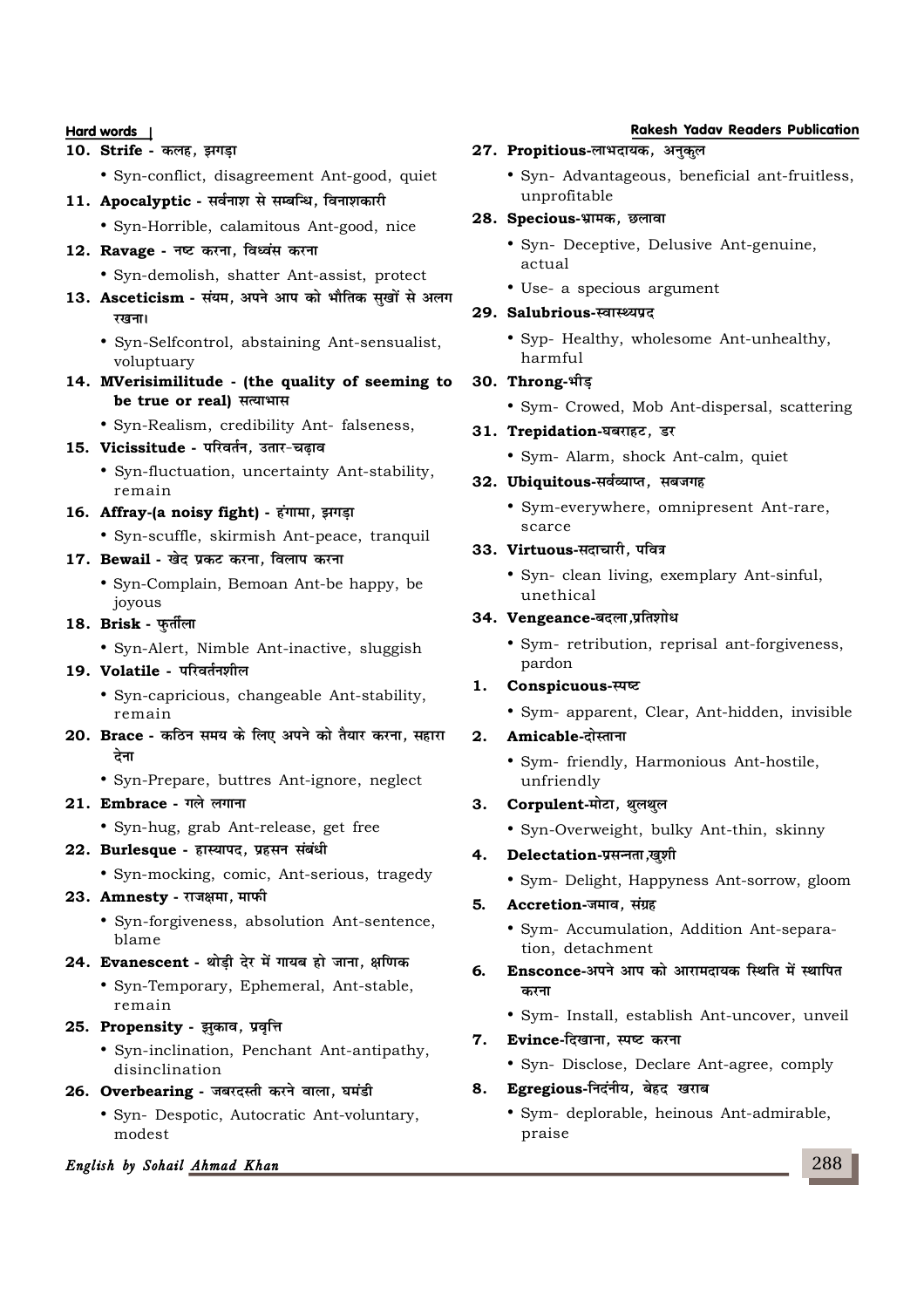- 9. **Facsimile-प्रतिकृति, प्रतिरूप** 
	- Syn- xerox, photocopy Ant-original, genuine

#### 10. **Indolent-आलसी**

• Syn-lazy, lackadaisical, Ant-industrious, hardworking

## 11. **Imbecile-मर्ख**

• Syn- asinine, ludicrous, Ant-delicate tactful

#### 12. Loathe-घणा करना

• Syn- Detest, abhor Ant-like, love

### 13. **Prudent**-चतर

• Syn- careful, circumspect, Ant asinine, ludicrous

#### 14. **Panacea-रामबाण**

• Sym- cure, elixir Ant-disease, problem

#### 15. Parsimonious-कंजस

• Syn- niggard, miser Ant-lavish, extravagant

## 16. **Ruck**-शिकना पडना

• Syn- bend, fold Ant-straight, outline

### 17. **Reticent-गैरमिलनसार, चु**प्पा

• Syn- hesitate, reserved Ant-communicative, talkative

## 18. **Redoubtable-भयानक, बहादर**

• Syn- awesome, brave Ant-simple, timid

#### 19. Supercilious-घमंड़ी

• Syn- arrogant, superior Ant-decent, modest

## 20. Succinct-संक्षिप्त

• Syn- laconic, terse Ant-explain, extended

#### 21. **Vague-अस्पष्ट**

• Syn-ambiguous, dark Ant-clear, certain

#### $22.$  **Voluble-बातूनी**

• Syn- garrulous, glib Ant-quiet, reticent

#### 23. Placate-शांत करना

• Syn- calm, pacify Ant-irritate, incite

## **24. Incisive-rhoz] pkyd**

• Syn- acute, clever Ant-blunt, stupid

## 25. **Remiss-लापरवाह**

• Syn-careless, reckless Ant-careful, incisive

## 26. Ratification-अनुमोदन

• Syn-Confirmation, approval Ant-disapproval, refusal

## $27.$  **Reluctant**-अनिच्छुक

• Syn-averse, diffident Ant-eager, desirable

## **English by Sohail Ahmad Khan**

#### **Hard words Rakesh Yadav Readers Publication** 28. Impertinent-असभ्य

• Syn-brazzen, brash Ant-polite, decent

## 29. **Infatuation-प्रेमाधंता. अरिशय आशक्ति**

• Syn- obsession, love Ant-hate, disgust

## 30. **Imbroglio**-अव्यस्थ, अवरोध

• Syn- complexity, dispute Ant-harmony, ease

## 31. **Scanty-कम मात्रा**, अपर्याप्त

• Syn-Inadequate, limited Ant-plenty, ample

## **32. Scarcity-deh**

• Syn- dearth, lack Ant-glut, plenty

## **33. Parochial-संकीर्ण विचार धारा**

• Syn- narrow minded Ant-liberal, broad

## **34. Proliferate-विस्तारित करना**

• Syn- promulgate, spread Ant-decrease, lessen

## **35. Rebut-**खंडन करना

• Syn- Refute, repudiate Ant-approve, concede]

#### 1. **Jest-मजाक**. अपहास

• Syn-banter,jolly Ant-serious, tragedy

## $2.$  **Obnoxious**-हानिकारक

• Syn- Harmful, beneful Ant-profitable, wholesome

#### **3. Fatal-**घातक, हानिकारक

• Syn- baleful, destructive Ant-Profitable, fortunate

## **4. Feeble-कमजोर, सीधा-साधा**

• Syn-delicate, effete Ant-strong, frim

### **5. Dismember-ट्कड़े-ट्कड़े करना**

• Syn- sever, divide Ant-joint, unite

#### **6. Delineate-**चित्रित करना, व्याख्या करना

• Syn- Describe, portrary Ant-distort, deform

#### 7. Culpable-जिस दोषी इहराया जा सके।

• Syn- guilty, blamable Ant-innocent, inculpable

#### **8. Tedium-नीरसता, उबाऊपन**

• Syn- boredome, ennui Ant-interesting, excitement

## 9. Terse-संक्षेप में

• Syn- brief, concise Ant-lengthy, extended

#### 10. **Ponder-**चिंतन करना

• Syn- consider, ruminate Ant-meglect, gnore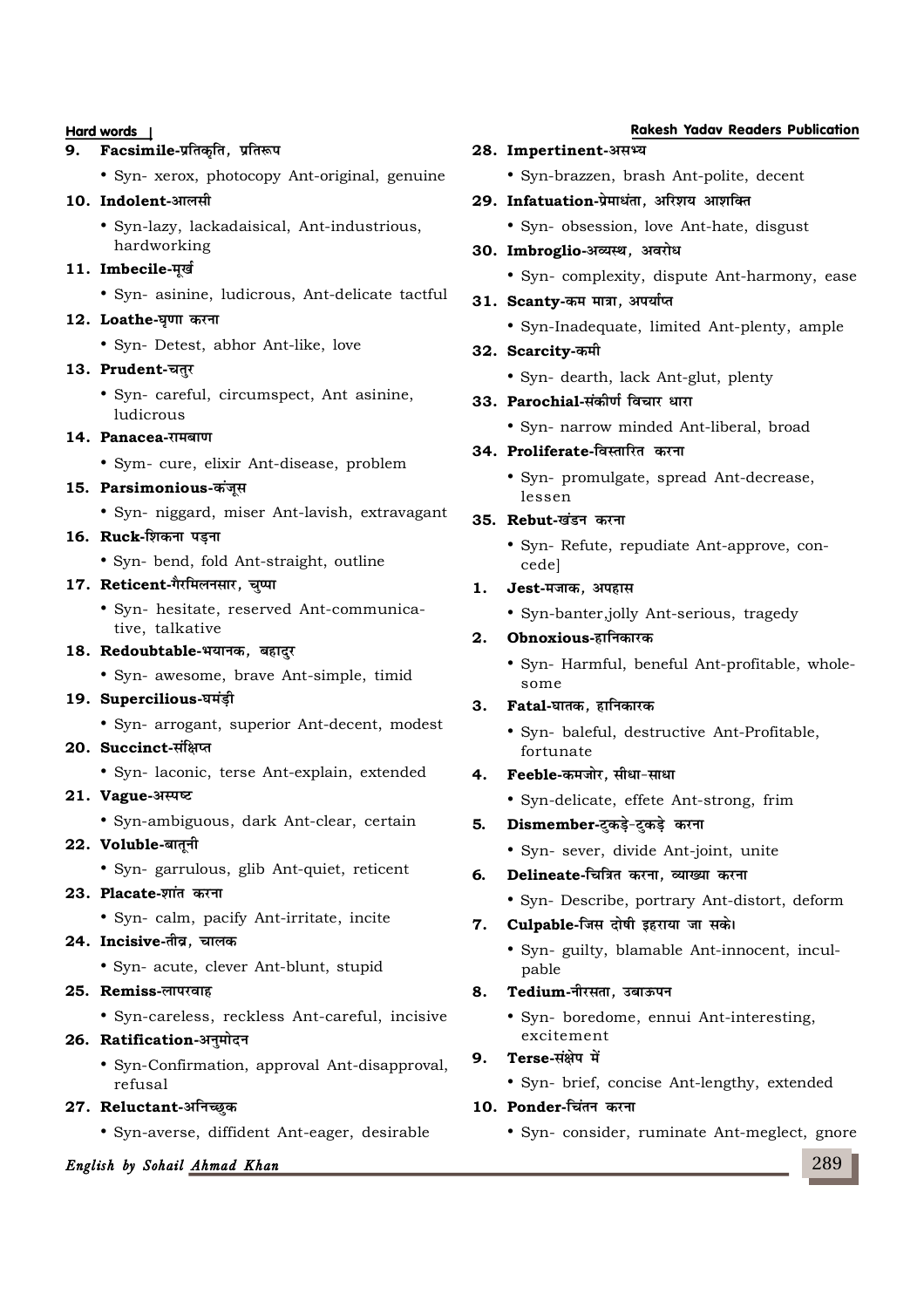#### 11. Gigantic-विशाल

• Syn- Huge, colossal Ant-tiny, minuscule

#### 12. **Grandeur-शानदार**

• Syn-majestic, brilliance Ant-ugly, raunchy

## 13. Gruff-असभ्य, कठोर

• Syn- churlish, rude Ant- polite, decent

## 14. Elegant-सन्दर, आकर्षक

• Syn- beautiful, graceful Ant-crude, ugly

## 15. **Entreat-प्रा**र्थना करना

• Syn- beseech, Implore Ant-demand, command

## 16. **Filthy-गन्दा**, बहुत ही खराब

• Syn- black, nasty Ant-clean, decent

## 17. Affirm-दढता पर्वक कहना

• Syn- certify, maintain Ant-deny, refute

## 18. **Harmonv-सदभावना**

- Syn- Concord, kinship Ant-clash, discord
- Use- Social harmony

## 19. Intrepid-साहसी

- Syn- audacious, courageous Ant-coward, meek
- Use- an intrepid explorer

## 20. Laconic-संक्षिप्त, सारगर्भित

• Syn- succinct, compact Ant-verbose, wordy

## 21. Momentous-महत्वपूर्ण

- Syn- pivotal, vital Ant-trivial, unimportant
- Use- a momentous ocassion

## 22. Occult-गढ. जिसे समझना कठिन हो

- Syn- arcane, esoteric Ant-known, easy
- Use- occult practices

## 23. **Pecuniary**-धन से सम्बनिधत

• Syn- monetary, fiscal Ant-noncommerical

## 24. **Recrimination-आरोप- प्रत्यारोप**

• Syn- Allegation, cesure Ant- praise, laud

## **25. Adverse-विपरीत, हानिकारक**

• Syn- contrary, Detrimental Ant-lucky, propitious

## **26. Averse-अनिच्छक**

- Syn- reluctant, unwilling Ant-loving, liking
- Use- he is averse to any change

## 27. Antipathy-घुणा, चिढ़

• Syn- Animosity, Abhorence Ant-love, like

## **English by Sohail Ahmad Khan**

## **Hard words Rakesh Yadav Readers Publication**

## **28. Enormous-बहुत विशाल**

• Syn- colossal, Gigantic Ant-tiny, small

## **29. Ascetic-संयमी**

- Syn- abstemious, austere, Ant-greedy, hungry
- Use- the monks lived a very ascetic life

## $30.$  **Aesthetic-**कलात्म्क

- Syn- artisitic, esthetic Ant-ugly, unattractive
- Use- their furniture was more aesthetic than functional

## 31. Adulate-प्रशंसा करना

• Syn-praise, worship Ant-blame, criticise

## $32.$  **Adulterate-दुषित** करना

• Syn- contaminate, degrade Ant-refine,purify

## 33. **Baleful**-खतरनाक, हानिकारक

- Syn-deadly, threatening Ant-harmless, favourable
- Use- a baleful look

## 34. **Baneful**-हानिकारक, विनाशकारी

• Syn- harmful, deleterious Ant-auspicious, helping

## 35. Capitulate-समर्पण करना

• Syn- Give up, succumb Ant-defend, fight

## 1. **Recapitulate-पुनः दोहराना**

• Syn- review, reiterate Ant-take back

## 2. **Manacle-हथकडी लगाना**

- Syn- fetter, shackly Ant-free, untie
- 3. **Censor-**प्रतिबंधित कर देना
	- Syn- Ban, forbid Ant-allow, approve

## **4. Frugal-कंजस**

• Syn- canny, saving Ant-generous,lavish

## 5. **Complacent-आत्म संतष्ट**

• Syn- Smug, Selfsatisfied Ant-dissatisfied, concerned

## 6. **Apocryphal-नकली**

- Syn- untrue, fabricated Ant-pure, authentic
- 7. **Disparate-पथक. भिन-भिन प्रकार का** 
	- Syn- uneven, diverse Ant-alike, equal
	- Use-A disparate group of individuals

## **8. Precarious**-खतरनाक या अस्थिर

• Syn- danger, unstable Ant-certain, definite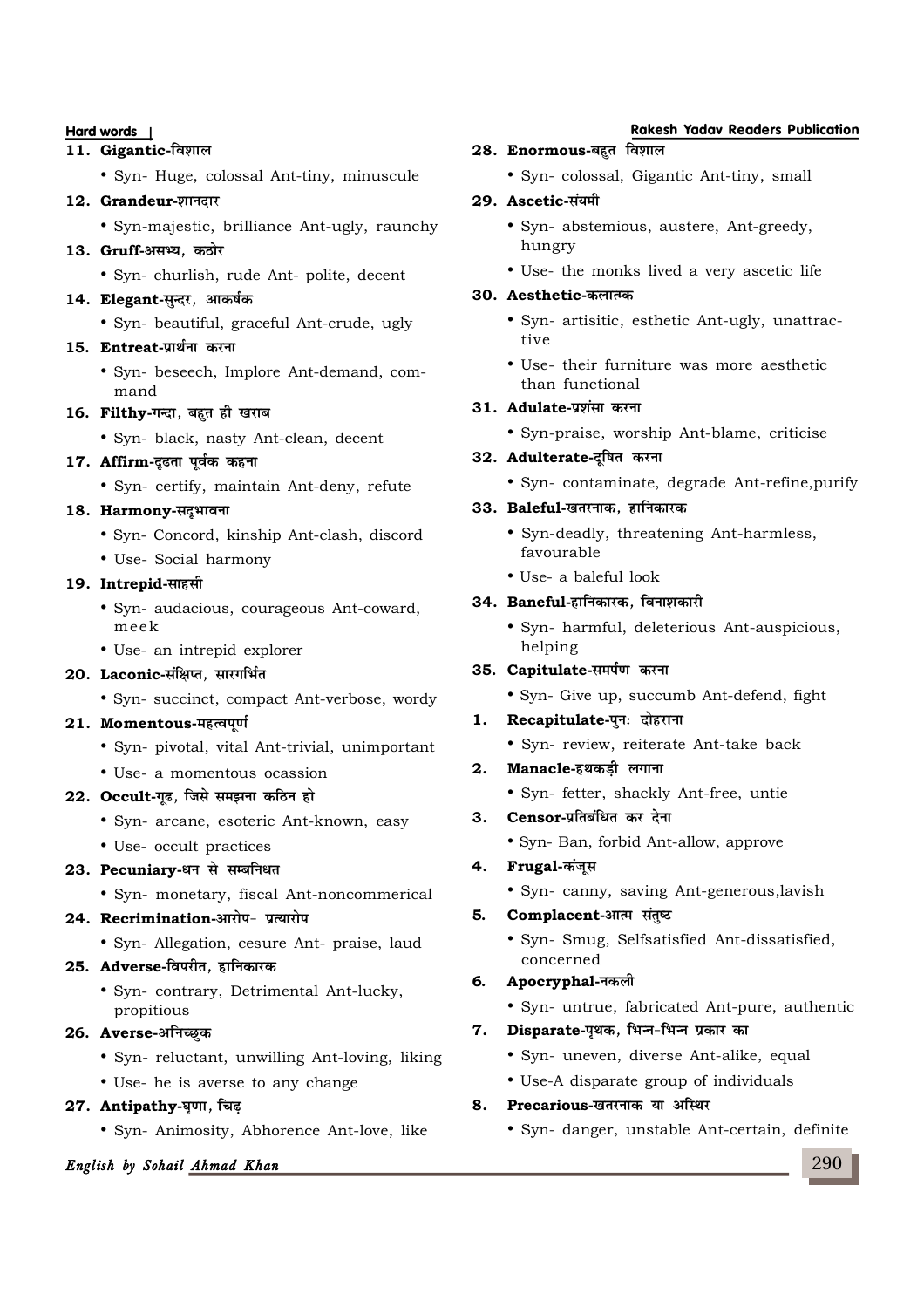- 9. Compendium-साररूप में, संक्षेप में
	- Syn- succinct, concise Ant-wordy, lengthy

#### 10. Sabbatical-अवकाश

• Syn- holiday, leave Ant-workday, nonholiday

### 11. Despair-उदास, निराश

• Syn- hopeless, sad Ant-glee, cheerful

#### 12. **Canard**-झूठी खबर

• Syn- berate, condemn Ant-praise, laud

#### 13. **Chide-डॉटना**

• Syn-berate,condemn Ant-praise, laud

#### 14. **Deft-**कशल

• Syn-apt,dextrous Ant-unkilled, clumsy

### 15. **Diminish-कम होना**

• Syn- weaken, decrease Ant-grow, increase

#### 16. Gargantuan-विशाल, बहुत बड़ा

• Syn- cp;pssa;. enormous Ant-tiny, small

#### 17. **Indispensable-अनिवार्य, जरूरी**

• Syn- essential, imperative Ant-nonessential, redundant

#### **18. Laze-आलसी**

• Syn- idle, lazy Ant-active, industrious

## 19. **Belittle-नीचा दिखाना**

• Syn- abase, disparage Ant-upgrade, praise

## **20. Disburse-वितरित करना**

• Syn-distribute, dispense Ant-save,hoard

## 21. **Drowsy-** निद्राल, आलस्यपूर्ण

• Syn- sleepy, asleep Ant-active, nimble

## 22. Doctrine-मत, सिद्धांत

• Syn- tenet, dogma Ant-disbelief, skepticism

#### 23. Dogma-धर्म-सिद्धांत

• Syn- doctrine, tenet Ant-disbelief, doubt

## 24. Prosaic-साधारण, नीरस

• Syn-banal,common Ant-creative, interesting

#### **25. Rescind-jí djuk**

• Syn- cancel, abrogate Ant-allow, permit

#### 26. Slake-शांत करना, प्यास बुझाना

• Syn- allay, appease Ant-simulated, uplifted

#### 27. Titanic-विशाल

• Syn- gargantuan, immense Ant-tiny, small

#### 28. Tenacious-अटल, ट्रढ़

• Syn- adamant, frim ant-yielding, caprecious

## **English by Sohail Ahmad Khan**

#### **Hard words Rakesh Yadav Readers Publication**

#### 29. Tribulation-समस्याएं, परेशानियाँ

• Syn-difficulty, burden Ant-fortune, luck

#### **30. Tenure-शासनकाल**

• Syn- regime, term Ant-misconception, avoidance

## **31. Trite-साधारण. धिसा-पिटा**

• Syn- banal, hackneyed Ant-splendid, important

## 32. Thrifty-कंजस

• Syn- frugal, stinngy Ant-lavish, wasteful

#### **33. Vociferous-कोलाहलपर्ण**

• Syn-boisterous, clamorous Ant-peaceful, silent

#### 34. **Vapid-नीरस**

• Syn- bland, insipid Ant-interestin, spicy

### $35.$  **Venal-बेईमान**

• Syn- dishonest, immoral Ant-upright, honest

## 1. **Indolence-**आलस्य

• Syn- idleness, disinclination Ant-action, ambition

#### 2. **Zealous-**उत्साह

• Syn- eager, fervent Ant-indifferent,lethargic

#### $3.$  **Azure-नीला**

• Syn- blue Ant-cloudy

## **4. Insane-**पागल, उन्मादी

• Syn- fatuous, frenzied Ant-blanced, healthy

### **5. Marvel-आश्चर्य. अचम्भा**

• Syn- wonder, miracle Ant- normality, simple

#### **6. Dissipation-**क्षय, अपव्यय

• Syn- celebration, recreation Ant-virtue, unselfishness

## *7.* Virgin-क्वॅंबारी, निर्दोष

• Syn- immaculate, innocent Ant-sullied used

#### 8. **Melee-धक्का-मुक्की**

• Syn- brawl, skirmish Ant- harmony, peace

### 9. **Mollify**-शान करना

• Syn- appease, mitigte Ant- incite, agitage

## 10. **Mysterious**-रहस्यमयी

• Syn- arcane, furtive Ant-apparent, clear

#### 11. **Envious-ईर्ष्याल**

• Syn- jealous, resentful Ant-kind, pleased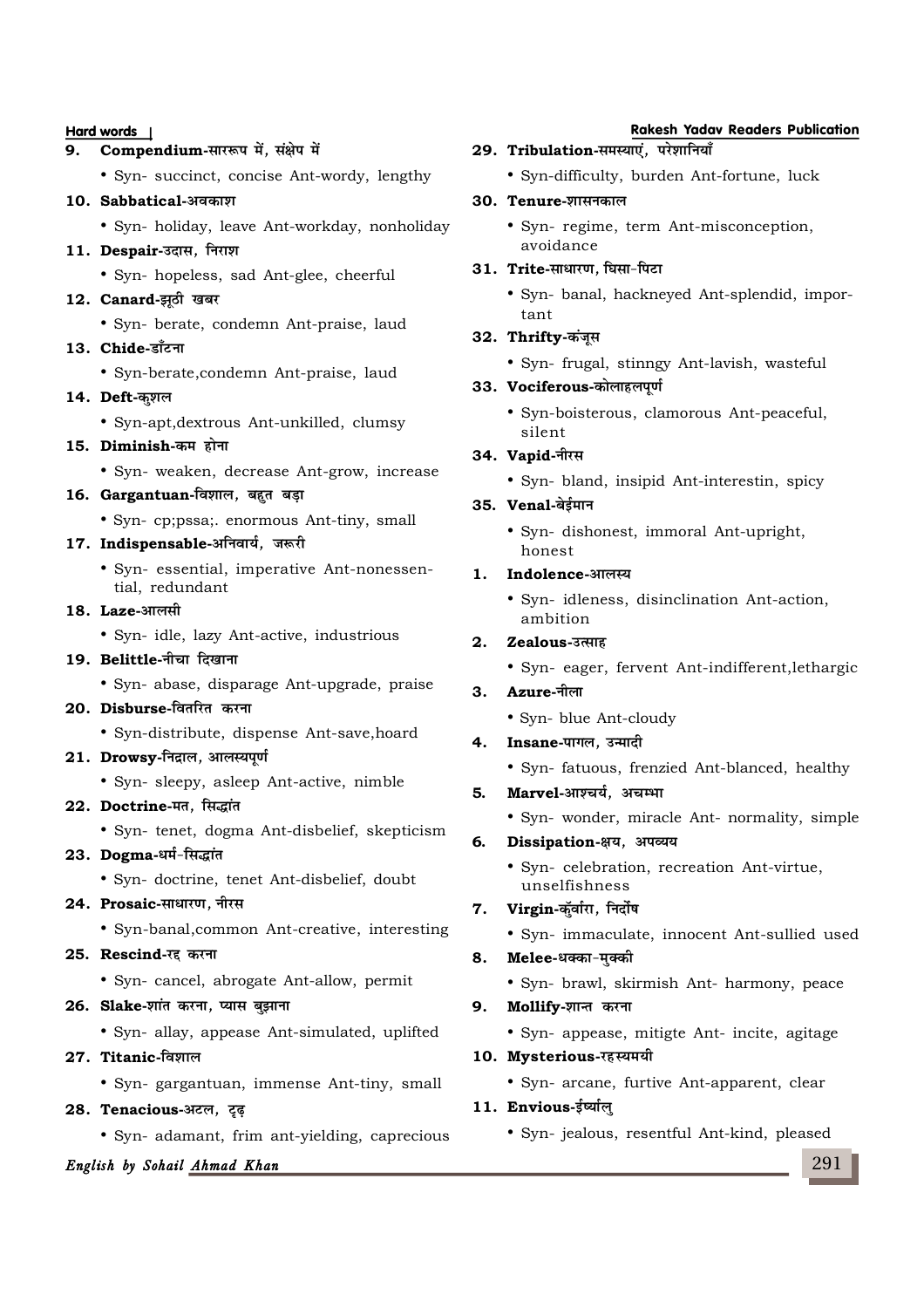### $12.$  **Discourse-भषण देना**

• Syn- speech, lecture Ant- quiet, silence

#### 13. **Cranky**-सनकी

• Syn- Grumpy, choleric Ant-amiable, cheerful

## 14. **Bonhomie-**मिलनसार

• Syn- friendliness, cordiality Ant-recluse, aloofness

## 15. **Adamant**-जिद्दी, हठी

• Syn- detemined, resolute Ant-fiexible,pliant

## 16. **Abrogate-निरस्त** करना

• Syn- cancel, repeal Ant-approve, permit

## $17.$  **Restive-** बेचैनी

• Syn- restless, agitated Ant- patient, relaxed

## 18. **Rely-निर्भर रहना**

• Syn- depend, need Ant-distrust, doubt

## 19. **Referendum-जनमत संग्रह**

• Syn- Mandate, poll Ant-prohibition, veto

## 20. **Truculent-झगड़ाल्**

• Syn- bellicose, contentious Ant- gentle, mild

## 21. Protean-परिवर्तनशील

• Syn- mobile, adeptable Ant- constant, fixed

## **22. Paucity-कमी, अभाव**

• Syn-\* lack scarcity Ant-ample, plenty

## **23. Profane-अनैतिक, अपवित्र**

• Syn- Immoral, sinful Ant-moral,sacred

## **24. Pernicious**-हानिकारक

• Syn-baneful, harmful Ant-helpful, kind

## 25. **Prvotal-महत्वपर्ण, आधारभत**

• Syn- central, vital Ant-unimportant, unsubstantial

## **26. Foolery-मुर्खतापूर्ण**

• Syn-sillyness, mistake Ant-carefulness, sane

## **27. Onus-जिम्मेदारी. कर्तव्य**

• Syn-charge, obligation Ant-benefit, help

## 28. **Probity-ईमानदारी**

• Syn-honesty, Integrity Ant-deceit, dishonest

## 29. Versatile-बहमखी प्रतिभाशाली

• Syn-dexetrous, adroit Ant-limited, simple

## 30. Pendantic- आडम्बरपूर्ण, पंडिताऊ

• Syn- ostentatious, pedagogic Ant-simple, informal

## **English by Sohail Ahmad Khan**

## **Hard words** | **Rakesh Yadav Readers Publication**

### 31. **Pervade**-सब जगह फैल जाना

• Syn- permeate, percolate Ant-deplete, drain

### 32. **Pomp**-धमधाम

• Syn-Pageantry, flourish Ant-modesty, simplicity

## 33. **Wrath-गस्सा**

• Syn-temper,fury Ant-happiness, love

## **34. Wan-**कमजोर

• Syn-pale,feeble Ant-bright, strong

## **35. Stingy-कंजस**

• Syn- parsimonious, miser Ant-lavish, extravagant

### 1. **Dispel-दर करना**

• Syn- expel, drive away Ant-welcome,permit

## **2. Revenous-ykyph**

• Syn-covetous, greedy Ant-full,satisfied

## 3. Occasion-अवसर, क्षण

• Syn- Cjhance, moment Ant- untimeliness

## 4. **Notable-**ख्याति प्राप्त, महत्वपर्ण

• Syn- celebrate, momentous Ant- ordinary, sunimportant

## **5.** Lethal-घातक, खतरनाक

• Syn- baleful, fatal Ant- beneficial, harmless,

## 9. **Ignoble-नीच, अधम**

• Syn- abject, despicable Ant-honorable, noble

## 10. Plethora-अधिकता

• Syn- Excess, overflow Ant-lack, little

## 11. **Ferocious-**उग्र

• Syn- fierce, violent Ant-kind, mild

## 12. **Sluggish-सुस्त**

• Syn- inactive, indolent Ant-fast,lively

## 13. Outdated-अप्रचलित

• Syn- archaic, obsolete Ant-current, vogue

## 14. **Outlaw**-बागी, नियम को न मानने वाला

• Syn- criminal, desperado Ant- legalize, permit

## 15. **Augur**-पूर्वसूचना देना, भविष्य बताना

• Syn- herald, prophet Ant- hid, withhold

## 16. **Barbarian-असभ्य**

• Syn- barbaric, boorish Ant-civilized, cultured

## 17. **Culmination-शिखर**

• Syn- Acme, apogee Ant- opening, start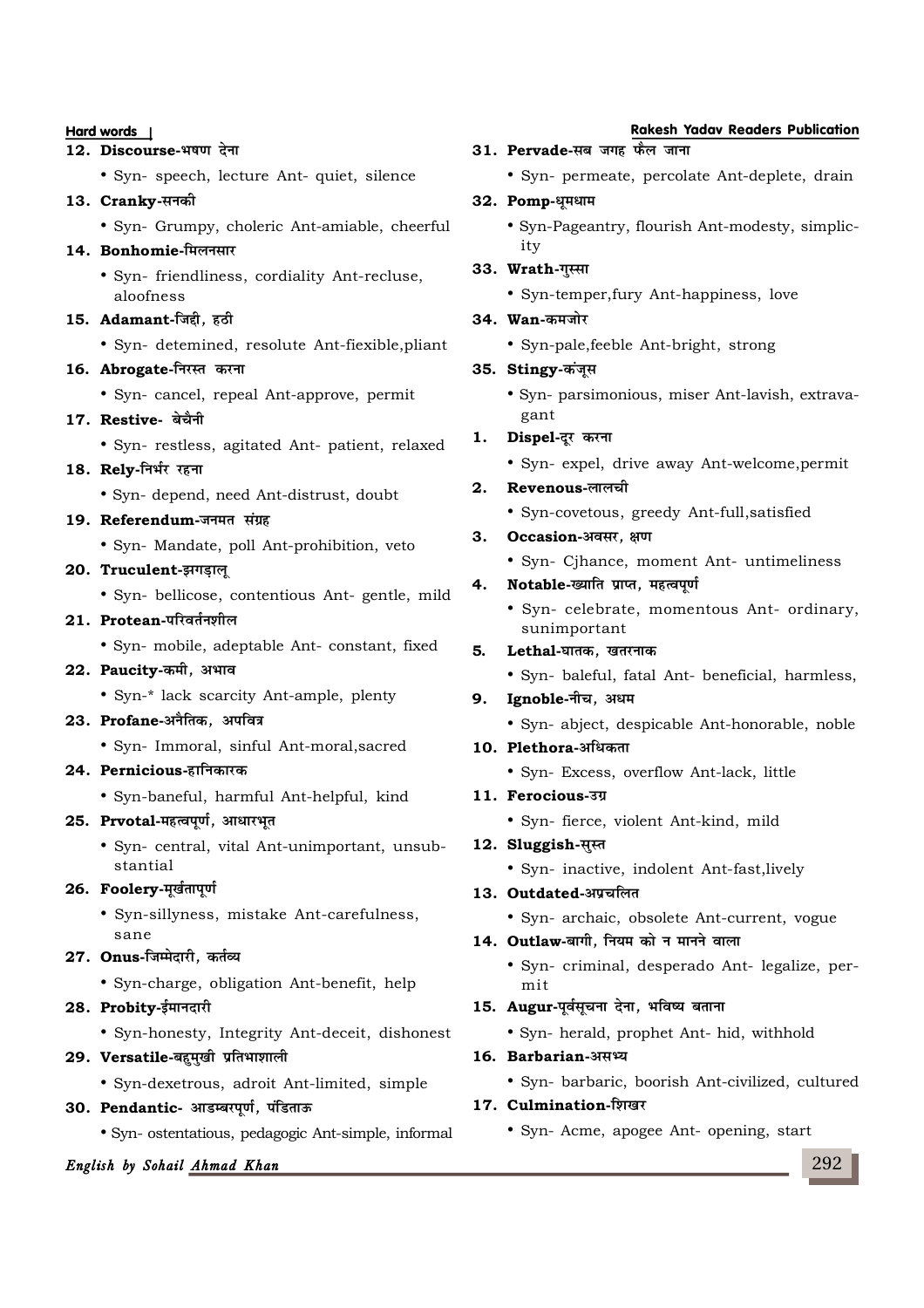#### **18. Agile**-फुर्तीला, चालक

• Syn- Active, Clever Ant- clumsy, stiff

## 19. Abominable-घण करने योग्य

- Syn- Abhorrant, contemptible Ant-pleasant, sweet
- **20. Refute-खंडन करना** 
	- Syn- contradict, confute Ant- endorse, prove

#### 21. Proficient-निपुण, दक्ष

• Syn-Skilled competent Ant- incompetent, inept

#### **22. Mitigate-कम करना, शान्त करना**

• Syn- diminish, mollify Ant-aggravate, incite

## **23. Lethargy-सस्तपन, ढीलापन**

• Syn-laziness, sluggishness Ant- energy, life

#### **24. Luculent-स्प्ट. साफ**

• Syn- clear, comprehensible Antmuddy,obscure

## 25. Larceny-चोरी

• Syn- theft, Steal Ant- compensation, pay

#### **26. Intercept**-रोकना, बाधित करना

• Syn- Hinder, interrupt Ant- abet, forward,

#### 27. **Conjure**-जादू करना, अनुरोध करना

• Syn- entreat, adjure Ant- disgust, give

## 28. **Invasion-आक्रमण**

• Syn-attack assault Ant- retreat, surrender

## 29. **contaminate-दुषित** करना

• Syn- defile,adulterate Ant-cure,heal

## **30. Asunder-अलग-अलग. भिन्न**

• Syn- divided, disjoined Ant- together, unite

## **31. Fickly-चंचल, अस्थिर**

• Syn- capricious, Changeabled Ant- stable, steady

## $32.$  **Sagacious-ब्द्धिमान**

• Syn- Acute, Astute Ant- foolish, ignorant

## **33. Disseminate-प्रसारित करना**

• Syn-Distribute,Advertise Ant- collect, gather

## 34. Smirk-बनावटी हँसी-हँसना

• Syn-sly, smile Ant-frown, scowl

## **35. Sycophant-चापलूस**

• Syn- adulator, Puppet Ant- leader, decent

## 1. **Enrage**-अत्यधिक क्रोधित होना

• Syn- angry, infuriate Ant- pacify, placate

## **English by Sohail Ahmad Khan**

#### **Hard words Rakesh Yadav Readers Publication**

- 2. **Debunk**-रहस्य खोल देना
	- Syn- Discover, Unlock Ant-uphold, hide

## $3.$  **Hanker-अभिलाष**

- Syn- desire, ache Ant- averse, unwilling
- **4.** Solicit-अनुरोध करना
	- Syn- entreat, ask Ant-refuse, reject

## **5.** Scream-चिल्लाना

• Syn- shriek, cry Ant- calm, peace

## **6.** Impede-बाधायें

• Syn- hinder, block Ant-aid, assist

## **7. Exonerate-दोषमक्त करना देना**

• Syn- absolve, free Ant- accuse,blame

## 8. **Repartee-हाजिर जवाबी**

• Syn- Witticism, quip Ant- argument, fight

## 9. **Ransom-**फिरौती

• Syn- bribe, blackmail Ant-loss, penalty

## 10. **Mammoth-**विशाल, बहुत बड़ा

- Syn- colossal, gargantuan Ant- small, tiny
- 11. **Tractable-**जिस पर आसानी से नियंत्रण स्थापित किया जा **l dsA**
	- Syn- manageable, docile Ant- stubborn, balky

## 12. **Abound**-भरा हुआ

• Syn- teem, full Ant-lack, need

## 13. Glorious-शानदार, लभावना

• Syn- dilightful, Augst Ant- clear, staid

## 14. **Groggy**-लडखडाना, कमजोरी

• Syn- dizzy, staggering Ant- clear, staid

## 15. Accommodation-सहायता या रहने का स्थान

• Syn- help, abode Ant- refusal, fight

## **16. Abscond-**फरार हो जाना

• Syn- run away, disappear Ant- remain, stay

## 17. Demure-शांत

• Syn- calm. sedate Ant- aggressive, bold

## 18. **Callous-निर्दयी**, लापरवाह

• Syn- careless, heartless Ant- kind, nice

#### 19. **Apprise-**सूचित करना

• Syn- inform, notice Ant- falsify, hide

## **20. Crux**-निर्णायक बिन्द, सार

• Syn- decisive point, essence Ant-trivia, simple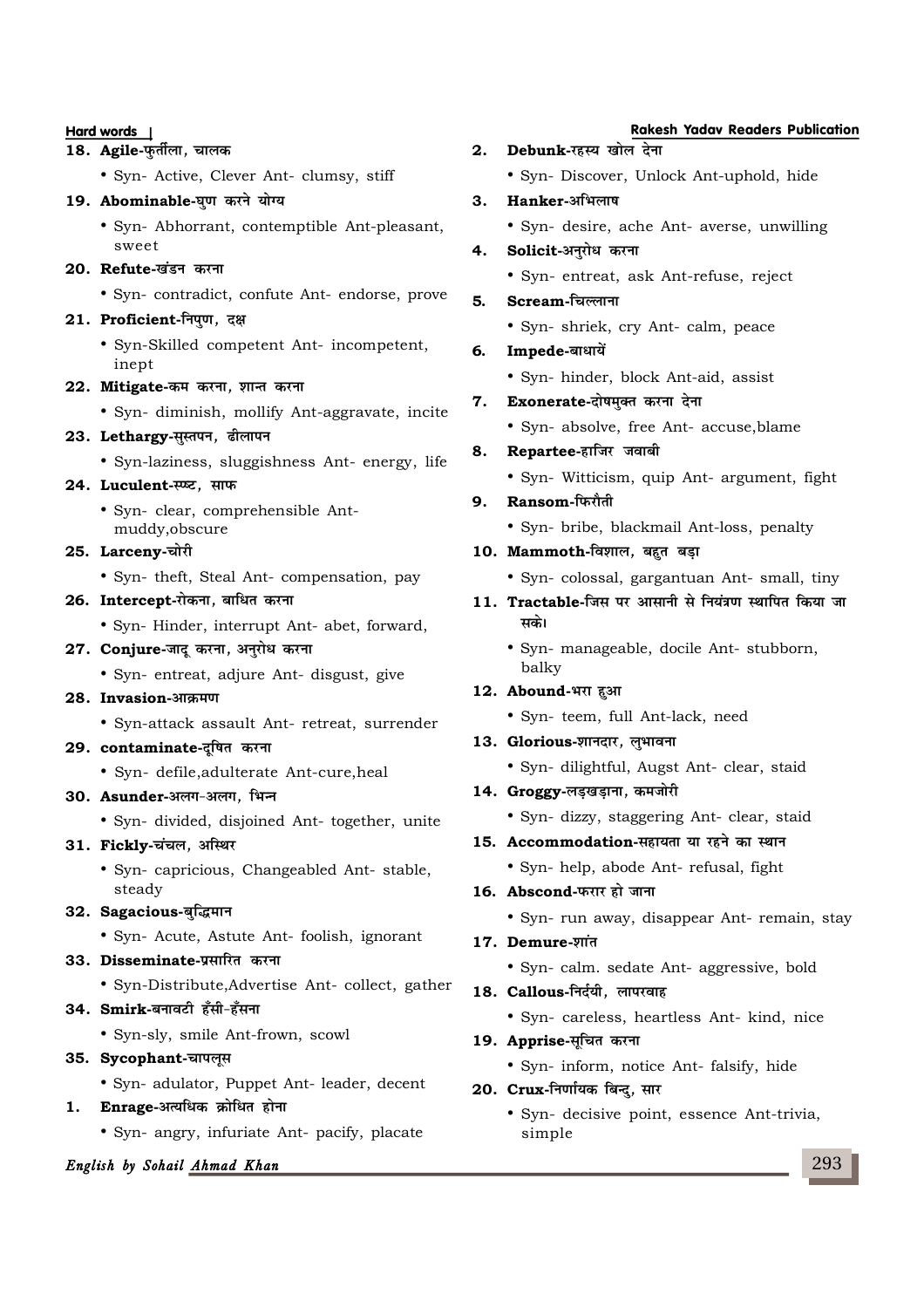- 21. **Despot-निरंक्**श, अत्याचारी
	- Syn- tyrant, autocrat Ant-democrat, lawmaker
- 22. Jittery-घबराया हुआ
	- Syn- nervous, panicky Ant- calm, cool

#### **23. Beseech-अनुरोध करना**

• Syn- implore, solicit Ant- refuse, reply

#### 24. **Badinage-मजाक**

• Syn- joking, kidding Ant-sad, unhappy

### **25. Acme-**सर्वोच्च शिखर

• Syn- zenith, topAnt- nadir, bottom

## **26. Badger-परेशान करना**

• Syn- vex, harass Ant- help, please

## **27. Dement-पागल बनना. उन्मत्त होना**

• Syn- bewo;der. fremzy Ant-calm, soothe

## 28. **Baroque-सजा हुआ**

• Syn- decorated, frippery Ant- undecorated, plain

#### **29. Hail-प्रशंसा करना**

• Syn- praise, applaud Ant-blame, censure

## 30. **Pugnacious-**झगडाल

• Syn- belligerent, cantakerous Ant- tender, unaggressive

## 31. **Perfidy-**विश्वासघात

• Syn- betray, treachery Ant- loyalty, honesty

## $32.$  **Compunction-पश्चाताप**

• Syn- regret, contrition Ant- no remorse, happiness

#### 33. Compensate-हर्जाना देना

• Syn- repay, refund Ant- take, damage

#### **34. Brevity-संक्षेप में**

• Syn- shortness, brifness Ant- lengthiness, longevity

## **35. Ooze-रिसना, टपकना**

• Syn-exude, fluid Ant- damming

## 1. Grotesque-विकृत, हसस्यासपद

• Syn- bizzare, absud Ant-nice, pretty

## 2. **Hapless-दर्भाग्यशाली**

• Syn- unlucky, unfortunate Ant- fortunate, lucky

## **3. Ruckus-dksykgy**

• Syn- commotion, uproar Ant- peace, truce

## **English by Sohail Ahmad Khan**

## **Hard words Rakesh Yadav Readers Publication**

- **4. Immaculate-श्**द्ध
	- Syn- pristine, unspoiled Ant- dirty, filthy

## **5. Flee-**फरार हो जाना

• Syn- abscond, decamp Ant- face, meet

## **6.** Bankrupt-दिवालिया

• Syn- ruined, destitute Ant- rich, wealthy

### **7. Blend-**मिलाना या मिश्रण

• Syn- Mixture, Amalgamation Ant- separation

## **8. Balmy**-आनदंदायक, आरामदायक

• Syn- [;easamt. refeshing Ant- separation, divison

## **9. Demolition-fouk' k**

• Syn- destruction, annihilatiobn Ant- Production, repair

## 10. Derogatory-निंदात्मक

• Syn- Aspersion, Scornful Ant- flattering, prasing

## **11. Dotage-कमजोरी, बढाया**

• Syn- feebleness, weekness Ant- strength youngess

## 12. **Conjecture-अनमान लगाना**

• Syn- conclusion, guess Ant- fact, proof

## 13. Ramification-**जटिलता, परेशानियां**

• Syn- complication, difficulty Ant- union, simnple

## 14. **Relegate**-अवनति करना या निष्कासन

• Syn- demotion, transfer Ant- hold, keep

## 15. Reliable-विश्वसनीस

• Syn- trustworth, faithful Ant-deceptive, unreliable

## **16. Renaissance-पनर्जागरण**

• Syn- rebirth, revival Ant-killing, suppression

## 17. **Retrench-कटौती करना**

• Syn- curtail, reduce Ant- lengthen, prolong

## 18. **Decimate**-क्षय होना

• Syn- destroy, annihilate Ant-revive, save

## 19. **Enunciate-स्पष्ट रूप से व्याख्या करना**

• Syn- articulate, express Ant- mispronounce, muffle

## 20. **Efficacious-प्रभावकारी**

• Syn- productive, powerful Ant- inefficacious, inefficient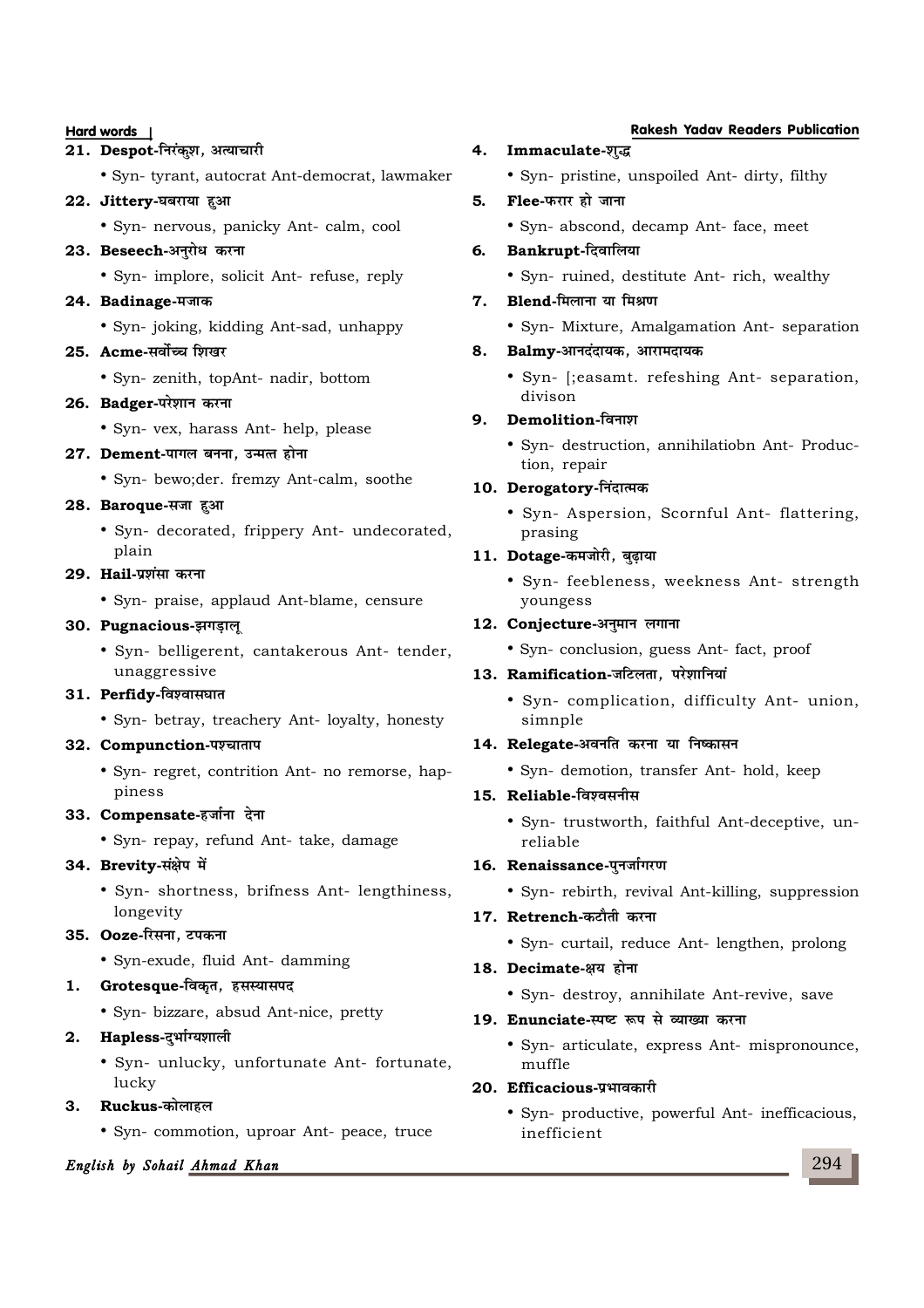### 21. **Expedite-**शीघ्रता लाना, जल्दबाजी करना

- Syn- Hasten, hurry Ant-slow, stop
- 22. Synergy-साथ मिल कर अपनी क्षमता का परा उपयोग करना
	- Syn- alliance, teamwork Ant- blockage, delay

### 23. Stampede-भगदड़

• Syn- panic, smash Ant- retreat, standing

#### **24. Lenient-**उदार, दयाल्

• Syn- charitable, amiable Ant- rigorous, severe

## **25. Novice-नौसिखिया**

• Syn- beginner, neophyte Ant- expert, professional

#### 26. Varacity-सत्यता

• Syn-credibility, acuracy Ant- falsehood, falsity

## **27. Aftermath-परिणम**

• Syn- Consequence, result Ant- inception, origin

## **28. Musty-सीलनदार या सड़ा हुआ**

• Syn- dank, old Ant- clean, clear

## 29. **Assimilate-**मिला लेना

• Syn- digest, understand Ant- reject, unlearn

## 30. Addicted-आदल, निर्भर

• Syn- dependent, accustomed Ant- unaddicted, independent

## 31. Endorsement-अनुमोदन, समर्थन

• Syn- support, approval Ant- refusal, denial

#### 32. Emissary-दूत, प्रतिनिधि

• Syn- ambassador, envoy Ant- receiver, sender

#### **33. Fiasco-असफलता**

• Syn- failure, breakdown Ant- miracle, success

#### **34. Enmesh-फँसाना, उलझाना**

• Syn- Ensnare, Entangle Ant-exclude, leave out

#### **35. Blase-**उदासीन, बेपरवाह

• Syn- nonchalant, apathetic Ant- enthusiastic, excited

#### 1. **Capsize-**उलटा जाना

• Syn-overturn, upset Ant- stand, straighten

## **2. Docile**-सीधा साधा, ईमानदार

• Syn- compliant, meek Ant- determined, headstrong

## 3. Gregarious-मिलनसार

• Syn- friendly, affable Ant- unfriendly, unsociable

## **English by Sohail Ahmad Khan**

## **Hard words Rakesh Yadav Readers Publication**

- **4. Havoc**-विनाश, तबाही
	- Syn- clamity, catastrophy Ant-peace, harmoney
- **5. Murky**-धुंधला, संदेहास्पद
	- Syn- cloudy dark Ant- clean, bright

## **6. Oversee-निरीक्षण करना**

• Syn-supervise, overlook Ant- ignore, neglect

## **7. Radiant-pedhyk**

• Syn-brilliant, luminous Ant- dark, dim

## 8. **Rectitude-ईमानदारी**

• Syn- uprightness, honesty Ant- dishonesty, infamy

## 9. Spate-बाढ़ या बड़ी संख्या में

• Syn- series, deluge Ant- lack, dearth

#### 10. Sapid-स्वादिष्ट

• Syn- tasty, savory Ant- offensive,repulsive,

## 11. **Abject**-बहुत ही दयनीय स्थिति

• Syn- dejected, base Ant- exalted, excellent,

#### 12. Torpid-सस्त

• Syn- lazy, dormant Ant-energetic, lively

## 13. Avarice-लालच, कंजसी

• Syn- covetousnes, Ant- generosity, philanthropy

## 14. **Arrogant-**घमंडी

• Syn- egostistic, haughty Ant- meek, servile

#### 15. **Animosity-दुश्मनी**

• Syn- hatred, antipathy Ant-good will, love

#### **16. Auspicious-मागलिक, शुभ**

• Syn- advantabgeous, favorable Ant- ominous, unfortunate

#### 17. **Eccentric**-सनकी

• Syn- bizzare, unusual Ant-ordinary, plain

#### 18. Dexterity-दक्षता

• Syn- adroitness, deftness Ant-clumsiness, inability

#### 19. Sloth-आलस्य

• Syn- laziness, lethargy Ant- busyness, diligence

#### 20. Stalwart-बहादर

• Syn-Valiant, courageous Ant- meek, weak

#### 21. Ambulatory- चलने में सक्षम, चलायमान

• Syn- mobile, walking Ant-steady, stiff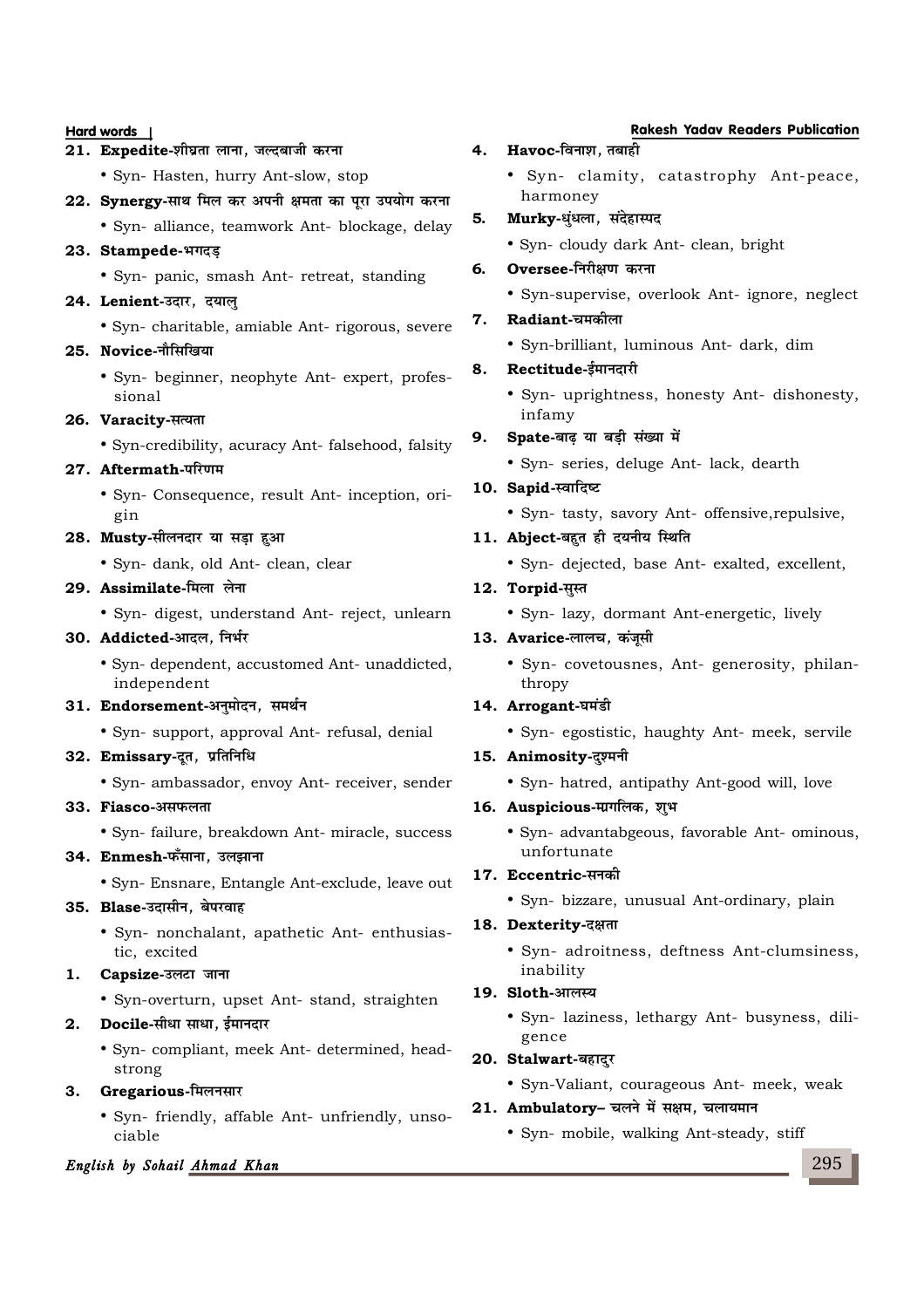#### 22. Aptitude-मानसिक क्षमता

• Syn- mental ability, tendency Ant-inaptitude, skillessness

#### 23. **Discord-**झगडा कलह

• Syn- disagreement, arguing Ant-harmoniousness, harmony

## **24. Divulge-भेद खोलना**

• Syn- reveal, broadcast Ant- hide, keep

#### 25. Dishevelled-गन्दा, अस्त-व्यस्त

• Syn- untidy, unkempt Ant- neaten order

### 26. Audacious-जिही, हठी

• Syn- resolute, dauntless Ant-mild, modest

#### **27. Acumen-चतर, होशियार**

• Syn- brilliance, perspicacious Ant- inability, ineptness

#### 28. Appropriate- संगत, उचित

• Syn- suitable, congruous Ant- unsuitable, irrelevant

## 29. Aloof-अलग-थलग, दूर

• Syn-Distant, reserved Ant-sociable, familiar

#### 30. Adjourn-स्थगित करना

• Syn- Discontinue, postpone Ant-further, keep on

#### **31. Astute-होशियार. चतर**

• Syn- Adroit, shrewd Ant- dumb, asinine

## 32. **Augment**–बढ़ाना, वृद्धि करना

• Syn- amplify, Enlarge Ant- lessen, decrease

#### **33. Preponderance-अधिकता**

• Syn-Dominance, abundance Ant- scarcity, dearth

#### 34. Prominent-विख्यात, प्रसिद्ध

• Syn- noticeable, remarkable Ant-invisible, sunken

#### 35. **Prodigal-**खर्चीला

• Syn-extravagant,lavish Ant-miser,thrifty

#### 1. **Scuffle-धक्का-मक्की, हांथा-पाई**

• Syn- Brawl, strife Ant- covenant, peace

## **2. Sordid**-अनैतिक. घटिया

• Syn- abject, degenerate Ant-good,honorable

## 3. Corpulent-मोटा, थुलथुल

• Syn- Overweight, Bulky ant- tiny, slender

## **4. Fortitude-साहस**

• Syn- Determination, courage Ant-cowardice, funk

## **English by Sohail Ahmad Khan**

#### **Hard words Rakesh Yadav Readers Publication**

- **5. Frippery** सजावट, तड़क भड़क
	- Syn- decoration, ornament Ant-plainness, perspicuity
- **6. Insidious**-धर्त, हानिकारक
	- Syn- artful, cunning Ant-fair, honest

## **7. Insipid**-नीरस. उबाऊ

• Syn- banal, unitresting Ant-exciting, interesting

#### **8. Imprudent-v foosd h**

• Syn-cl\areless, foolish Ant-discreet, prudent

#### $9.$  **Licentious**-अनैतिक

• Syn- immoral, lustful Ant-good, innocent

## 10. **Mellifluous-मधर**

• Syn- dulcet, resonant Ant- cacophonous, strident

## 11. **Officious-**बिना मांगे सलाह देने वाला, टांग अडाने वाला

• Syn- interfering, meddlesome Ant- modest, shy

## 12. Predicament-असमंजस

• Syn- dilemma, hang up Ant-fix, good fortune

#### 13. **Revoke-रदंद करना**

• Syn-abrogate, cancel Ant-approve, authorize

#### 14. **Negligent-लापरवाह**

• Syn- careless, heedless Ant-attentive, careful

### 15. Recondite-गुप्त, रहस्य

• Syn-arcane, occult Ant- obvious, plain

## 16. Spite-**घणा करना, अपमान करना**

• Syn- hate, peeve Ant-love, liking

### 17. Stimulate- प्रेरित करना

• Syn- excite, provoke Ant-depress, discourage

#### 18. Vicious-अनैतिक, भ्रष्ट

• Syn- immoral, corrupt Ant-gentle, good

## 19. Germane-प्रासंगिक, अनुकूल

• Syn- relevant, appropriate Ant-irrelevant, improper

## 20. Glib-बातूनी

• Syn- garrulous, loquacious Ant- quiet, reticent

#### 21. **Supervene**-आकस्मिक रूप से कुछ होना, निकलना

• Syn- be subsequent to Ant-antecede

#### 22. Beneficial- लाभदायक

• Syn-useful, wholesome Ant- harmful, unfortunate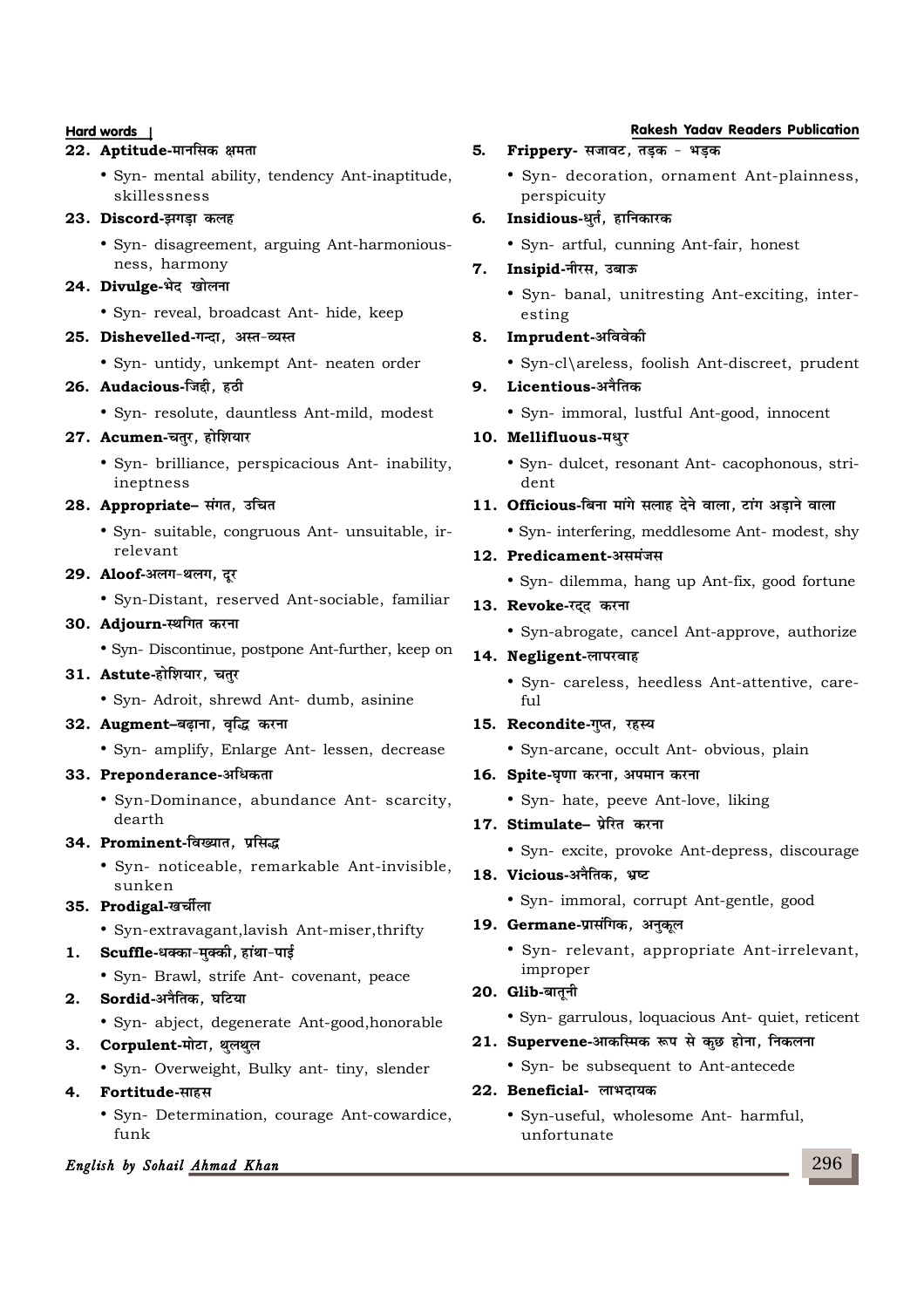#### **23. Nebulous**-ध्ंधला

- Syn- obscure, unclear Ant- apparent, transparent
- 24. **Buttress-सहारा देना, मजबूत बनना** 
	- Syn- support, reinforcem, ent Ant-weaken

#### **25. Bestow-अर्पण करना. देना**

• Syn- bequeath, confer Ant- deprive, refuse,

### 26. **Boon-***वरदान*

• Syn- blessing, gift Ant- curse, disadvantage

#### **27. Brood-चितंन करना**

• Syn- ponder, think Ant- ignore, neglect

#### 28. **Brook-सहन करना**

- Syn- tolerate, bear Ant- withstand, forbid
- 29. Churlish-असभ्य
	- Syn-boorish, brusque Ant- pleasnat, gentle

## **30. Prognosis-**भविष्यवाणी करना

• Syn-forecast, guess Ant-fact, reality

#### $31.$  **Provocation-**उकसाना, भडकाना

• Syn- Incitement, stimulus Ant- repression, suppresion

## $32.$  **Alien-**विदेशी

• Syn- exotic, foregin Ant-native, akin

#### 33. Abrupt-अचानक या असभ्य

• Syn- brusque, impolite Ant- nice, gentle

## **34. Alert**-चौकन्ना, सावधान

• Syn- Attentive, wary Ant- ignorant, neglect

## $35.$  **Advantageous**-लाभदायक

• Syn-auspicious, beneficial Ant-unfortunate, worthless

## 1. **Auxilliary-सहायक**

• Syn-accessary, supporting Ant- chief, main

## $2.$  **Abolition-अन्मून**

• Syn- annihilation, termination Ant- establishment, restoration

## 3. **Agitation-**उपद्रव, अशान्ति

• Syn- commotion, turmoil Ant- calm, tranquil

## **4. Anticipate-अनुमान लगाना**

- Syn- assume, conjecture Ant- doubt, be surprised
- **5. Eager-**उत्साही
	- Syn- agog, desirous Ant- apathetic, inactive

## **English by Sohail Ahmad Khan**

## **Hard words Rakesh Yadav Readers Publication**

- **6.** Effete-कमजोर, जर्जर
	- Syn- decadent, decrepit Ant-capable, tireless

## **7. Amenities-सविधाये**

• Syn-comforts, luxuries Ant-trouble, problems

## **8. Bleat-fefe; kuk**

• Syn- whine, maa Ant-bawl, yawp

## 9. **Patchy**-अधुरा, अनियमित

• Syn- fitful, irregular Ant- continuous, regular

## 10. **Slump-तेजी से नीचे की ओर गिरना।**

• Syn- tank, collapse Ant- increase, success

## 11. Stigma-कलंक, बदनामी

• Syn- blemish, scar Ant- credit, pride

## 12. Stately-शानदार

• Syn- gracious, lofty Ant-ordinary, insignificant

## 13. **Pusillanimous-कमजोर, डरपोक**

• Syn- chicken, tame Ant- audacious, daredevil

## 14. Pragamatic-व्यवहारिक

• Syn- practical, realistic, Ant-idealistic, unreasonable.

## **15. Trammel**-अवरोध,बाधा

• Syn-hamper, impede Ant- forward, allow

## 16. **Tardy**-सस्त

• Syn-belated, slow Ant- prompt, punctual

## 17. Vandalism-जान बझकर तोड-फोड करना

- Syn- ruin, smashing Ant- advantage, benefit
- 18. Vivify-जान डाल देना, तरोताजा हो जाना
	- Syn- invigorate, refresh Ant- discourage, kill

## 19. Desultory-अनियमित

- Syn- aimless, rambing Ant- pointed, purpose $f_{11}$
- **20. Discursive-बेतरतब तरके से** 
	- Syn- erratic, unmethodical Ant- clear, direct

## $21.$  **Distress-तनाव**. चिन्ता

• Syn- anxiety, grief Ant-health, plesure

## **22. Nimble-**फर्तीला

• Syn- active, agile ant- lumbering, slow

## $23.$  **Conceal-** छिपाना

• Syn- hid, mask Ant- open, reveal

## **24. Crass-बेहदा, भद्दा**

• Syn- ribal, raunchy Ant-kind, nice

## $25.$  **Temptation-ल्**भावना

• Syn- lure, attraction Ant- dislike, repulsion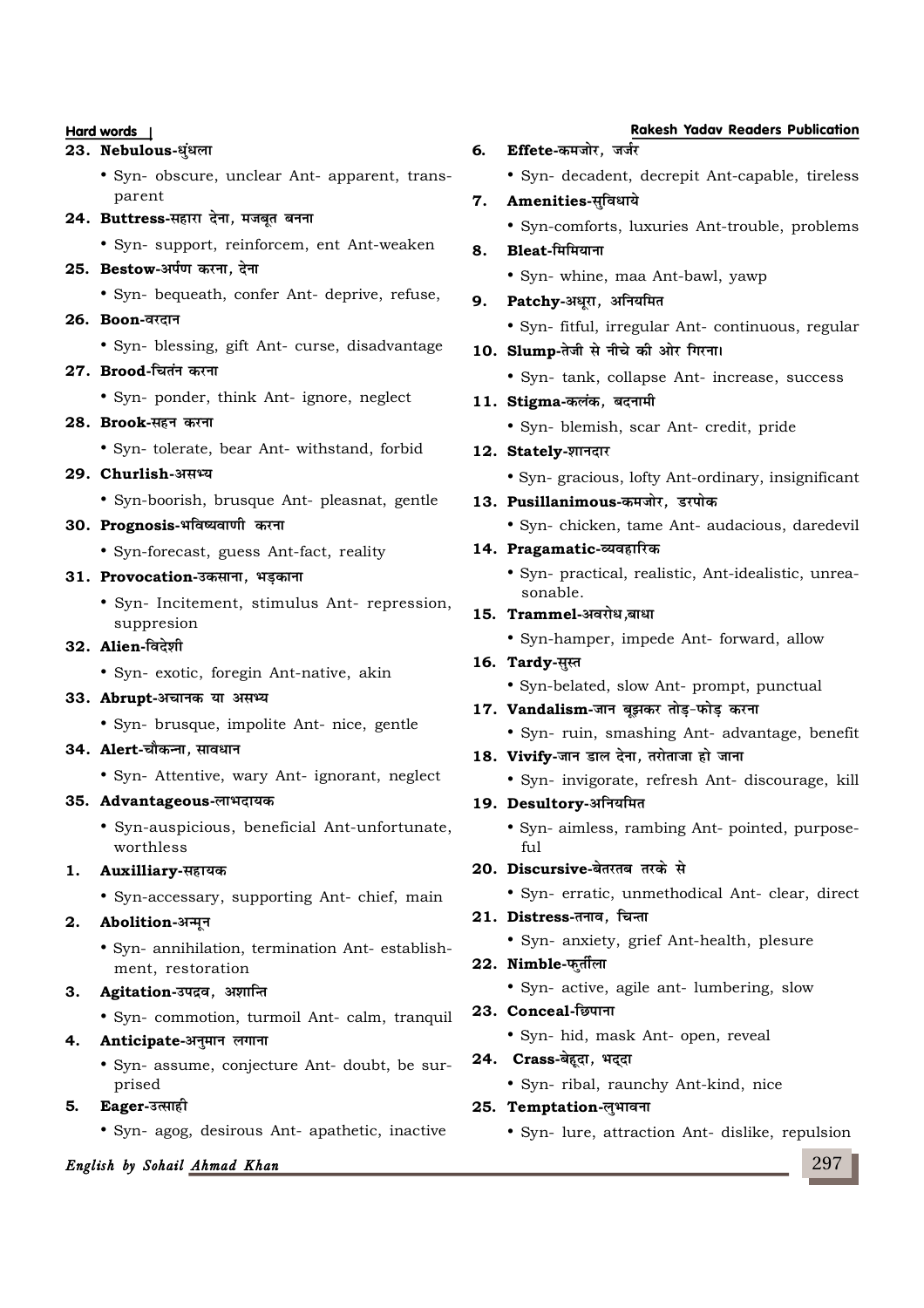### **26. Hock-गिरवी रखना**

• Syn- pawan, borrow Ant- aid, assist

## **27. Resume-**फिर से शुरू करना

• Syn- recaptulate, restart Ant-document, manuscript

## **28. Hastv-जल्दबाजी**

• Syn- expedite, quick Ant- delayed, lazy

## 29. Allegiance-निष्ठा

• Syn- adherence, fidelity Ant- apathy, disloyalty

## 30. Disclaim-छोड देना

• Syn- abandon, renounce Ant- accept acknowledge

## 31. **Dent-नकसान पहचाना**. खरोंच लगाना

• Syn- scrape, hollow Ant- increase, bulge

## 32. Entrench-स्थापित करना

• Syn- install, plant Ant-stay off

## 33. **Hazy**-धुंधला

• Syn- murky, dingy Ant-transparent, lucid

## **34. Prosecute-अभियोग लगाना**

- Syn- summon, sue Ant-liberate, pardon
- 35. **Persecute-मानसिक रूप से तंग करना** 
	- Syn- torment, harass, Ant- reward, soothe

## 1. **Spurn**-मना करना

• Syn- ignore, sneer, Ant- embrace, welcome

## 2. Stationary-स्थिर, गतिहीन

• Syn- mnotionless, stagnant Ant- dynamic, mobile

## **3.** Taint-कलंक लगाना

• Syn-blemish, stigma Ant- honor, pride

## **4.** Traduce-निंदा करना

• Syn- slander, smear Ant- praise, extol

## 5. **Vulgar-अश्लील, भद्दा**

• Sym- coarse, disgusting Ant- polite, gentle

## 6. **Vendetta-दश्मनी**

• Syn- feud, rivalry Ant- harmoney, peace

## **7.** Tidings-समाचार

• Syn- greetings, news Ant- misinformation

## 8. **Reprove**-डाँटना

• Syn- rebuke, castigate Ant- applaud, approve.

## **English by Sohail Ahmad Khan**

## **Hard words Rakesh Yadav Readers Publication**

## 9. **Rational-तार्किक**

• Syn- realistic, judicious Ant- irrational, ridiculous

## 10. **Resolute-ट्ढ संकल्प**, हठी

• Syn- adamant, intepid Ant- irresolute, weak

## 11. **Ratain**-धारण करना

• Syn- hold grasp Ant- release, free

## 12. Despicable-घृणित

• Syn- hateful, ignominious Ant- desirous,

## 13. **Prescription-सझाव. सलाह**

• Syn- direction, regulation Ant-betrayal, deceit

## 14. **Zest-उत्साह. अभिरूचि**

• Syn- interest, eager Ant- blandness, dullness

## 15. **Vitriol**-अपशब्द कहना

• Syn- disdain, bitternes Ant- applaud, praise

## 16. **Boorish-असभ्य**

• Syn- awkward, churlish Ant- gentle, placide

## 17. **Contemptible-**घुण्ति, धिनौना

• Syn-abhorrent, ignoble Ant- admirable, praisable

## 18. Inseparable-जिसे अलग न किया जा सके

• Syn- integrated, united Ant- dividable, separable

## 19. Leap-**उछलना**

• Syn- jump, vault Ant- creeping, skip

## 20. Attire-कपडें

• Syn- clothes, uniform Ant- disrobe

## 21. **Aggravate-**स्थिति को और खराब कर देना

• Syn- worsen, exasperate Ant- appease, gladden

## 22. **Panic**-भय, व्याकुलता

• Syn- trepidation, scare Ant- confidence, courage

## 23. **Crypic-गु**प्त

• Syn-arcane, enigmatic Ant-certain, assured

## **24. Retort-प्रतयत जवाब देना**

• Syn-repartee, witticism Ant request, sympathy

## 25. **Outset-प्रारम्भ, शुरूआत**

• Syn- beginingn, start Ant-end, finish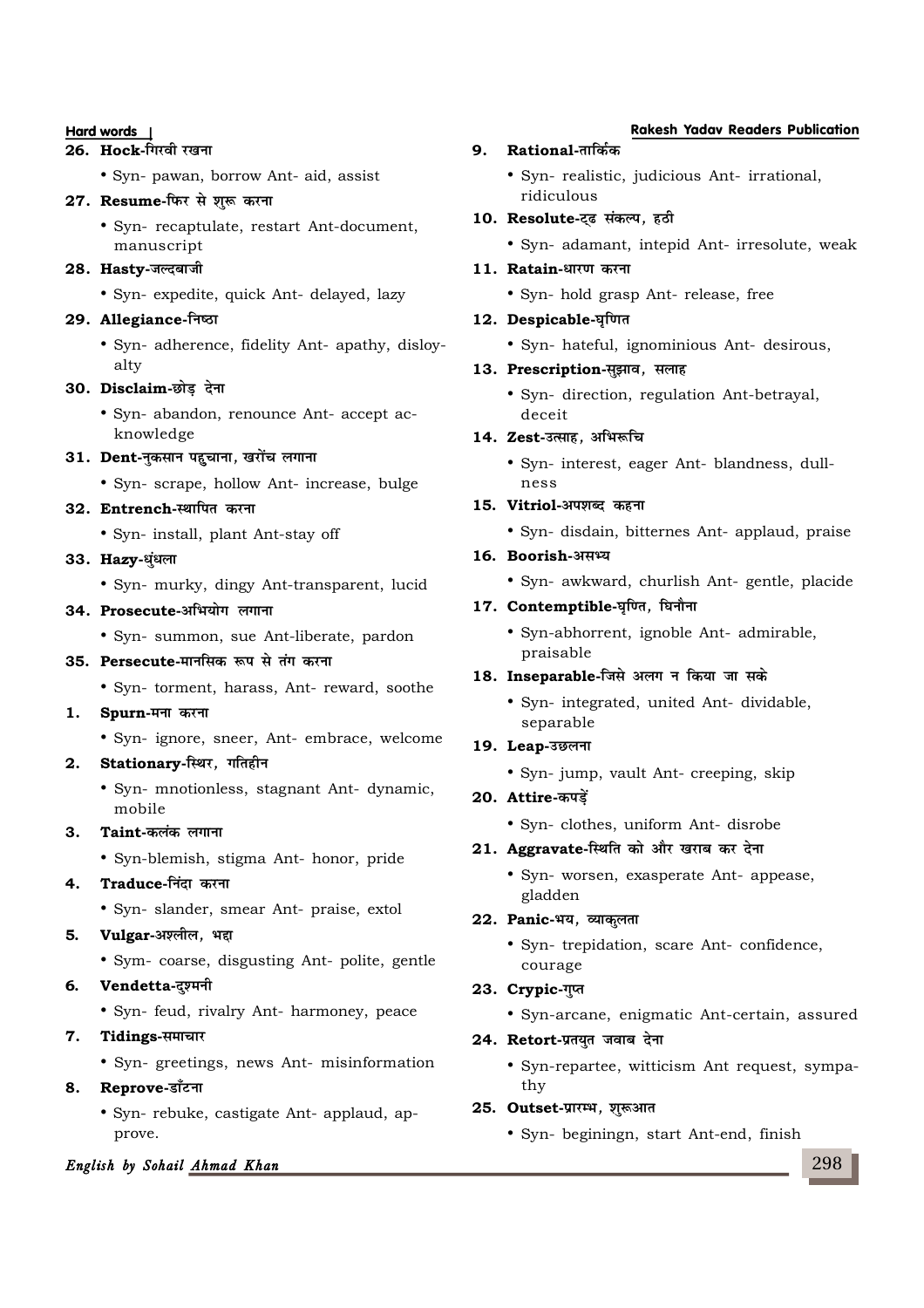#### 26. meticulous-सतर्कता

• Syn- fastidious, thorough Ant- careless, negligent

## **27. Prudent-होशिया**

• Syn-deft, skillful Ant-foolish, unwise

## 28. **Colossal-**विशाल

• Syn- Gigantic, Gargantuan Ant- tiny, minute

## **29. Currency-सर्वमान्य, मुद्रा**

• Syn- coin, accepted Ant- unaccepted, regional

## $30.$  **Trash-कडा-कचडा**

• Syn- debrish, waste Ant- asets, valuables

### 31. **Twiddle**-अंगुलियों से किसी चीज को घमाना

- Syn- fiddle, finger Ant- take seriosly
- 32. Tarry-विलम्ब करना
	- Syn- delay, procastinate Ant- complete, carry on

## 33. Jink-अचानक दिशा बदल देना या आनंद, विनोद

• Syn- joke, change direction Ant-seriousness, straight

## 34. **Truncate-कम करना. छोटा करना**

• Syn- curtail, trim Ant- lengthen, elongate

## **35. Intimidate-डराना, धमकाना**

• Syn- threaten, intimidate Ant- assist, help

## 1. **Imprecation-अमंगल कामना**

• Syn- malediction, blasphemy Ant-godliness, piety

## 2. **Bifurcate-अलग करना**

• Syn- separate, split Ant- unite, straight

## **3. Covetous-ykyph**

• Syn- avaricious, ravenous Ant- generous, giving

## **4. Denounce**-निंदा करना

• Syn- castigate, condemn Ant- compliment, praise

## 5. **Renounce-त्याग देना**

• Syn- abdicate, abandon Ant- approve, condone

## **6. Lissom-लचीला, ललित (आकर्षक)**

- Syn- lithe, graceful Ant- fat, thick
- **7.** Entice-लभना, आकर्षित करना
	- Syn- allure, persuade ant- repel, repulse
- 8. **Demise-**मृत्यू, निर्वाण
	- Syn- death, end Ant- birth, incarnate
- **9.** Pristine-शद्ध. निर्दोष
	- Syn- Immaculate, zclean Ant-spoiled, untidy

## **English by Sohail Ahmad Khan**

#### **Hard words Rakesh Yadav Readers Publication** 10. **Hoard**-संचय करना

• Syn- accumulation, mass Ant- spender, waster

### 11. Liberal-उदार

• Syn- magnanimous, lenient Ant-conservative, narrow

## 12. **Hoodwink-**चालाकी करना, छल करना

• Syn- deceive, dupe Ant- honest, loyal

## 13. Virile-जोशपूर्ण, ताकतवर

• Syn- energatic, potent Ant- impotent, unmanly

## 14. **Fractious-चिडचिडा. झगडाल**

• Syn- irritable, captious Ant- happy, nice

## 15. **Flabby-थलथल**

• Syn- baggy, flaccid Ant- lean, slim

## 16. **Replenish-**फिर से भरना, ताजा करना

• Syn-refill, refresh Ant- deplete, use up

## 17. Lull-शांत करना

• Syn- calm, soothe ant- disturbance, energy

## 18. **Taciturn-अल्पभाषी**

• Syn- reticent, reserved Ant- fluent, talkastive

## **19. Limp-कमजोर. लचीला**

• Syn- weak, feeble Ant- hard, inflexible

## **20. Dud**-बेकार. निकम्मा

• Syn-useless, flop Ant- success, useful

## **21. Diffident-शंकाल, संकोची**

• Syn- bashful, doubtful Ant-bold confident

## 22. Vacillate-डगमगाना

• Syn- fluctuage, stagger Ant- remain, stay

## 23. **Ornate-सजाना**

• Syn-decorated, adorn Ant-plain, simple

## **24. Petulant-तनकमिजाज**

• Syn- bad tempered, captious Ant- happy, pleasant

## **25. Keen-उत्सक**

• Syn- eager, ardent Ant- reluctant, unenthusiastic

## **26. Preclude-बाधा डालना. रोकना**

• Syn- avert, deter Ant- permit, support

#### 27. **Purvevor-**प्रबंधक

• Syn- guardian, manager Ant- imperfect, uncharacteristc

## **28. Zephvr-**शीलत हवा

• Syn-breeze, wind Ant- quiet, tickle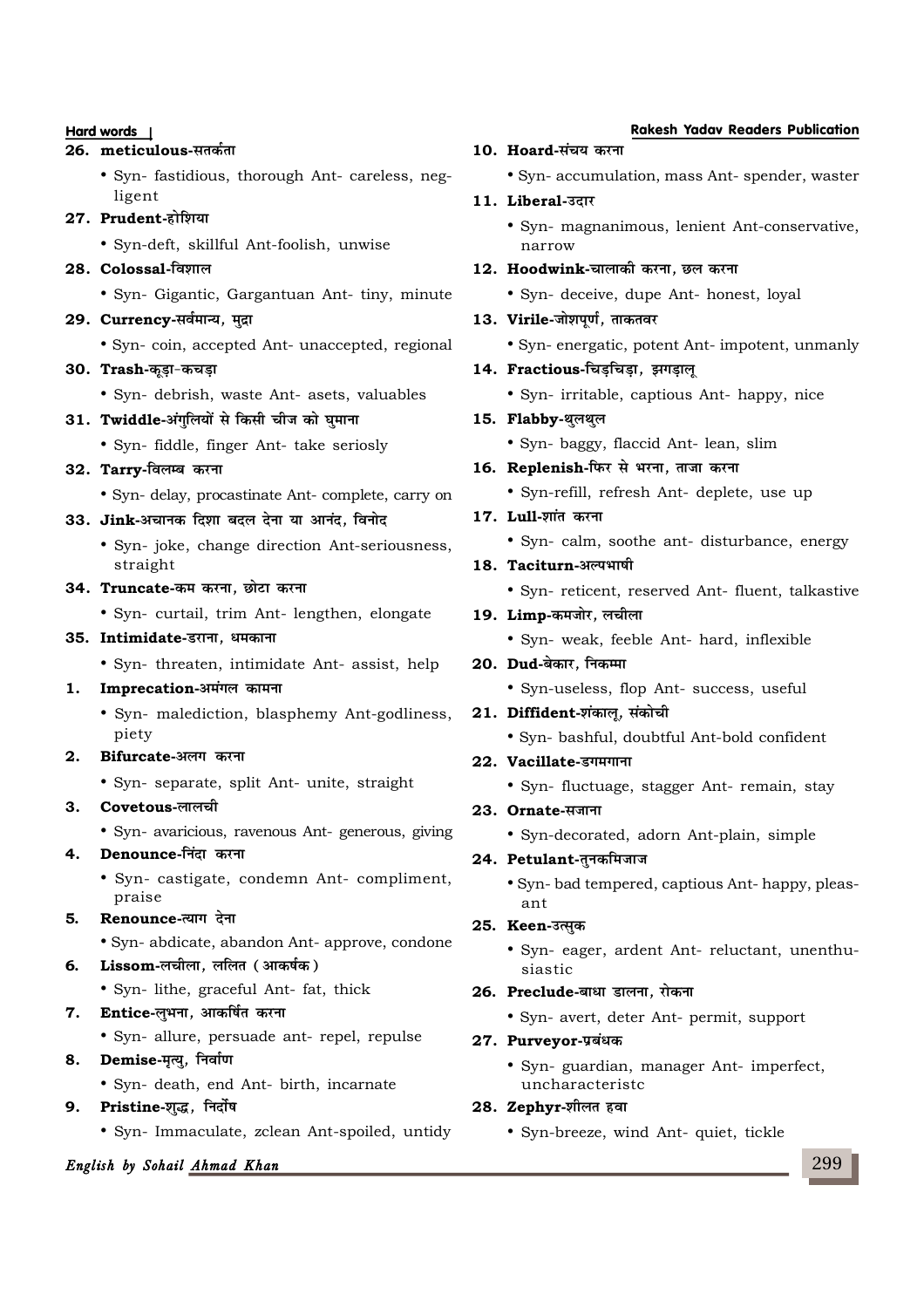**Hard words Rakesh Yadav Readers Publication** 29. **Ecstasy-**उत्साह, प्रसन्नता • Syn- sprite, happinessk Ant- sorrow, torment 30. Reclaim-स़धारना, निर्माण योग्य बनाना • Syn- recover, recycle Ant- abandon, forfeit **31. Ruth**-दया. करूणा • Syn- kind, mercy ant- disdain, mercilessnes 32. **Haven-**आश्रय-स्थल, सुरक्षित स्थल • Syn- shelter, asylum Ant- danger, open 33. **Booty**-लूट या लूट का माल • Syn- goods, plunder Ant- gift, offering 34. **Bully-धमकाना** • Syn- threaten, antimidate Ant-allow, love 35. **Vagrancy**-आवारागर्दी • Syn- itinerancy, homelessness Ant-modesty humility **1. Rigorous-क**ठोर • Syn-stern, hard Ant-losse, mild 2. Drag-घसीटना या अवरोध • Syn- burden, pull Ant-rush, pleasure 3. Disgruntled-असंतुष्ट • Syn- unhappy, dissatisfied Ant- happy, pleased **4. Sine die-v fuf' pr dky ds fy,** • Syn- forever, endlessly Ant- definitely, **5. Rectify-सधारना** • Syn-hone, improve Ant-damage, ruin 6. **Agglomerate-**ढेर, संग्रह • Syn- accumulate, accrue Ant- spend, squander 7. **Nullify-**प्रभावहीन बना देना, रदद कर देना • Syn- rescind, cancel Ant- sanctify, validate 8. **Overt**-खले रूप में • Syn- open, clear Ant- private, secret 9. **Covert-गुप्त रूप में** • Syn- secret, clandstine Ant- open, overt, 10. **Puppet**-कठपतली, गडिया • Syn- doll, toll Ant- being, entity 11. **Dilate-फेलना** • Syn- distend, widen Ant- constrict, contract 12. **Queer-** विचित्र • Syn- eccentric, crazy Ant-normal, regular 13. **Vagabond**-घुमंत् • Syn- itinerant, unsettled Ant- inhabiting settled 1. Gloat (v) - बड़ी चाह से देखना या घरना • Syn-stare, gave Ant-be sad, commiserate 2. **Gnash** (v) - गस्सा होना या दांत पीसना • Syn-anger, irritate Ant-laugh, joke **3.** Goad (v) - उकसाना या प्रेरित करना • Syn-incite, spur Anti-deterrent, discouragement **4.** Guise (n) - बहाना, छिपाना • Syn-cover, hide Ant-reality, fact **5. Hades** (n) - पाताललोकण आशाविहीन स्थिति • Syn-hell, chasm Ant-heaven, solid **6. Hospitable** (adj) - मेहमान नवाज • Syn-cordial, friendly Ant-alienating, disobliging **7. Hubris** (n) - घमंड, अक्खडपन • Syn-proud, adamant Ant-humility, meekness 8. **Idolatry** (n) - मर्तिपजा • Syn-worship, idiodism Ant-iconoclast, heretic 9. Lineage (n) - वंशावली • Syn-ancestry, descent Ant-end, result 10. **Mangle** (v) - बिगाडना, टकडे-टकडे कर देना • Syn-deform, sever Ant-help, preserve 11. **Heyday** (n) - जीवन का अच्छा समय, समद्धि का उत्कर्ष • Syn-acme, salad days Ant-nadir, low point 12. Misconstrue (v) - गलत समझना • Syn-miscount, misapprehension Ant-perceive, understand 13. **Miffed** (adj) - गुस्सा • Syn-annoyed, upset Ant-pleased, happy 14. **Percolae** (v) - फैल जाना • Syn-spread, expand Ant-cease, stop 15. **Decorum** (n) - शिष्टाचार, क्रम • Syn-manners, morality Ant-indecency, rudeness 16. **Propriety** (n) - मर्यादा, शिष्टाचार • Syn-decorum, morality Ant-immorality, impropriety 17. **Despoil** (v) - लूटना, तोड़ना • Syn-pillage, rob Ant-build, cover 18. **Ruminate** (v) - चिंतन करना • Syn-muse, brood Ant-ignore, forget

**English by Sohail Ahmad Khan**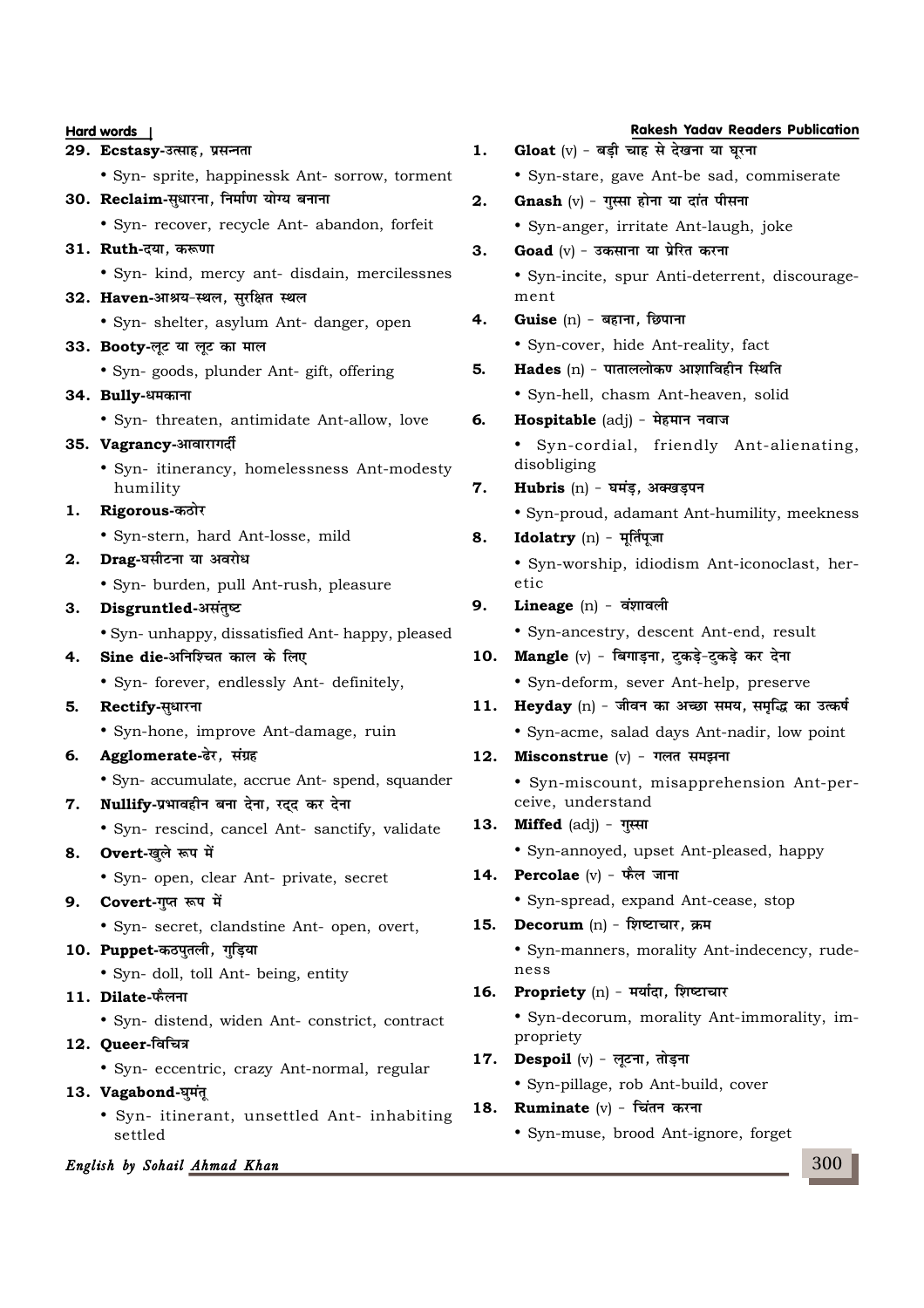**Hard words Rakesh Yadav Readers Publication** 19. Wry (adj) - व्यंग्यपूर्ण, टेढ़ा • Syn-mocking, droll Ant-straight, mild 20. **Shortcoming** (m) - कमी, दोष • Syn-lack, bug Ant-advantage, strong point 21. Wheedle (v) - चापलूसी करना • Syn-cajole, con Ant-force, repel 22. Glower (v) - आँखें तरेर कर देखना • Syn-look, glare, Ant-grin, smile **23. Avow** (v) - घोषित करना • Syn-confess, swear Ant-deny, disclaim 24. **Inure** (v) - अभ्यस्त होना • Syn-train, harden Ant-ignore, neglect **25. Defray** (v) - अदा करना, हिसाब चकाना • Syn-pay for, settle Ant-hoard, hold **26. Whet**  $(v)$  - तेज करना, उत्तेजित करना • Syn-hone, sharpen Anti-blunt, dull 27. Carrion (n) - मरे हुए जानवर का सड़ा हुआ मांस • Syn-decaying flesh, carcass Ant-flourishing, germinating 28. Olfactory (adj) - सुगंध से संबन्धित • Syn-moldy, aromatic Ant-odorless, scentless 29. **Masticate**  $(v)$  - चबाना • Syn-grind, chew Ant-swallow, ingest 30. **Pernickety** (adj) - कठिनता से प्रसन्न होने वाला, नाजक • Syn-finicky, fussy Ant-unfussy, open 31. **Comeuppance** (n) - पश्चाताप, दंड • Syn-due, retribution Ant-boon, boost **32. Expiate** (v) - प्रायश्चित करना • Syn-atone, correct Ant-hold, keep 33. Felicitous (adj) - परम आनन्द, उपयक्त • Syn-bliss, happy Ant-sad, inappropriate 34. **Bonanza** (n) - अप्रत्याशित लाभ • Syn-cash cow, windfall Ant-loss, fall **35. Broach** (v) - चर्चा करना, आरम्भ करना • Syn-talk of, converse Ant-close, stop **36. Burp** (v) - डकार लेना • Syn-belch, eruct Ant-take in, **37. Braggart** (v) - शेखी बघारना • Syn-brag, boast Ant-introvert, hide **38. Convene** (v) - बुलाना, इकट्ठा होना • Syn-call, gather Ant-cancel, disperse **39. Concourse** (n) - भीड़, हॉल • Syn-hall, mob Ant-scattering, separation **40. Conjugal** (adj) - वैवाहिक • Syn-married, bridal Ant-divorce 41. **Decoy** (v) - प्रलोभन देना, फँसाना • Syn-allure, snare Ant-truth, reality **42. Defamation** (n) - मानहानि • Syn-insult, denigration Ant-praise, exaltation **43. Divest** (v) - उतारना, वंचित करना • Syn-denude, rob Ant-give, cover **44. Knack** (n) - कौशल, चतुराई • Syn-aptitude, skill Anti-lack, want **45. Exhume**  $(v)$  - खोद कर निकालना • Syn-reveal, disclose Ant-bury, entomb **46. Exiguous** (adj) - अल्प, थोड़ा • Syn-bare, little Ant-plenty, plethora **47. Quest** (n) - तलाश • Syn-search, probe Ant-escape, retreat **48. Recede** (v) - घटना, कम होना • Syn-decrease, abate Ant-increase, forward **49.** Abate  $(v)$  - कम होना • Syn-reduce, decrease Ant-enlarge, extend **50. Phony** (adj) - जाली, पाखण्डी • Syn-trick, fraudulent Ant-real, sincere 51. **Scepticla** (adj) - संदेही • Syn-sceptic, doubtful Ant-trusting, credulous 52. **Sulky** (adj) - नाराज • Syn-sullen, gloomy Ant-content, happy 53. **Pejorative** (adj) - निंदात्मक • Syn-debasing, derisive Ant-positive, praising 54. **Gaudy** (adj) - भड़कीला • Syn-garish, florid Ant-plain, refined **55. Dreary** (adj) - निराशाजनक, नीरस • Syn-tedious, bleak Ant-light, pleasant **56. Chagrin**  $(v)$  - खीझना • Syn-vex, annoyance Ant-joy, pleasure 57. Jejune (adj) - नीरस या बहुत सीधा • Syn-dull, naive Ant-experienced, mature **58. Ravish** (v) - बलात्कार करना, मंत्रमुग्ध करना • Syn-rape, draw attention Anti-disenchant, repulse

## **English by Sohail Ahmad Khan**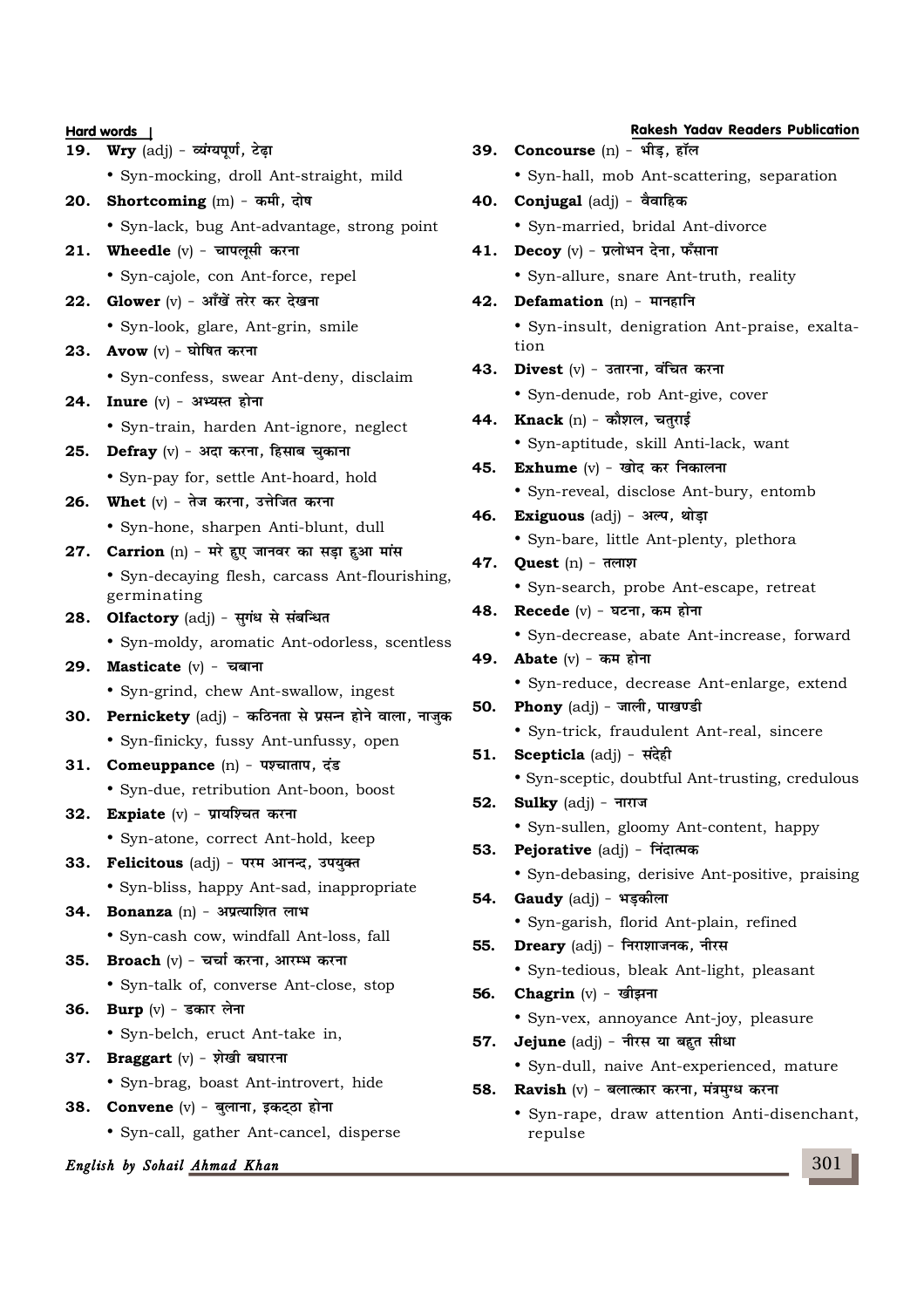**Hard words Rakesh Yadav Readers Publication** 59. Noisome (adj) - बहुत गंदा, बदबुदार • Syn-unpleasant, stinky Ant-pleasant, aromatic **60. Extant** (adj) - अस्तित्व, विद्यमान • Syn-actual, living Ant-dead, extinct **61. Koot** (adi) - सनकी. पागल • Syn-crazy, crank Ant-sane, prudent **62.** Vilify (v) - बदनाम करना • Syn-abuse, disparage Ant-compliment, praise **63. Efface**  $(v)$  - मिटाना • Syn-delete, eliminate Ant-keep, restore **64.** Lessen (v) - कम होना • Syn-abate, recede Ant-increase, raise **65. Mockery** (n) - उपहास, हंसी • Syn-ridicule, jeering Ant-seriousness, solemnity **66. Obstreperous** (n) - कोलाहल • Syn-turbulant, noisy Ant-tranquil, peace **67. Overrule** (v) - निर्णय को बदल देना या रदद कर देना • Syn-cancel, annul Ant-yield, surrender **68. Paramour** (n) - अवैध प्रेमी या प्रेमिका • Syn-lover, sweetheart Ant-enemy **69. Prowess** (n) - कौशल • Syn-ability, skill Ant-inability, weakness 70. Objurgation (n) - डॉट, फटकार • Syn-castigation, reprimand Ant-applause, praise 71. Treacherous (adj) - विश्वासघाती, जोखिम भरा • Syn-chicanery, fraud Ant-honest, loyal 72. **Eradicate** (v) - उन्मलन करना, समाप्त कर देना • Syn-obliterate, annihilate Ant-assist, establish **73. Austere** (adj) - कठोर, कड़ा • Syn-caustic, harse Ant-flexible, bland **74. Anathema** (n) - अभिशाप • Syn-accurse, maledict Ant-boon, benefical **75. Abattoir** (n) - कसाईखाना • Syn-butchery, shambles Ant-sanitarium **76. Turbulence** (n) - कोलाहल, हलचल **77. Starve** (v) - भूखे रहना • Syn- hungry, starve Ant-indulge, glutton **78. Etiquette** (n) - शिष्टचार, सभ्यता • Syn-suavity, behaviour Ant-rudeness, immorality **79. Cemetery** (n) - शमशान squandering discretion ing

• Syn-tumult, boistrous Ant-quietness, calm

## **English by Sohail Ahmad Khan**

• Syn-tomb, graveyard Ant-asylum, sanitarium 80. **Nymph** (n) - खूबसूरत युवती • Syn-fairy, comely, Ant-giant, demon **81. Breach** (v) - दरार पैदा करना • Syn-rift, chasm Ant-bridge, connection 82. Rueful (n) - पश्चाताप, उदास • Syn-morose, regret Ant-defying, happy 83. **Rebate** (n) - छूट, कटौती • Syn- concession, discount Ant-add, increase 84. **Wallow** (v) - आनंद मनाना या कीचड में लोटना • Syn-rollick, revel Ant-neglect, dislike **85. Convivial** (adj) - मिलनसार • Syn-sociable, hearty Ant-dull, serious 86. **Husbandry** (adj) - किफायती या किसानी • Syn-frugality, parsimony Ant-spending, 87. **Peer** (adj) - हमउम्र, मित्र समूह • Syn-equal, companion Ant-enemy, opponent **88. Accomplice** (n) - सह अपराधी • Syn-aide, conspirator Ant-adversary, enemy **89. Bucolic** (n) - असभ्य, देहाती • Syn-coarse, rude Ant-rough, stormy **90. Tramp** (v) - पैदल चलना. इधर-उधर घमना • Syn-vagrant, wanderer Ant-run, tiptoeing 91. Discretion (n) - ईमानदारी, विचारशीलता • Syn-sense, prudence Ant-carelessness, in-92. Mournful (adj) - शोकाकुल, उदास • Syn-desolate, sad Ant-hopeful, optimistic 93. **Panicky** (adj) - घबराया हुआ • Syn-malaise, perturbed Ant-courageous, dar-94. Grim (adj) - कठोर, निष्ठुर • Syn-cruel, fierce Ant-happy, hopeful, 95. **Stammer**  $(v)$  - हकलाना • Syn-stumble, stutter Ant-enunciate, pronounce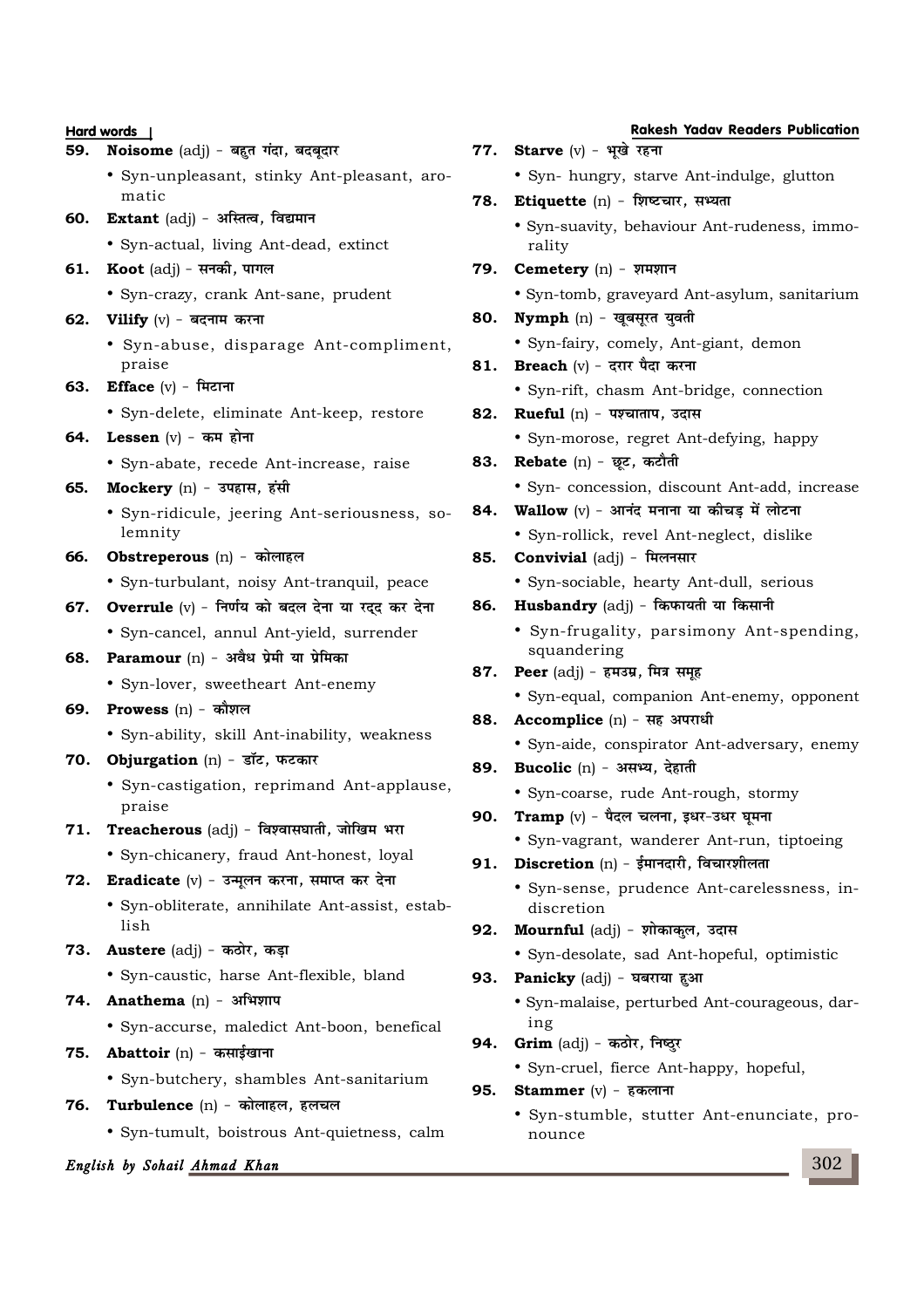## **Hard words** | 96. **Deviate** (v) - विचलित होना • Syn-vary, deflect Ant-stay, static 97. Sovereign (adj) - सम्प्रभु, स्वतंत्र • Syn-autonomous, ruling Ant-submissive, subservient 98. **Negotiation** (n) - समझौता • Syn-agreement, conference Ant-rudeness, rudeness 99. **Nadir** (n) - निम्नतम स्तर • Syn-bottom, low point Ant-zenith, top 100. **Delirious** (adj) - अचेत, उन्मादी • Syn-demented, insane Ant-reasonable, sane 101. Gourmet (n) - भोजन पारखी • Syn-epicure, connoisseur star Ant-ignoramus, unknowing 102. **Semblance** (n) - हानिकारक, बदनाम करना • Syn-alikeness, analogy Ant-disparity, contrast 103. **Malign** (n) - हानिकारक, बदनाम करना • Syn-harmful, inimical Ant-benign, help 104. **Coercion** (n) - जोर-जबरदस्ती • Syn-duress, menace Ant-subordination, freedom 105. **Eschew** (v) - बच निकलना • Syn-evade, abstain Ant-embrace, meet 106. Cache (n) - गुप्त स्थान, खजाना • Syn-repository, treasury Ant-open, uncovered 107. **Drab** (adj) - नीरस, अरूचिकर • Syn-banal, dismal Ant-cheerful, interested 108. **Baulk** (v) - बाधा डालना, रोकना • Syn-hinder, hurdle Ant-free, allow 109. **Rough** (adj) - असभ्य, भददा • Syn-coarse, harsh Ant-gentle, polite 110. **Rash** (adj) - लापरवाह • Syn-careless, reckless Ant-careful, alert 111. Quell (v) - शांत करना • Syn-douse, extinguish Ant-aggravate, inrritate 112. Moronic (adj) - बेवकूफी भरा • Syn-stupid, asinine Ant-sensible, brainy

- 113. Absurd (adj) बेवकूफ
	- Syn-silly, foolish Ant-reasonable, sensible

## **English by Sohail Ahmad Khan**

| <b>Rakesh Yadav Readers Publication</b>                                       |
|-------------------------------------------------------------------------------|
| $114.$ Contumacy $(n)$ - हठ, जिद                                              |
| • Syn-stubborn, recalcitrance Ant-obedience,<br>adherence                     |
| 115. Abrade (v) - घिसना, साफ करना                                             |
| · Syn-scrape, efface Ant-soothe, rebuild                                      |
| 116. Adage $(n)$ - कहावत                                                      |
| · Syn-maxiom, tenet Ant-paradox, absurdity                                    |
| 117. Adherent (n) - समर्थक, अनुयायी                                           |
| • Syn-follower, supporter Ant-opponent, opposer                               |
| 118. Appraisal (n) - मूल्यांकन                                                |
| · Syn-assay, valuation Ant-guess, opinion                                     |
| 119. Bumpy (adj) - असमतल, खुरदुरा                                             |
| • Syn-uneven, rough Ant-smooth, creamy                                        |
| 120. Calm $(\text{adj})$ - शांत                                               |
| • Syn-cool, serene Ant-excited, fierce                                        |
| 121. Chary (adj) - सतर्क                                                      |
| · Syn-cautious, wary Ant-careless, sloppy                                     |
| 122. Analogy (n) - समरूपता                                                    |
| · Syn-similarity, equality Ant-disagreement,<br>difference                    |
| $123.$ Anonymous (adj) - गुमनाम, अज्ञात                                       |
| · Syn-unknown, unnamed Ant-known, famous                                      |
| 124. Encroach (v) - अतिक्रमण करना                                             |
| · Syn-intrude, invade Ant-keep off, surrender                                 |
| 125. Endeavor $(v)$ - प्रयास करना                                             |
| · Syn-Effort, attempt Ant-idleness, laziness                                  |
| 126. Flagitious (adj) - दुष्ट, अपराधी                                         |
| · Syn-wicked, criminal Ant-noble, decent<br>127. Forlorn (adj) - अकेला, असहाय |
| · Syn-dejected, abandoned Ant-cheerful, com-                                  |
| forted                                                                        |
| 128. Fortify $(v)$ - मजबूत बनाना                                              |
| · Syn-Strengthen, reinforce Ant-weaken, de-<br>crease                         |
| 129. Forbearance (n) - सहनशीलता                                               |
| · Syn-Tolerance, patience Ant-involvement,                                    |
| continuation                                                                  |
| 130. Fulminate $(v)$ - निंदा करना                                             |
| · Syn-criticize, condemn Ant-defend, flatter                                  |
| 131. Garnish $(v)$ - सजाना<br>• Syn-decorate, adorn Ant-plainness, foul       |
| 132. Gambit (n) - चाल, जुआ                                                    |
| • Syn-gimmick, trick Ant-frankness, honesty                                   |
|                                                                               |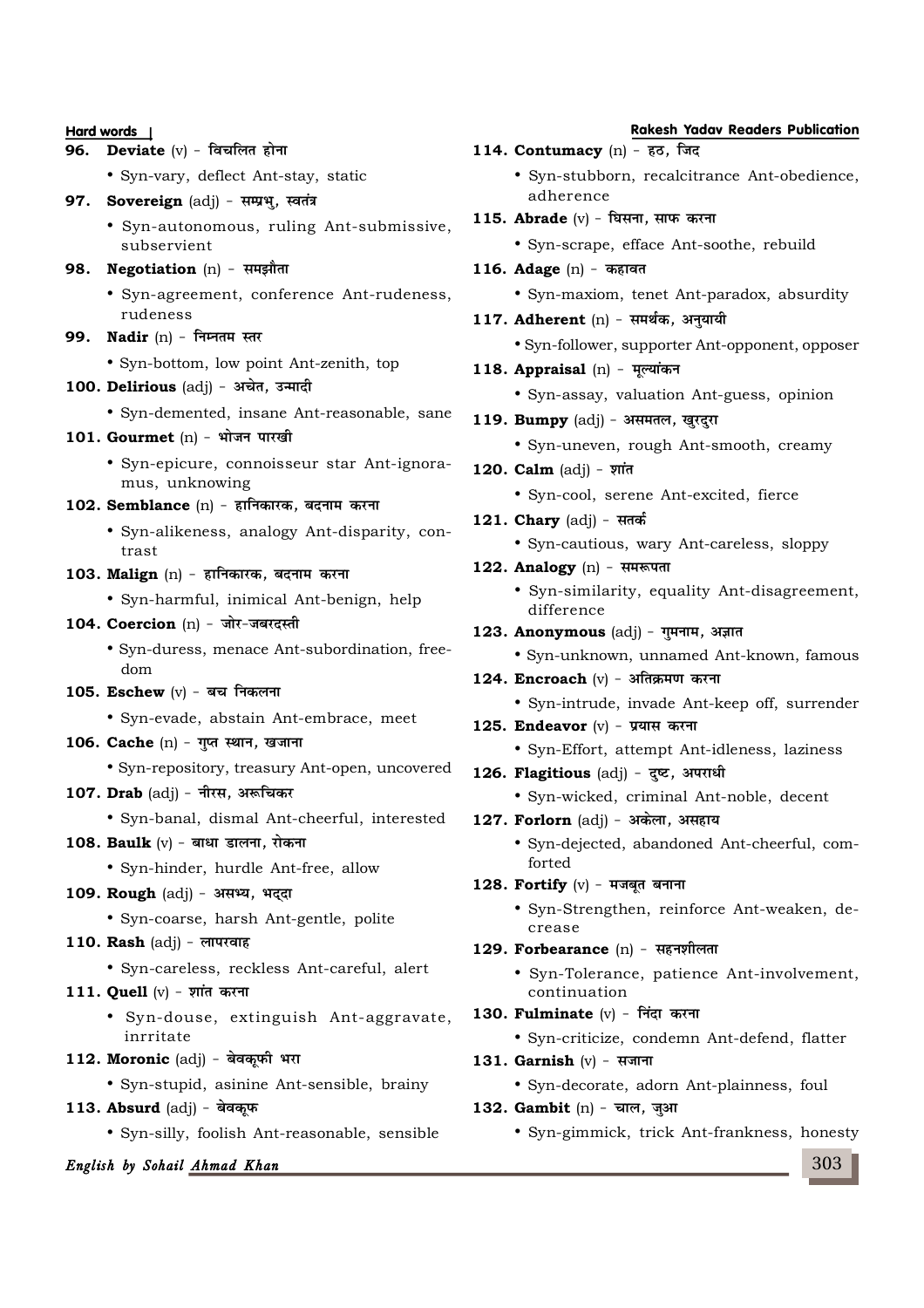**Hard words Rakesh Yadav Readers Publication** 133. Gallop (v) - सरपट दौड़ना • Syn-frisk, sprint Ant-slow, linger 134. Premeditated (adj) - पर्व विचारित • Syn-planned, intended, Ant-accidental, causal 135. Prejudice (adj) - पक्षपातपर्ण • Syn-bisa, blind Ant-fairness, regard 1**36. Prim** (adj) - औपचारिक, नियमानुकुल • Syn-particular, fussy Ant-informal, rumpled 137. **Propound** (v) - विचारार्थ सामने रखना • Syn-solicite, urge Ant-conceal, keep secret 138. **Shout** () - पुकार करना, चिल्लाना • Syn-derision, catcall Ant-whimper, object 139. Cataclysm () - विनाश, पानी की बाढ़ • Syn-disaster, diluge Ant-good fortune, miracle 140. **Inchoate** () - अविकसित, प्रारंभिक • Syn-undeveloped, beginning Ant-mature, developed 141. **Pry** () - भेद लेना या बलपूर्वक खोलना • Syn-inquire, meddle Ant-leave alone, aloof <u>142. Pucker () - सिकोडना</u> • Syn-wrinkle, furrow Ant-smoothness, soft 143. **Impeach** () - अभियोग लगाना • Syn-censure, charge Ant-absolve, approve 144. **Purgatory** () - नरक, यातना • Syn-hell, limbo Ant-happyness, delight 145. Chivalrous (adj) - दयाल, सभ्य • Syn-benevolent, courtly Ant-afraid, cowardly 146. Cleft (n) - दरार, सुराख • Syn-rift, aperture Ant-join, meld, unite 147. Citadel (n) - दर्ग, किला • Syn-castle, fort Ant-weak spot, weakness 148. Crave (n) - इच्छा, जरूरत • Syn-desire, need Ant-dislike, hate 149. **Contempt** (n) - अपमान, तिरस्कार • Syn-disdain, disrespect Ant-praise, admire

- 150. Coy (adj) सीधा-साधा, भोला भाला
	- Syn-modest, humble Ant-immodest, aggressive
- 151. **Cynical** (adj) दोषदर्शी, दूसरो के दोष ढूंढना
	- Syn-sceptical, doubtful Ant-trustful, optimistic

## **English by Sohail Ahmad Khan**

## 152. **Epigram** (n) - चटकला, सुक्ति

- Syn-witticism, joke Ant-large, lengthy,
- 153. **Diffuse** (v) फैल जाना
	- Syn-diluted, scattered Ant-compact, abridge
- 154. Dictat (v) आदेश देना
	- Syn-command, rule Ant-advice, request
- 155. **Dictum** (n) कहावत
	- Syn-axiom, tenet Ant-absurdity, paradox
- 156. **Din** (n) कोलाहल
	- Syn-destroy, scatter Ant-assimilation, assemble
- 157. Dissemble (v) पाखंड करना
	- Syn-disguise, pretend Ant-expose, disclose
- 158. **Drivel** (v) बकवास करना
	- Syn-greek, rubbish Ant-sense, truth
- 159. **Abortive** (adj) असफल
	- Syn-failed, worthless Ant-successful, productive
- 160. Stvgian (adi) धंधला होने के कारण डरावना
	- Syn-dark, dingy Ant-transparent, clean
- 161. Sear (v) झलसा देना
	- Syn-dry, parched Ant-leading, preceding
- 162. **Palm** (n) हथेली, मारना
	- Syn-touch, stroke Ant-drop, release
- 163. Vice (n) बुराई, अवगुण
	- Syn-evil, wrong Ant-propriety, virtue
- 164. **Mendicant** (n) भिक्षुक
	- Syn-beggar, monk Ant-rich, wealthy
- 165. Acquit (v) दोष मुक्त कर देना
	- Syn-absolve, discharge Ant-condemn, convict
- 166. **Bedizen** (v) भड़कीले कपड़े पहनना
	- Syn-attire, swathe Ant-unclothe, uncover
- 167. Peccadillo (adj) महत्वहीन, मामूली गलती
	- Syn-nugatory, small fault Ant-firmness, strength
- 168. Pip (v) बूरी तरह से हरा देना
	- Syn-champion, winner Ant-secret, looser
- 169. **Pluck** (v) साहस या तोड़ना
	- Syn-courage, grit Ant-frightened, scared
- 170. Gao1 (n) जेल
	- Syn-jail, prison Ant-free, pardon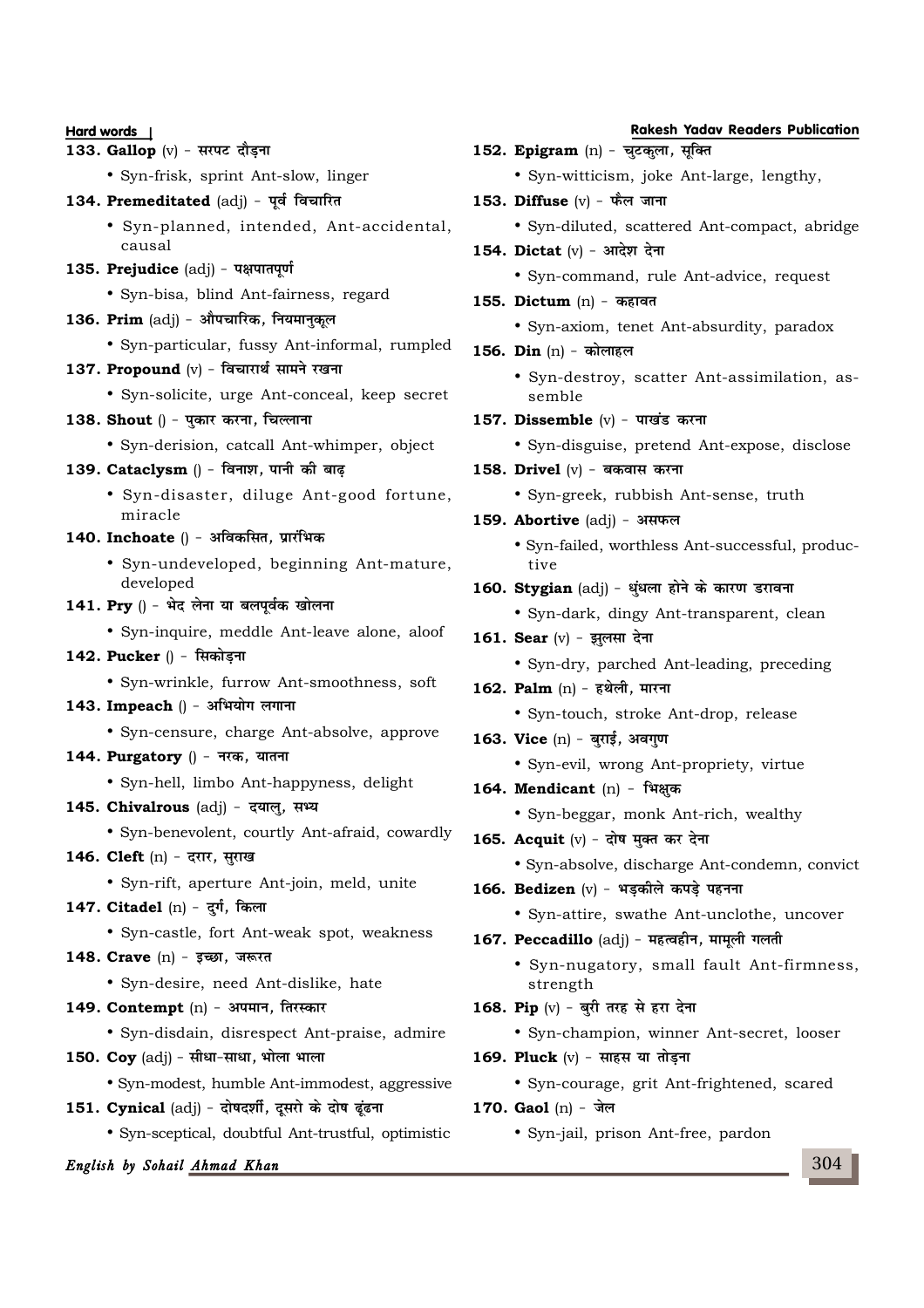**Hard words Rakesh Yadav Readers Publication** 171. Gape (v) - आश्चर्य के कारण मुंह खुला रह जाना • Syn-surprised, astonished Ant-ignore, close 172. **Habitual** (adj) - अभ्यस्त • Syn-usual, addicted Ant-temporar, rare 173. **Halcyon** (adj) - शांत, प्रसन्न • Syn-calm, peaceful Ant-excited, upset 174. **Quash** (v) - रद्द करना, दबाना • Syn- cancel, rescind Ant-continue, ramain 175. Scrimp (v) - किफायत से रहना • Syn-husbandry, miser Ant-squander, spendthrift 176. **Blithe** (v) - प्रसन्न • Syn-happy, glee Ant-sad, morose 177. **Flaunt** (adj) - दिखावटी • Syn-Show off, expose Ant-reality, truth 178. **Abstain** (v) - परहेज करना, दर रहना • Syn-avert, avoid Ant-embrace, continue 179. **Deluge** (n) - बाढ़ • Syn-inundation, overflowing Ant-scarcity, dryness 180. **Assault** (v) - आक्रमण करना • Syn-attack, aggression Ant-protect, resist 181. Calamity (n) - संकट • Syn-catastrophe, collapse Ant-comfort, fortune 182. Lucidity (n) - स्पष्टता • Syn-clear, obvious Ant-dirtiness, obscurity 183. Narrative (adj) - विवरणात्मक • Syn-historical, storylike Ant-abridge, brief 184. **Commotion** (n) - हंगामा • Syn-furore, agitation Ant-peace, quiet 185. Decadent (adj) - क्षयोन्मुख • Syn-decimate, debased Ant-kind, moral 186. **Brag** (v) - शेखी बघारना • Syn-flaunt, swank Ant-be quiet, deprecate 187. Supine (adj) - आलसी या पीठ के बल लेटा हुआ • Syn-languor, idle Ant-alert, active 188. Deterrent (adj) - हतोत्साहित करना, डराकर रोकना • Syn-disincentive, discouragement Ant-catalyst, incentive 189. Gawk (v) - घूरना

• Syn-stare, gaze Ant-grin, smile

#### **English by Sohail Ahmad Khan**

190. Parole (v) - अच्छे आचरण के आधार पर जेल से रिहाई • Syn-pardon, free Ant-prison, detain

- 191. Ameliorate (v) सुधारना, बेहतर करना
	- Syn-improve, upgrade Ant-worsen, degrade
- 192. Tangible (adj) स्पष्ट, जिसे स्पर्श किया जा सके।
	- Syn-Obvious, touchable Ant-intangible, unreal
- 193. Laud (v) प्रशंसा करना

**मिलना**।

- Syn-praise, applaud Ant-castigate, criticize
- 194. **Rowdy** (adj) झगड़ाल्
	- Syn-cantankerous, bellicose Ant-calm, moderate
- 195. Allege (v) आरोप लगाना, कहना
	- Syn-assert, claim Ant-deny, disagree

## 196. Divagate (v) - आश्चर्य चकित हो जाना

- Syn-surprise, wander Ant-keep, calm
- 197. Parley (n) बैठक, संवाद
	- Syn-conference, palaver Ant-let ride
- 198. Enamoured (adj) अतिशय आसक्ति
	- Syn-devoted, fond Ant-disenchanted, unenthusiastice
- 199. Douse (v) बुझाना, शांत करना
	- Syn-quench, staurate Ant-dry, incite
- **200. Abecedarian** (n) जो अभी वर्णमाला सीख रहा हो, नौसिखिया
	- Syn-novice, learner Ant-professional, expert
- 201. **Penance** (n) प्रायश्चित
	- Syn-regret, remorse Ant-happiness, glee
	- Use-an act of penance
- 202. Obese (adj) मोटा, थुलथुल
	- Syn-corpulant, fat Ant-thin, slim
- 203. Incessant (adj) लगातार
	- Syn-perpetual, endless Ant-ending, intermittent,
	- Use-incessant noise
- 204. Malice (n) कपट, दर्भावना
	- Syn-ill-will, bitterness Ant-honest, candid
- **205. Tumult** (n) कोलाहल
	- Syn-turmoil, pandemonium Ant-peace, calm
- 206. Revitalize (v) पुनर्जीवन होना
	- Syn-rejuvenate, enliven Ant-vex, annoy
	- Use-the local economy has been revitalize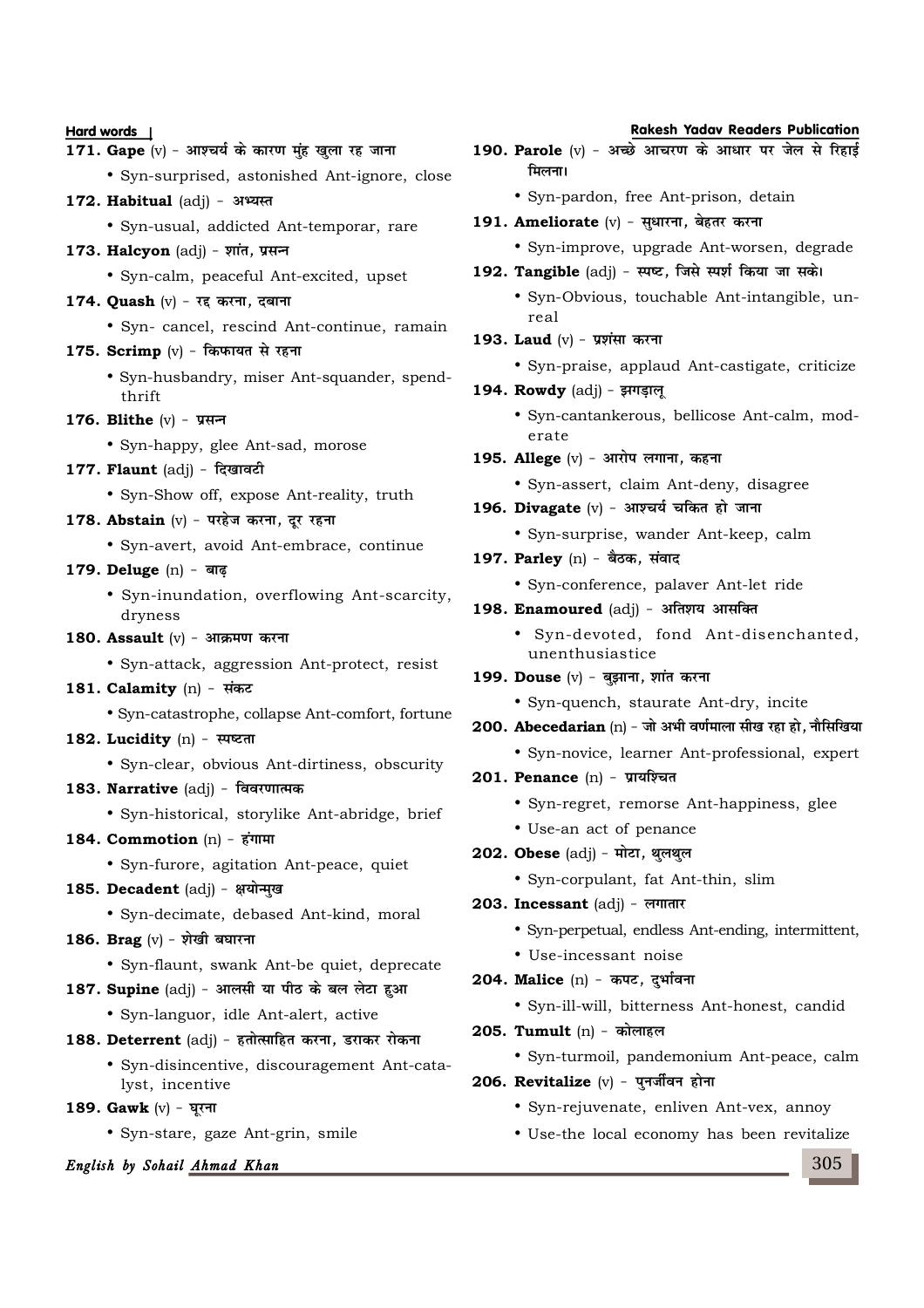- 207. Manky (adj) गंदा, घटिया
	- Syn-untidy, dirty Ant-neat, fresh
- **208. Revile** (v) आलोचना करना
	- Syn-criticize, censure Ant-praise, extoll
	- Use-he always revile her work
- **209. Rollick** (v) शोरगुल करते हुए आनंद मनाना
	- Syn-cavort, revel Ant-sad, gloomy
- **210. Niggle** (v) तंग करना, बाल की खाल निकालना
	- Syn-rile, nag Ant-help, please
- 211. **Decrepit** (adj) जर्जर, कमजोर
	- Syn-frail, feeble Ant-fit, healthy
- 212. Scowl (v) किसी की तरफ घुरना
	- Syn-evil eye, grimance Ant-smile, grin
- 213. **Despise** (v) घृणा करना
	- Syn-hate, detest Ant-like, love
	- Use-she despised gossip in any form
- 214. Obdurate (adj) जिद्दी, कठोर
	- Syn-adamant, firm Ant-modest, soft
	- Use-and obdurate attitude
- **215. Dour** (adj) कठोर
	- Syn-severe, hard Ant-solf, flexible
- 216. **Fluke** (n) अप्रत्याशित लाभ
	- Syn-windfall, fortune Ant-loss, bad luck
	- Use-they are determined to show that their last win was no fluke
- 217. **Deleterious** (adj) हानिकारक
	- Syn-harmful, pernicious Ant-profitable
- 218. Scamper (v) भाग जाना
	- Syn-run, abscond Ant-stroll, amble

#### 219. **Improvise** (v) - कामचलाऊ प्रबंध करना

• Syn-make up, coin Ant-devise, plan

## 220. Reconnaissance (n) - सर्वेक्षण

• Syn-inspection, survey Ant-abstention, laziness

#### **225. Purport** (v) - आशय, अर्थ

- Syn-meaning, implication Ant-meaninglessness, surface
- **226. Cauldron** (n) कड़ाही
	- Syn-can, box
- $227.$  **Strew** (v) फैलाना
	- Syn-spread, scatter Ant-quiet, secret

#### **English by Sohail Ahmad Khan**

- 228. Exgratia (adj) उपहार स्वरूप, अनुग्रह पूर्वक
	- Syn-optional, gift Ant-Obligatory
- 229. **Ransack** (v) लट लेना, गंदा करना
	- Syn-ravage, spoil Ant-neat, tidy
- **230. Assailant** (n) आक्रमणकारी
	- Syn-attacker, invader Ant-assistant, confidante
- 231. **Undercut** (v) कम दाम में देना
	- Syn-excavate, cut, Ant-reinforce, strengthen
- 232. **Outrage** (n) उपदव या नाराज होना
	- Syn-commotion, rapine Ant-peace, tranquil
- 233. Stout (adj) बलवान, मोटा
	- Syn-overweight, corpulent Ant-tiny, underweight
- 234. Antecedent (n) पर्ववर्ती
	- Syn-prior, former Ant-after, following
- **235. Oration** (n) भाषण
	- Syn-speech, address Ant-verbal, writting
- **236. Skirmish** (n) झगडा
	- Syn-fight, altercation Ant-protection, retreat
- 237. **Profound** (adj) निपुण, गम्भीर
	- Syn-intellectual, thoughtful Ant-ignorant, stupid
- **238. Dither** (v) घबराहट
	- Syn-panic, upset Ant-calm, calmness
- **239. Envisage** (v) अनुमान लगाना
	- Syn-consider, visualize Ant-ignore, neglect
- 240. Stultify (v) बेवकूफ बनाना
	- Syn-ridicule, mock Ant-excite, rouse
- 241. **Frills** (v) झालर लगाना, सजाना
	- Syn-decoration, frippery Ant-untidy, complicate
- **242. Propitiation** (v) संतुष्ट
	- Syn-satisfaction, pacification Ant-annoyance, irritation
- 243. **Toil** (v) कठिन परिश्रम करना
	- Syn-hard work, labor Ant-entertainment, fun
- **244. Exhort** (v) प्रेरित करना
	- Syn-encourage, incite Ant-discourage
- 245. **Holistic** (adi) समग्र रूप से
	- Syn-complete, whole Ant-unhealthy, incomplete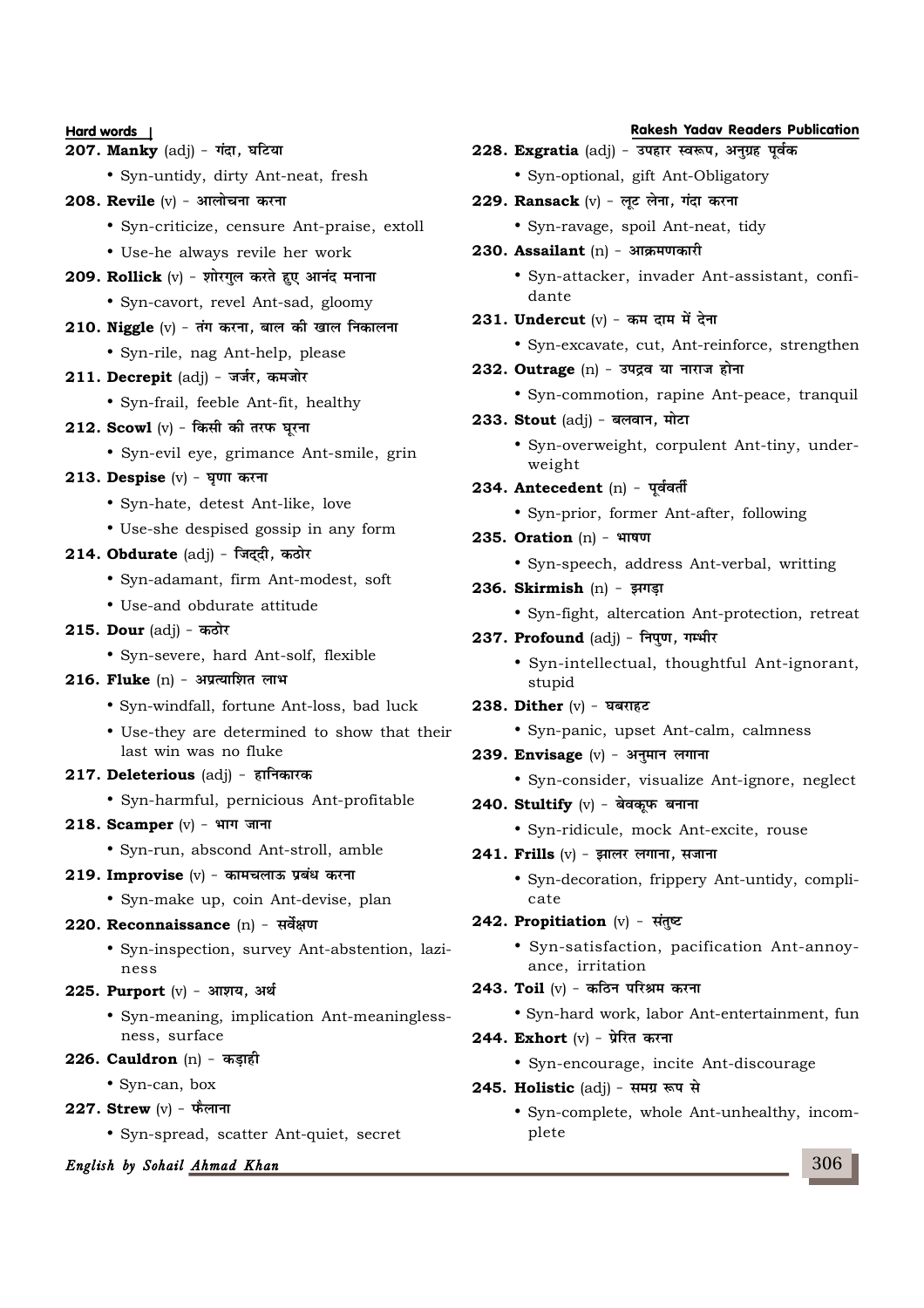**246. Gloom** (v) - उदास होना • Syn-melancholy, depression Ant-animation, cheer 247. Destitute (adj) - गरीब • Syn-indigent, bereft Ant-affluent, wealthy **248. Consider** (v) - विचार करना • Syn-thought, pooder Ant-discard, dismiss **249. Minute** (n) - सूक्ष्म • Syn-very small, tiny Ant-giant, gigantic **250. Intend** (v) - इरादा करना • Syn-determime, try Ant-denote, announce 251. **Approach** (v) - पहुँचना, निकट आना • Syn-access, gate Ant-departure, distanching 252. Obtain (v) - प्राप्त करना • Syn-get, acquire Ant-forsake, sacrifice 253. **Instance** (n) - उदाहरण • Syn-case, situation Ant-hide, obscure 254. **Render** (v) - देना, प्रस्तुत करना • Syn-contribute, give Ant-remove, take 255. **Confer** (v) - बातचीत करना, देना • Syn-discuss, deliberate Ant-dishonor, taking 256. Yield (v) - झुकना, समर्पण करना • Syn-surrendar Ant-disallow, withhold **257. Convince** (v) - राजी करना • Syn-persuade, prevail Ant-aviod, give up **258. Persist** (v) - डटे रहना • Syn-continue, resolute Ant-**cease**, give up 259. **Contend** (v) - विवाद करना • Syn-compete, fight Ant-desert, give up 260. Bent (adj) - झुका हुआ, मुड़ा हुआ • Syn-curved, twisted Ant-straight, linear 261. Abysmal (adj) - अगध, बहुत ही खराब • Syn-deep, bottomless Ant-low, superficial **262. Pastiche** (n) - मिश्र रचना • Syn-mishmosh, collection Ant-order, organization 263. Arboreal (adj) - वनस्पति से सम्बंधित • Syn-relating to a tree, ecology Antnonarboreal 264. Cloister (v) - एकान्तवास करना

• Syn-secluded, recluse Ant-free, open

## **English by Sohail Ahmad Khan**

**Hard words Rakesh Yadav Readers Publication** 265. Lugubrious (adj) - कारूणिक, विषादमय • Syn-dismal, gloomy Ant-cheerful, joyful **266. Nonplus** (v) - चकरा जाना • Syn-confuse, perplex Ant-clear up, explain 267. Satiate (v) - संतुष्ट करना • Syn-gratify, satisfy Ant-deprive, dissatisfy 268. **Plaintive** (adj) - शोकपूर्ण • Syn-pathetic, doleful Ant-cheerful, happy **269. Suborn** (v) - गलत काम करने के लिए उकसाना • Syn-incite, instigate Ant-dignify, purify 270. **Tortuous** (adj) - टेढा-मेढा • Syn-twisted, zigzag Ant-straight, horizon 271. Atone (v) - प्रायश्चित करना • Syn-compensate, redeem Ant-defy, confront 272. **Complaisance** (n) - उपकारिता • Syn-compliance, kindness Ant-dissatisfaction, obstinancy 273. **Fawn** (v) - चापलूसी करना • Syn-flatter, cajole Ant-ignore, neglect **274. Abscission** (n) - अलगाव • Syn-resection, distribute Ant-hoard, assimilation 275. **Foible** (n) - अवगुण, कमजोरी • Syn-vice, weak point Ant-successuful, strengh 276. Slew (n) - बड़ी संख्या में • Syn-abundance, heap Ant-shortage, paucity 277. Today (n) - चापलूस • Syn-sycophant, bootlicker Ant-come out, ignore 278. Pertian (v) - सम्बन्धित, जुड़ा हुआ • Syn-relevent, associate Ant-dissociate, alienate 279. **Torrid** (adj) - गर्म • Syn-scorching, sultry Ant-arctic, cold

- 280. Asperity (n) कठोरता
	- Syn-harshness, badtemper Ant-calmness, happiness
- **281. Sedulous** (adj) परिश्रमी
	- Syn-dilligent, hardworker Ant-lazy, torpid
- 282. Denigrate (v) अपमानित करना
	- Syn-belitle, malign Ant-cherish, compliment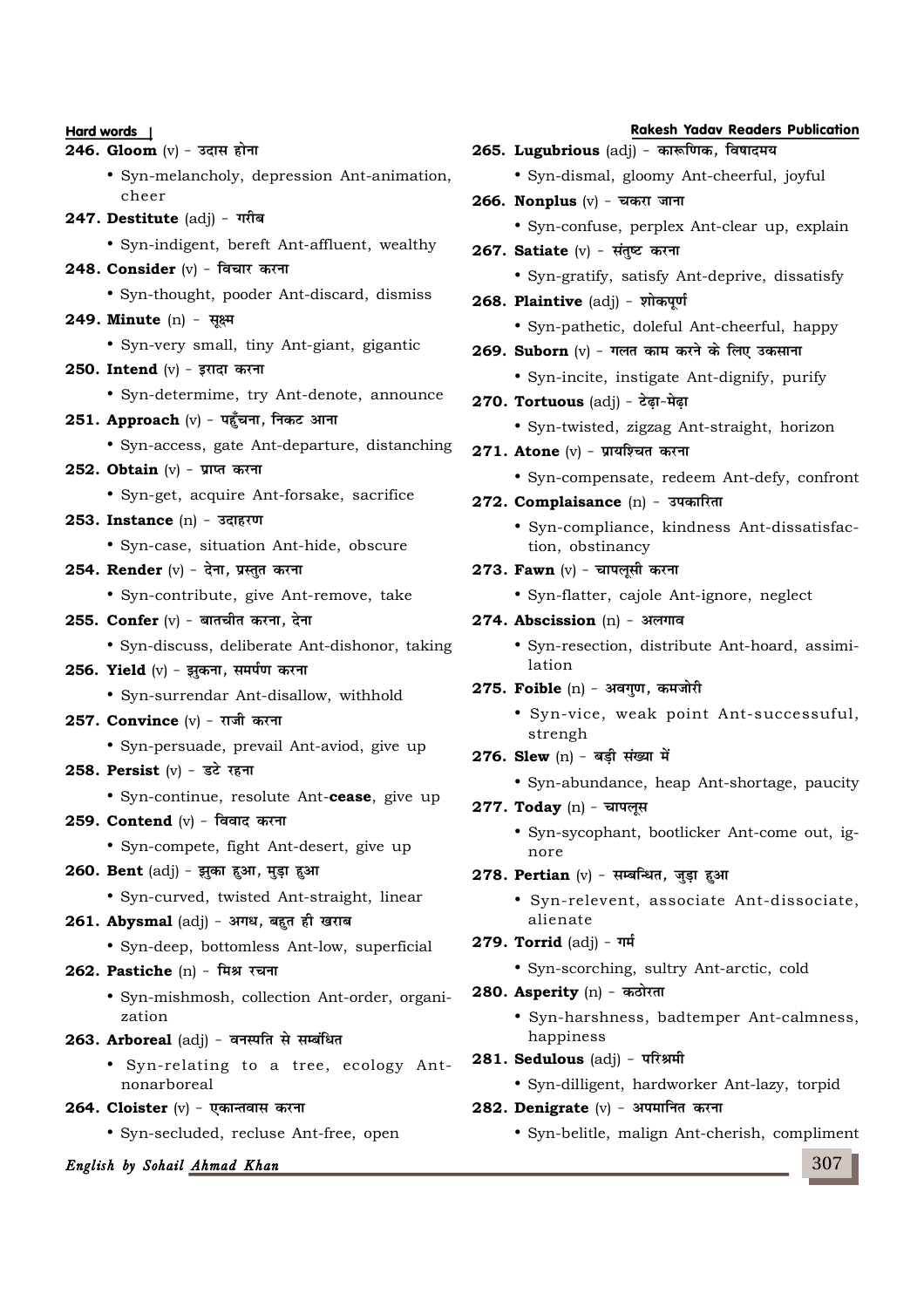- **283. Empirical** (adj) प्रायोगिक
	- Syn-practical, pragmatic Ant-impractical, theoretical
- **284. Sere** (n) मुरझाया हुआ
	- Syn-dry, sear Ant-fresh, unused
- **285. Exact** (n) एकदम सही
	- Syn-accurate, precise Ant-approximate, indefinite
- **286. Placid** (adj) शांत
	- Syn-calm, mild Ant-agitated, excited
- **287. Remuneration** (n) मेहनताना
	- Syn-payment, wage Ant-damage, deprivation
- **288. Talisman** (n) ताबीज, जाद
	- Syn-charm, juju Ant-natural, real
- 289. **Bilk** (v) धोखा देना
	- Syn-cheat, deceive Ant-assist, help
- 290. Abrasive (adj) कर्कश सख्त
	- Syn-nasty, rough Ant-likeable, pleasant
- 291. **Knotty** (adj) जटिल, पेचीदा
	- Syn-abstruse, complicated Ant-simple, uncomplicated
- 292. **Renown** (n) प्रसिद्ध
	- Syn-fame, acclaim Ant-anonymity, obscurity
- 293. Cower (v) डरकर दुबकना
	- Syn-
- **294. Absolution** (n) क्षमा, माफी
	- Syn-forgiveness, release Ant-censure, conviction,
- **295. Blantant** (adj) स्पष्ट, खुला
	- Syn-obvious, strident Ant-moderate, unclear
- **296. Plausible** (adj) विश्वसनीय लगने वाला, प्रशंसनीय
	- Syn-reasonable, believable Ant-improbable, unbelievable
- 297. Lachrymose (adj) शोकपूर्ण
	- Syn-sad, tearful Ant-calm, happy
- 298. **Tentative** (adj) प्रायेगिक
	- Syn-conditional, experimental Ant-certain, decisive
- 299. **Tenuous** (adj) दबला पतला
	- Syn-weak, thin Ant-healthy, significant
- **300. Dissuade** (v) रोकना, गलत सलाह देना
	- Syn-divert, deter Ant-healthy, significant

#### **English by Sohail Ahmad Khan**

## **Hard words Rakesh Yadav Readers Publication**

- 301. **Moist** (adj) गीला
	- Syn-wet, dank Ant-dry
- **302. Fecund** (adj) उपजाऊ
	- Syn-fertile, productive Ant-unproductive, barren.
- **303. Demon** (n) राक्षस
	- Syn-goblin, vampire Ant-angel, god
- 304. Vanquish (v) जीतना, हरा देना
	- Syn-win, defeat Ant-lose, surrender
- **305. Belie** (v) झठा साबित कर देना
	- Syn-disprove, deny Ant-attest, prove
- 306. **Comic** (adj) हास्यप्रद
	- Syn-droll, wag Ant-tragedian, dramatist
- 307. **Baggy** (adj) ढीला-ढाला, फूला हुआ
	- Syn-flabby, loose Ant-fitting, tight
- **308. Evacuate** (v) खाली कराना, रिक्त करना
	- Syn-vacate, empty Ant-load, occupy
- **309. Acquisitive** (adj) जिज्ञास्
	- Syn-covetous, desirous Ant-benevolent, generous
- **310. Condense** (v) घना करना
	- Syn-abridge, compress Ant-enlarge, expand
- **311. Eclipse** (v) अंधेरा कर देना, प्रभावहीन कर देना
	- Syn-darkening, veil Ant-clear, explain
- 312. Wreck (v) बर्बाद होना, नष्ट होना
	- Syn-debris, crash Ant-creation, manufacture
- 313. **Impound** (v) बन्द करना, घेरना
	- Syn-confine, seize Ant-free, release
- 314. Languid (adj) निस्तेज, कमजोर
	- Syn-dull, listless Ant-animated, energetic
- **315. Comply** (v) स्वीकार करना, पालन करना
	- Syn-accede, follow Ant-prevent, stop
- 316. **Debauchee** (n) विलासी, लम्पट
	- Syn-profligate, voluptuary Ant-ascetic, recluse
- **317. Goblin** (n) राक्षस
	- Syn-demon, spirit Ant-angel, god
- 318. **Holy** (adj) पवित्र
	- Syn-sacred, innocent Ant-sinful, impure
- 319. **Flaccid** (adj) ढीला, शिथिल
	- Syn-drooping, loose Ant-taut, tight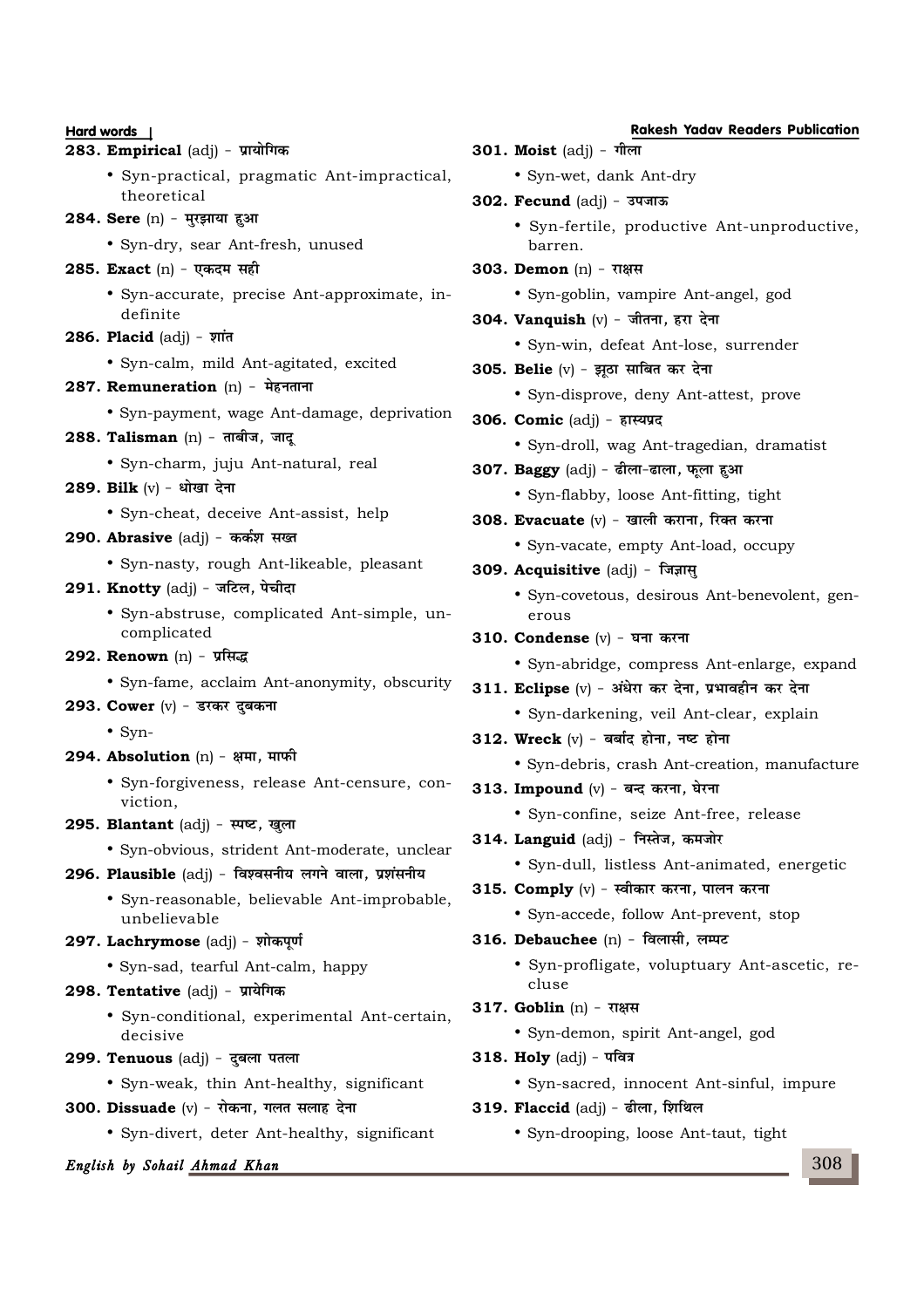- **320. Jeer** (v) हँसी उड़ाना
	- Syn-heckle, ridicule Ant-commend, compliment
- **321. Prohibit**  $(v)$  रोकना
	- Syn-block, prevent Ant-favor, permit

## **322. Wonder** (v) - आश्चर्य चकित होना

- Syn-amazement, surprise Ant-expectation, intention
- 323. Contented (adj) संतष्ट
	- Syn-satisfied, happy Ant-dissatisfied, unsatisfied
- 324. Seldom (adv) यदा-कदा
	- Syn-occasionally, infrequently Ant-usually, often
- **325. Vigour** (n) ताकत, जोश
	- Syn-energy, power Ant-weakness, weak spot
- 326. Sanctify (v) दोषमुक्त करना, पवित्र करना
	- Syn-consecrate, anoint Ant-desecrate, dishonor

#### **327. Chaffing**  $(v)$  - मजाक

- Syn-joke, ridicule Ant-considerate, deferentia
- **328. Rig** (v) वस्त्र पहनाना, संवारना
	- Syn-dress, arm Ant-not give, unfurnish

#### **329. Tragic (adj) - विपत्ति, संकट**

• Syn-catastrophic, pathetic Ant-advantageous, blessed

#### **330. Edification** (n) - सुधार

• Syn-elevation, improvement Ant-ignorance, disregard

#### **331. Podgy** (adj) - थुलथुल

• Syn-chunky, stout Ant-skinny, slim

## 332. Deplete (v) - खाली करना, कम करना

• Syn-empty, diminish Ant-add, augment

#### **333. Paternity** (n) - पितृत्व

• Syn-family, heritage Ant-effect, result

### 334. Amplify (v) - बढ़ाना

• Syn-augment, boost Ant-abridge, compress

#### **335. Explicit**  $(v)$  - स्पष्ट

- Syn-clear, abvious Ant-ambiguous, confused **336. Deficit** (n) - कमी
	- Syn-shortage, paucity Ant-excess, plenty

#### **English by Sohail Ahmad Khan**

#### **Hard words Rakesh Yadav Readers Publication**

- 337. **Redolent** (adj) खुशबूदार
	- Syn-aromatic, scented Ant-acrid, unsavory
- **338. Propel** (v) प्रेरित करना, आगे बढाना
	- Syn-push, drive Ant-hinder, hold
- 339. Devout (adj) धर्मनिष्ठ
	- Syn-faithful, sincere Ant-insincere, irreligious

#### **340. Gather**  $(v)$  - एकत्र करना

• Syn-collect, assemble Ant-disperse, distribute

#### **341. Jocose** (adj) - हास्यप्रद

• Syn-humorous, witty Ant-formal, grave

#### 342. Slur (n) - बदनामी

- Syn-insult, blemish Ant-compliment, praise
- **343. Mask** (v) छिपाना
	- Syn-cover, cloak Ant-uncover, unmask

#### 344. Scintillating (adj) - चमकता हुआ

- Syn-bright, dazzling Ant-blah, dull
- **345. Seethe** (v) गुस्से से उबलना
	- Syn-boil, flair Ant-be happy
- 346. Simulate (v) नकल करना, बहाना बनाना
	- Syn-imitate, pretend Ant-be real, truth
- **347. Smear** (n) दाग, कलंक
	- Syn-taint, besmirch Ant-honor, upgrade
- **348. Span** (n) अवधि, दरी
	- Syn-distance, duration Ant-short, in reach
- 349. Sprightly (adj) जीवंत
	- Syn-fun, vivacious Ant-spiritless, dejected
- **350. Sterling (adj) शानदार**

• Syn-excellent, splendid Ant-dishonorable, inestimable

- 351. Synthetic (adj) बनावटी
	- Syn-artificial, phony Ant-genuine, natural

#### **352. Tenacity** (n) - जिद्दी

- Syn-stubbornness, resolution Ant-indifference, irresolution
- **353. Transcend** (v) से बढकर
	- Syn-surpass, excel Ant-fail, lose
- **354. Umbrage** (n) गुस्सा
	- Syn-anger, wrath Ant-happiness, pleasure
- **355. Vaunt** (v) दिखावा करना
	- Syn-boast, exhibit Ant-deprecation, modesty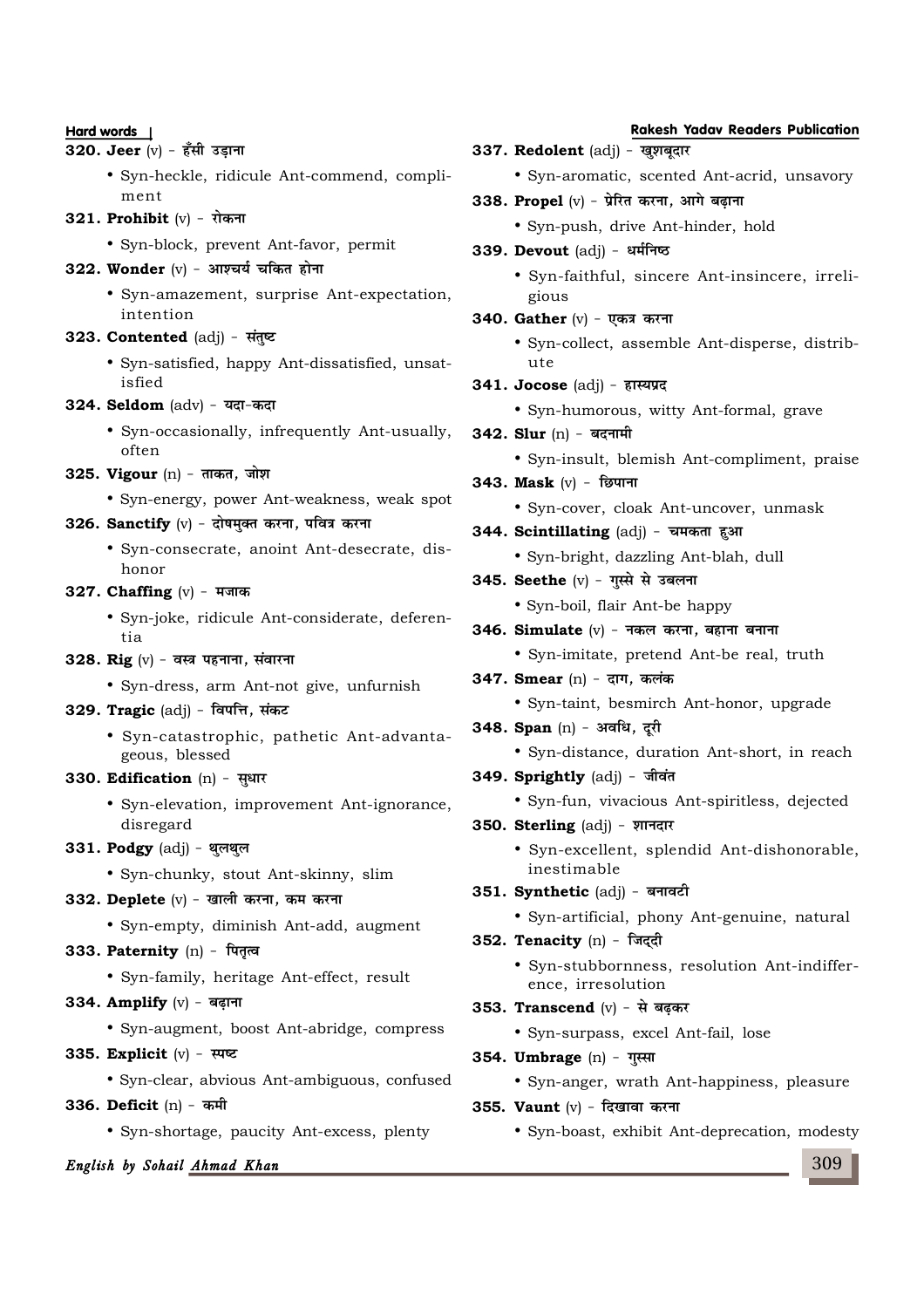**Hard words** | **Rakesh Yadav Readers Publication English by Sohail Ahmad Khan 356. Luxuriant** (adj) - प्रचर मात्रा में • Syn-abundance, ample Ant-paucity, scarcity **357. Linger**  $(v)$  - देन करना • Syn-delay, loiter Ant-hurry, leave **358. Vestige** (n) - चिन्ह, निशान • Syn-sign, indication Ant-misinformation **359. Vituperate** (v) - आलोचना करना • Syn-criticise, condemn Ant-compliment, praise **360. Yokel** (n) - देहाती • Syn-rustic, boor Ant-urban, gentleman **361. Warlike** (adj) - झगड़ालू • Syn-hostile, truculent Ant-harmonizing, peaceful **362. Morbid** (adj) - अस्वस्थ • Syn-nasty, sick Ant-cheerful, happy, healthy, **363. Mettle** (n) - साहस • Syn-bravery, spunk Ant-weakness, weak link **364. Masquerade** (v) - स्वांग करना • Syn-disguise, cloak Ant-revela, ummask **365. Lurid** (adj) - भड़कीला • Syn-shocking, gruesome Ant-humble, modest **366. Ken** (n) - समझ • Syn-perception, acumen Ant-ignorance, strangeness **367. Jolt** (v) - झटका देना • Syn-setback, jerk Ant-good fortune, luck **368. Junction** (n) - संगम, मिलाप • Syn-terminal, junture Ant-disjunction, starting **369. Knavery** (n) - धोखेबाजी • Syn-wrong, badness Ant-goodness, morality **370. Intense** (adj) - तीव्र • Syn-forceful, severe Ant-mild, moderate **371. Hoist** (v) - ऊपर उठाना • Syn-lift, elevate Ant-drop, fall 372. Heterogeneous (adj) - विविध • Syn-miscellaneous Ant-homogeneous 373. **Hegemony** (n) - नेतृत्व, प्रभाव • Syn-power, command Ant-surrender, yielding **374. Haggle** (v) - झगड़ा करना, मोल-तोल करना • Syn-quarrel, bicker Ant-agree, comply **375. Dorsal** (n) - प्रष्ठीय • Syn-last, back Ant-anterior, fron **376. De facto** (adv) - वास्तविक • Syn-reality, actual Ant-dishonest, fake **377. Defiation** (v) - हवा निकालना, अपस्फीति • Syn-letdown, blow Ant-ascent, boon 378. **Commemorate** (v) - किसी के याद में उत्सव मनाना • Syn-honor, observe Ant-dishonor, neglect **379. Obligatory** (adj) - आवश्यक • Syn-essential, required Ant-nonessential, optional, **380. Impetuous** (adj) - तेज, प्रचण्ड • Syn-ardent, rash Ant-circumspect, considerate 381. **Exorbitant** (adj) - अत्यधिक, बहुत ज्यादा • Syn-extravagant, excessive ant-inexpensive, moderate **382. Obverse** (n) - चेहरा, मुख • Syn-opposite, face Ant-back, rear **383. Sanguine** (adj) - आशावादी • Syn-hopeful, optimistic Ant-depressed, pessimistic **384. Distinguish** (v) - फर्क बताना, अलग करना • Syn-discriminate, classify Ant-allow, join **385. Gratify** (v) - प्रसन्न करना • Syn-enchnat, delight Ant-annoy, disappoint 386. **Dank** (adj) - गीला, नम • Syn-damp, humid Ant-dry, parched **387. Barter** (v) - एक वस्तु देकर दूसरी वस्तु लेना • Syn-haggle, swap Ant-allow, keep **388. Bash** (v) - प्रहार करना • Syn-attack, insult Ant-acclaim, adulate 389. Abstruse (adj) - काम, लक्ष्य • Syn-esoteric, complex Ant-clear, concrete **390. Errand** (n) - काम, लक्ष्य • Syn-duty, task Ant-complimentary, fun **391. Portrav** (v) - चित्रित करना • Syn-represent, image Ant-obscure, be original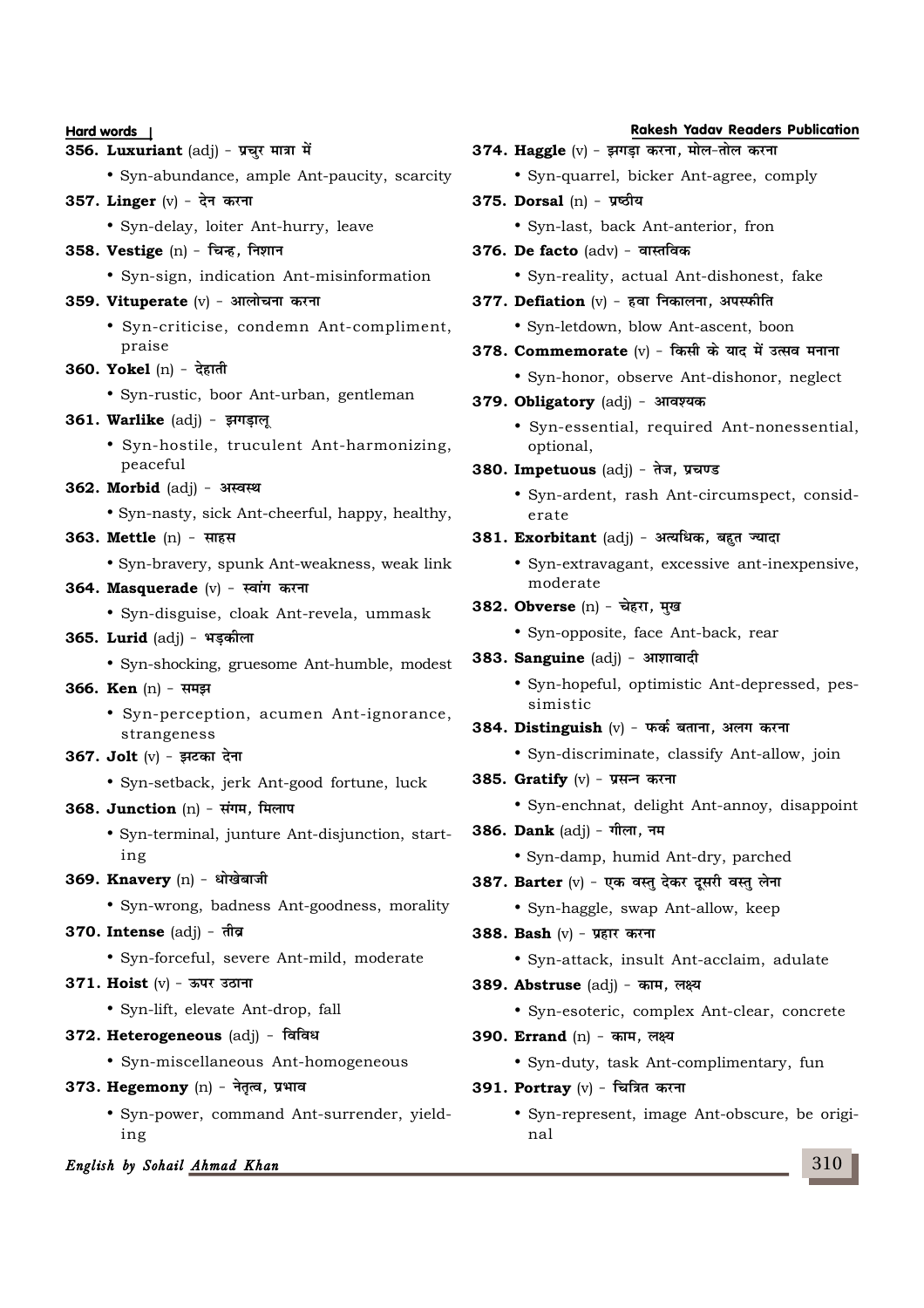**Hard words Rakesh Yadav Readers Publication 392. Invidious** (adj) - बुरा • Syn-hateful, jealous Ant-delightful, likeable **393. Artifact** (n) - बनावटी • Syn-handlycraft, fabrication Ant-truth, original **394. Ogle** (v) - तिरछी नजर से देखना • Syn-stare, focus Ant-look away, ignore **395. Pilfer** (v) - चुराना • Syn-steal, embezzle Ant-give, receive **396. Triumph** (n) - जीत, विजय • Syn-victory, achievement Ant-sadness, sorrow, 397. **Fade** (v) - धुधंला होना • Syn-dim, dull Ant-brighten, sharpen **398. Fad** (n) - सनक • Syn-craze, innovation Ant-standard, tradition **399. Ferry** (v) - एक स्थान से दसरे स्थान पर पहुँचाना • Syn-transportation, carry Ant-refuse, take **400. Elude** (v) - बच निकलना • Syn-avoid, escape Ant-confront, encounter **401. Kid** (v) - मजाक करना • Syn-fool, ridicule Ant-adult, serious **402. Mystique** (n) - रहस्यपूर्ण • Syn-complex, mistery Ant-simple **403. Genre** (n) - प्रकार • Syn-type, brand Ant-single, alike **404. Cavil** (v) - बेकार की शिकायत करना • Syn-quibble, carp Ant-agree, concede **405. Infernal** (adj) - परेशान करने वाला, नारकीय • Syn-damned, demonic Ant-heavenly, otherwordly **406. Festal** (adj) - प्रसन्न • Syn-cheerful, jolly Ant-serious, solemn **407. Bluster** (v) - धमकाना, शेखी मारना • Syn-bombast, bully Ant-bumility, meekness  $408.$  **Brash** (adj) - ढीठ, भड़कीला • Syn-fribale, fragment Ant-rigid, tough **409. Retribution** (n) - बदला • Syn-reward, revenge Ant-forgiveness, padon **410. Gadfly** (v) - दूसरो को तंग करने वाला • Syn-Goad, nuisance Ant-pleasantry, pleasure regular erty

## **English by Sohail Ahmad Khan**

| 411. Superannuate (v) - पुराना हो जाना, सेवानिवृत्त हो जाना |
|-------------------------------------------------------------|
| · Syn-Obsolete, outdate Ant-discontinue, ir-                |
| regular                                                     |
| 412. Demit (v) - इस्तीफा देना                               |
| · Syn-quit, release Ant-assert, assume                      |
| 413. Counsel $(v)$ - सलाह देना                              |
| · Syn-advice, guidance Ant-applaud, approve                 |
| 414. Sloppy (adj) - लापरवाह                                 |
| • Syn-careless, messy Ant-clean, neat                       |
| 415. Accentuate (v) - जोर देना                              |
| • Syn-emphasize, stress Ant-divert attention<br>from, maks  |
| 416. Sumptuous (adj) - आलीशान, बहुमूल्य                     |
| · Syn-splendid, luxurious Ant-mean, poor                    |
| 417. Disrupt $(v)$ - अस्त-व्यस्त करना                       |
| · Syn-disturb, upset Ant-arrange, organize                  |
| 418. Nauseate $(v)$ - घृणा करना                             |
| • Syn-hate, disgust Ant-please, soothe                      |
| 419. Aver $(v)$ - घोषणा करना                                |
| · Syn-claim, maintain Ant-approve, like                     |
| 420. Yaw $(v)$ - मोड़, विचलन                                |
| · Syn-swerve, curve Ant-stright, horizon                    |
| 421. Feign $(v)$ - बहाना बनाना                              |
| • Syn-pretend, act Ant-be true, honest                      |
| 422. Iniquitous - अन्यायपूर्ण                               |
| · Syn-unfair, unjust Ant-fair, justice                      |
| 423. Indigence $(n)$ - गरीबी                                |
| · Syn-poorness, destitution Ant-wealth, prop-<br>erty       |
| 424. Overstrung (adj) - तनावग्रस्त                          |
| · Syn-nervous, excited Ant-peace, calm                      |
| 425. Nugget (n) - अंश, टुकड़ा                               |
| • Syn-lump, piece Ant-full, complete                        |
| 426. Gooey (adj) - चिपचिपा                                  |
| • Syn-sticky, gummy Ant-dry, arid                           |
| 427. Ally (adj) - सहायक                                     |
| · Syn-partner, friend Ant-adaxially                         |
| 428. Befuddle $(v)$ - चकरा जाना                             |
| · Syn-confuse, puzzle Ant-clear up, explain                 |
| 429. Absolute (adj) - संपूर्ण, पूरा                         |
| · Syn-without limit, full Ant-limited, restricted           |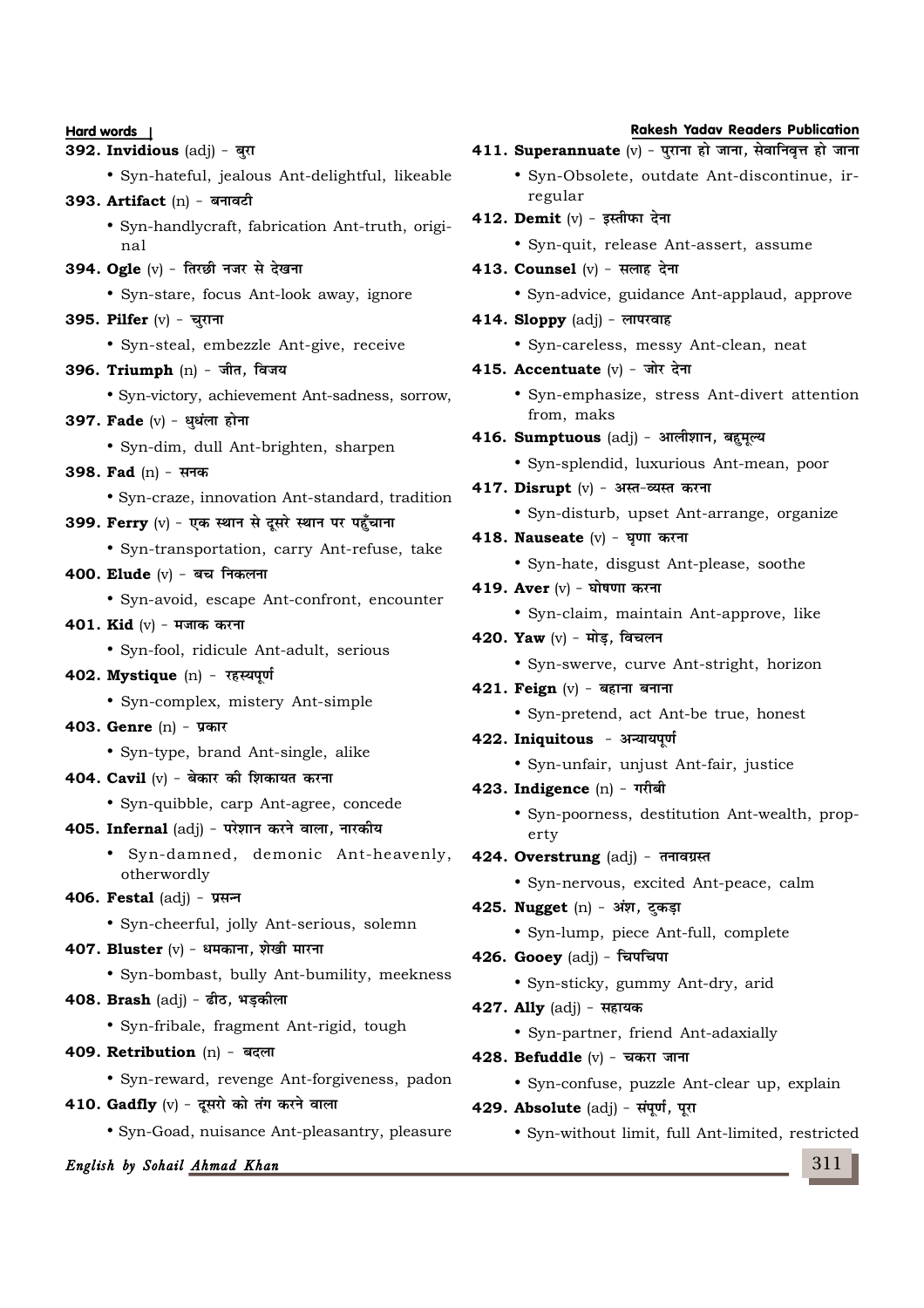## **Hard words Rakesh Yadav Readers Publication English by Sohail Ahmad Khan 430. Alienate** (v) - अलग करना • Syn-part, break off Ant-be friendly, disarm **431. Absurd** (adj) - बेतका, भददा • Syn-senseless, crazy Ant-rational, reasonable **432. Acclaim** (v) - घोषणा करना • Syn-clapping, applause Ant-beratement, criticism **433. Behest** (n) - आज्ञा, आदेश • Syn-order, instruction Ant-answered, replied 434. **Brasserie** (n) - शराबखाना, भोजनालय • Syn-restaurant Ant-**435. Browse** (v) - सरसरी तौर पर देखना • Syn-look around, scan Ant-ignore, neglect **436. Allure**  $(v)$  - लभाना • Syn-appeal, attraction Ant-dissuade, prevent **437. Access** (n) - पहुँच • Syn-approch, contact Ant-egress, outlet **438. Cadge** (n) - फेरी लगाना, भीख मांगना • Syn-beg, hawk Ant-give, grant 439. Casket (n) - सिंगारदान, आभूषणों का डिब्बा • Syn-box, case **440. Angst** (n) - पीड़ा, दख • Syn-agony, dread Ant-glee, happiness **441. Cavalcade** (n) - शोभायात्रा, जुलूस • Syn-parade, array Ant-individual, aloof  $442.$  **Catty** (n) - दर्भावना • Syn-nasty, malicious Ant-kind, pleasant **443. Accost** (v) - संबोधन करना • Syn-address, solicitation Ant-ignore, scorn **444. Acolvte** (n) - सहायक, चेला • Syn-attendant, assistant Ant-enemy, owner **445. Agony** (n) - मानसिक पीडा • Syn-suffering, pain Ant-health, peace **446. Alibi** (v) - बहाना बनाना कि मैं घटना स्थल पर मौजूद नहीं था। • Syn-excuse, justification Ant-decision, sentence **447. Ceremonious** (adj) - औपचारिक • Syn-ritual, formal Ant-informal, relaxed **448. Catalogue** (n) - सूचीपत्र • Syn-document, directory Ant-disorganize, unsystematize **449. Cellar** (n) - तहखाना ment

## **312**

- Syn-appartment, basement Ant-attic, garret
- **450. Cliche** (n) चलन से बाहर हुआ महावरा
	- Syn-overused, adage Ant-coinage, mintage
- **451. Colloquial** (adj) बोलचाल संबंधी

• Syn-particular, informal Ant-standard, stilted

## **452. Concur** (v) - सहमत होना

- Syn-agree, approve Ant-disagree, oppose
- **453. Chronic** (adj) स्थायी, दीर्घकालीन
	- Syn-constant, never ending Ant-curable, eradicable

## **454. Citev** (v) - प्रमाण देना, दृष्टांत होना

- Syn-note, quote Ant-absolve, exonerate
- **455. Collude** (v) साँठ-गाँठ करना
	- Syn-conspire, connive Ant-disagree, oppose

## **456. Competence** (n) - क्षमता

• Syn-ability, capacity Ant-inability, inadequacy

## **457. Convearge** (v) - एक बिंद की ओर जाना

- Syn-gather, assemble Ant-inability, inadequacy
- **458. Jeremiad** (n) विलाप, दुखड़ा
	- Syn-tirade, censure Ant-applause, approval

## **459. Consummation** (n) - अंत, पूर्ति

- Syn-end, achievement Ant-failure, unfulfill-
- **460. Numinous** (adi) अलैकिक
	- Syn-spiritual, holy Ant-material, objective
- **461. Vie** (v) स्पर्धा करना
	- Syn-compete, challenge Ant-abandon, desert
- **462. Console** (v) दिलासा देना
	- Syn-relieve, comfort Ant-agitate, annoy
- **463. Sultry** (adj) उमसदार, गरम
	- Syn-hot, scorching Ant-cool, dry

## **464. Countervail** (v) - बराबर करना

- Syn-balance, equal Ant-damage, deprive
- **465. Grubby** (adj) गंदा
	- Syn-filthy, dirty Ant-clean, neat
- **466. Lug** (v) खींचना
	- Syn-drag, pull Ant-refuse, deny
- **467. Genesis** (n) आरंभ बिंदू
	- Syn-beginning, origine Ant-conclusion, final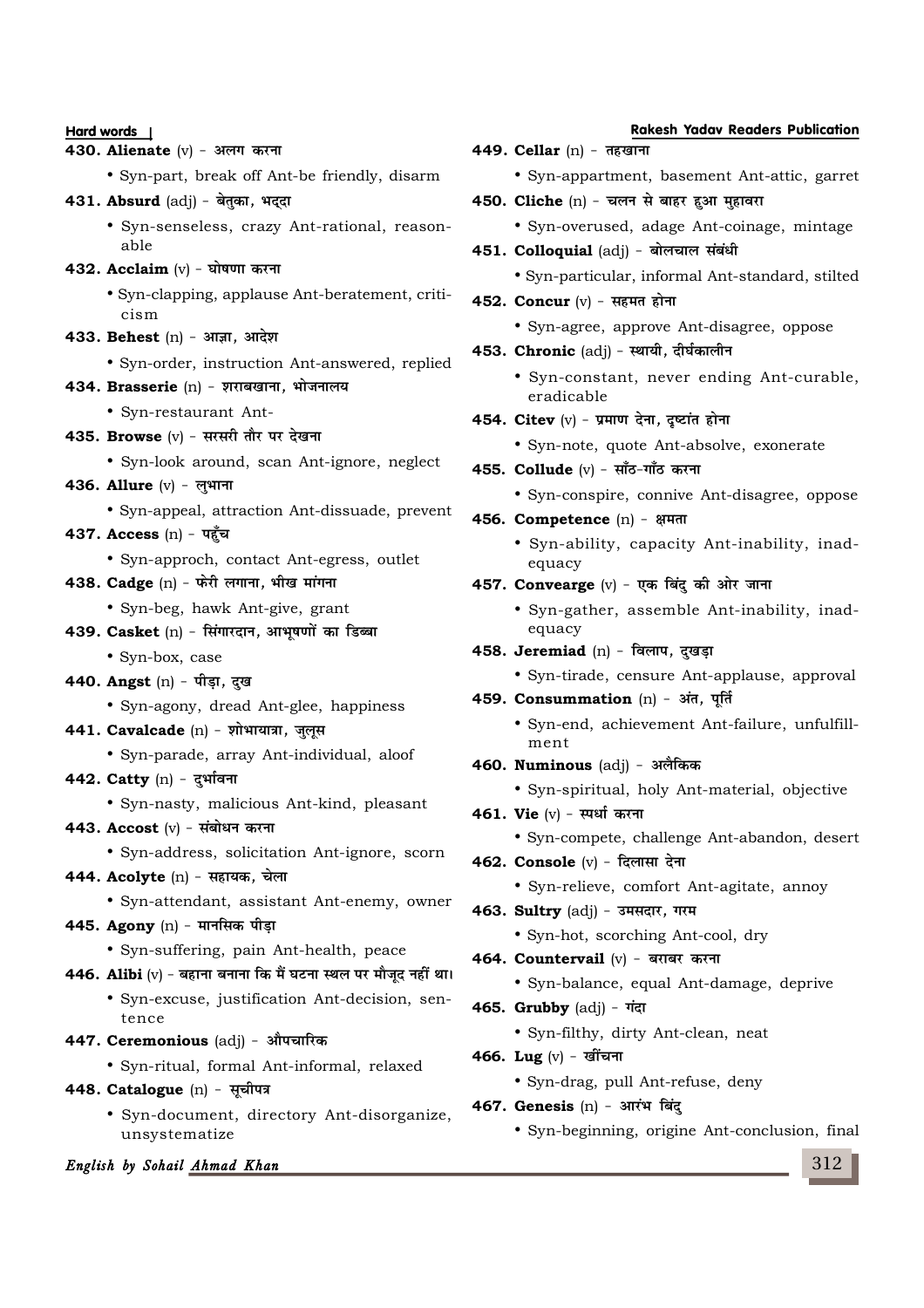**Hard words Rakesh Yadav Readers Publication 468. Erotic** (adj) - उत्तेजक • Syn-amorous, sexual Ant-dull, frigid **469. Dodge** (v) - झांसा देना, हट जाना • Syn-trick, feint Ant-confront, face **470. Benefactor** (adj) - उपकारी • Syn-helper, donor Ant-antagonist, opponent **471. Fiddle** (v) - हेरा-फेरी करना • Syn-mess, tinker Ant-enlighten, explain **472. Emanate**  $(v)$  - निकलना • Syn-exude, exit Ant-conceal, keep  $473.$  **Elope** (v) - भाग जाना • Syn-decamp, flee Ant-capture, remain **474. Embark** (v) - प्रारंभ करना • Syn-commence, launch Ant-disembark, stay **475. Errant** (adj) - गुमराह, पथभ्रष्ट • Syn-wrong, deviate Ant-correct, righteous **476. Espouse** (v) - समर्थन करना • Syn-support, advocate Ant-forsake, reject **477. Eunuch** (n) - नपुंसक, कमजोर • Syn-without pwoer Ant-strong, powerful  $478.$  **Daft** (n) - मूर्ख • Syn-dolt, fool Ant-intelligent, smart **479. Damsel** (n) - सुन्दर युवती • Syn-lady, colleen Ant-boy, male **480. Ablution** (v) - शुद्धीकरण • Syn-purification, washing Ant-dirtying, slosh **481. Dally** (v) - समय गँवाना • Syn-delay, loiter Ant-take seriously, saving **482. Beeline** (n) - सीधा रास्ता • Syn-direct root Ant-intermittent, interrupted **483. Abstract** (n) - सारांश, तत्व • Syn-conceptual, ideal Ant-factual, material, **484. Babble** (v) - बकवास करना • Syn-gabble, chatter Ant-quiet, sense **485. August** (adj) - शानदार • Syn-lofty, grand Ant-undignified **486. Beget** (v) - उत्पन्न करना, पैदा करना • Syn-engender, breed Ant-barren, infertile **487. Adapt** (v) - अनुकूल बनाना • Syn-acclimate, fit Ant-disarrange, dislocate

## **English by Sohail Ahmad Khan**

**488. Anguish** (n) - मानसिक वेदना • Syn-sorrow, pain Ant-comfort, contentment **489. Blackguard** (n) - बदमाश • Syn-scoundrel, villain Ant-gentle, noble **490. Blister** (v) - फफोले पड़ जाना • Syn-swelling, pimple **491. Blizzard** (n) - बर्फ का तुफान • Syn-snow storm, gale Ant-calm, clearness **492. Daunt**  $(v)$  - धमकाना • Syn-discourage, threaten Ant-assist, encourage **493. Declivity** (n) - ढाल • Syn-slope, declination Ant-ascent, increase **494. Defiant** (adj) - अवज्ञाकारी • Syn-disobedient, disregardful Ant-obedient, respectful, **495. Bane** (n) - श्चाप • Syn-curse, affliction Ant-blessing, fortune **496. Annotate** (v) - टिप्पड़ी लिखना • Syn-comment, define Ant-keep quiet, refrain **497. Begrudge** (v) - ईर्ष्या करना • Syn-resent, envy Ant-abjure, be generous **498. Buckle** (v) - झुकना • Syn-clamp, yield Ant-flatten, straight **499. Butcher** (n) - कसाई, हत्यारा • Syn-meat killer, seller Ant-victim, prey 500. Cabal (n) - षड्यंत्र • Syn-plot, intrigue Ant-dissolution, disunion 501. **Cahoot** (adj) - मिलीभगत • Syn-conspiracy, collustion Ant-dissolution, disunion **502. Carcass** (n) - शव शरीर • Syn-dead body, corpse Ant-soul, spirit 503. **Cardinal** (adj) - महत्वपूर्ण • Syn-important, key Ant-inessential, insignificant **504. Careen** (v) - डगमगाना • Syn-tilt, lurch Ant-straighten, strongness 505. Coddle (v) - देखभाल करना • Syn-indulge, pamper Ant-ignore, neglect 506. Eerie (adj) - डरावना, भयानक

- Syn-spooky, creepy Ant-funny, normal
	- **313**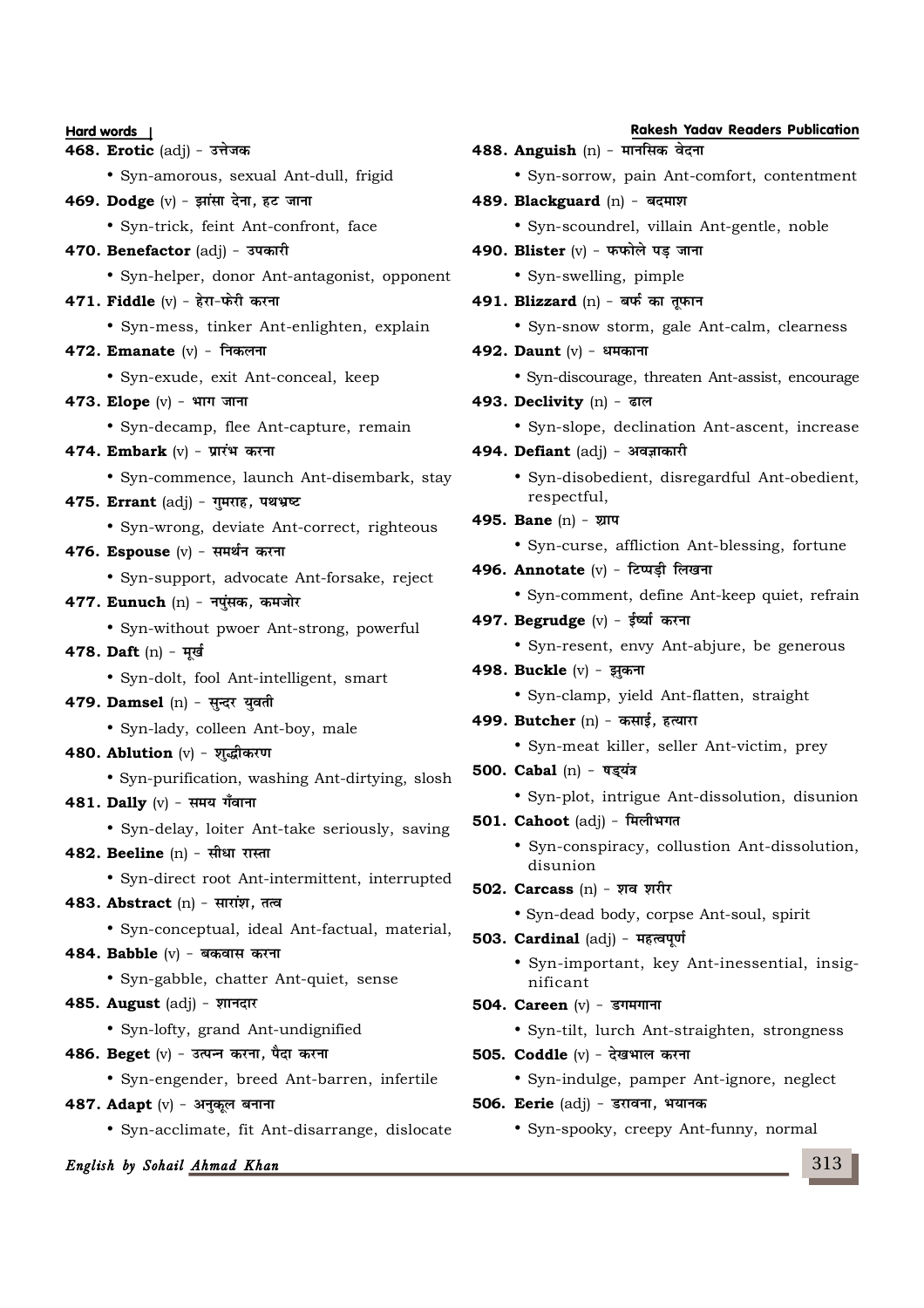**Hard words Rakesh Yadav Readers Publication 507. Edict** (n) - आज्ञापत्र • Syn-order, precept Ant-request, exhort **508. Corpse** (n) - मृत शरीर • Syn-dead body, carcass Ant-alive, animated **509. Cramp** (v) - कस कर बांधना • Syn-catch, clamp Ant-loose, sloopy 510. Cloak (v) - आवरण डालना, छिपाना • Syn-cover, coat Ant-reveal, uncloak **511. Collate** (v) - मिलान करना या सूचना एकत्र करना • Syn-collect, bracket, Ant-disproportion, overbalance 512. Condolence (n) - संवेदना • Syn-sympathy, consolation Ant-cruelty, harshness 513. **Conversant** (adj) - दक्ष, कशल • Syn-experienced, skilled Ant-quiet, silent **514. Curb** (v) - बाधा, रोकना • Syn-ledge, barrier Ant-encouragement, opening **515. Dab hand** (n) - कुशल • Syn-expert, master Ant-novice, unskilled **516. Dapper** (adj) - साफ • Syn-neat, clean Ant-dirty, sloppy **517. Crook** (n) - धोखेबाज • Syn-criminal, thief Ant-law, police 518. Dabble (v) - ऊपरी तौर पर दिलचस्पी लेना • Syn-tinker, dally Ant-take seriously 519. Debonair (adj) - मिलनसार, खुशमिजाज • Syn-charming, elegant Ant-clumsy, inelegant 520. **Dolorous** (adj) - शोकपूर्ण • Syn-miserable, anguished Ant-cheery, happy **521. Effluvioum** (n) - दुर्गम्ध • Syn-emanation, smell Ant-clearness, purity 522. **Farce** (n) - तमाशा, स्वांग • Syn-nonsense, satrie Ant-sobriety, tragedy **523. Felony** (n) - अपराध • Syn-crime, arson Ant-reveal, uncloak, 524. **Flabbergast** (v) - विस्मित करना • Syn-surprise, amaze Ant-expectation  $525.$  **Flex** (v) - मोड़ना • Syn-bend, curve Ant-extend, straighten **526. Flog** (v) - कोड़े मारना • Syn-whip, lash Ant-assist, guard 527. Draconian (adj) - कठोर • Syn-harsh, cruel Ant-kind, merciful 528. **Drizzle** (v) - बूंदा बांदी होना • Syn-fine rain, spray Ant-downpour, deluge **529. Egress** (v) - निकलना, निर्गम • Syn-exit, departure Ant-entrance, access **530. Elated**  $(v)$  - प्रसन्न • Syn-happy, joyful Ant-modesty, shame 531. **Effrontery** (n) - धृष्टता, गुस्ताखी • Syn-nerve, boldness Ant-modesty, sham **532. Casanova** (n) - इश्कबाज • Syn-ladies man, lover Ant-enemy 533. **Feral** (adj) - जंगली, असभ्य • Syn-untamed, ferocious Ant-nice, superior **534. Flout** (v) - निरादर करना • Syn-insult, disregard Ant-honor, respect **535. Fraught** (adj) - भरा हुआ • Syn-full of, beset with Ant-empty, blank **536. Frown** (v) - क्रोध करना, त्यौरी चढ़ाना • Syn-scowl, glare Ant-grin, smile **537. Gag** (v) - मुंह बन्द कर देना • Syn-quip, wile Ant-constant, dependability 538. Gallantry (n) - बहादुरी • Syn-bravery, civility Ant-cowardliness, fear **539. Glare** (v) - चमकना • Syn-blaze, glow Ant-dullness, dark 540. Glimmer (v) - टिमटिमाना • Syn-flash, sparkle Ant-inactive, flopy **541. Glum** (adj) - उदास • Syn-gloomy, dismal Ant-glee, pleasure **542. Grapple** (v) - पकड़ना • Syn-grab, wrestle Ant-let go, release 543. Grumble (v) - शिकायत करना • Syn-complain, carp Ant-compliment, praise 544. **Guffaw** (v) - ठहाका लगाना • Syn-laughter, howling Ant-cry, weep **545. Hailstorm** (n) - ओलावृष्टि • Syn-torrent, storm Ant-dryness, drought

## **English by Sohail Ahmad Khan**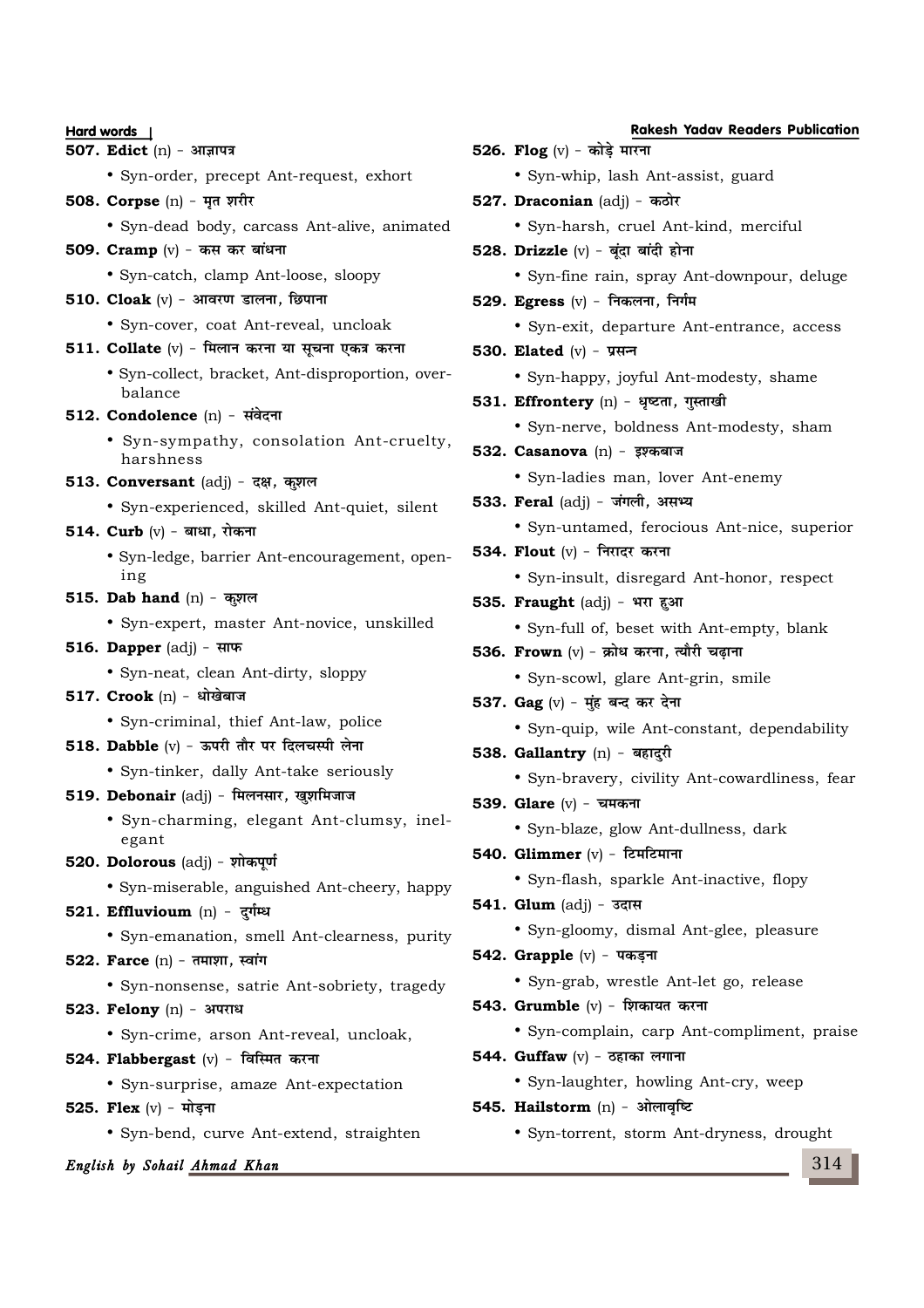**Hard words Rakesh Yadav Readers Publication** 546. **Harrowing** (adj) - खौफनाक • Syn-dangerous, frightening Ant-calming, pleasant 547. **Hatch** (v) - उपाय करना, सोचना • Syn-create, plan Ant-dissuade, discourage 548. Heckle (v) - प्रश्नों से तंग करना • Syn-jeer, badger Ant-encourage, help, **549. Heir** (n) - वारिस • Syn-beneficiary, scion Ant-heiress, **550. Horrendous** (adj) - भयानक • Syn-terrible, abhorrent Ant-beautiful, goo 551. **Indelible** (adj) - जो मिट न सके • Syn-indestructible, lasting Ant-delible, d structible **552. Inducement** (n) - लालच • Syn-incentive, motive Ant-repulsion, dislik **553. Indulge** (v) - प्रसन्न करना • Syn-entertain, nourish Ant-disappoint, di tress 554. Hermetic (adj) - वायुरूद्ध, बंद • Syn-shut, imervious Ant-ignorant, shallow **555. Hobble** (v) - लंगड़ा कर चलना • Syn-limp, falter Ant-move, run 556. **Hulk** (adj) - भीमकाय वस्तु • Syn-mass, large piece Ant-tiny, small 557. Immolate (v) - कुर्बानी देना, बलि देना • Syn-sacrifice, suffer Ant-bear, create 558. **Jamboree** (n) - उत्सव • Syn-festival Ant-negligence, unobservance **559. Knead**  $(v)$  - गंथना • Syn-blend, rub Ant-remove, separate 560. Lanky (adj) - लंबा, दबला पतला • Syn-gangly, angular Ant-squat, colossal 561. **Impairment** (n) - दुर्बलता, क्षति • Syn-breakage, damage Ant-profit, advantage **562. Incur** (v) - उत्तरदायी होना • Syn-resposible Ant-be immune **563. Inhibition** (n) - निरोध, अवरोध • Syn-restriction, hindrance Ant-assistance freedom 564. Intertwine (v) - लपेटना, गृंथना • Syn-twist, tangle Ant-untwine, untwist 565. **Jack** (n) - मल्लाह

#### **English by Sohail Ahmad Khan**

| ıg, | · Syn-sailor, diver Ant-bill, dollar                   |
|-----|--------------------------------------------------------|
|     | <b>566. Incision</b> (n) - घाव, चीरा                   |
|     | • Syn-cut, slit Ant-screw up, bulge                    |
| e   | 567. Yawn (v) - जम्हाई लेना                            |
|     | · Syn-open mouth wide, sleep Ant-exiter, plea-         |
|     | sure                                                   |
|     | 568. Wizard $(n)$ - जादूगर                             |
|     | • Syn-astrologer, diviner Ant-amateur, rookie          |
|     | 569. Wanderlust (n) - भ्रमण-लालसा                      |
| d   | • Syn-Journey, driving Ant-repress, retard             |
|     | 570. Vow $(v)$ - प्रतिज्ञा करना                        |
| le- | • Syn-promise, oath Ant-breach, break                  |
|     | 571. Yearn $(v)$ - इच्छा करना                          |
| ke  | · Syn-desire strongly, hunger Ant-dislike, hate        |
|     | 572. Verily (adv) - वास्तव में                         |
| is- | • Syn-really, actually Ant-doubtfully                  |
|     | 573. Victimize $(v)$ - ठगना, अत्याचार करना             |
|     | • Syn-cheat, fool Ant-help, protect                    |
| w   | 574. Valediction (n) - विदाई भाषण                      |
|     | • Syn-parting, break Ant-greeting, hello               |
|     | 575. Unruly (n) - उपद्रवी                              |
|     | · Syn-disobedient, reckless Ant-compliant,<br>obedient |
|     | 576. Upbeat $(adj)$ - प्रसन्न                          |
|     | · Syn-cheerful, happy Ant-depressed, down              |
|     | 577. Twitch $(v)$ - खींचना                             |
|     | · Syn-blink, flutter Ant-relax, rest                   |
| ce  | 578. Treason $(n)$ - विश्वासघात                        |
|     | · Syn-disloyalty, crime Ant-allegiance, devo-          |
|     | tion                                                   |
|     | 579. Trail (n) - मार्ग, रास्ता                         |
|     | · Syn-disloyalty, crime Ant-allegiance, devo-<br>tion  |
|     | 580. Tormentor (n) - उत्पीड़क                          |
| ige | · Syn-bug, bother Ant-advantage, comfort               |
|     | 581. Tiptoe $(v)$ - पंजो के बल चलना                    |
|     | $\bullet$ Syn-                                         |
| e,  | 582. Tenement (n) - घर                                 |
|     | • Syn-apartment house, home Ant-office                 |
|     | 583. Tempestuous (adj) - तूफानी                        |
|     | • Syn-wild, stormy Ant-gentle, moderate                |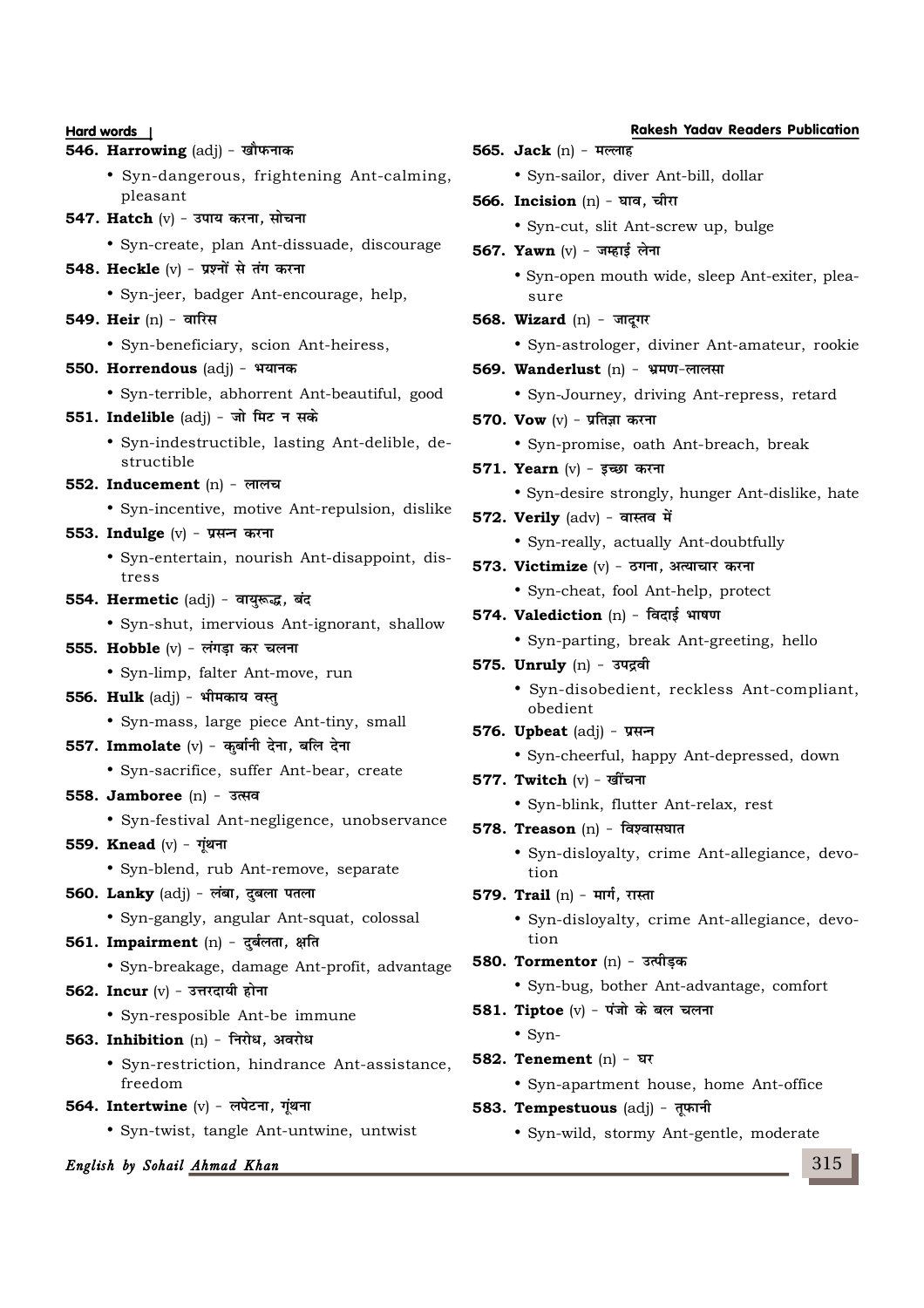**Hard words Rakesh Yadav Readers Publication 584. Tawdry** (adj) - सस्ता, घटिया • Syn-cheap, tasteless Ant-sophisticated, tasteful 585. Temerity (n) - दुस्साहस, अविवेक • Syn-nerve, audacity Ant-cowardice, forethought **586. Succor** (n) - सहायता • Syn-assistance, help Ant-handicap, harm **587. Subterfuge** (n) - धोखा • Syn-cheating, deception Ant-honesty, Integrity, 588. Squirm (v) - तडपना, छटपटाना • Syn-wiggle, fidget Ant-sit still, rest 589. Mendacity (n) - मिथ्यावादिता, धोखा • Syn-insincerity, deceit Ant-sincerity, reality **590. Minuscule** (adj) - सक्ष्म • Syn-very small, tiny Ant-tuge, colosal 591. **Paladin** (n) - सामन्त, शुरवीर • Syn-hero, champion Ant-loser, failure 592. Parvenu (n) - नया सेठ • Syn-newly rich, upstart Ant-poor, destitute **593. Puerile** (adi) - बचपना • Syn-childish, callow Ant-adult, mature **594. Raiment** (n) - कपड़े • Syn-attire, clothes, Ant-unclothe, uncover **595. Kudos** (n) - तारीफ, प्रशंसा • Syn-praise, acclaim Ant-dishonor, vituperate 596. Odoriferous (adj) - खुशबूदार • Syn-distinctivesmelling, perfumed Ant-bland, unsavory **597. Posterity** (n) - वंशज • Syn-future generations, family Ant-past parents **598. Skullduggery** (n) - चालबाजी • Syn-tricky behavior, trickery Ant-honesty, truthfulness 599. Turpitude (adj) - नीचता • Syn-depravity, baseness Ant-decency, goodness, **600. Drudgery** (adj) - नीरस काम • Syn-hard, tedious work Ant-entertainment, fun **601. Detente** (v) - नरमी, दो देशों के बीच संबध सुधरना • Syn-passivity, policy Ant-disagreement, trouble

#### **English by Sohail Ahmad Khan**

- 602. Volte face (n) पक्ष-परिवर्तन
	- Syn-position change, contraposition Antmaintain, stay
- **603. Proscenium** (n) अग्रमंच
	- Syn-forward, top Ant-back, rear
- **604. Extravaganza** (n) मनोरंजन कार्यक्रम
	- Syn-spectacle, pageant Ant-seriousness, solemnity
- **605. Maniac** (adj) सनकी
	- Syn-crazy, kook Ant-liberal, tolerator
- **606. Maze**  $()$  हैरान करना
	- Syn-labyrinth, confusion Ant-expectation, understanding
- **607. Miscreant** (n) बदमाश
	- Syn-offender, immoral Ant-moral, nice
- 608. **Monstrous** (adj) सरासर गलत, भयानक
	- Syn-horrible, shocking Ant-average, common
- **609. Moron** (n) बेवकफ
	- Syn-stupid person, idiot Ant-intelligent, wise
- **610. Mythology** (n) पौराणिक कथा, विश्वास

• Syn-folklore, stories, Ant-reality, actuality

- **611. Flummox** (v) हैरान कर देना
	- Syn-confuse, puzzle Ant-succeed, win
- $612.$  **Lassitude** (n) थकान
	- Syn-lethargy, apathy Ant-concern, passion
- **613. Shambles** (n) कसाईखाना या खंडहर
	- Syn-overpowering force, barrage Ant-weak, simple
- **614. Lackadaisical** (adj) ध्यानमग्न, चिन्तामग्न, लापरवाह
	- Syn-careless, indifferent Ant-active, careful
- **615. Resuscitate** (v) पुनर्जीवित करना
	- Syn-revive, resurge Ant-harm, hurt
- **616. Sanctimonious** (v) बगुलाभगत, ढोंग करना
	- Syn-self-righteous, hypocritical Ant-humble, modest
- **617. Sully** (v) गंदा करना
	- Syn-defile, stain Ant-enhance, praise
- **618. Enrapture** (v) मंत्रमुग्ध होना
	- Syn-captivate, begulie Ant-disgust, displease
- **619. Finicky** (n) तनकमिजाज
	- Syn-overparticular, choosy Ant-uncritical, unfussy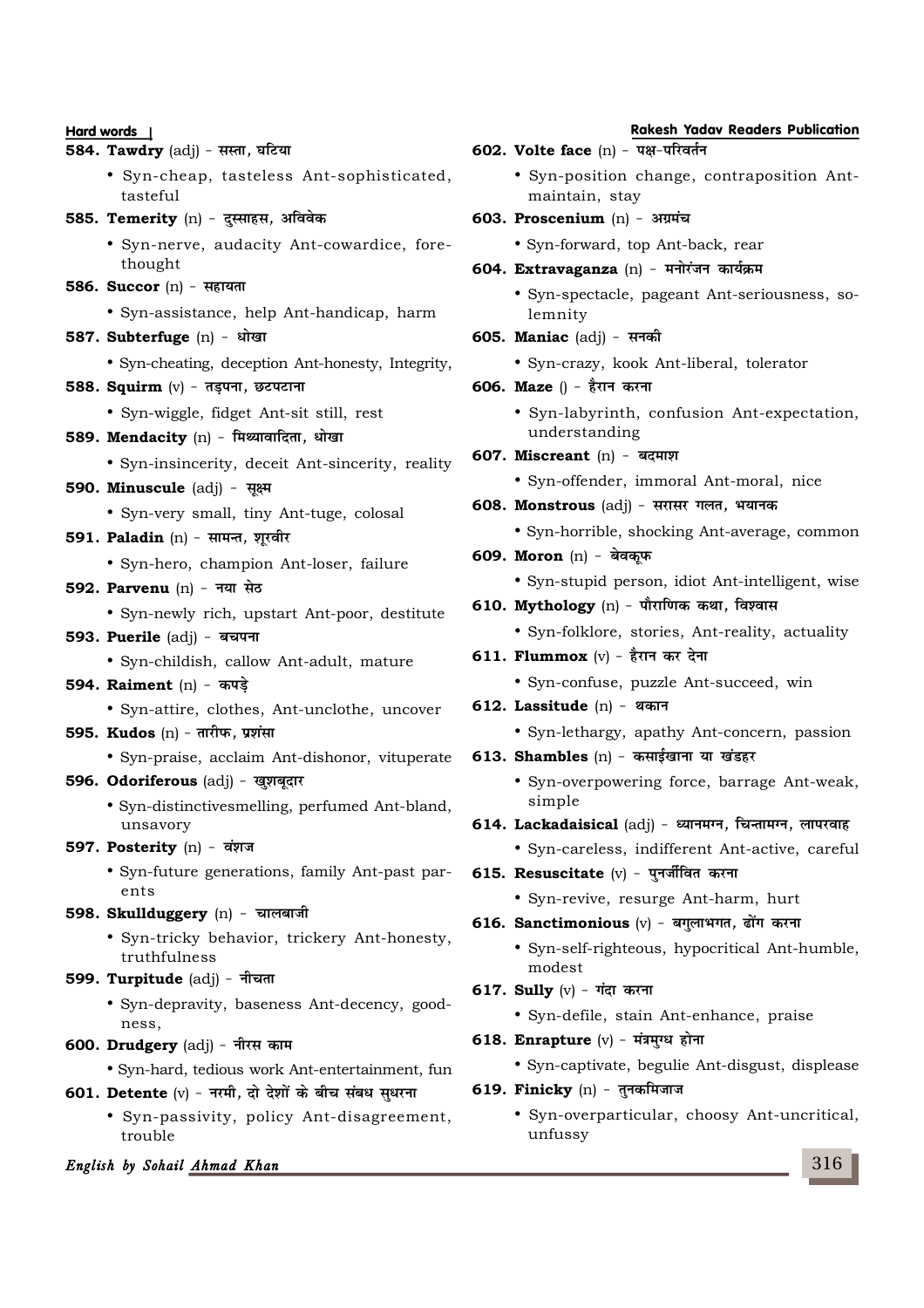- **620. Homespun** (adj) घर का बना
	- Syn-spun from home, rustic Ant-delicate, refined
- **621. Discerning** (n) विवेकी, ज्ञानी
	- Syn-erudite, astute Ant-disregardful, neglectful
- **622. Delirium** (n) बेहोशी. उन्माद
	- Syn-madness, dementia Ant-balance, calmness
- **623. Falter** (v) लड़खड़ाना
	- Syn-stumble, stagger Ant-maintain, persist
- **624. Fancier** (n) मौजी. प्रशंसक
	- Syn-admirer, fan Ant-detractor, enemy
- **625. Hord** (n) झण्ड
	- Syn-gang, pack Ant-individual, single
- 626. Lopsided (adj) असंतुलित, एकतरफा
	- Syn-leaning, falling to one side Ant-traight, unleaning
- 627. Magnitude (n) परिमाण, महत्व
	- Syn-importance, degree Ant-insignificance, unimportance
- **628. Malady** (n) रोग
	- Syn-disease, cancer Ant-health, salubrity

#### 629. Malcontent (adj) - असंतुष्ट

- Syn-dissatisfied, unsatisfied Ant-patient, pleased
- **630. Mount** (v) चढ़ना, आयोजित करना
	- Syn-climb, rise Ant-decrease, disomount
- **631. Mutilate** (v) बुरी तरह नष्ट कर देना
	- Syn-maim, damage Ant-mend, repair
- **632. Ancillary** (n) सहायक
	- Syn-extra, supplementary Ant-necessary, needed

#### **633. Anecdote** (n) - लघकथा

• Syn-interesting short story, tale Ant-non-fiction, truth

#### **634. Angular** (adj) - नकीला

- Syn-bent, slanted Ant-straight, thick
- **635. Animus** (n) आशय, वैर-भाव
	- Syn-hostility, bile Ant-good will, love
- **636. Anomalous** (adj) अनियमित
	- Syn-unusual, divergent Ant-regular, standard
- **637. Anticlimax** (n) दुखान्त
	- Syn-letdown, disappointement Ant-climax, glee

#### **English by Sohail Ahmad Khan**

#### **Hard words Rakesh Yadav Readers Publication**

**638. Apiary** (n) - जहाँ मधुमक्खी का पालन किया जाता है।

• Syn-bee home, beehive

- **639. Apprehensive** (v) हडप लेना, मिला लेना
	- Syn-anxious, fearful Ant-quiet, unafraid
- **640. Annex** (v) हड़प लेना, मिला लेना
	- Syn-occupy, attachment Ant-leave off, leave out
- **641. Ape** (v) नकली करना
	- Syn-mimic, imitate Ant-original, real

#### **642. Anesthetic** (n) - चेतनाशन्य करने वाली औषधि

• Syn-sleep-inducer, opiate Ant-impulse, stimulant

### **643. Animadversion** (n) - आलोचना, टिप्पणी

• Syn-blame, criticise Ant-calmenss, happiness,

#### **644. Annuity** (n) - वार्षिक भत्ता

- Syn-obtained, wages Ant-debt, payment
- **645. Annual** (adj) सालाना
	- Syn-yearly, anniversary Ant-intermittent, interrupted
- **646. Animated** (adj) जोशपर्ण, जीवंत
	- Syn-lively, elated Ant-deadpan, serenity,
- **647. Anodyne** (adj) पीड़ा नाशक
	- Syn-painkiller, anesthetic Ant-inciteful, inspiring
- **648. Antagonism** (n) विरोध, शत्रुता
	- Syn-opposition, rancor Ant-accord, agreement
- **649. Anthem** (n) गान, राष्ट्रगान
	- Syn-song, chant
- **650. Antiquated** (adj) पुराना
	- Syn-obsolete, ancient Ant-looking-forward, modern
- **651. Antiseptic** (adj) रोगाणु रोधक
	- Syn-uncontaminated, clean Ant-polluted, unclean
- **652. Aphasiac** (v) बोलने की क्षमता खत्म होना
	- Syn-unable to speak, silent Ant-articulate, speaking
- **653. Antediluvian** (adj) पुराना
	- Syn-out-of-date, primitive Ant-looking-forward, modern
- **654. Anthology** (n) संकलन, पद्य संग्रह
	- Syn-literary collection, album Ant-single, separation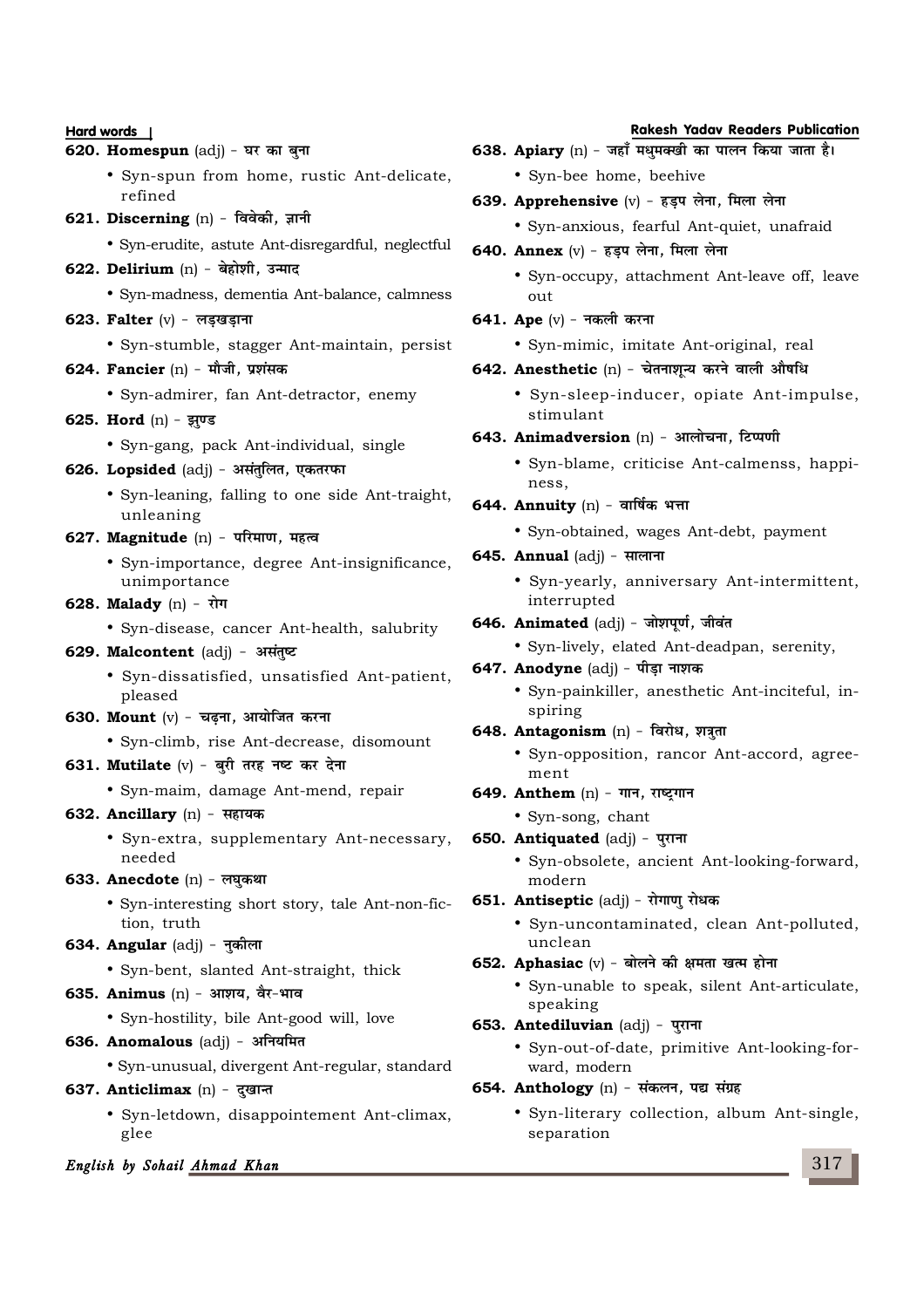**Hard words** | **655. Aphorism** (n) - सूक्ति, कहावत • Syn-adage, maxim Ant-absurdity, ambiguit **656. Appellation** (n) - उपाधि • Syn-title, moniker Ant-disjoin, subtract 657. Appurtenance (adj) - अनुलग्न, अतिरिक्त • Syn-accessory, addition Ant-principal, main **658. Aquiline** (adj) - वक्र, मुड़ा हुआ • Syn-hooked, curved Ant-standard, usual **659. Aria** (n) - तान, लय • Syn-descant, hymn Ant-cacophony, disha mony **660. Arraign** (v) - मुकदमे के लिए अदालत में जाना • Syn-accuse, indict Ant-discharge, exonera **661. Array** (v) - तैयार करना, व्यवस्थित करना • Syn-align, organize Ant-hurt, leave plain **662. Arrears** (n) - बकाया, शेष • Syn-debt, deficit Ant-gain, obtain **663. Arroyo** (n) - नाला, छोटी नदी • Syn-waterway, flume Ant-junction, junctur **664. Artifice** (n) - कौशल, चालाकी • Syn-con, hoax Ant-frankness, honesty **665. Arsenal** (n) - शस्त्रागर • Syn-armory, storehouse **667. Artisan** (n) - दस्तकार, शिल्पी • Syn-craftsperson, master Ant-scientist **668. Ascrible** (v) - श्रेय देना, के लिए उत्तरदायी ठहराना • Syn-assign to source, impute Ant-applaud commend **669. Aseptic** (adj) - कीटाणहीन • Syn-lifeless, sterile Ant-unsanitary, unsterile **670. Ashen** (adj) - पीला, रक्तहीन • Syn-gray, anemic Ant-rosy, ruddy **671. Detain** (v) - रोकना, हिरासत में लेना • Syn-hold, keep back Ant-liberate, release 672. Perceive (v) - समझ लेना, सहसूस करना • Syn-notice, see Ant-neglect, overlook **673. Purge** (v) - साफ करना, निर्दोष साबित करना • Syn-elimination, removal Ant-keeping, maintenace **674. Demote** (v) - पद घटाना

• Syn-downgrade, bump Ant-improve, promote

## **English by Sohail Ahmad Khan**

|      | <b>Rakesh Yadav Readers Publication</b><br>675. Uncouth (adj) - असभ्य, अशिष्ट |
|------|-------------------------------------------------------------------------------|
| ty   | · Syn-clumsy, uncultivated Ant-cultivated,                                    |
|      | polished                                                                      |
|      | 676. Evident (n) - साक्ष्य                                                    |
|      | • Syn-apparent, visible Ant-disputable, hidden                                |
| in   | 677. Vivid (adj) - जीवंत, चंचल                                                |
|      | • Syn-intense, powerful Ant-dull, weak                                        |
|      | 678. Indignation $(n)$ - रोष, नाराजगी                                         |
|      | • Syn-anger, anumus Ant-glee, happiness                                       |
| $r-$ | 679. Glossy $(adj)$ - चमकदार                                                  |
|      | · Syn-shiny, luminous Ant-drab, dull                                          |
|      | 680. Seductive (adj) - आकर्षक                                                 |
| te   | · Syn-alluring, sexy Ant-distasteful, ugly                                    |
|      | 681. Discreet (adj) - होशियार                                                 |
|      | • Syn-cautious, sensible Ant-careless, foolish                                |
|      | 682. Monotony (n) - नीरसता                                                    |
|      | · Syn-boredom, samenes Ant-excitement, live-<br>liness                        |
| re   | 683. Shrill (adj) - तेज, चुभती हुई                                            |
|      | • Syn-harsh in sound, acute Ant-low, soft                                     |
|      | 684. Diabolical (n) - पैशाचिक, दुष्ट                                          |
|      | • Syn-devilish, cruel Ant-gentle, placid                                      |
|      | 685. Abridge $(v)$ - छोटा करना                                                |
|      | · Syn-shorten, digest Ant-enlarge, expand                                     |
|      | 686. Camouflage (v) - छलावरण, अपने वास्तविक रूप को                            |
|      | छिपाना                                                                        |
| d,   | • Syn-disguise, cover Ant-reveal, uncover                                     |
|      | 687. Frugality (adj) - किफायत                                                 |
|      | · Syn-economizing, miserliness Ant-generos-<br>ity, lavishness                |
| ile  | 688. Obscure (adj) - धुँधला, जिसे समझना कठिन हो                               |
|      | · Syn-not easily understood, ambiguous Ant-                                   |
|      | apparent, clear                                                               |
|      | 689. Wild (adj) - असभ्य, जंगली                                                |
|      | • Syn-untamed, barbarian Ant-civilized, deli-<br>cate,                        |
|      | 690. Babel (n) - कोलाहल, गड़बड़ी                                              |
|      | • Syn-confusion, commotion Ant-quiet, silence                                 |
| g,   | 691. Urbane $(adj)$ - सभ्य                                                    |
|      | • Syn-civilzed, affable Ant-untamed, barbarian                                |
|      | 692. Confess $(v)$ - स्वीकार करना                                             |
| ite. | • Syn-admit, confirm Ant-disayow, disown                                      |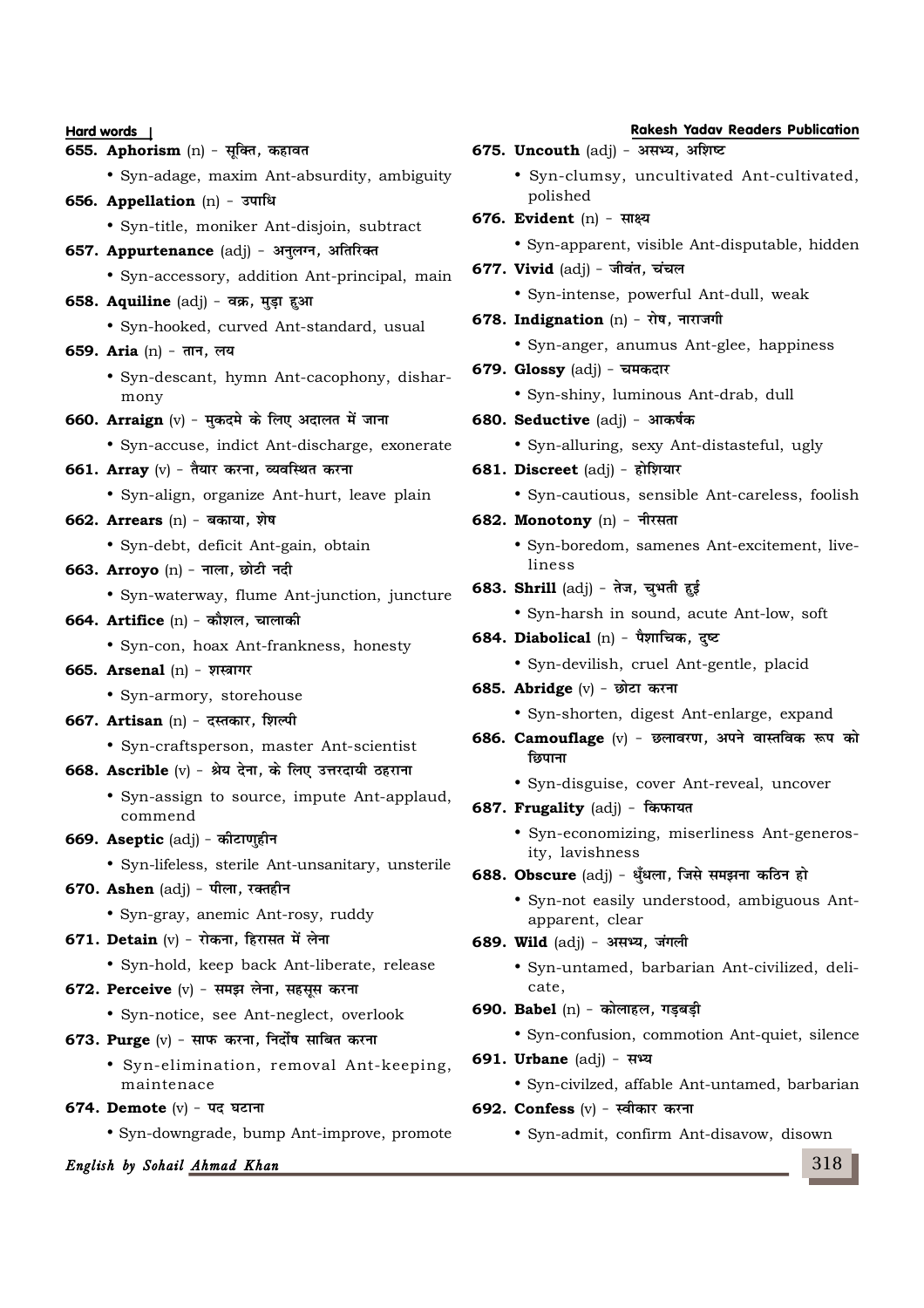**Hard words Rakesh Yadav Readers Publication 693. Infringement** (n) - उल्लंघन • Syn-breach, transgree Ant-obedience **694. Peevish (adj) - चिडचिडा** • Syn-irritable, testy Ant-accepting, friendly **695. Servility** (n) - चापलुसी • Syn-slavery, flattery Ant-abuse, insolence **696. Modesty** (n) - नम्रता • Syn-shyness, virtue Ant-boldness, braveness **697. Prosperous** (adj) - सम्पन्न, धनी • Syn-successful, thriving Ant-bankrupt, insolvent **698. Impulsive** (n) - आवेग, प्रेरक • Syn-abrupt, rash Ant-cautious, considering **699. Cringe** (v) - डर से दबकना • Syn-flinch, recoil from danger Ant-come forward, braveness **700. Vanity** (n) - घमण्ड • Syn-conceit, egotism Ant-modesty, humility **701. Askew** (adj) - तिरछा • Syn-croked, bent Ant-straight, outright **702. Mow** (v) - काटना • Syn-cut, shear Ant-lengthen, increase **703. Occlude** (v) - बन्द करना • Syn-block, prevent Ant-help, permit **704. Ordain () - आदेश देना** • Syn-enjoin, order Ant-disallow, retract 705. Overestimate () - अधिक मुल्य आंकना • Syn-blow up, enhance Ant-depreciate, minimize 706. **Palatial** (adj) - आलीशान, भव्य • Syn-grand, opulent Ant-minor, tiny **707. Perturb** (v) - घबरा देना • Syn-upset, unsettle Ant-please, soothe *708. Perverse (adj) - विकृत, चिड़चिड़ा* • Syn-irritable, ornery Ant-reasonable, willing 709. **Plight** (v) - दशा या प्रतिज्ञा करना या गंभीर स्थिति • Syn-condition, difficulty Ant-blessing, good fortune 710. **Populace** (n) - जन साधारण • Syn-people, demos Ant-nobody, no one  $711.$  **Proclivity** (n) - झुकाव • Syn-

• Syn-inclination, tendency Ant-disinclination, reluctance,

## **English by Sohail Ahmad Khan**

712. **Quiescent** (adj) - शांत, सुप्त • Syn-inactive, still Ant-active, effectual **713. Recuperate** (v) - पन: स्वस्थ देना • Syn-recover, heal Ant-decline, deteriorate  $714.$  **Reign** (n) - शासन, प्रभाव • Syn-rule, dominion Ant-serve, submit **715. Rein** (n) - लगाम, रोकना • Syn-restraint, control **716. Repercussion** (n) - अप्रत्यक्ष परिणाम • Syn-consequence, effect Ant-cause, motive 717. Sadist (n) - दसरो को दख देकर आनंद लेने वाला

• Syn-barbarian, beast Ant-gentlemam, humanitarian

**718. Scrap** (v) - निकाल देना

- **719. Sepctre** (n) भूत, प्रेत
	- Syn-ghost, demon Ant-angle, god
- **720. Spouse** (n) जीवनसाथी
	- Syn-life partner Ant-enemy, opponent
- **721. Strangle** (v) गला घोंटना • Syn-choke, stifle Ant-free, loose
- **722. Acquaint** (v) परिचय होना
	- Syn-notify, introduce Ant-conceal, deceive
- **723. Subtle (adj) सक्ष्म** 
	- Syn-puny, tiny Ant-colossal, huge
- 724. Thumping (adj) भारी, धमाका
	- Syn-dull crash, heavy Ant-slight, tiny
- **725. Resurrect** (v) दबारा शुरू करना
	- Syn-revive, animate Ant-bury, immerse
- **726. Resurgence** (n) पुनरूत्थान

• Syn-revival, return Ant-failure, stumble

- **727. Nurture** (v) विकसित करना
	- Syn-growth, boost Ant-ignorance, neglect,
- **728. Resentment** (n) नाराजगी
	- Syn-hate, anger Ant-delight, gless
- **729. Reprieve** (v) अस्थायी रूप से हटाना
	- Syn-stay, postpone Ant-accuse, blame
- **730. Fetter** (v) रोकना
	- Syn-tie up, hold Ant-loose, release
- 731. Dilettante (n) कलानुगारी, अधकचरा
	- Syn-amateurish, dabbling Ant-professional, vocational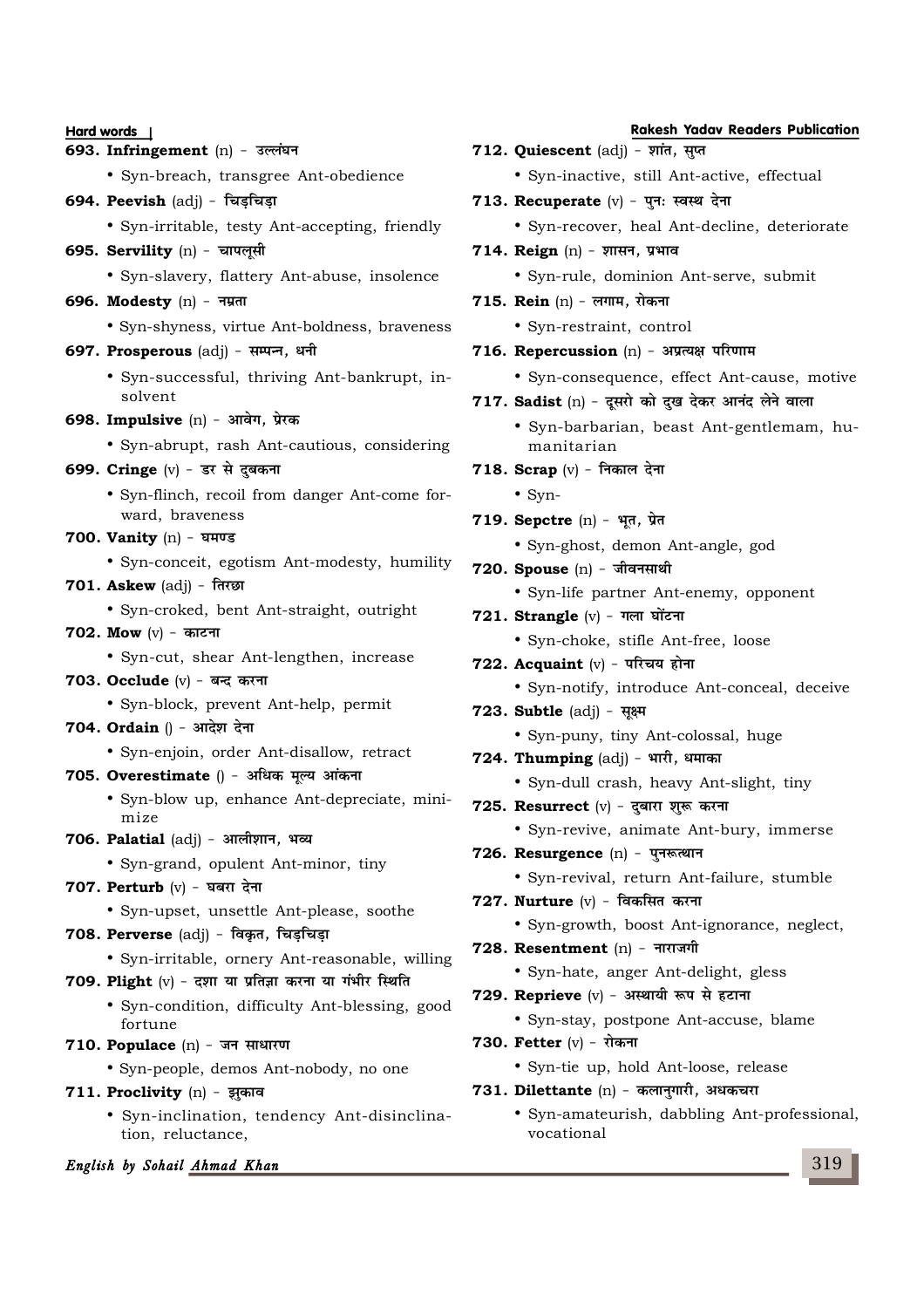- **732. Sacrosanct** (adj) पवित्र
	- Syn-sacred, divine Ant-condemned, cursed
- $733.$  **Maudlin** (adj) भावक
	- Syn-teary, overemotional Ant-calm, matterof-fact
- **734. Arable** (adi) कृषि योग्य
	- Syn-farmable, cultivable Ant-barren, Infertile,

#### 735. Infinitestimal (adj) - अति सूक्ष्म

• Syn-small, tiny Ant-huge, immense

## $736.$  **Precept** (n) - नीतिवचन

- Syn-law, axiom Ant-nonsense, paradox
- **737. Opulent** (adj) दौलतमंद
	- Syn-rich, luxurious Ant-depressed, destitute
- **738. Ignominy** (n) अपयश
	- Syn-offensive behavior, lowness Ant-regard, respect
- 739. **Idyllic** (adj) मनोहर, रमणीय
	- Syn-perfect, extremely pleasant Antdisagreeble, flawed
- 740. Idiosyncrasy (adj) अनोखापन, विचित्रता
	- Syn-oddity, quirk Ant-abnormal, unusual
- **741. Malleable** (adj) नरम, लचीला
	- Syn-pliable, ductile Ant-firm, rigid

## **742. Injunction** (n) - आज्ञा, आदेश

• Syn-decree, order Ant-reply, answer

## 743. Elicit (v) - प्रकट करना, बाहर निकालना

• Syn-draw out, extract Ant-cover, hide

#### **744. Proscribe** (v) - मना करना

- Syn-condemn, exclude Ant-admit, allow
- 745. Magnate (n) अमीर, पूंजीपति
	- Syn-leader, lion Ant-insolvent, bankrupt

#### **746. Polemic** (n) - विवाद

- Syn-argumentative, salty Ant-accord, agreement
- 747. Eclectic (adj) बहुत सारी जगह के विचारो और तरीको का **li**addr
	- Syn-comprehensive, gather Ant-narrow, particular
- **748. Denizen** (n) निवासी
	- Syn-resident, native Ant-alien, foreigner

#### *749. Refectory () - भोजनालय*

• Syn-eatery, restaurant

## **English by Sohail Ahmad Khan**

#### **Hard words Rakesh Yadav Readers Publication**

**750. Severance** (n) - पृथक्करण, बंटवारा

• Syn-division, parting

- 751. **Quaint** (adj) अजीब, अनोखा
	- Syn-strang, odd Ant-common, conventional
- **752. Perdition** (v) नरकवास
	- Syn-hell, pit Ant-heaven, paradise

### **753. Impermeable** (adj) - अभेदय

• Syn-impenetrable, dense Ant-penetrable, permeable

#### 754. **Hyperbole** (n) - अतिशयोक्ति

• Syn-exaggeration, hype Ant-understatement

#### **755. Incantation** (v) - मंत्र, जाद-टोना

• Syn-spell, magic Ant-reality, truth

## 756. Culinary (adj) - खाना बनाने से संबंधित

• Syn-related to food, Ant-inedible, undelicious

### **757. Lible** (n) - मानहानि

• Syn-aspersion, calumny Ant-compliment, praise

#### 758. Maverick (adj) - स्वत्रंत विचारों वाला

• Syn-radical, bohemian Ant-blarney, cajole

## **759. Wail** (v) - विलाप करना

• Syn-cry loudly, sob Ant-whimper

#### 760. Vacuity (n) - मर्खता, शन्यता

• Syn-emptiness, void Ant-bulge, convexity

## **761. Beset** (v) - घिरा होना. परेशान करना

• Syn-plague, hem in Ant-aid, comfort

#### **762. Frenetic** (adj) - अतिउत्तेजित

- Syn-maniacal, frantic Ant-balanced, calm
- **763. Ideate** (v) विचार करना
	- Syn-contemplate, consider Ant-ignore, neglect

#### **764. Environs** (n) - पडोस

• Syn-neighborhood, suburb Ant-distance remoteness

#### 765. Unflagging (adj) - अविरत, बिना थके हुए

- Syn-persistent, staunch Ant-variable, wavering
- **766. Chasm** (n) दरार
	- Syn-gap, abyss Ant-junction, juncture

#### 767. Vernacular (adj) - देशी भाषा

• Syn-native, colloquial Ant-standard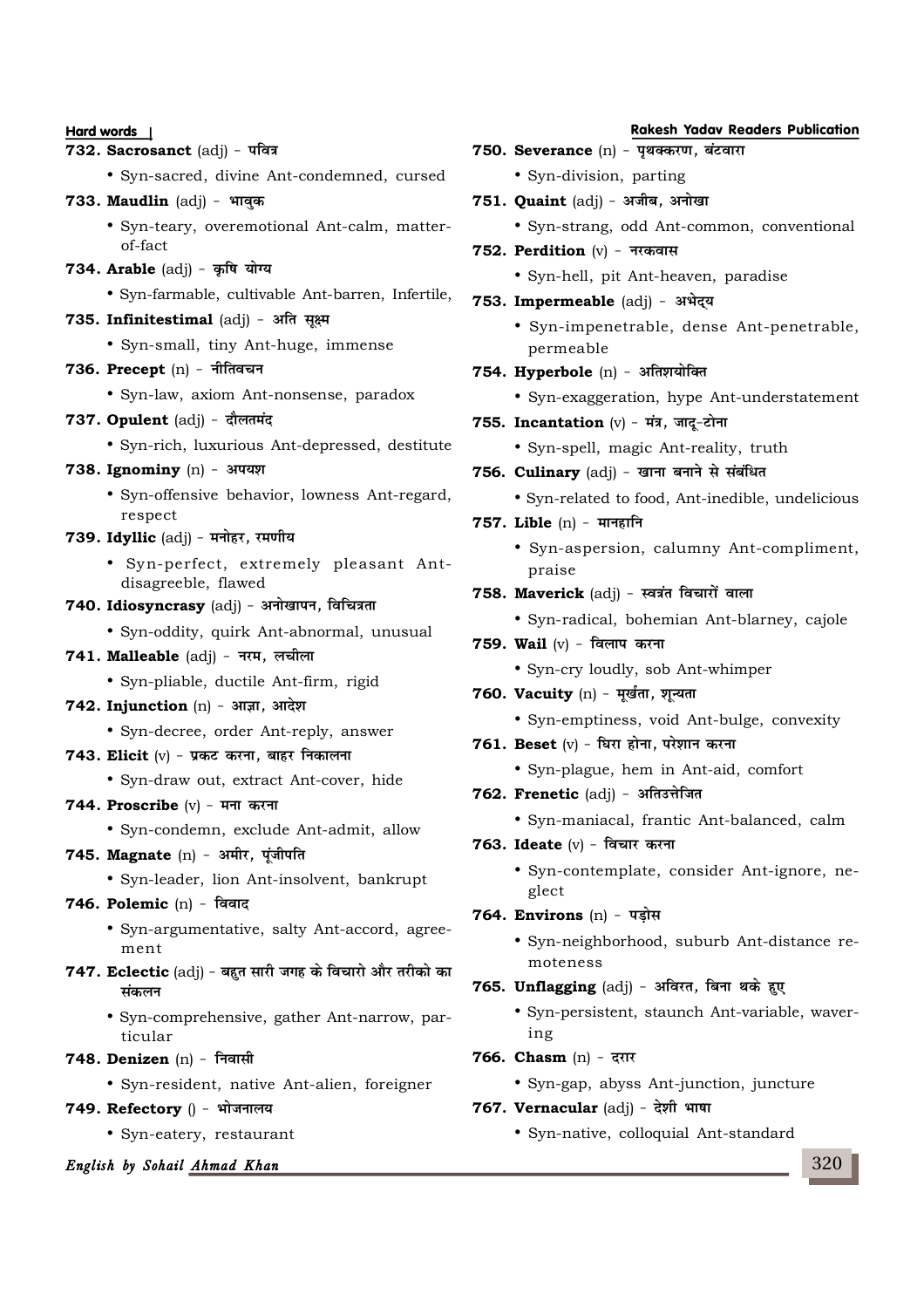**Hard words Rakesh Yadav Readers Publication 768. Erstwhile** (adj) - पूर्व • Syn-former, late Ant-modern, recent **769. Stint** (v) - कंजुसी करना • Syn-miser, skimp Ant-expensive, lavish **770. Emulate** (v) - नकल करना • Syn-copy, mimic Ant-abandon, desert **771. Quitter** (n) - कामचोर • Syn-studious, Industrious  $772.$  **Premonition** (n) - पर्वसचना • Syn-feeling, hunch Ant-amazement, astonishment **773. Impoverish** (v) - गरीब करना • Syn-make poor, deplete Ant-enrich, affluent, **774. Epitome** (n) - सार-संग्रह • Syn-perfect example, essence Ant-extension, increase **775. Husky** (adj) - शष्क, रूखा • Syn-deep, scratchy in sound Ant-dry, drought **776. Nascence** (n) - नयापन, ताजगी • Syn-birth, onset Ant-destruction, annihilation 777. **Trickster** (n) - चालबाज, चालाक • Syn-fraud, cheat Ant-honest, upright  $778.$  Waive (v) - छोड़ना • Syn-abandon, put off Ant-demand, claim **779. Earmark** (v) - निर्धारित करना • Syn-marking, tag Ant-throw away, waste **780. Longevity** (n) - दीर्घाय • Syn-ending, finish **781. Whooping** (v) - चीखना, चिल्लाना • Syn-shouting, hooting Ant-mourn, grieve **782. Perforce** (adv) - विवशतापर्वक • Syn-helplessly, feebly Ant-independent, mature  $783.$  Gabble (v) - बड़बड़ाना • Syn-talk a lot, babble Ant-sense, wisdom 784. Entourage (n) - अनगामी, महत्वपर्ण लोगो के साथ चलने **बाले** 

• Syn-followers, escort Ant-leader, pioneer

**785. Intrinsic** (n) - मुलभूत, प्राकृतिक

• Syn-basic, inborn Ant-extrinsic, incidental

**786. Clique** (n) - गिरोह, गट

• Syn-mob, cabal Ant-sisterhood

**787. Effusion** (n) - बहाव, रिसाव

• Syn-outpouring, efflux Ant-taking, withdrawal

- 788. **Contingent** (n) निर्भर, संभावना
	- Syn-possible, chance Ant-certain, definite
- **789. Utilitarian** (n) उपयोगितावादी
	- Syn-practical, sensible
- **790. Discreet** (adj) होशियार, चतुर, विवेक

• Syn-cautious, sensible Ant-foolish, incautious

- **791. Skylight** (n) रोशनदान
	- Syn-Ventilater Ant-closure
- 792. Hurtle (v) तेजी से चलना
	- Syn-plunge, scurry Ant-slow, gently
- **793. Salutary** (adi) स्वास्थप्रद
	- Syn-hurting, unfortunate, Ant-hurting, unfortunate,
- **794. Macerate** (v) गलाना
	- Syn-assist, facilitate, Ant-assist, facilitate
- **795. Fiat** (n) आदेश
	- Syn-order, proclamation Ant-question, request
- 796. Supplant (v) का स्थान लेना

• Syn-displace, replace Ant-add, include

- **797. Backfire** (v) उल्टी प्रतिक्रिया होना, व्यर्थ होना
	- Syn-fail, flop Ant-accomplish, achieve
- **798. Dalliance** (n) मौजमस्ती
	- Syn-dawdling, merriment Ant-hastening, hurrying
- **799. Caricature** (adj) हास्यप्रद चित्र
	- Syn-irony, satire Ant-depreciate, minimize
- 800. Sentient (adj) संवेदनशील
	- Syn-conscious, alert Ant-ignorant, insensitive
- 801. **Exemplify** (v) उदाहरण देना
	- Syn-typify, cite Ant-confuse, distort

**English by Sohail Ahmad Khan**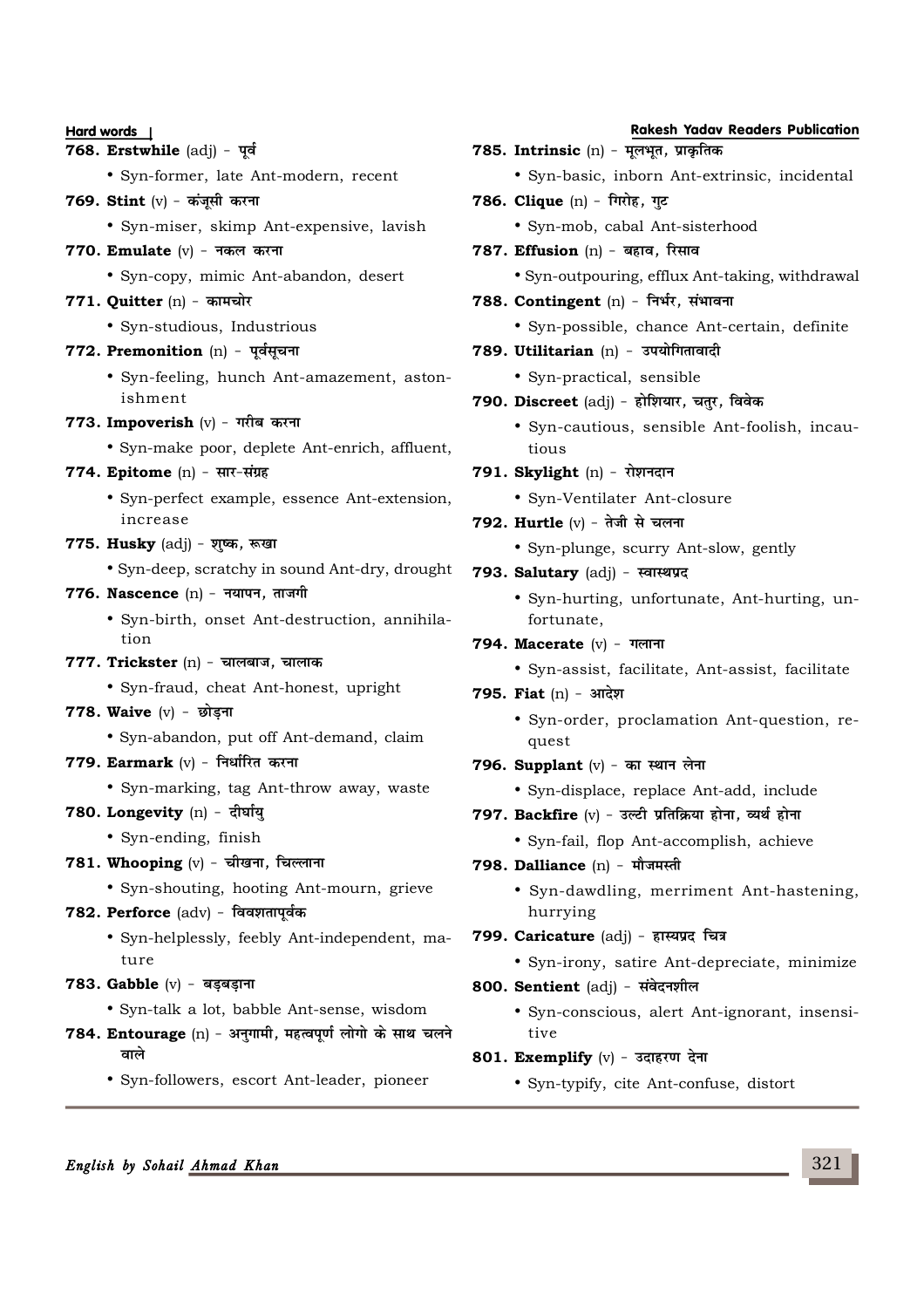## **Vocabulary with Fun**

#### 1. **Orison – प्रार्थना करना**

- **Use**-My orison to God, please help the poor.
- **Syn-** prayer, devotion
- **Ant-** reply, demand

## **2. Schism** – विच्छेद. फट

- **Use**-The threat of a schism within he church
- **Syn-** separation, division
- **Ant-** unity, acrrod

## 3. **Browbeat – धमकाना**

- **Use**-He have browbeaten me.
- **Syn-** castigate, nag
- **Ant-** help, assist

## **4. Pontificate – सिद्धांतवादी बात करना**

- **Use**-Katju always pontificates on religious matter.
- **Syn-** sermonize
- **Ant-** praise

## 5. **Rampant - उग्र, अनियंत्रित**

- **Use**-Rampant inflation in India.
- **Syn-** uncontrolled, violent
- **Ant-** gentle, mild
- **6. Betoken संकेत देना** 
	- **Use**-a clear blue sky betokening a fine day.
	- **Syn-** indicate, show
	- **Ant-** deny, staid

## 7. **Bolster** – सहारा देना

- **Use**-New start-up may help to bolster the economy.
- **Syn-** help, support
- **Ant-** block, hinder

## 8. **Carouse – दावत करना**

- **Use**-You carouse your friend in a month.
- **Syn-** revel, fun
- **Ant-** sad, grieve

## 9. **Contrite - पश्चाताप**

- **Use**-Her expression was contrite.
- **Syn-** regretful, sorry
- **Ant-** joy, happy

## 10. Stentorian - बुलंद, उच्च

- **Use**-He spoke in stentorian tones
- **Syn-** loud, blaring
- **Ant-** gentle, soft

## **English by Sohail Ahmad Khan**

## <u>**11. Veneer – दिखावा**</u>

- **Use**-Her veneer of politeness is revealed.
- **Syn-** facade, gloss
- **Ant-** inside, interior

## 12. Grisly - डरावना

- **Use**-A grisly crime
- **Syn-** awful, ghastly
- **Ant-** nice, beautiful

## **13. Bleak - उदास, उजाड**

- **Use**-The medical prognosis was bleak.
- **Syn-** barren, desert
- **Ant-** bright, nice

## 14. Irascible - चिड़चिड़ा

- **Use**-His nature is irascible
- **Syn-** cranky, ogre
- **Ant-** cool, happy
- 15. **Tacit** बिना कहे
	- **Use**-Tacit approval has been given.
	- **Syn-** unsaid, silent
	- **Ant-** express, stated

## 16. Gullible - सीधा-सादा

- **Use**-Ram is gullible boy.
- **Syn-** naive, credulous
- **Ant-** astute, wise

## 17. Ingenious - चतुर

- **Use**-She is very ingenious.
- **Syn-** clever, prudent
- **Ant-** dull, inept

## 18. Miserable - दयनीय

- **Use**-Don't look so miserable
- **Syn-** pathetic, dejected
- **Ant-** happy, elated

## 19. **Agitate – उत्तेजित करना**

- **Use**-Political groups agitating for social change.
- **Syn-** rouse, stir
- **Ant-** calm, lull

## **20. Disgrace – अपमान**

- **Use**-There is no disgrace in being poor.
- **Syn-** abuse, slur
- **Ant-** esteem, slur

## **21. Striking - असाधारण**

- **Use**-A striking feature in samsung mobile
- **Syn-** extraordinary, dazzling
- **Ant-** bad, ordinary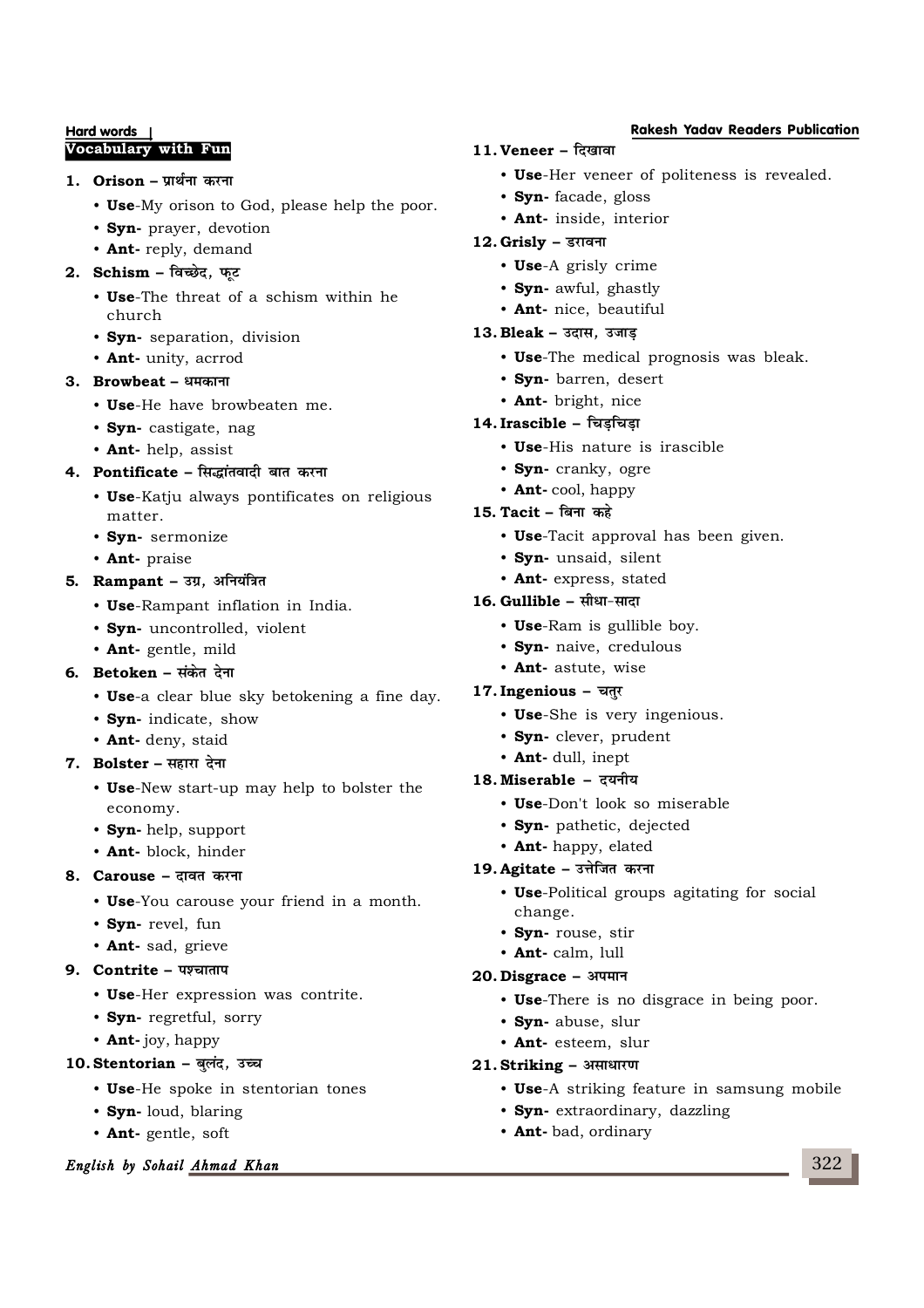#### $22$ . **Elation – प्र**सन्नता

- **Use**-He felt elation as he selected in SSC.
- **Syn-** glee, joy
- **Ant-** sorrow, upset

#### **23. Condone – क्षमा करना**

- **Use**-Terrorism can never be condoned.
- **Syn-** excuse, pardon
- **Ant-** deny, prevent

### 24. **Mingle - मिलाना**

- **Use**-Sugar was mingled with water.
- **Syn-** blend, mix
- **Ant-** divide, unmix

#### 25. **Reverence - आदर, सम्मान**

- **Use**-I have deep reverence for you.
- **Syn-** piety, esteem
- **Ant-** hate, disdain

#### 26. Salacity - अश्लीलता, कामुकता

- **Use**-Salacity is spreading rapidily.
- **Syn-** lust, love
- **Ant-** apathy, hate

#### 27. **Commensurate - बराबर होना**, अनुरूप

- **Use**-Salary will be commensurate with experience.
- **Syn-** proportionate, sufficients
- **Ant-** inappropriate

### **28. Conjurer - जाद्गर**

- **Use**-I am famous conjurer.
- **Syn-** magician, wizard
- **Ant-** simple, naive
- **29. Wither मुरझाना** 
	- **Use**-His face had withered in the warm sun.
	- **Syn-** wilt, wane
	- **Ant-** build, expand

#### **30. Avert –** टालना, रोक देना

- **Use**-A disaster was averted.
- **Syn-** avoid, preclude
- **Ant-** aid, assist

### $31.$  Odious - घृणास्पद

- **Use**-What an odious man!
- **Syn-** hateful, loathsome
- **Ant-** nice, good

#### 32. Alight - प्रकाशमय या प्रसन्नता

- **Use**-Her face was alight in the fire.
- **Syn-** light, perch
- **Ant-** dark, gloom

#### **English by Sohail Ahmad Khan**

## **Hard words Rakesh Yadav Readers Publication**

- **33. Ascription श्रेय, आरोपण** 
	- **Use**-The ascription of meaning to objects and events.
	- **Syn-** credit, assignment
	- **Ant-** dishonor, disclaimer

#### 84. **Kiosk –** बूथ

- **Use**-Recharge facility is available in kiosk.
- **Syn-** booth, stall
- **Ant-** mansion, fort

#### 35. Onslaugh - आक्रमण

- **Use**-The enemy onslaught on military forces.
- **Syn-** attack, assult
- **Ant-** retreat, defence

#### **36. Fervent - जोशीला**

- **Use**-Modi has lots of fervent supporters.
- **Syn-** ardent, zealous
- **Ant-** dull, cool

#### 37. Scrupulous - सतर्क, होशियार

- **Use**-Modi is scrupulous in all campaign.
- **Syn-** heedful, precise
- **Ant-** careless, false

## 38. Stringent - कठोर, सख्त

- **Use**-India is not stringent country.
- **Syn-** rigid, tight
- **Ant-** mild, soft

## **39. Perilous – खतरनाक**

- **Use**-A perilous adventure/journey.
- **Syn-** dangerous, risky
- **Ant-** calm, easy
- **40. Imply संकेत देना** 
	- **Use**-Are you implying that I am wrong?
	- **Syn-** indicate, hint
	- **Ant-** define, express

## **41. Vain - घमण्ड**

- **Use**-She's too vain to wear glasses.
- **Syn-** arrogant, egoistic
- **Ant-** humble, shy

## **42. Bona fide - प्रमाणिक, वास्तविक**

- **Use**-A bona fide reason
- **Syn-** genuine, actual
- **Ant-** fake, unrealistic
- **43. Meandering घुमावदार** 
	- **Use**-Meandering rivers flow at vastly different rates.
	- **Syn-** wandering, circular
	- **Ant-** direct, straight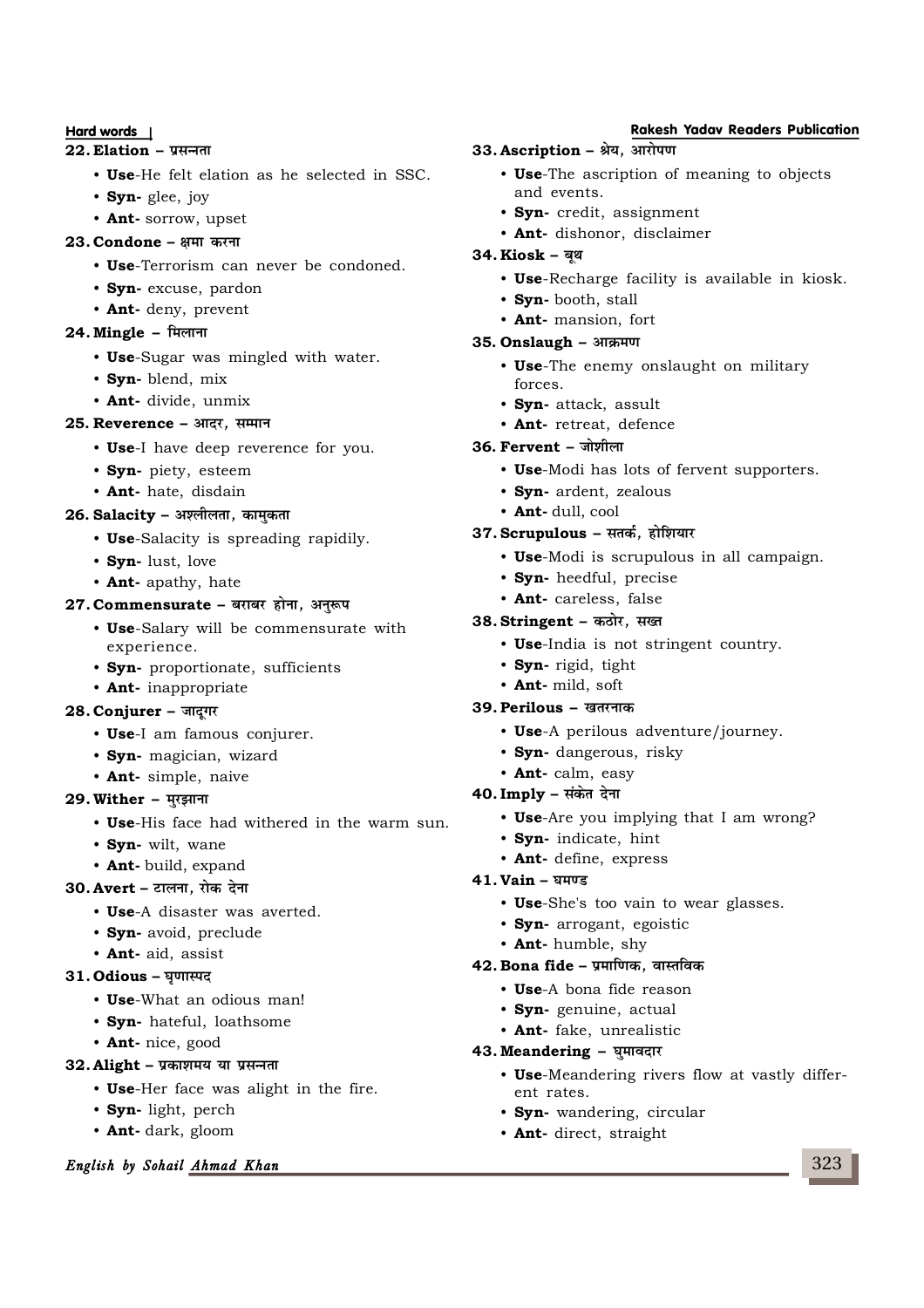#### **44. Derision - उपहास**

- **Use**-My stories were greeted with derision and disbelief.
- **Syn-** disdain, scorn
- **Ant-** love, respect

## **45. Relish - आनंद लेना**

- **Use**-He was relishing his moment of glory.
- **Syn-** love, fancy
- **Ant-** apathy, hate

## **46. Acute – rhoz**

- **Use**-An acute sense of smell
- **Syn-** intense, keen
- **Ant-** stupid, blunt

## $47.$  Garish - भड़कीला

- **Use**-Garish clothes/colours
- **Syn-** gaudy, showy
- **Ant-** normal, simple

## **48. Vagary - उतार-चढ़ाव**

- **Use**-The vagaries of the weather
- **Syn-** quirk, inconstancy
- **Ant-** patience,, calm

## **49. Insurgent - विद्रोही**

- **Use**-Insurgent groups
- **Syn-** rebellious, disobedient
- **Ant-** obedient, subordinate

## $50.$  **Reparation - & and Right**

- **Use**-The victim gets full reparation.
- **Syn-** compensation, restitution
- **Ant-** sympathy, penalty

## 51. Gingerly - सतर्कता, सावधानी

- **Use** a gingerly pace
- **Syn-** careless, fastidious
- **Ant-** careless, rough

## **52. Foster – पालन-पोषण करना या प्रेरित करना**

- **Use**-The teacher's task is to foster learning
- **Syn-** cultivate, further
- **Ant-** block, halt

## 53. Outrageous - उपदवी

- **Use**-Outrageous behaviour
- **Syn-** wicked, flagrant
- **Ant-** moral, good

## **54. Persuade – राजी करना**

- **Use**-Please try and persuade her
- **Syn-** convince, urge
- **Ant-** prevent, repel

## **English by Sohail Ahmad Khan**

## **Hard words Rakesh Yadav Readers Publication**

- **55. Scepticism संदेहवाद** 
	- **Use**-Many person have scepticism about god
	- **Syn-** doubtness
	- **Ant-** clearness

#### 56. Stratagem - कपट, युक्ति

- **Use**-A series of devious stratagems
- **Syn-** trick, con
- **Ant-** truth, reality

## 57. **Cessation - अंत, विराम**

- **Use**-The cessation of hostilities.
- **Syn-** ending, cease
- **Ant-** action, start

#### **58. Procrastinate - विलम्ब करना**

- **Use**-Your project is procrastinated.
- **Syn-** delay, lag
- **Ant-** hurry, rush

#### 59. Lousy - बहुत खराब

- **Use**-The service is usually lousy
- **Syn-** awful, terrible
- **Ant-** good, pleasant

### **60. Infuriate – गस्सा दिलाना**

- **Use**-Her silence infuriated me even more.
- **Syn-** enrage, irritate
- **Ant-** appease, calm

## **61. Bequeath - वसीयत करना**

- **Use**-He bequeathed his art collection to the town.
- **Syn-** bestow, endow
- **Ant-** take, keep

## **62. In toto – पूर्णतः**

- **Use**-The proposal was accepted in toto.
- **Syn-** whole, everything
- **Ant-** incompletely, partly

## $63.$  **Predilection - झुकाव**

- **Use**-I have strong predilection for songs.
- **Syn-** fondness, love
- **Ant-** hate, dislike

#### **64. Hallucination – Hkze**

- **Use**-To have hallucination
- **Syn-** delusion, illusion
- **Ant-** reality, fact

## **65. Lunacy - पागलपन**

- **Use**-Lunacy for driving in such weather.
- **Syn-** folly, silliness
- **Ant-** sense, wisdom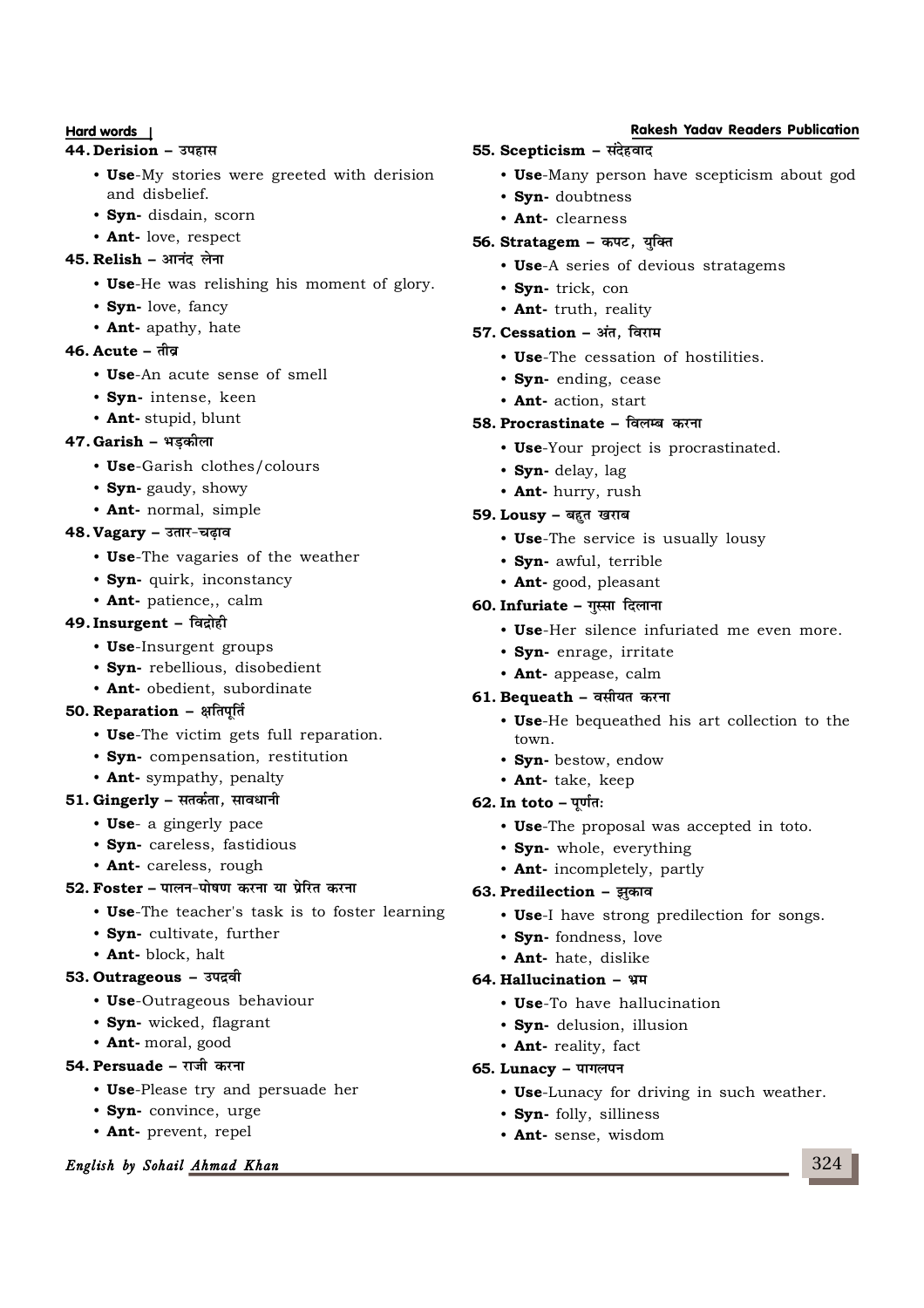### **66. Perpetual – लगातार**

- **Use**-The perpetual noise of traffic.
- **Syn-** continual, lasting
- **Ant-** ending, fleeting

### **67. Mourn - विलाप करना**

- **Use**-Publishers mourned declining sales of books.
- **Syn-** bewail, bemoan
- **Ant-** delight, praise

## **68. Deflate – हवा निकालना या कमजोर पडना**

- **Use**-He deflated one of the tyres.
- **Syn-** decrease, diminish
- **Ant-** grow, develop

#### **69. Chas – अव्यवस्था**

- **Use**-Political chaos
- **Syn-** pandemonium, tumult
- **Ant-** order, peace

## **70. Protrude – फैलाना**

- **Use**-Something like a fin protruded from the water.
- **Syn-** extend, start
- **Ant-** keep, depress

## $71.$  **Tinsel** - तड़क-भड़क

- **Use**-A room bedecked with tinsel and fairy lights.
- **Syn-** flourish, design
- **Ant-** simple, plainness

## **72. Acquaint – परिचित कराना**

- **Use**-I did not acquaint with you.
- **Syn-** present, notify
- **Ant-** conceal, hide

## **73. Tetchy –** चिड़चिड़ा

- **Use**-He has tetchy nature
- **Syn-** choleric, iracsible
- **Ant-** calm, cool

## **74. Profligate - चरित्रहीन**

- **Use**-He is a drunkard and a profligate
- **Syn-** immoral, corrupt
- **Ant-** gentle, nice

## $75.$  **Supple –** लचीला

- **Use**-Her supple fingers
- **Syn-** ductile, bendable
- **Ant-** rigid, stiff

## **76. Wintry – शीतकालीन**

- **Use**-A wintry landscape
- **Syn-** cold, snowy
- **Ant-** hot, warm

## **English by Sohail Ahmad Khan**

### **77. Savour – स्वाद**

- **Use**-The subtle savour of wood smoke
- **Syn-** taste, flavour
- **Ant-** dullness, insipid

## **78. Pester – तंग करना**

- **Use**-He always pesters me.
- **Syn-** bother, harass
- **Ant-** calm, soothe

## **79. Benediction - आशीर्वाद**

- **Use**-He said the benediction
- **Syn-** invocation, blessing
- **Ant-** condemnation, disapproval

### 80. **Belligerent - झगड़ालू**

- **Use**-A belligerent attitude.
- **Syn-** aggressive, bellicose
- **Ant-** friendly, agreeable

## **81. Troth – opu**

- **Use**-A token of troth
- **Syn-** betrothal, engagement.
- **Ant-** break, schism

## 82. Extricate – मुफ्त करना

- **Use**-He extricated himself from slavery.
- **Syn-** rescue, free
- **Ant-** attach, hold

## 83. **Quip** – चट से जवाब देना

- **Use**-Flattery will get you nowhere, she quipped.
- **Syn-** banter, repartee
- **Ant-** flattery, seriousness

## 84. Pettifog – बाल की खाल निकालना

- **Use**-My girlfriend always pettifogs with me.
- **Syn-** altercate, argufy
- **Ant-** agree, face

## 85. Prattle – गपशप करना

- **Use**-I do not want to prattle with you.
- **Syn-** drivel, gossip
- **Ant-** sense

## **86. Gripe – शिकायत करना या पकडना**

- **Use**-He is always gripping about the people at work.
- **Syn-** objection, ache
- **Ant-** comfort, happiness

## 87. Inebriate – मतवाला, नश में उन्मक्त

- **Use**-I got mildly inebriated.
- **Syn-** exhilarate, stimulate
- **Ant-** depress, discourage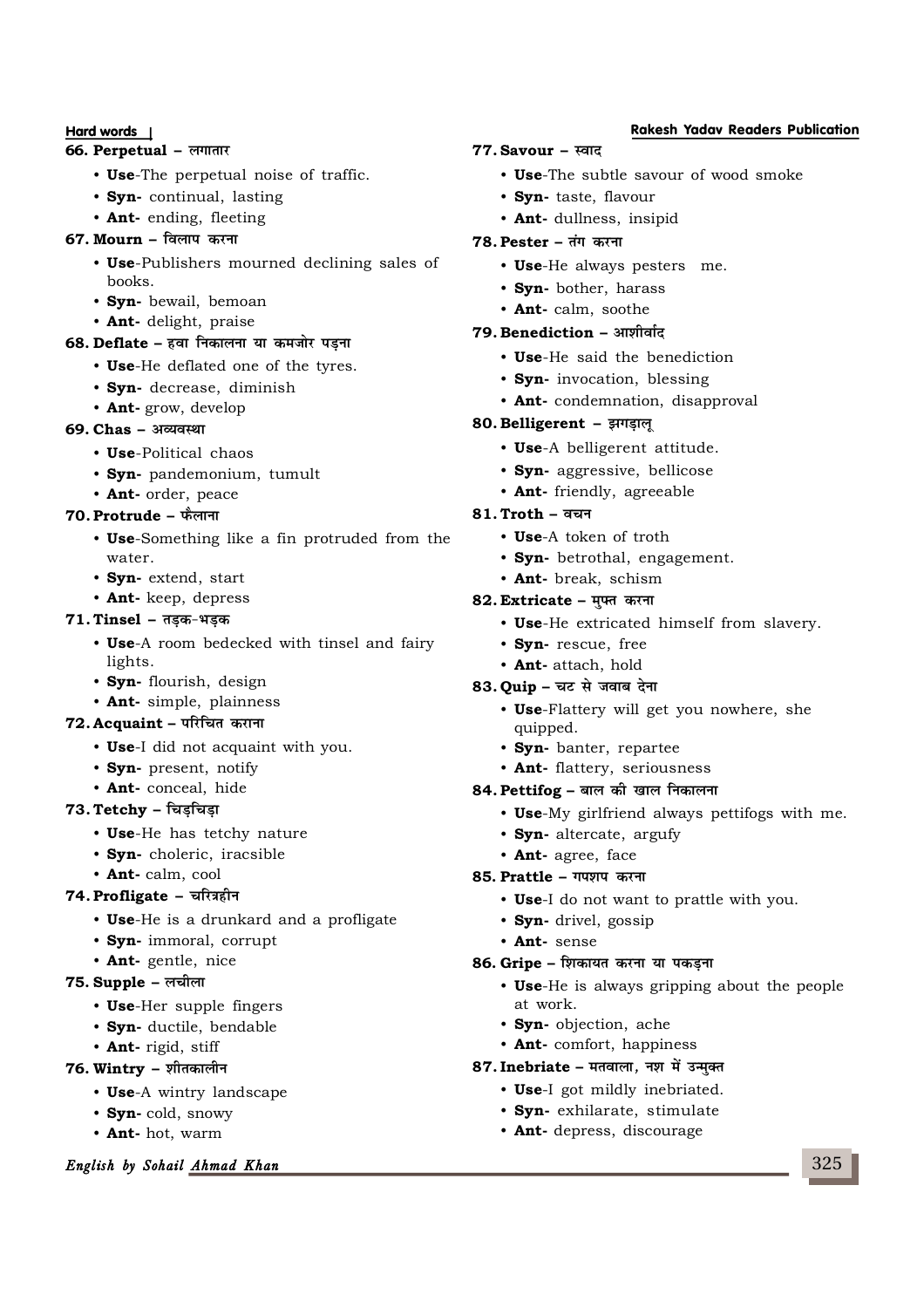- 88. **Effigy** पुतला
	- **Use**-Stone effigies in the church
	- **Syn-** image, figure
	- **Ant-** being, entity

## 89. Welsh - धोखा देना

- **Use**-He welshed me.
- **Syn-** bilk, cheat
- **Ant-** honest, face

## 90. Incoherent - असंगत

- **Use**-An incoherent policy.
- **Syn-** disjointed, uneven
- **Ant-** connected, understandable

## **91. Preen - सजाना**

- **Use**-Preen yourself in the front of mirror.
- **Syn-** pretty, beautify
- **Ant-** dirty

## **92. Combustible – दहनशील**

- **Use**-Comubustible materials/gases
- **Syn-** fiery, flammable
- **Ant-** noncombustible, nonexplosive

## 93. Disaffected - नाराज

- **Use**-some disaffected members left to form a new party.
- **Syn-** rebellious, discontend
- **Ant-** contended, pleased

## 94. Meritorious - गुणवान

- **Use**-She is a meritorious student.
- **Syn-** exemplary, creditable
- **Ant-** corrupt, immoral

## 95. Rote – **रटकर याद करना**

- **Use**-A poem learnt by rote in childhood.
- **Syn-** memorization, repetition
- **Ant-** concept, understand

## 96. Vicarious - प्रतिनिधि

- **Use**-A vicarious atonement
- **Syn-** commissioned, delegated
- **Ant-** self authority

## 97. Hackeneyed - घिसा-पिटा

- **Use**-Hackneyed old sayings.
- **Syn-** banal, corny
- **Ant-** fresh, original

## **98. Homily - उपदेश**

- **Use**-her homily always impulses me.
- **Syn-** sermon, doctrine
- **Ant-** abuse

## **English by Sohail Ahmad Khan**

## **Hard words Rakesh Yadav Readers Publication**

- 99. **Misnomer गलत झठा नाम** 
	- **Use**-to call this "james bond" would be a misnomer
	- **Syn-** nickname, hosier
	- **Ant-** right

## 100. **Parlance - बोली**, उच्चारण

- **Use**-A common parlance.
- **Syn-** diction, locution
- **Ant-** standard, silence

## 101. Alleviate – कम करना

- **Use**-To alleviate suffering
- **Syn-** mitigate, pacify
- **Ant-** agitate, depress

## 102. Carnage - जनसंहार

- **Use**-The carnage of First World War.
- **Syn-** rapine, destroy
- **Ant-** peace, calm

## 103. **Guerrilla – छापामार**

- **Use**-Guerrilla war
- **Syn-** commando, irregular
- **Ant-** Open attacker, air attacker

## 104. **Harbinger - अग्रद्**त

- **Use**-Witch hazels are the harbiners of spring
- **Syn-** omen, signal
- **Ant-** behind

## 105. Inane- मुर्ख

- **Use**-A inane remark
- **Syn-** foolish, daft
- **Ant-** bright, smart

## 106. Inaugurate– शुभारंभ करना

- **Use**-He inaugurated a new policy of trade and exploration
- **Syn-** invest, bow
- **Ant-** finish, adjourn

## 107. Obsequies- अंतिम संस्कार

- **Use**-state obsequies
- **Syn-** ceremony
- **Ant-** inauguration

## 108. Punctilious- समयनिष्ठ, पाबंद

- **Use**-A punctilious host.
- **Syn-** heedful, exact
- **Ant-** careless, informal

## 109. Sententious- मुख्य चार

- **Use**-Sententious remark
- **Syn-** concise, pithy
- **Ant-** superficial, verbose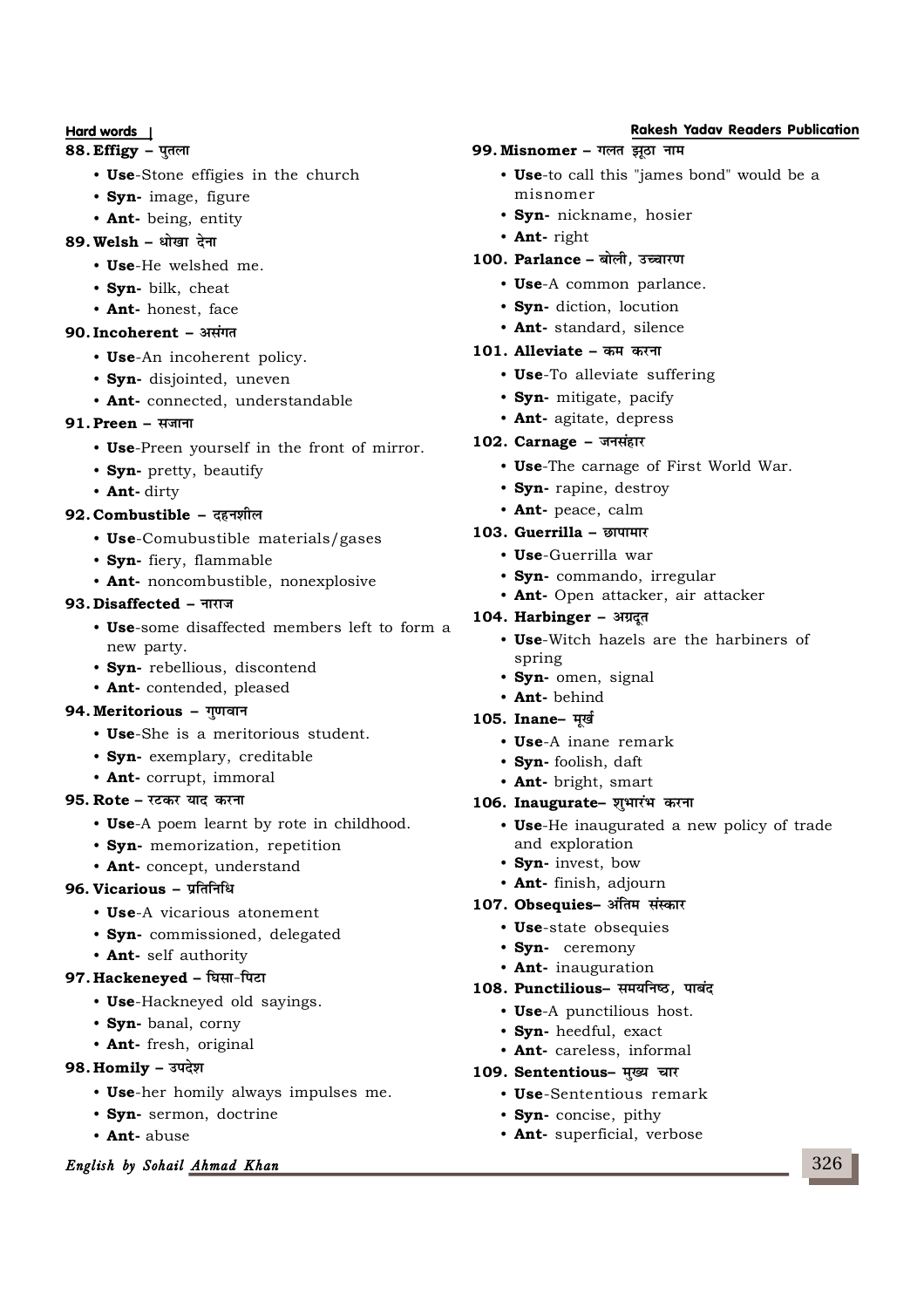## 110. Abeyance- सुप्त अवस्था में

- **Use**-Legal proceeding are in abeyance.
- **Syn-** remission, waiting
- **Ant-** action, renewal

### 111. **Arbiter** न्यायकर्ता

- **Use**-The Secretary of State is the final arbiter.
- **Syn-** empire, judge
- **Ant-** common, ordinary

#### 112. **Imbue** व्याप्त होना

- **Use**-He was imbued with a desire for social justice.
- **Syn-** steep, diffuse
- **Ant-** take out, drain

#### $113.$  **Mutter-** बड़बड़ाना

- **Use**-He muttered something under his breath
- **Syn-** sputter, grouch
- **Ant-** speak clearly

## 114. Limpid- स्पष्ट, पारदर्शी

- **Use**-Limpid water
- **Syn-** lucid, filmy
- **Ant-** obscure, vague

### 115. **Aqueous**- जलीय जीव

- **Use**-Chemicals dissolved in an aqeous solution.
- **Syn-** runnig, juicy
- **Ant-** solid, stable

## 116. **Contumely- तिरस्कार**

- **Use**-The Church should not be exposed to gossip and contumely
- **Syn-** abuse, scorn
- **Ant-** respect, flattery

## 117. **Defame** वदनाम करना

- **Use**-He claimed that the article defamed his family
- **Syn-** vilify, disgrace
- **Ant-** flatter, laud

## 118. **Embroil**- झगडा करना

- **Use**-I was reluctant to embroil myself in his problem.
- **Syn-** enmesh, tangle
- **Ant-** free, aid

## 119. Fortuitous- आकस्मिक

- **Use**-A fortuitous meeting
- **Syn-** random, happy
- **Ant-** deliberabe, planned

## **English by Sohail Ahmad Khan**

#### **Hard words Rakesh Yadav Readers Publication** 120. Igneous- प्रज्वलित

- **Use**-Igneous activity in volcano
- **Syn-** alight, burning
- **Ant-** dull, mild

### **121. Invective– आरोप लगाना**

- **Use**-He let out a stream of invective
- **Syn-** epithet, blame
- **Ant-** praise, flattery

## 122. Liaison- अवैध सम्बंध

- **Use**-She was liaison with many others.
- **Syn-** interface, link
- **Ant-** fair, honest

#### 123. Rapprochement- दोस्ती, मेल मिलाप

- **Use**-These is no rapprochment between us.
- **Syn-** harmony, agreement
- **Ant-** trouble, upset

#### 124. Stereotyped- घिसा-पिटा

- **Use**-The stereotype of the woman as the carer
- **Syn-** stale, banal
- **Ant-** dissimilar

### 125. **Topography**– किसी स्थान की भौगोलिक स्थिति

- **Use**-A map showing the topography of island.
- **Syn-** domain, form
- **Ant-** sky

## 126. Evasive- कपट पर्ण. टालने वाला

- **Use**-they decided to take evasive action.
- **Syn-** sly, ambiguous
- **Ant-** honest, ready

## 127. Travesty- हास्यजनक बनाना

- **Use**-His claim is a travesty of the facts.
- **Syn-** mockery, satire
- **Ant-** seriousness, solemnity

## 128. Unwitting- अनजाने में

- **Use**-An unwitting accomplice
- **Syn-** chance, innocent
- **Ant-** attentive, witting

## 129. **Behove** योग्य होना

- **Use**-It will behaves her to criticize her colleagues.
- **Syn-** befit, beseem
- **Ant-** unqualified, unfit.

#### 130. **Commute**– नियमित यात्रा या बदलना

- **Use**-He comuted from Delhi to Kanpur.
- **Syn-** drive, go back and forth
- **Ant-** keep, increase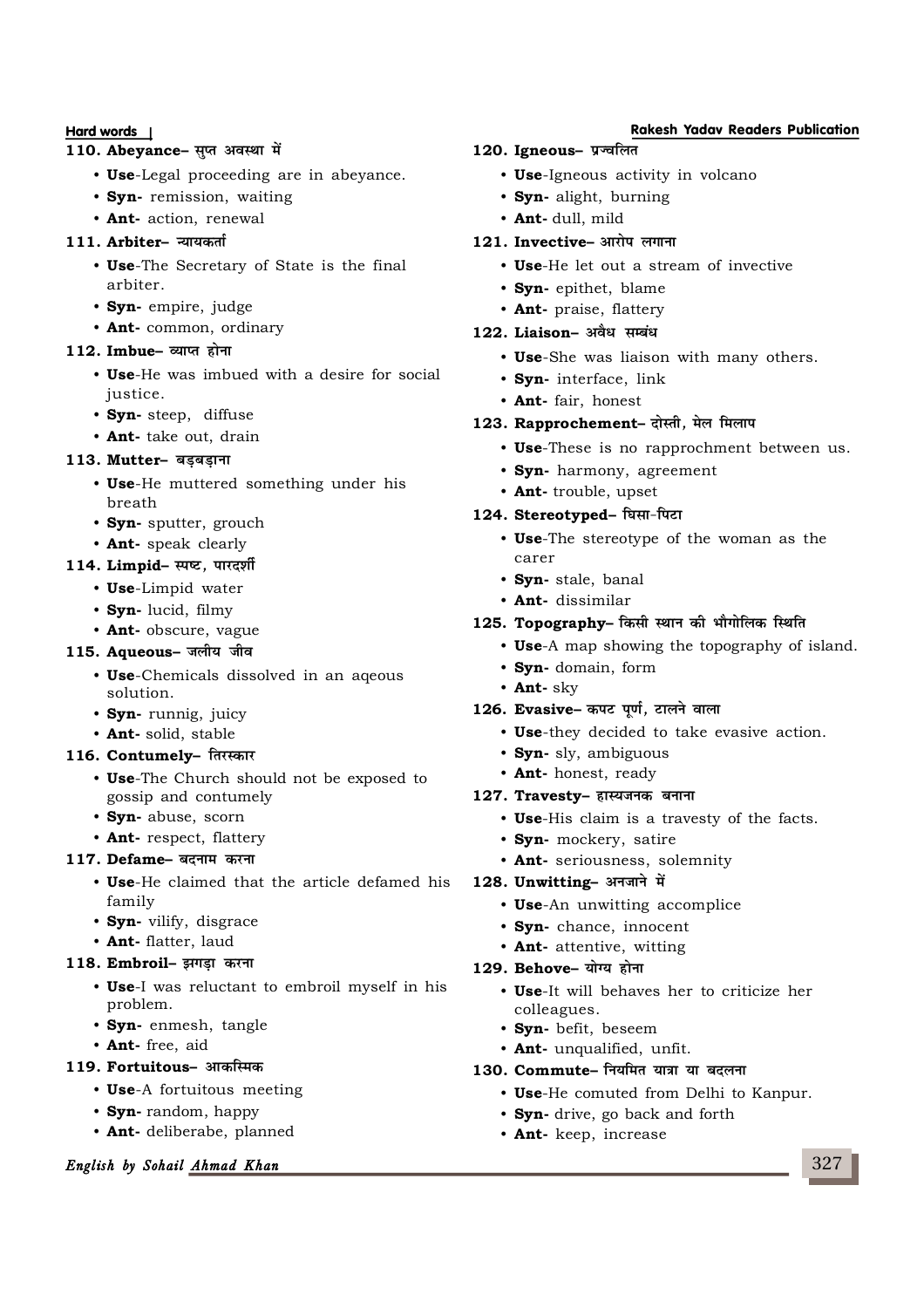#### $131.$  **Gauche-** भददा

- **Use**-A gauche manner.
- **Syn-** crude, halting
- **Ant-** graceful, polished

## 132. **Imbibe**– आत्मसात करना

- **Use**-If one does not imbibe the culture one cannot succeed.
- **Syn-** absorb, sip
- **Ant-** abstain, fast

## 133. Implicate- इशारा करना

- **Use**-He implicated me to see there.
- **Syn-** frame, hint
- **Ant-** guard, hide

## 134. **Ineffable**– जिसका वर्णन ना किया जा सके

- **Use**-Ineffable joy
- **Syn-** ideal, divine
- **Ant-** definable, utterable

## **135. Rapacopis-** लालची

- **Use**-Rapacious landlords
- **Syn-** greedy, furious
- **Ant-** satisfied, calm

## 136. Reverberate- प्रतिध्वनि

- **Use**-Her voice reverberated around hall.
- **Syn-** echo, react
- **Ant-** quieten, calm

## 137. Roseate- गुलाबी

- **Use**-the reseate glow of dawn
- **Syn-** bright, hopeful
- **Ant-** dark, gloom

## 138. **Vertebrate**– हड्डी वाला (जानवर)

- **Use**-lots of vertebrate are living here.
- **Syn-** pet, beast
- **Ant-** mineral, plant

## 139. **Abjure**– शपथपूर्वक त्याग करना

- **Use**-he abured all the relationship
- **Syn-** recant, retract
- **Ant-** allow, emphasize

## 140. Centrifugal- अपकेन्द्री

- **Use**-Centrifugal force
- **Syn-** eccentric, radial
- **Ant-** centripetal
- 141. **Condiment** स्वाद बढ़ाने के लिए मसाला डालना **(तडका)** 
	- **Use**-Hot condiment made from chili peppers.
	- **Syn-** relish, pepper

## **English by Sohail Ahmad Khan**

## **Hard words Rakesh Yadav Readers Publication**

## **142. Detonation- विस्फोट**

- **Use**-A series of deafening detonations was heard.
- **Syn-** boom, bang
- 143. Sporadic- छूट-पुट
	- **Use**-Sporadic fighting broke out
	- **Syn-** fitful, rare
	- **Ant-** common, usual

## 144. Squeamish- अतिसंवेदनशील

- **Use**-This movie is not for the squeamish.
- 
- **Syn-** fussy, dizzy
- **Ant-** ready, unpicky

## 145. **Farcical** हास्यप्रद

- **Use**-It was a farcical trial.
- **Syn-** campy, comical
- **Ant-** sad, serious
- **146. Gala- उत्सव. त्यौहार** 
	- **Use**-A charity gala
	- **Syn-** festive, joyful
	- **Ant-** ordinary, sadness

## 147. **Traits** - विशेषता

- **Use**-Personality traits
- **Syn-** virtue, attribute
- **Ant-** dislike, hate
- $148.$  **Advent** आगमन
	- **Use**-The advent of television
	- **Syn-** arrival, onset
	- **Ant-** departure, end

## 149. **Permeate**– व्याप्त होना

- **Use**-Rainwater permeating through the ground.
- **Syn-** imube, seep
- **Ant-** dry, dehydrate
- 150. Proletariat- मजदूर वर्ग
	- **Use**-The growth of the industrial proletariat
	- **Syn-** commoners, peasant

## 151. Vitiate- खराब करना, दषित करना

- **Use**-Don't vitiate your image.
- **Syn-** abate, abolish
- **Ant-** allow, help

## 152. Stimuli- प्रेरणा

- **Use**-Areas of the brain which respond to auditory stimuli.
- **Syn-** motive, kick
- **Ant-** block, hindrance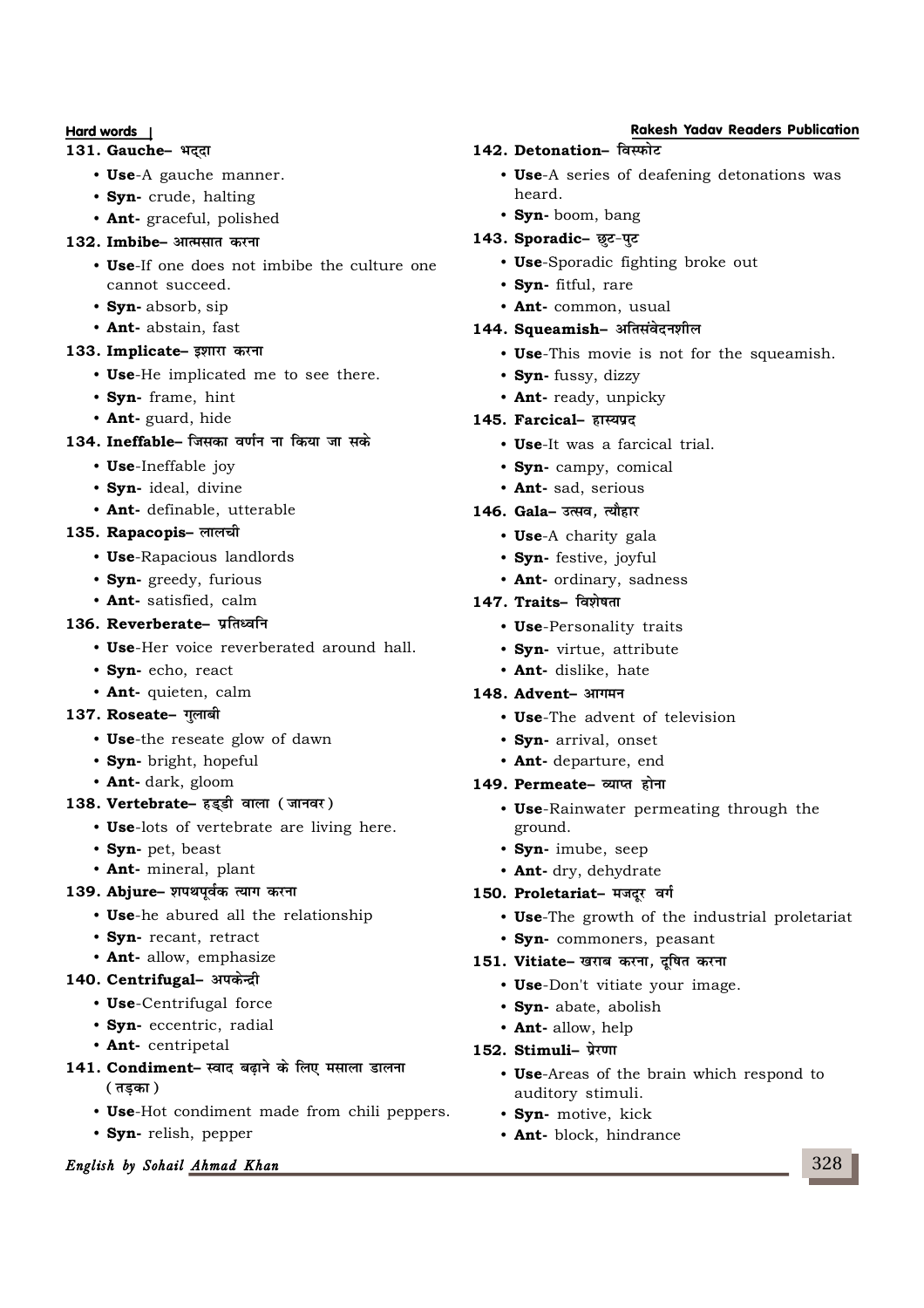### 153. **Vamp**- **HRHK** करना या सुधारना

- **Use**-The production values have been vamped up.
- **Syn-** repair, improve
- **Ant-** break, spoil

## $154.$  **Canons-** कानून

- **Use**-the appointment violated the canons of fair play and equal opportunity.
- **Syn-** precept, tenet
- **Ant-** law lessness, unbelief

## 155. Manipulation- धोखेबाजी

- **Use**-Data manipulation
- **Syn-** control, handling
- **Ant-** honesty, virtue

## 156. Disruptive– बाधाकारी

- **Use**-disruptive pupils
- **Syn-** rowdy, unruly
- **Ant-** calming, settling

## **157. Obstructive-** अवरोधक

- **Use**-Obstructive rules
- **Syn-** anti, antipodal
- **Ant-** similar, equal

## 158. **Quarry** - शिकार

- **Use**-The hunter lost sight of their quarry in the forest.
- **Syn-** aim, hunt
- **Ant-** aimless, huntless

## 159. Moulded- सांचे में ढालना

- **Use**-Mould the figure from white fondant.
- **Syn-** divide, slice
- **Ant-** combine, join

## 160. Conducive– सहायक

- **Use**-My book is very conducive for competitors.
- **Syn-** helpful, useful
- **Ant-** useless, wothless

## 161. Legend- दंतकथ, प्रसिद्ध कथा

- **Use**-the legend of robin hood.
- **Syn-** fable, fiction
- **Ant-** non-fiction, truth

## 162. **Tremendous** वहत बड़ा, डरावना

- **Use**-A tremendous explosion
- **Syn-** massive, vast
- **Ant-** bad, common

## **English by Sohail Ahmad Khan**

## **Hard words Rakesh Yadav Readers Publication**

- 163. **Harness- उपयोग करना, काम में लाना** 
	- **Use**-Attempts to harness solar energy.
	- **Syn-** use, strap
	- **Ant-** waste, destroy

## 164. **Raging** - प्रबल, बहुत तीव्र

- **Use**-A raging headache.
- **Syn-** stormy, furious
- **Ant-** mild, calm

## 165. **Conflict- संघर्ष**

- **Use**-Parent's and childrens' interest sometimes conflict
- **Syn-** strife, rivarly
- **Ant-** peace, agreement

## 166. **Humdrum**– नीरस

- **Use**-Humdrum routine work.
- **Syn-** drab, mundane
- **Ant-** bright, abnormal

## 167. Stature- महानता, उच्चता

- **Use**-An architect of internationl stature.
- **Syn-** caliber, capacity.
- **Ant-** decrease, inability

## 168. Adversary- शत्र

- **Use**-His old political adversary
- **Syn-** enemy, rival
- **Ant-** ally, friend

## 169. Ovious- स्पष्ट

- **Use**-He agreed with abvious pleasure
- **Syn-** overt, palpable
- **Ant-** ambiguous, fuzzy

## 170. Repulsive- घृणास्पद

- **Use**-A repulsive smell
- **Syn-** veil, offensive
- **Ant-** friendly, kind

## 171. Misery- दर्भाग्य

- **Use**-Fame brought her nothing but misery.
- **Syn-** pain, agony
- **Ant-** cheer, joy

## 172. Conservation- संरक्षण

- **Use**-Energy conservation
- **Syn-** economy, control
- **Ant-** neglect, waste

## 173. **Invariable-** स्थिर

- **Use**-Her routine was invariable
- **Syn-** constant, static
- **Ant-** different, irregular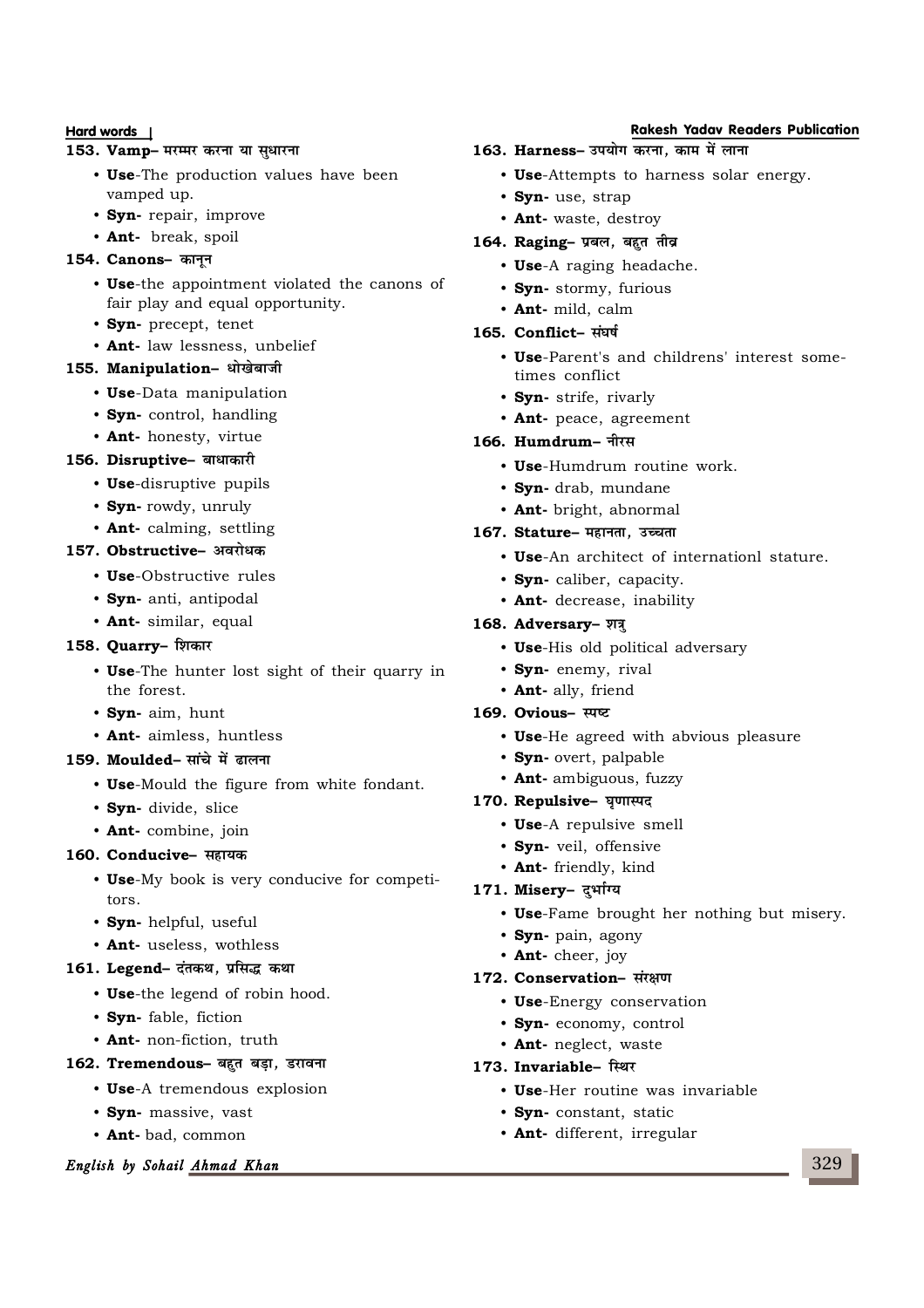## 174. **Dubious-** संदिग्ध

- **Use**-Dubious talk
- **Syn-** arguable, debatable
- **Ant-** certain, honest

## **175. Infirm**– कमजोर

- **Use**-To grow old and infirm
- **Syn-** feeble, decrepit
- **Ant-** strong, healthy

## $176.$  **Sole-** अकेला

- **Use**-The sole owner
- **Syn-** lone, particular
- **Ant-** combined, mixed

## 177. Vigilance- सतर्कता

- **Use**-Vigilance should be developed.
- **Syn-** caution, alertness
- **Ant-** indifference, neglect

## 178. **Foremost-** सर्वश्रेष्ठ

- **Use**-One of the foremost art collectors of his day.
- **Syn-** arch, front
- **Ant-** inferior, least

## 179. **Reveal** उजागर करना

- **Use**-To reveal a secret
- **Syn-** declare, affirm
- **Ant-** dispute, reject

## 180. Ingenuous- निष्कपट

- **Use**-An ingenuous smile.
- **Syn-** honest, trustful
- **Ant-** dishonest, sly

## 181. **Contradiction-** विवादास्पद

- **Use**-My statement created new contradiction.
- **Syn-** conflict, dispute
- **Ant-** accord, agreement

## 182. Relinquish- त्याग देना

- **Use**-He reilnguished his family.
- **Syn-** abandon, abdicate
- **Ant-** allow, assert

## $183.$  **Deference**– सम्मान

- **Use**-His deference is very high in our society.
- **Syn-** obedience, compliance
- **Ant-** fight, dishonor

## 184. Abstinence- संयम

- **Use**-Abstinence is the only way to get success.
- **Syn-** fasting, frugality
- **Ant-** revelry, excess

## **English by Sohail Ahmad Khan**

## **Hard words Rakesh Yadav Readers Publication**

- 185. **Periphery** परिधि, घेरा
	- **Use**-Periphery of the town
	- **Syn-** brink, rim
	- **Ant-** center, interior

## **186. Hindrance- बाधाएँ, अवरोध**

- **Use**-Cheating is a mazor hindrance to get success in SSC.
- **Syn-** deterrant, impediment
- **Ant-** advantage, benefit

## 187. Preamble– प्रस्तावना

- **Use**-Preamble of my book is adorable.
- **Syn-** introduction, preface
- **Ant-** conclusion

## $188.$  **Varv**- भिन्न होना

- **Use**-The menu varies with the season
- **Syn-** differ, alter
- **Ant-** agree, conform

## 189. Instinctive- स्वभाविक

- **Use**-instinctive knowledge
- **Syn-** relex, automatic
- **Ant-** acquired, learned

## 190. Liberty- स्वतंत्रता

- **Use**-Liberty is my brithright
- **Syn-** autonomy, choice
- **Ant-** denial, refusal

## 191. Foreboding- पूर्वाभास

- **Use**-a sense of foreboding
- **Syn-** dread, premonition
- **Ant-** luck, providence

## 192. **Genial**- मिलनसार

- **Use**-A genial person
- **Syn-** amiable, affable
- **Ant-** rude, gloomy

## 193. **Demolish**– ध्वस्त करना

- **Use**-He demolished all the bulilding of this street.
- **Syn-** crush, decimate
- **Ant-** build, create

## 194. **Reprimand**– डाटना, फटकारना

- **Use**-Officials were reprimanded for poor work.
- **Syn-** admonition, censure
- **Ant-** compliment, praise

## 195. **Blunt**– कुंद, भोथरा

- **Use**-A blunt boy
- **Syn-** dull, obtuse
- **Ant-** polite, sharp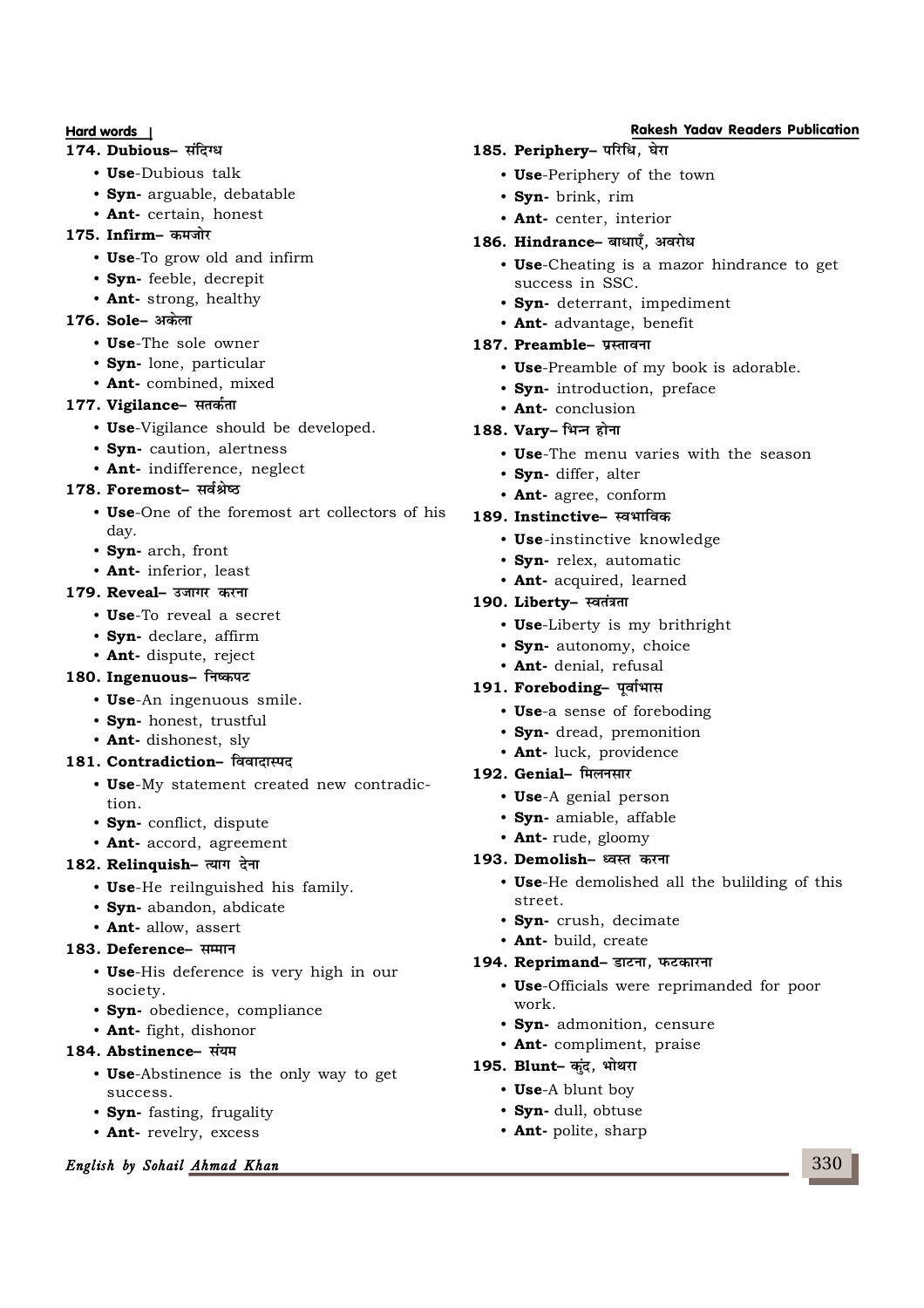#### 196. Loquacious- बातूनी

- **Use**-Ram is a loquacious boy.
- **Syn-** chatty, garrulous
- **Ant-** chatty, garrulous
- 197. Vindictive प्रतिशोधी, बदला लेने वाला
	- **Use**-A vindictive comment.
	- **Syn-** cruel, malicious
	- **Ant-** gentle, merciful

### 198. Trivial – कम, मामली

- **Use**-A trivial detail.
- **Syn-** minor, pitty
- **Ant-** major, meaningful
- 199. **Inclement निर्दयी**. अरूचिकर
	- **Use**-Inclement weather
	- **Syn-** bitter, nasty
	- **Ant-** kind, mild
- **200. Infirmity कमजोरी** 
	- **Use**-The infirmties of old age.
	- **Syn-** weakness, sickness
	- **Ant-** ability, health

## 202. **Humility - नम्रता**

- **Use**-An act of genuine humility
- **Syn-** shyness, docility
- **Ant-** boldness, confidence
- 203. Circumscribe सीमित करना
	- **Use**-Your power is circumscribed by ew law.
	- **Syn-** delimit, delineate
	- **Ant-** allow, assist

## 204. Fictional - काल्पनिक

- **Use**-He was written a fictional story.
- **Syn-** fabricate, fanciful
- **Ant-** real, true

## **205. Impudent – निर्लज्ज**

- **Use**-An impudent young fellow.
- **Syn-** bold, shameless
- **Ant-** humble, polite

## 206. **Pompous - आडम्बरपूर्ण**

- **Use**-Pompous life
- **Syn-** arrogant, etotistic
- **Ant-** humble, modest

## 207. **Cultivate - स्थारना**

- **Use**-You must cultivate your habits.
- **Syn-** breed, fertilize
- **Ant-** destroy, ignore

## **English by Sohail Ahmad Khan**

## **Hard words Rakesh Yadav Readers Publication**

- 208. Surfeit अधिकता
	- **Use**-A surfeit of voilence on television.
	- **Syn-** glut, excess
	- **Ant-** lack, need

## $209.$  **Trimming - सजावट**

- **Use**-A white blouse with blue trimming
- **Syn-** decoration, frill
- **Ant-** achievement, success

### 210. Stale - पराना, बासी

- **Use**-Stale sweat
- **Syn-** musty, sour
- **Ant-** damp, wet

#### 211. **Vacate – मुक्त करना, खाली करना**

- **Use**-Room must be vacated by noon
- **Syn-** leave, empty
- **Ant-** allow, approve
- $212.$  **Sorcery जाद् टोना** 
	- **Use**-Sorcery and witchcraft
	- **Syn-** witchcraft, spell
	- **Ant-** reality

## $213.$  **Pious - पवित्र**

- **Use**-Pious acts
- **Syn-** dedicated, religious
- **Ant-** bad, atheist

## $214.$  **Differ** – मतभेद होना

- **Use**-Indian differs from american in this spect.
- **Syn-** distinct, alter
- **Ant-** accept, concur

## 215. Tireless - बिना थके हुए

- **Use**-To have tireless energy.
- **Syn-** determined, resolute
- **Ant-** idle, inactive

## **216. Solitary - एकांत**

- **Use**-He led a solitary life.
- **Syn-** alone, sigular
- **Ant-** together, common

## $217.$  Glue - चिपकाना

- **Use**-She glued the label onto the box.
- **Syn-** cement, plaster
- **Ant-** inadhesive

#### 218. **Repression - दबाव, नियंत्रण**

- **Use**-Government repression
- **Syn-** constraint, suppression
- **Ant-** freedom, liberty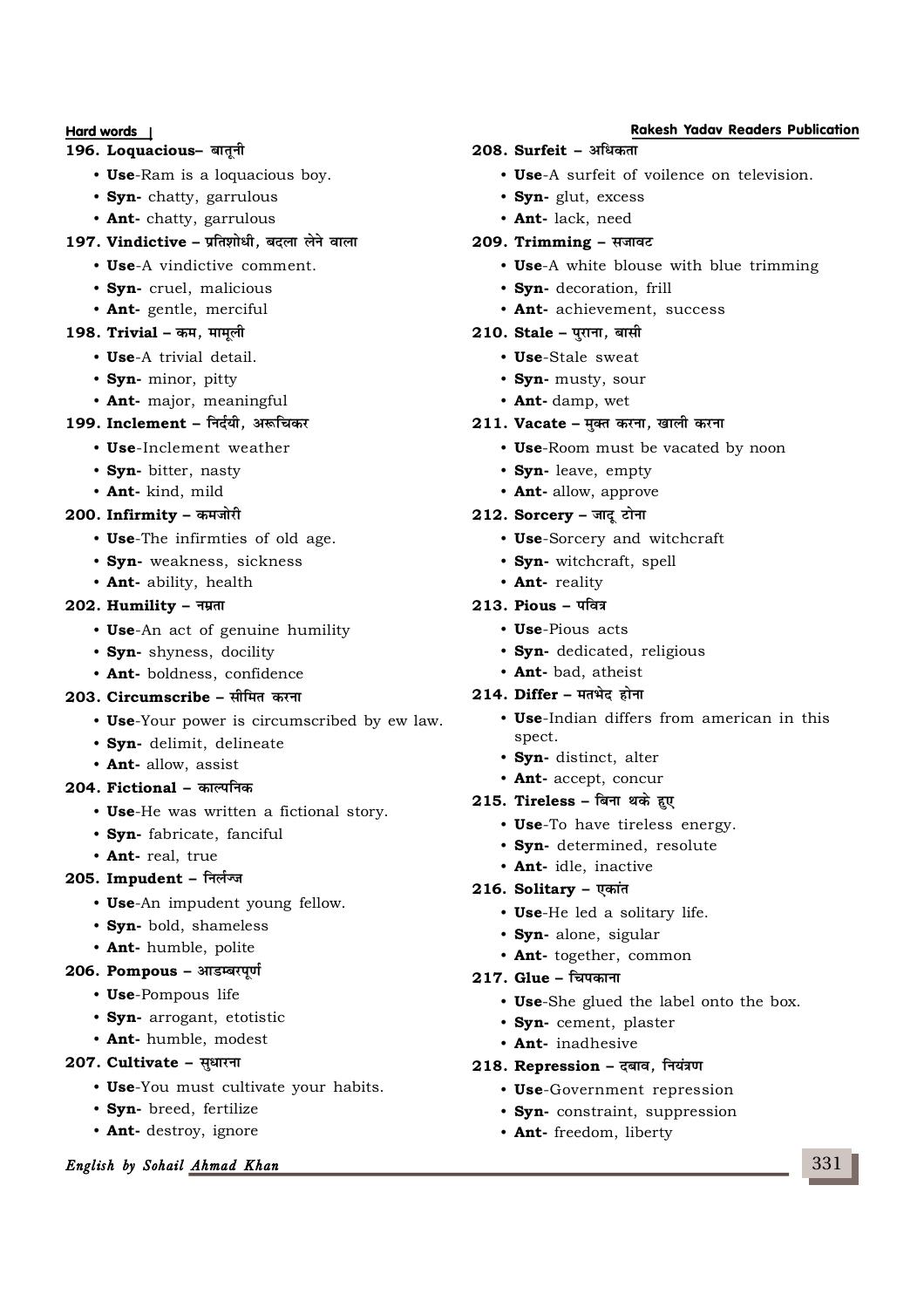## 219. **Habitation - निवास स्थान**

- **Use**-Signs of human habitation.
- **Syn-** abode, residence
- **Ant-** office, business
- 220. **Downtrodden सताये हुए, दबे हुए** 
	- **Use**-A downtrodden minority.
		- **Syn-** afflicted, abused
		- **Ant-** rich, happy

### 221. **Spadework - कठिन परिश्रम**

- **Use**-Spadework is the key to success.
- **Syn-**
- **Ant-**

## **222. Impel – प्रे**रित करना

- **Use**-He impelled me to do this.
- **Syn-** prompt, incite
- **Ant-** hinder, calm

## **223. Dilema - असमंजस**

- **Use**-To be in a dilemma
- **Syn-** impasse, crisis
- **Ant-** solution, benefit

#### 224. **Upheaval - उथल-पुथल**

- **Use**-The latest upheavals in the education system.
- **Syn-** disorder, disruption
- **Ant-** calm, miracle

## **225. Lamentable – शोकजनक**

- **Use**-Lamentable state
- **Syn-** upsetting, miserable
- **Ant-** cheerful, glad

## 226. Wherewithal - साधन, उपाय

- **Use**-They lacked the wherewithal to pay
- **Syn-** funds, ability
- **Ant-** dept

## **227. Crest - शिखर**

- **Use**-She reached the crest of the hill.
- **Syn-** height, peak
- **Ant-** bottom, base

## 228. **Conceive - अनुमान लगाना**

- **Use**-God is often conceived of as male
- **Syn-** accept, understand
- **Ant-** neglect, avoid

## **229. Obtrude – हस्तक्षेप करना**

- **Use**-I felt unable to obtrude my private sorrow upon anyone.
- **Syn-** impose, interfer
- **Ant-** free, open

## **English by Sohail Ahmad Khan**

#### **Hard words Rakesh Yadav Readers Publication**

- 230. Obtrude हसतक्षेप करना
	- **Use**-I felt unable to obtrude my private sorrow upon anyone.
	- **Syn-** imose, interfer
	- **Ant-** free, open

#### 231. **Candour - निष्कपटता**

- **Use**-A man of refreshing candour.
- **Syn-** honesty,frankness
- **Ant-** cunning, wily

## $232.$  **Discretion - विवेक**

- **Use**-His discretion is very good.
- **Syn-** caution, judgment
- **Ant-** carelesssness, ignorance

## 233. Squeeze – विवश होना, दबाकर निकालना

- **Use**-Sarah squeezed in beside her.
- **Syn-** Pressure. crushing.
- **Ant-** Powerlessness, weakness.

## $234.$  **Distort - बिगाडना**

- **Use**-A grimace distorted her fine mouth
- **Syn-** deform; falsify
- **Ant-** improve,build

## **235. Fring - झालर**

- **Use**-A rich robe of gold, fringed with black velve.
- **Syn-** border, trimming
- **Ant-** center, inside

## 236. **Reorient - अपनी स्थिति को बदलना**

- **Use**-He again reorient his position.
- **Syn-** overhaul, reorganize
- **Ant-** damage, break

## 237. Gauge - मापक

- **Use**-a fuel gauge
- **Syn-** measure, standard
- **Ant-** extreme,estimate.

## $238.$  **Vesture - पोशाक**

- **Use**-A man garbed in ancient vesture.
- **Syn-** costume, garb

#### 239. **Reservoir - जलाशय**

- **Use**-There is many reservoir in my village
- **Syn-** basin, certain
- **Ant-** lack, zilch

## **240. Stumble - लडखडाना**

- **Use**-Her foot caught in the rug and she stumbled.
- **Syn-** slip, stagger
- **Ant-** continue, fix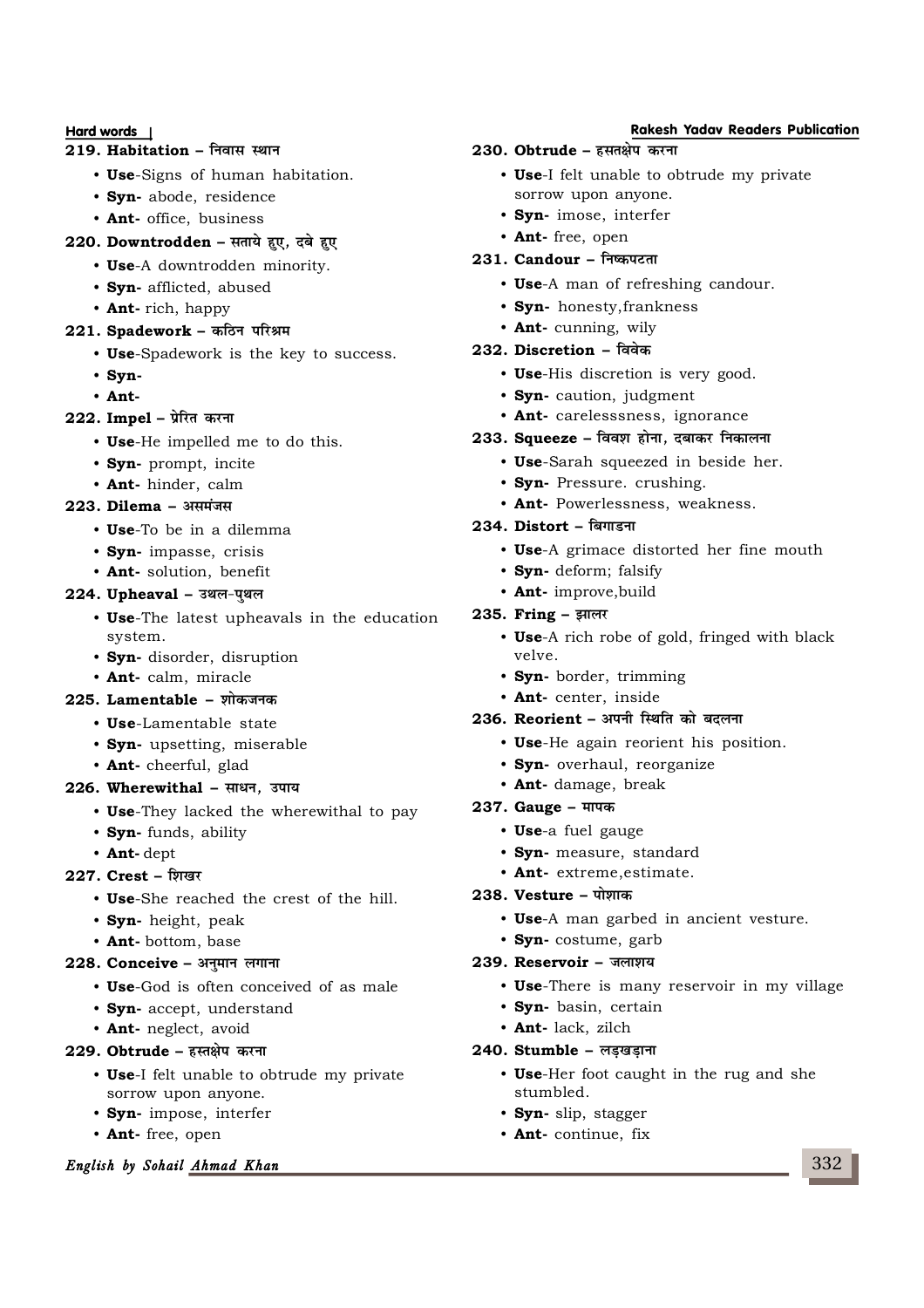#### **241. Hardy – साहसी**

- **Use**-A hardy breed of cattle
- **Syn-** strong, tough
- **Ant-** sick, soft

## 242. Staunchly - निष्ठापूर्वक

- **Use**-He always stands staunchly with us
- **Syn-** strictly, persistently
- **Ant-** flexibly, weakly.

## 243. **Requisite - आवश्यक**

- **Use**-requisite column
- **Syn-** need, precondition
- **Ant-** nonessential

## **244. Venture – साहसिक कार्य. उपक्रम**

- **Use**-new venture
- **Syn-** gamble,attempt
- **Ant-** idleness, fact
- **245. Fillip प्रोत्साहित करना** 
	- **Use**-You fillip me to do may best
	- **Syn-** boost, stimulate
	- **Ant-** discourage

## **246. Phenomena - घटना**

- **Use**-Glaciers are interesting natural phenomena.
- **Syn-** development, experience
- **Ant-** unex perience

## **247. Prone – झुका हुआ**

- **Use**-I was lying prone on a foam mattress.
- **Syn-** reclining, supin
- **Ant-** unlikely, upright

## **248. Ferment – उत्तेजित करना**

- **Use**-His speech fermented the audience.
- **Syn-** ripen, fester
- **Ant-** cool,dull

## **249. Cope – सम्हालना**

- **Use**-His ability to cope with stress
- **Syn-** handle, manage
- **Ant-** hold,refuse

## $250.$  **Stances - आसन**

- **Use**-she altered her stance every hour.
- **Syn-** position,posture

## **251. Sneak - चोरी छिपे ले जाना**

- **Use**-I sneaked out by the back exit.
- **Syn-** cheater, dastard
- **Ant-** truth, frankness

## **English by Sohail Ahmad Khan**

## **252. Rarefy - पिघलना**

- **Use**  Air rarefies and degrunds the physical body
- **Syn-** attenute, thin
- **Ant-** develop increase

## **253. Diaphanous - पारदर्शी**

- **Use**-A diaphanous dress of pale gold
- **Syn-** fine clear
- **Ant-** opaque. thick

## **254. Tout – दलाली करना**

- **Use**-Sanjay was touting his wares
- **Syn-** loud,praise
- **Ant-** blame, conceal

## **255. Gaffe – गलतफहमी**

- **Use**-In my first few months at work I made some real gaffes
- **Syn-** mistake, goof
- **Ant-** correction

## **256. Hortatory – प्रेरणात्मक**

- **Use**-Hortatory speech
- **Syn-** exhortatory, didactice
- **Ant-** negative,discourage

## **257. Occlude – रोक लेना**

- **Use**-Thick make-up can occlude the pores
- **Syn-** block, privent
- **Ant-** Advaznce, assist

## 258. **Forward - जिद्दी,हठिला**

- **Use**-Froward nature
- **Syn-** adverse,ornery
- **Ant-** advsance,assist

## **259. Blowhard - शेखीबाज**

- **Use**-Shahrukh is a blowhard actor.
- **Syn-** braggart, boaster
- **Ant-** modest, decent

## **260. Presage – पहले बताना**

- **Use**-The fever was a sombre presage of his final illness.
- **Syn-** Prediction, indication
- **Ant-** ignorace, hindsight.

## **261. Withstand - सहन करना**

- **Use**-We can withstand winds of more than 100 mph.
- **Syn-** endure, bear
- **Ant-** refuse, reject.

## **262. Forsake - त्याग देना**

- **Use**-He would never forsake Tara.
- **Syn-** forgo, abandon,
- **Ant-** allow, approve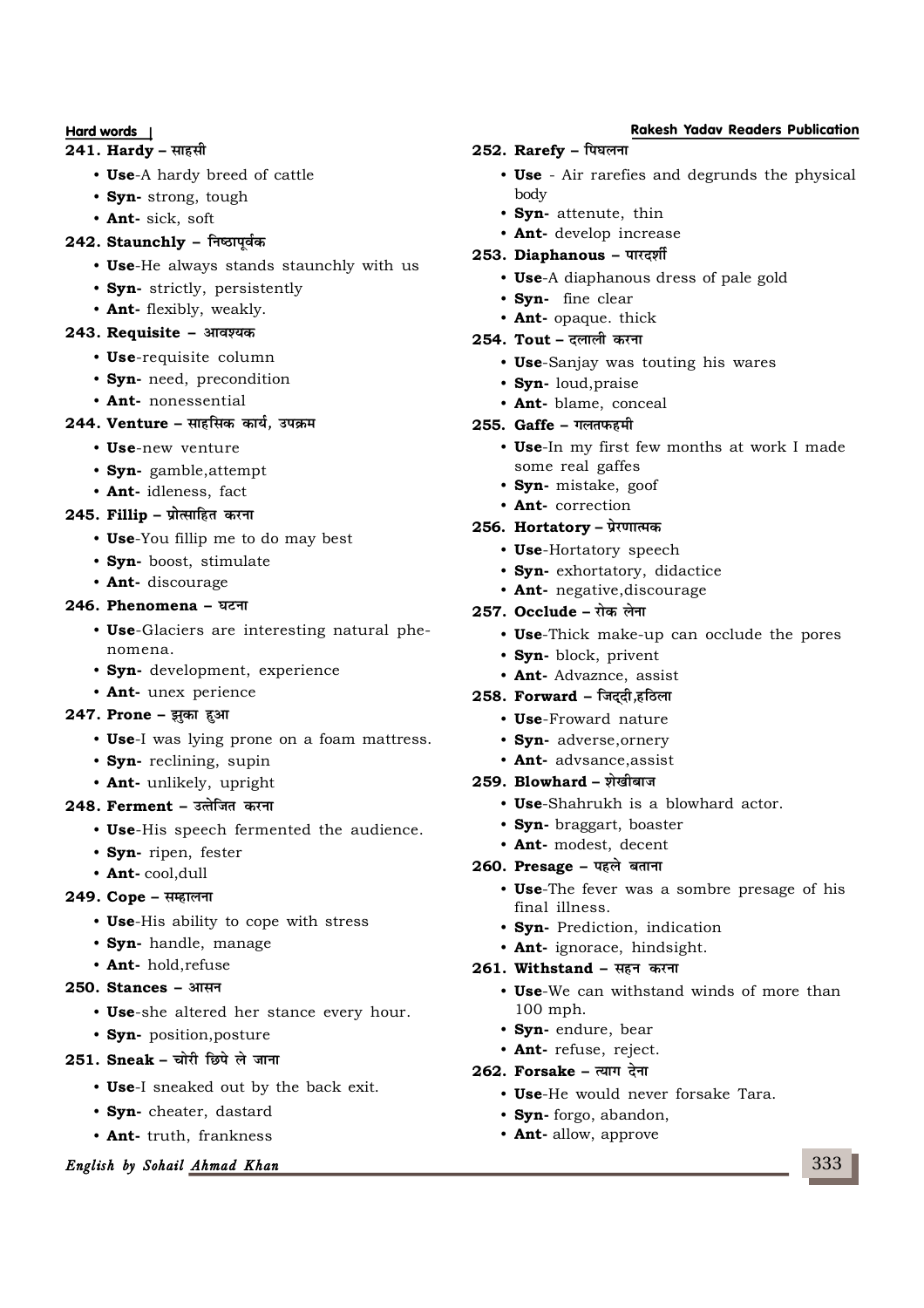#### **263. Repel – पीछे हटाना**

- **Use**-Government units dought to repel the rebels.
- **Syn-** repulse, confront
- **Ant-** agree, assist

## **264. Dissolution – तोडना. क्षय**

- **Use**-The dissolution of their marrige
- **Syn-** separation,rupture
- **Ant-** connection,start.

## **265. Jettison – फेंक देना**

- **Use**-Six aircraft jettisoned their loads in the sea.
- **Syn-** eject, junk
- **Ant-** assert, maintain

## **266. Scowl** – गुस्से से देखना

- **Use**-She scowled at him defiantly
- **Syn-** grimace,frown
- **Ant-** grin, smile

## 267. Repercussion - प्रतिध्वनि

- **Use**-repercussion of voice
- **Syn-** consequence, effect
- **Ant-** cause

## **268. Absolve – दोष मक्त कर देना**

- **Use**-The pardon absoleved them of any crimes.
- **Syn-** acquit, duty.
- **Ant-** blame, damn

## 269. **Brittle - भंगुर, जल्दी टूटने वाला**

- **Use**-Her bones became fragile and brittle
- **Syn-** fragile, crisp
- **Ant-** rerlaxed,supple

## 270. Predominact - प्रबलए प्रभावी

- **Use**-The predominant colour was white
- **Syn-** dominant, ruling
- **Ant-** inferior, minor

## 271. **Annexure - संलग्नक**

- **Use**-please attach important annexure
- **Syn-** append. afix
- **Ant-** detach, deunite

## $272.$  **Reproof** – निंदा

- **Use**-I can not tolerate my reproof.
- **Syn-** censure, blame
- **Ant-** agreement, approval

## 273. **Equivocal - अनिश्चित**

- **Use**-The equivocal nature of her remarks
- **Syn-** doubtful, uncertain
- **Ant-** certain,clear

## **English by Sohail Ahmad Khan**

## **Hard words Rakesh Yadav Readers Publication**

- **274. Abnormal आसाधारण** 
	- **Use**-The equivocal nature of her remarks.
	- **Syn-** aberant, iregular
	- **Ant-** common, familiar.

## 275. **Invoice - बिल,चालान**

- **Use**-your invoice is here.
- **Syn-** account, check
- **Ant-** quiet

## 276. Amorphous - आकारविहीन

- **Use**-amorphous bacteria
- **Syn-** vague, character
- **Ant-** definite, shaped

## **278. Adulteration – मिलावट**

- **Use**-Act was passed against adulteration of milk.
- **Syn-** contamination,corruption
- **Ant-** Purification.

## **279. Detest – घणा करना**

- **Use**-I detest you.
- **Syn-** hate; abhor
- **Ant-** admire, like

## 280. Charlatan - धोखेबाज

- **Use**-A self-confessed con artist and charlatan
- **Syn-** Syn- swindler,fake
- **Ant-** honesty

## $281.$  **Convey - पहुँचना**

- **Use**-Pipes were laid to convey water to the house.
- **Syn-** carry, trancsport
- **Ant-** deny, take

## $282.$  **Deduct** – घटाना

- **Use**-Tax has been deducted from the payments.
- **Syn-** allow, reduce
- **Ant-** ecnlarge, hold

## **283. Deem - विचाना, समझना**

- **Use**-The event was deemed a great success.
- **Syn-** regard, consider
- **Ant-** ignore, forget
- 284. **Denote** संकेत करना
	- **Use**-This marks denotes purity and quality.
	- **Syn-** designate, mean
	- **Ant-** conceal, deny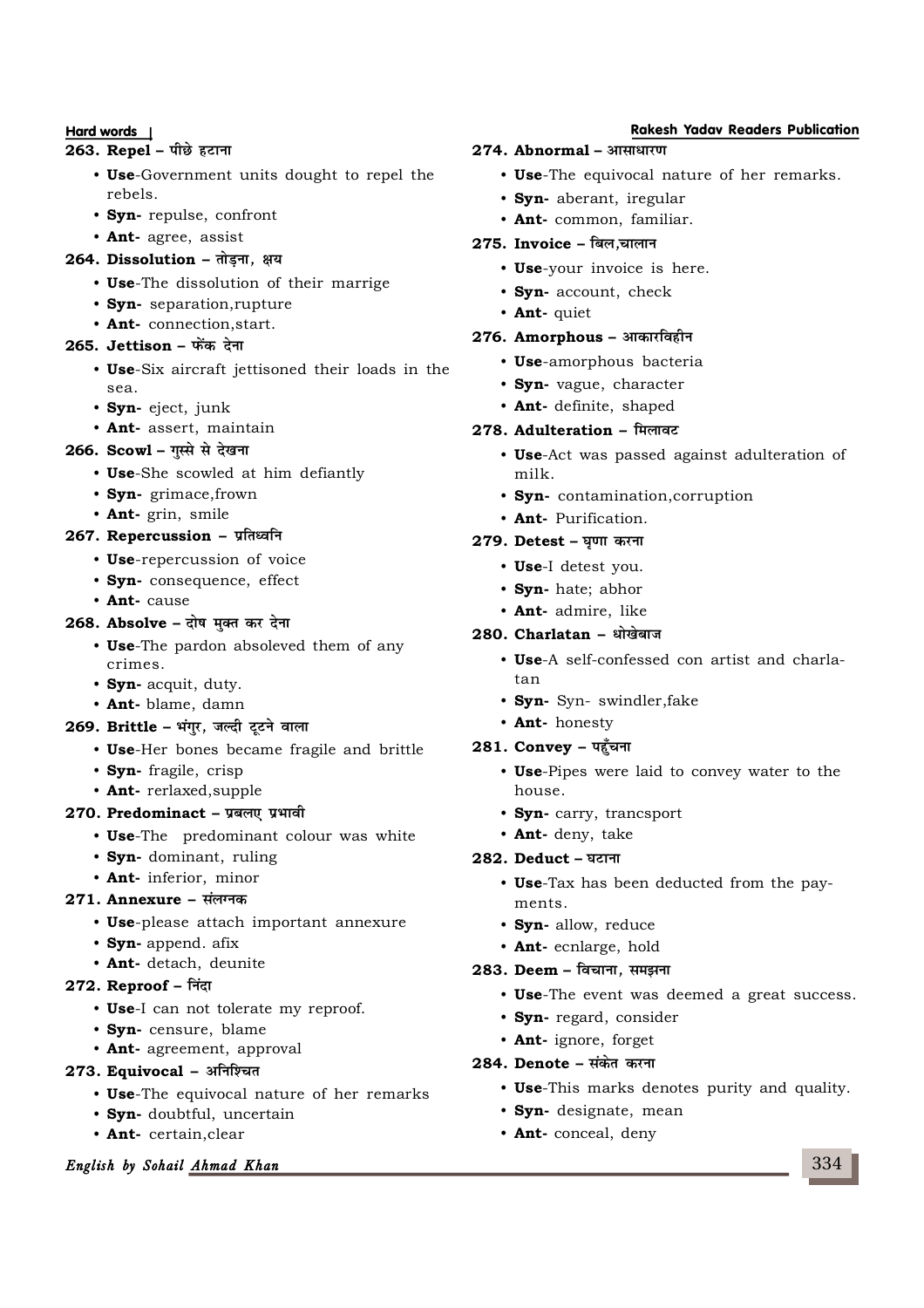## 285. Disfigure - कुरूप करना

- **Use**-Litter disfigures the country side
- **Syn-** deform, maim
- **Ant-** cure, repair

#### 286. **Dismay** – हताश करना

- **Use**-they were dismayed by the U-turn in policy.
- **Syn-** dread, distress
- **Ant-** beauty, calm

## 287. **Dock - बंदरगाह**

- **Use**-The boaty nosed up to a dock
- **Syn-** berth,waterfront

## **288. Ejaculate – निकाल फेंकना**

- **Use**-He ejaculated all the waste material from his stomach.
- **Syn-** eject,spurt
- **Ant-** include,

## 289. **Embargo - प्रतिबंध**

- **Use** An embargo on grain sales
- **Syn-** Prohibition, restriction
- **Ant-** aid,help

## $290.$  **Enact** – नियम बनाना

- **Use**-Legislation was enacted to attract international companis.
- **Syn-** achieve, execute
- **Ant-** fail,miss

#### **291. Empower - अधिकार देना**

- **Use** Movements to empower the poor.
- **Syn-** authorize, enable
- **Ant-** deny, disallow.

## 292. Envialble - वांछनीय, पाने की लालसा

- **Use** The firm is in the enviable position os having a full order book
- **Syn-** desired,blessed
- **Ant-** bad,poor

## 293. Engulf - निगल लेना, घिर जाना

- **Use** He was engulfed by a crowed of reporters
- **Syn-** absorb, overwhelm
- **Ant-** neglect, uncover

## 294. Encapsulate - कम शब्दों में मुख्य सार बतानाए घेरना

- **Use**-The conclusion is encapsulated in one sentence.
- **Syn-** encase,enclose
- **Ant-** free, uncover

## **English by Sohail Ahmad Khan**

## $295.$  **Enlist** – भर्ती होना

- **Use**-they both enlisted in 1915.
- **Syn-** admit, enroll
- **Ant-** divide, discharge
- **296. Clout घूसा मारना** 
	- **Use**-I clouted him round the head.
	- **Syn-** power,sway
	- **Ant-** -

#### 297. **Confide - विश्वास होना**, बताना

- **Use**-He confided all her secret to her best friend.
- **Syn-** confess, impart
- **Ant-** hide,secrete

#### 298. Circumcise – खतना करनाए परिशुद्ध करना

- **Use**-When he was born, he had circumcised
- **Syn-** -
- **Ant-** -

#### **299. Confront – मुकाबला करना**

- **Use**-We have confronted with many difficulties.
- **Syn-** challenge, resist
- **Ant-** avoid, yield
- 300. Consecutive क्रमान्गत, क्रमश:
	- **Use**-She was absent for inine consecutive dates.
	- **Syn-** ensuing, successive
	- **Ant-** broken,inserrupted.

## 301. **Compile - एकत्र करना**

- **Use**-Compile a list
- **Syn-** assemble, accumulate
- **Ant-** scatter,destroy

### 302. **Concerted – सम्मिलित करना**

- **Use**-concerted effort
- **Syn-** coordinated, joint
- **Ant-** disordered, sparate

#### **303. Homely - साधारण**

- **Use**-homely cooking
- **Syn-** ordinary, comfortable
- **Ant-** attractive, beautiful

### 304. Intrigue - षड्यंत्र करना

- **Use**-The idea intrigued her
- **Syn-** scheme, artifice
- **Ant-** Honesty, truth fulness.

## **305. Irate – Øksf/ r**

- **Use**-Irate customer
- **Syn-** angry furious
- **Ant-** cheerful, calm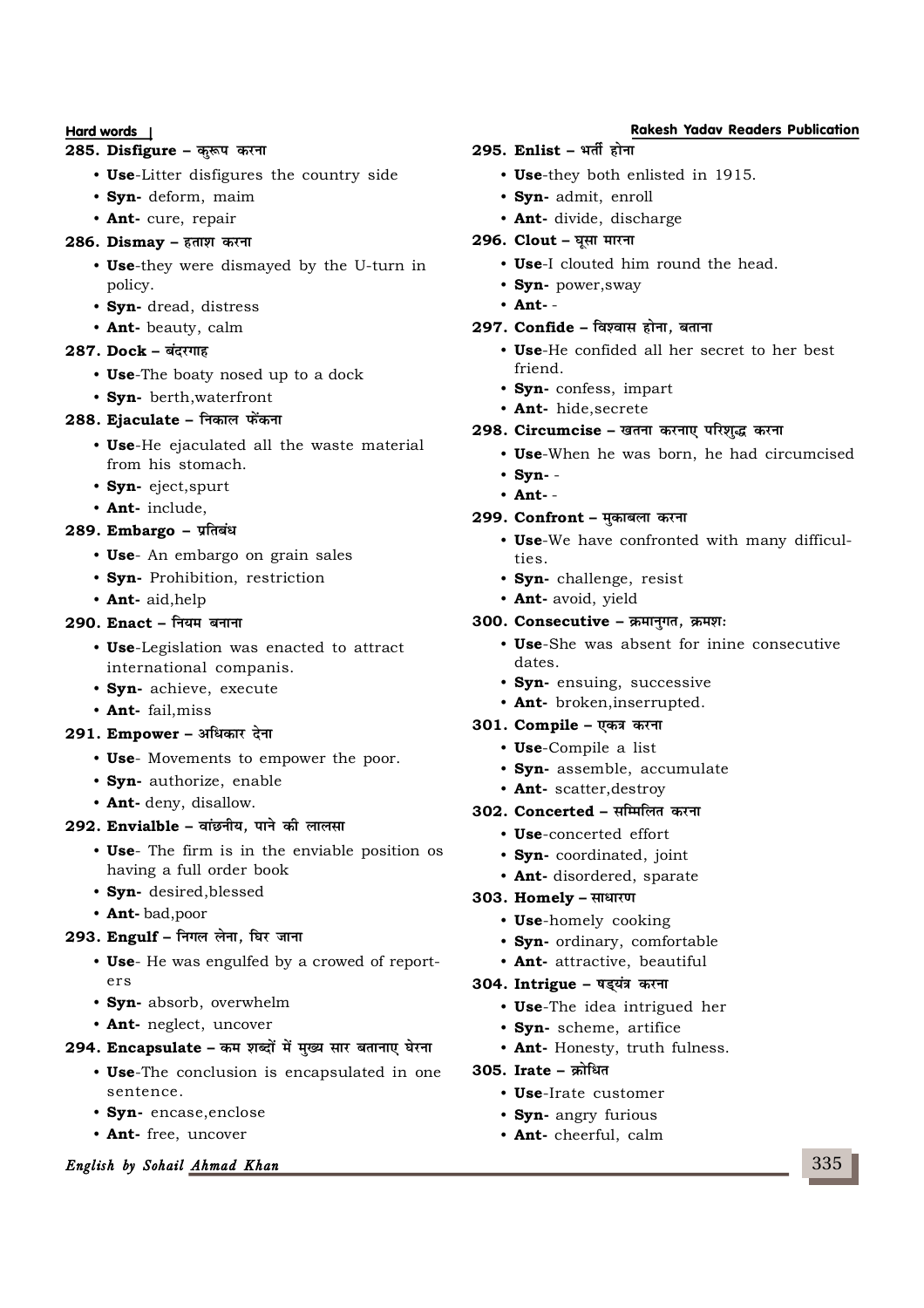#### **306. Laurels - यश**

- **Use**-She won laurels for her first novel.
- **Syn-** credit. praise
- **Ant-** blame, lowliness.

## 307. **Remunerate – मेहनताना देना**

- **Use**-They should be remunerated fairly for their work.
- **Syn-** compensate, reward
- **Ant-** deny, refuse.

## **308. Profuse – i zpqj**

- **Use**-profuse apologies.
- **Syn-** abundant, excessive
- **Ant-** lacking, sparse

## **309. Interstate – अंतर-प्रदेशीय**

- **Use**-inerstate commerce
- **Syn-** freeway, turnpike
- **Ant-** -

## **310. Intricate - जटिल**

- **Use**-Intricate patterns
- **Syn-** complicated, elaborate
- **Ant-** clear,easy

## 311. **Instant** – तरंत

- **Use**-Instant pattrerns
- **Syn-** complicated, elaborate
- **Ant-** clear, easy

## **312.** Integration - एकीकरण

- **Use**-Racial integrationin school
- **Syn-** assimilation, unification
- **Ant-** division,divorce

## **313. Intensive – rhoz**

- **Use**-Intensive investigation
- **Syn-** exhaustive, deep
- **Ant-** superficial,surface.

## **314. Pawn - गिरवी रखना**

- **Use**-All her jewellery was in pawn
- **Syn-** bond,gage
- **Ant-** break

## 315. **Pudgy - थुलथुल**

- **Use**-He is very pudgy
- **Syn-** fatty
- **Ant-** slim

## $316.$  **Prescient - भविष्य जानी**

- **Use**-Prescient warnings
- **Syn-** perceptive, judicious

## **English by Sohail Ahmad Khan**

## **Hard words Rakesh Yadav Readers Publication**

## 317. Purgation - शुद्धिकरण

- **Use**-The purgation by ritual violence of morbid social emotions.
- **Syn-** elimination, ejection
- **Ant-** inclusion, acceptance.

## **318. Bristle – गुस्से से भरना**

- **Use**-Bristle with rage
- **Syn-** barb, rage
- **Ant-** calm,peace

## **319. Ruffled – झालखार**

- **Use**-A blouse with a high ruffled neck.
- **Syn-** dishevel, frills
- **Ant-** smooth, soothe

## 320. Supplicant - निवेदक

- **Use**-Are you supplicant.
- **Syn-** beggar, suppliant Ant

## **321. Albeit – तथापि**

- **Use**-He finally agreed, albeit reluctantly, to help us.
- **Syn-** admitting, although

## • **Ant-** c

## **322. Bait – फंसाना**

- **Use**-He baited the trap with a peace of meat.
- **Syn-** enticement, bribe
- **Ant-** repulsion.

## **323. Compliance - स्वीकृति**

- **Use**-Procedures that must be followed to ensure full compliance with law.
- **Syn-** assent, agreement
- **Ant-** difference.disagreement.

## **324.** Iterate – दोहराना

- **Use**-The bird's call is a monotonously iterated single note.
- **Syn-** repeat, emphasize
- **Ant-** once

## **325. Repository - गोदान, कोष**

- **Use**-A deep repository for nuclear waste
- **Syn-** archieve, warehouse
- **Ant-** -

## 326. **Jubilation - उल्लास**

- **Use**-There were scenes of jubilation among her supporters.
- **Syn-** celebration joy
- **Ant-** sadness, sorrow.

## 327. Atrocity – क्रूरता, अत्याचार

- **Use**-A textbook which detailed war atrocities
- **Syn-** barbarity, horror
- **Ant-** kindness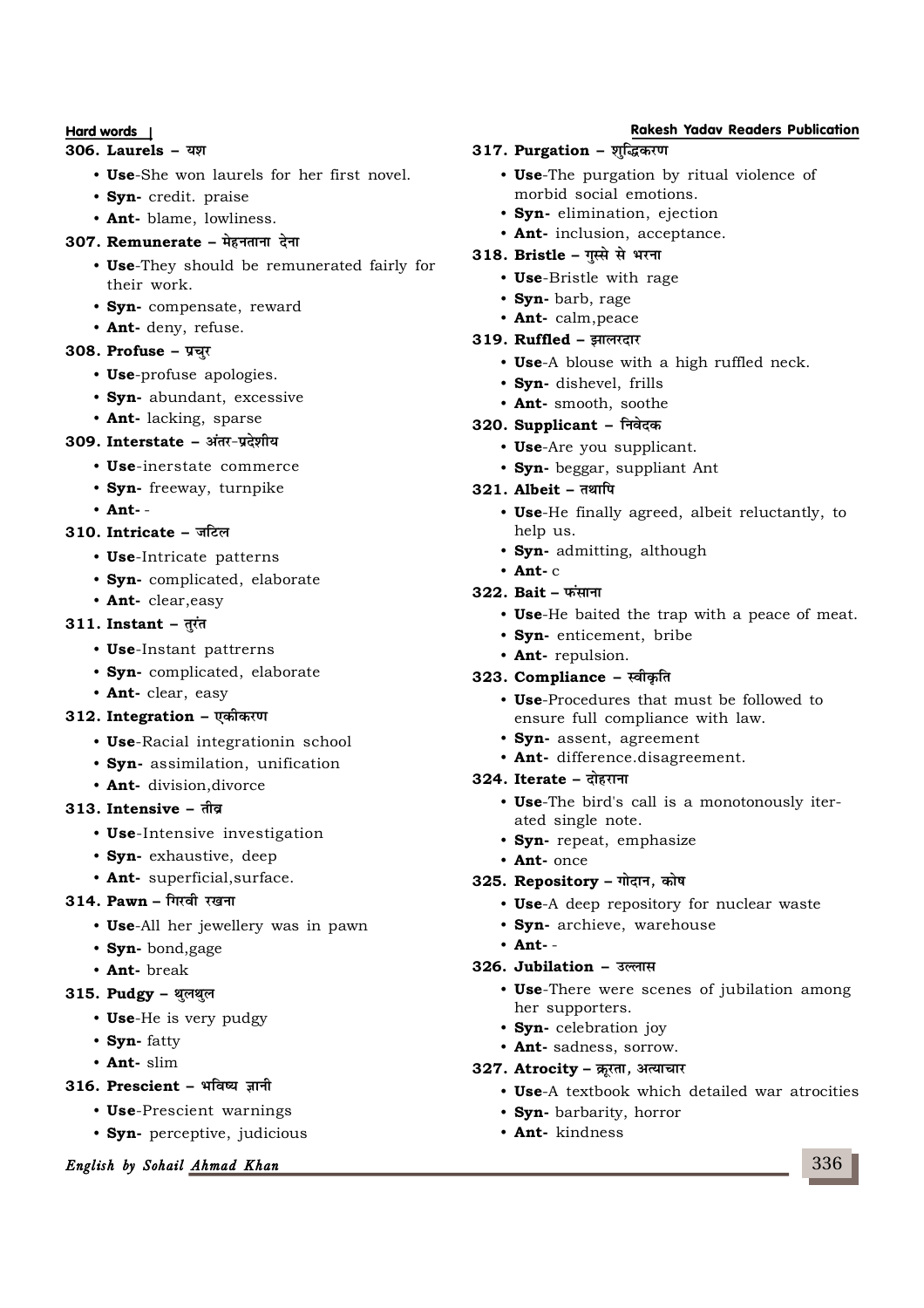## 328. Titan - विशाल, आसाधारण व्यक्ति

- **Use**-A battle between the titan of Amercian footbaal.
- **Syn-** behemoth, bulk
- **Ant-** simple, coomon

#### **329. Riddle – i gsyh**

- **Use**-The riddle of how the baby died.
- **Syn-** enigma, puzzle
- **Ant-** solution, simplicity

#### 330. **Monetary - वित्तीय**

- **Use**-Monetary policy
- **Syn-** fiscal, cash

#### 331. Orientation - स्थिति निर्धारण, अनुकूलन

- **Use**-Studies of locational awareness and orientation in yound children
- **Syn-** introduction, adjustment
- **Ant-** mix up

## 332. **Unfaltering - अटल, अडिग**

- **Use**-Her unfaltering energy and determination
- **Syn-** steadfast, firm
- **Ant-** faltering, unstable

## **333. Zany - मस्करा, मजाकिया**

- **Use**-Zany humour
- **Syn-** crazy, funny
- **Ant-** serious

#### **334. Verge – किनारे, ढलना**

- **Use**-Som of his suggestions verged on the outrageous.
- **Syn-** extremity, limit
- **Ant-** centre, middle

## **335. Infuse – भर देना. प्रभावित करना**

- **Use**-Her work is infused with an anger horn of pain and oppression
- **Syn-** introduce; soak
- **Ant-** discourge, dry

#### **336. Worldly – सांसारिक**

- **Use**-Worldly success
- **Syn-** material, nonreligious
- **Ant-** Heavenly, low

## 337. **Deduce – परिणाम निकालना**

- **Use**-Little can be safely deduced from these figures.
- **Syn-** deduct, infer
- **Ant-** destroy, divide

## **English by Sohail Ahmad Khan**

#### **Hard words Rakesh Yadav Readers Publication**

- 338. **Temper स्वभाव, गुस्सा** 
	- **Use**-He must learn to control his temper.
	- **Syn-** attitude, climate
	- **Ant-** body, upset
- **339. Swindler Bx**
	- **Use**-An insurance swindler
	- **Syn-** cheater, forger
	- **Ant-** honest, innocent

#### **340. Moodiness - चिडचिडापन, उदासीपन**

- **Use**-You must overcome your moodiness
- **Syn-** gloom, dpression
- **Ant-** cheer, joy

#### **341. Libido – dkeokl uk**

- **Use**-loss of libido
- **Syn-** lust, passion
- **Ant-** stoic, abstenmious

## **342. Invert – उलट देना**

- **Use**-In question, The subject and verb are often inverted V
- **Syn-** alter, reverse
- **Ant-** hold, keep

#### **343. Context - प्रसंग, संदर्भ**

- **Use**-His decision can only by understood in context.
- **Syn-** framework, circumstances

#### 344. **Regard – ध्यान देना, सम्मान देना**

- **Use**-Her work is very highly regarded
- **Syn-** attention, look
- **Ant-** carelessness, dislike

## **345. Totter – लड़खड़ाते हुए चलता**

- **Use**-She tottered off on her four-inch heels.
- **Syn-** dizzy, stagger
- **Ant-** stroll, staid

#### **346. Scathing – हानिकारक, कठोर**

- **Use**-She launched a scathing attack on the Prime Minister.
- **Syn-** harsh, nasty
- **Ant-** calm, mild

#### **347. Trappings - साज-समान**

- **Use**-I had the trappings of success
- **Syn-** paraphernalia, equipment

#### **348.** Integration - एकीकरण

- **Use**-The aim is to promote closer economic integration.
- **Syn-** unification, alliance
- **Ant-** divorce, division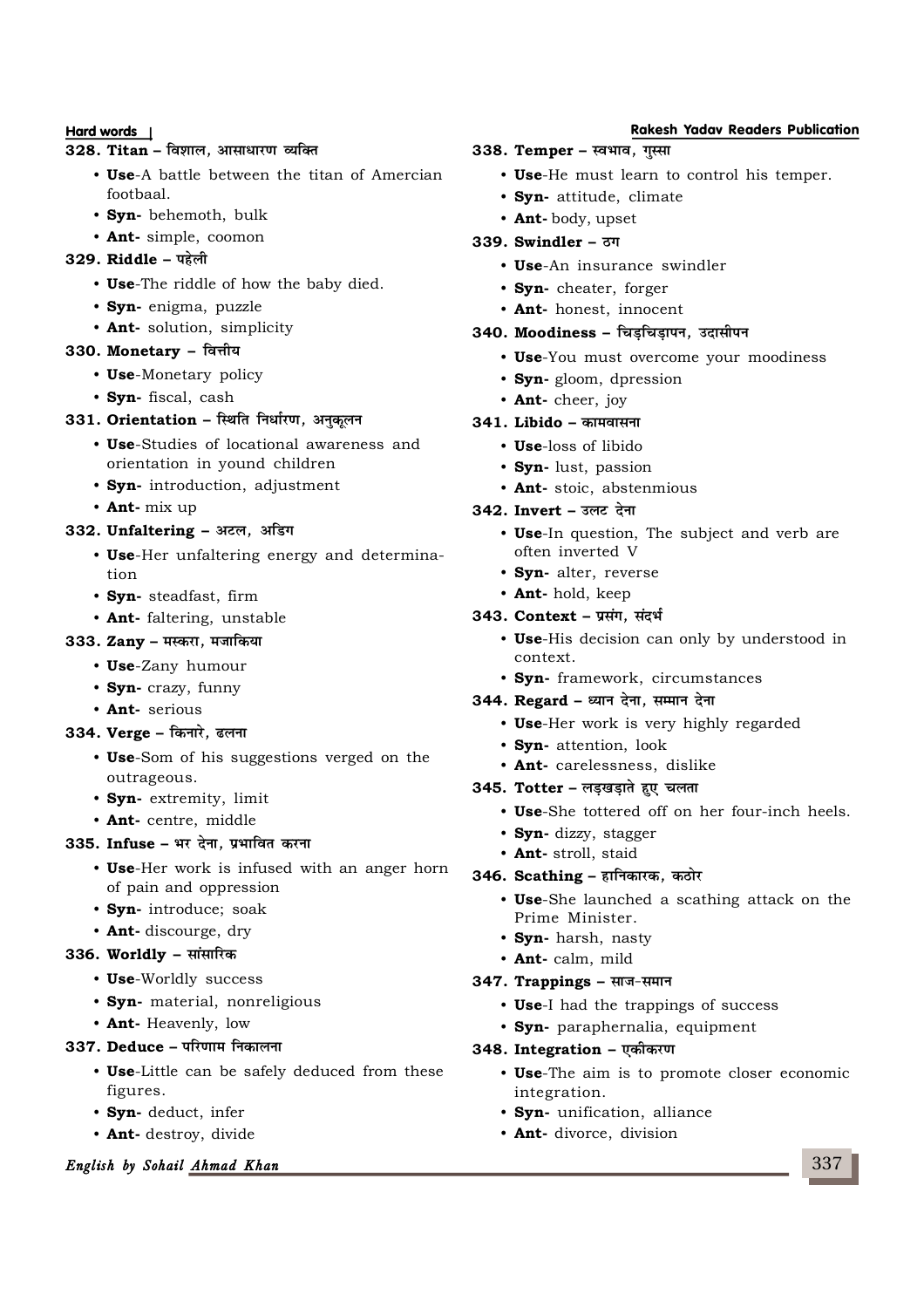## **349. Conveyance - परिवहन, ले जाना**

- **Use**-The conveyance of goods by rail
- **Syn-** movement, transport
- **Ant-** hold

### **350. Intuition - अंतर्ज़ान**

- **Use**-She has good intuition
- **Syn-** lunch, insight
- **Ant-** reason, knowledge

## **351. Deadlock - अवरोध**

- **Use**-The strike has reached a deadlock.
- **Syn-** stalemate, impasse
- **Ant-** start, agreement

## $352.$  Awe - डराना, भय

- **Use**-They were both awed by the vastness of the forest.
- **Syn-** dread, amazement
- **Ant-** happiness, disrespect

### 353. Retard – देर करना, प्रगति रोकना

- **Use**-His progress was retarded by his limp
- **Syn-** hinder, obstruct
- **Ant-** assist, help

## 354. Rebarbative - असुविधाजनक, अरूचिकर

- **Use**-Rebarbative modern buildings
- **Syn-** annoying, troubling
- **Ant-** helpuful, convenient

## **355. Foolhardy - अक्खड, असावधान**

- **Use**-It would be foolhardy to go into the scheme without support.
- **Syn-** impetuous, rash
- **Ant-** careful fearful

#### **356. Corrosive – क्षय होने वाला**

- **Use**-The corrosive effects of salt water.
- **Syn-** wearing; bitter
- **Ant-** gentle, kind

## **357. Remission - छूट**

- **Use**-New businesses my qualify for tax remission.
- **Syn-** acquittal, pardon
- **Ant-** hold, blame

## 358. Monumental - महत्वपूर्ण, बड़ा

- **Use**-A book of monumental significance
- **Syn-** impressive, overwhelming
- **Ant-** bad, tiny

## 359. **Touchy** – तुनुकामिमाज, चिड़चिड़ा

- **Use**-She gets very touchy if you mention the divorce
- **Syn-** delicate, jumpy
- **Ant-** safe, easy

## **English by Sohail Ahmad Khan**

## **360. Ramp – ढालु रास्ता**

- **Use**-Ramps should be provided for wheel chair users.
- **Syn-** hill, incline
- **Ant-** rise, increase

## **361. Ouietude – शांति. संतोष**

- **Use**-A moment of quetude.
- **Syn-** Lull, calm Ant-upset, worry

## $362.$  **Lustrous - चकमदार**

- **Use**-Large, lustrous eyes
- **Syn-** glossy, shining
- **Ant-** dark, dim

## 363. Cursive - प्रवाही, घसीट (लिखाई)

- **Use**-cursive writing
- **Syn-** fluent, relaxed
- **Ant-** hard, noisy

#### **364. Deploy –** विस्तार करना, तैनात करना

- **Use**-Forces were deployed at strategic locations
- **Syn-** expand, redistribute,
- **Ant-** end, finish

## 365. Genteel - सज्जन, सभ्य

- **Use**-Her genteel upbringing.
- **Syn-** sophisticated, cultured
- **Ant-** rood, burish

#### 366. Juncture - संधि, ठीक समय

- **Use**-The plane crashed at the juncture of two mountains.
- **Syn-** crux, point
- **Ant-** peace, solution

## $367.$  Lascivious - कामुक

- **Use**-A lascivious person
- **Syn-** indecent, lewd
- **Ant-** clean, moral

#### **368. Exacerbate – उत्तेजित करना**

- **Use**-Rising inflation was exacerbated by the collapse of oil prices.
- **Syn-** annoy, infuriate
- **Ant-** aid, calm

#### **369. Fallow - बंजर**

- **Use**-Incentives for farmers to let land lie fallow.
- **Syn-** idle, inactive
- **Ant-** actived, used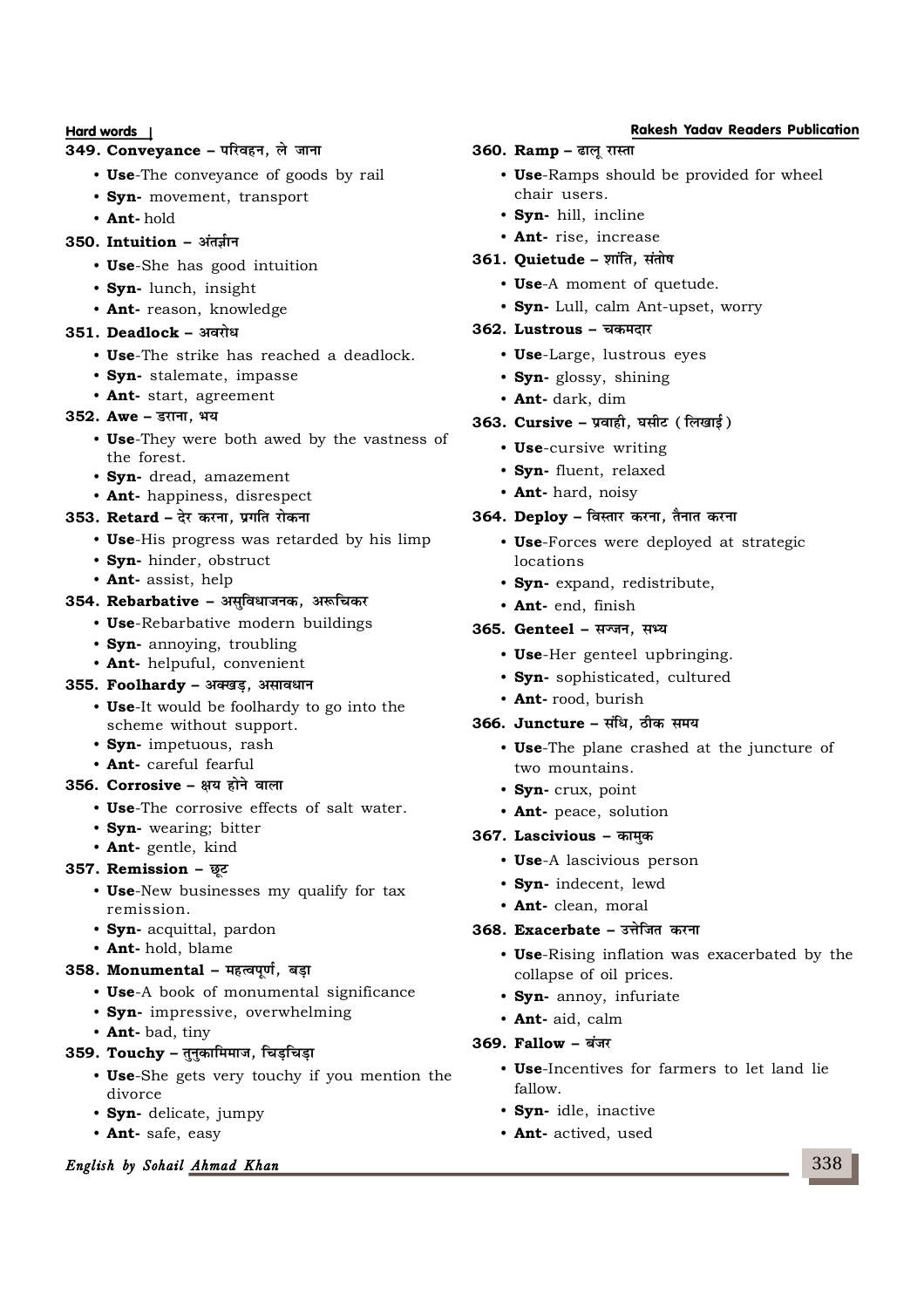#### **370. Gibe – हंसी उड़ाना**

- **Use**-a gibe at his old rivals.
- **Syn-** derision, ridicule
- **Ant-** respect, compliment

#### $371.$  **Hew** – काटना

- **Use**-Master carpenters would hew the logs with an axe
- **Syn-** axe, cut
- **Ant-** add, join

#### 372. **Importune** – हठ करना

- **Use**-She importuned a waiter for profiteroles
- **Syn-** demand, insist
- **Ant-** help, assist

## 373. Lithe - मुलायम, लचकदार

- **Use**-A tall lithe figure.
- **Syn-** agile, fexible,
- **Ant-** clumsy, stiff

## 374. **Meander - घ्मावदार**

- **Use**-A river that meandered gently through a meadow
- **Syn-** wander, zigzag
- **Ant-** Ant-stay, untwist

## 375. **Obeisance - आदर्श, सम्मान**

- **Use**-They paid obeisance to the Prince.
- **Syn-** deference, salutation
- **Ant-** censure, dishonor

## **376. Palaver – बेकार की बात, चापलूसी**

- **Use**-Mucking around with finances and all that palaver.
- **Syn-** empty talk
- **Ant-** quiet, silence

## $377.$  **Quaff** – गटकना

- **Use**-They spent the evening quaffing champagne.
- **Syn-** gulp, guzzle
- **Ant-** eject

## 378. Repudiate – त्याग देना, खंडन करना

- **Use**-To repudiate a suggestion
- **Syn-** abandon, reject
- **Ant-** accept, allow

## 379. Sapient - ज्ञानी, बुद्धिमाना

- **Use**-Sapient person
- **Syn-** acute, sagacious
- **Ant-** ignorant, unwise

## **English by Sohail Ahmad Khan**

## $380.$  **Iota** – बिंदमात्र

- **Use**-There is not one iota of truth in the story.
- **Syn-** ounce, speck
- **Ant-** lot

## 381. **Plenitude - प्रचुरता, निप्**णता

- **Use**-Plenitude of wealth or food
- **Syn-** enough, plenty

## • **Ant-** lack, poverty

## **382. Prude – नैतिकतावादी**

- **Use**-A prude can never accept bribe.
- **Syn-** puritan, prig
- **Ant-** immoral

## 383. Wraith - भत. प्रेत-आत्मा

- **Use**-A wratith like figure.
- **Syn-** phantom, ghost
- **Ant-** reality, truth

## **384. Fracas - उपद्रव**

- **Use**-The fracas was broken up by stewards.
- **Syn-** disturbance, fight
- **Ant-** agreement, calm

#### **385. Disarray - अव्यवस्थित कर देना**

- **Use**-The inspection disarrayed the usual schedule.
- **Syn-** confusion, mess
- **Ant-** harmony, order

## 386. **Consummate - सम्पर्ण. परा**

- **Use**-She dressed with consummate elegance.
- **Syn-** ulimate, best
- **Ant-** inept, poor

## **387. Rancid - सड़ा हुआ**

- **Use**-rancid food
- **Syn-** musty, rotten
- **Ant-** clean, new

## 388. **Panorama - दृश्य पटल**

- **Use**-Panorama of the mountain
- **Syn-** scene, horizon
- **Ant-**

## 389. Obviate – दूर रहना, छूटकारा पाना

- **Use**-Obviate this thing
- **Syn-** Preclude, avert
- **Ant-** support, allow

## **390. Lofty - उच्च, उन्तत**

- **Use**-Lofty shot
- **Syn-** high, elevated
- **Ant-** humble, modest

**339**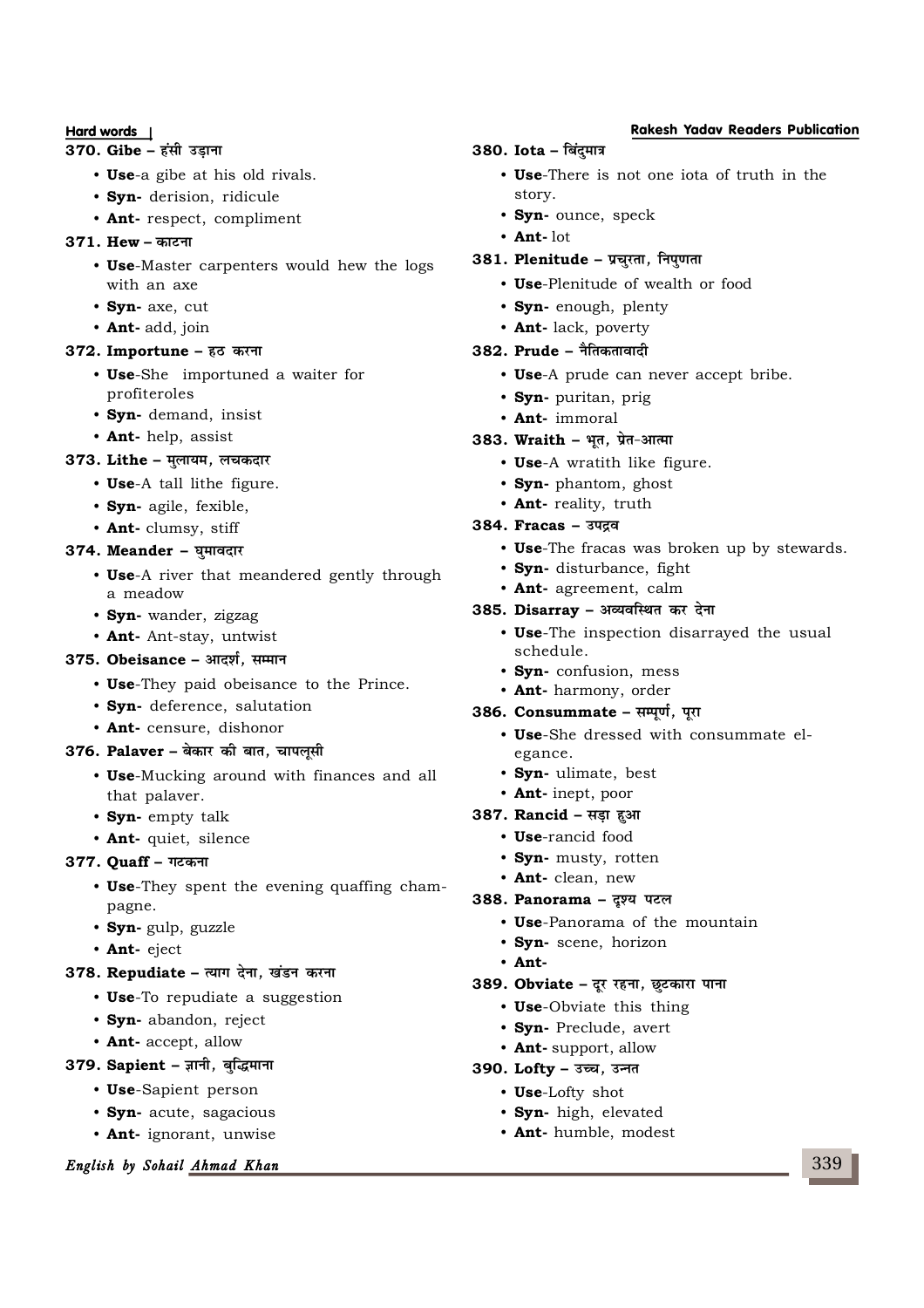## **391. Curmudgeon - चिड़चिड़ा**

- **Use**-He is curmudgeon from nature
- **Syn-** bear, crab
- **Ant-**

## **392. Decapitate – सिर काटना**

- **Use**-a decapitated body
- **Syn-** execute, behead
- **Ant-**

## **393. Bombast – आडम्बर**

- **Use**-The bombast of gung-ho militarism
- **Syn-** rave, boasting
- **Ant-** simple, modest

## **394. Askance - तिरछी दृष्टि से, संदेह से**

- **Use**-The reformers looked askance at the mystical tradition
- **Syn-** suspiciously, sideways,
- **Ant-** clear, vogue

## **395. Circumvent – झूठ बोलना या गतिरोध पैदा करना**

- **Use**-He is circumvented her with some of his stories.
- **Syn-** fool, mislead
- **Ant-** help, meet

## **396. Demean – अपमानित करना**

- **Use**-I had demeaned the profession.
- **Syn-** humble, humiliate
- **Ant-** elevate, honor

## $397.$  **Effulgent - दी**फ्तिमान

- **Use**-Standing there was my father with the most effulgent smile on his face.
- **Syn-** glowing, luminous
- **Ant-** glooming, saddening

## **398. Optimum - सबसे अच्छा**

- **Use**-the optimum use of resources.
- **Syn-** choice, best
- **Ant-** wrest, poorest

## 399. Precipitate - जल्दी, तेज

- **Use**-His resignation precipitated leadership crisis.
- **Syn-** hurry, speed
- **Ant-** check, hinder

## **400. Refurbish – नवीकरण करना**

- **Use**-The theatre has been extensively refurbish.
- **Syn-** remodel, refit
- **Ant-** hurt, ruin

## **English by Sohail Ahmad Khan**

## **401. Arid - सुखा, बंजर**

- **Use**-Aric zone
- **Syn-** dessert, dry
- **Ant-** fertile, damp

#### **402. Contravene – v ogsyuk djuk**

- **Use**-Don't contravene safely regualtion.
- **Syn-** breach, contradict
- **Ant-** allow, obey

## **403. Disperse – छितरा देना, तितर-बितर कर देना**

- **Use**-The crowd dispersed quickly.
- **Syn-** distribute; scatter
- **Ant-** arrive, collect

#### **404. Expedient – व्यावहारिक. फायदेमंद**

- **Use**-The current police is a political expedient.
- **Syn-** worthwhile, appropriate
- **Ant-** unwise, uncorrect.

## **405. Expunge – मिटा देना**

- **Use**-Expung your old memories
- **Syn-** destroy, obliterate
- **Ant-** add, insert

#### **406. Devoid - वंचित, खाली**

- **Use**-Devoid of thought
- **Syn-** empty, wanting
- **Ant-** full, complete

## **407. Rebuff – झिड़क देना**

- **Use**-They rebuffed her request for help.
- **Syn-** rebuke, ignoring
- **Ant-** praise, approval

#### **408. Opulence - धन-सम्पत्ति, अधिकता**

- **Use**-Rooms of spectacular opulence
- **Syn-** excess, wealth
- **Ant-** dearth, economy

## **409. Convoke - सभा बलाना**

- **Use**-She sent messages convoking a Council of Ministers.
- **Syn-** cite, meet
- **Ant-** cancel, disperse

#### **410. Demur – लज्जाशील या असहमत होना**

- **Use**-At the first she demurred, but then finally agreed.
- **Syn-** hesitate, disagree
- **Ant-** accept, agree

## **411. Bicker – कलह करना**

- **Use**-Don't bicker in front of me.
- **Syn-** spar, disagree
- **Ant-** concur, agree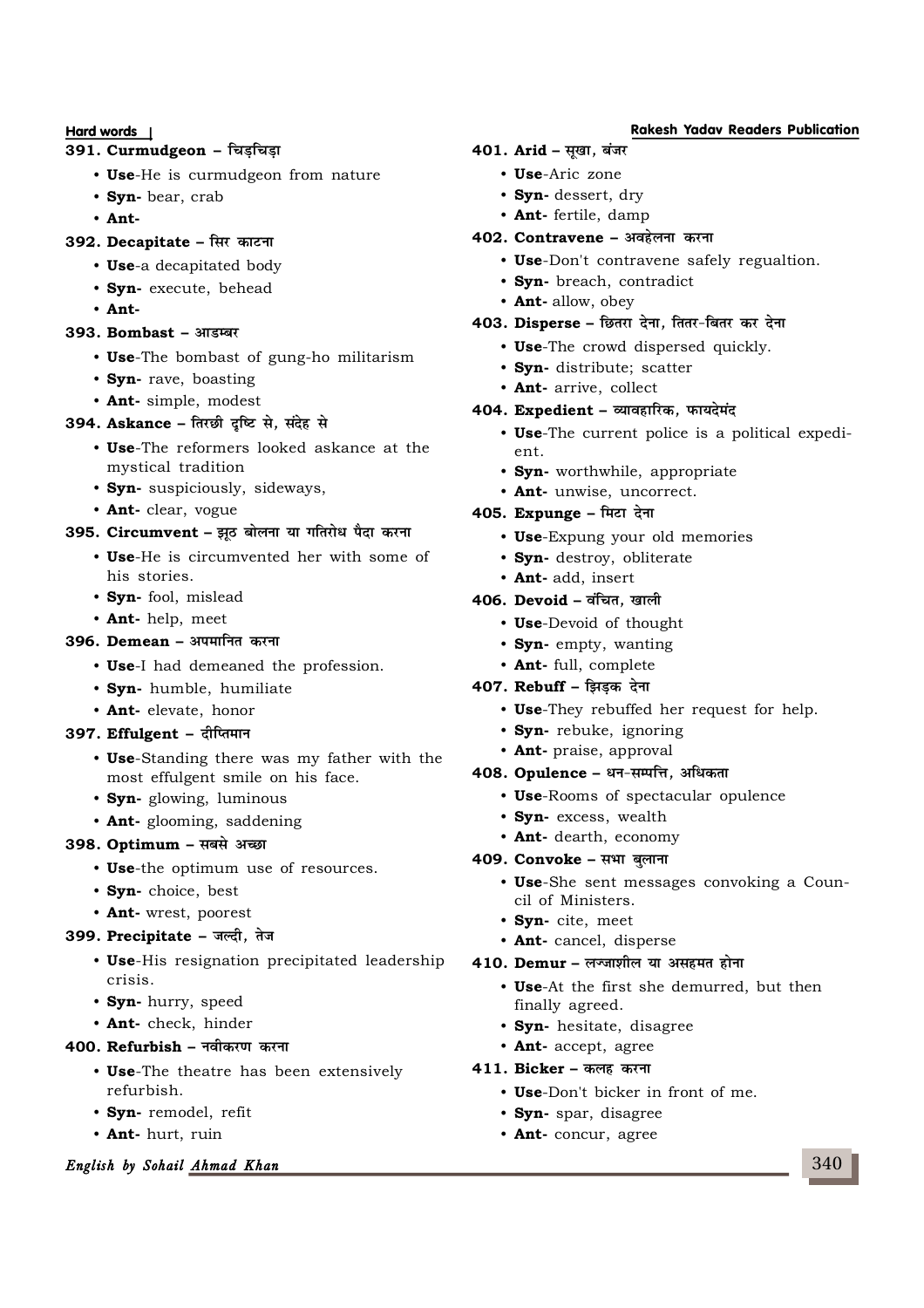## $412.$  Awry - गड़बड़, तिरछा

- **Use**-Many youthful romances go awry.
- **Syn-** askew, amiss
- **Ant-** calm, straight

## **413. Bastion - दुर्ग, समर्थक**

- **Use**-A bastion of male privilege
- **Syn-** fortress, support
- **Ant-** weakness

## $414.$  Cleave - विभाजित करना

- **Use**-She cleaved her properties.
- **Syn-** divide, split
- **Ant-** join, connect

## **415. Droll - मजाक उड़ाना**

- **Use**-His unique brand of droll self-mockery
- **Syn-** amusing, farcical
- **Ant-** boring, dull

## **416. Emend - सधारना**

- **Use**-Please emend word meanings
- **Syn-** alter, correct
- **Ant-** damage, harm

## 417. Oscillate - झूलना, कम्पन करना

- **Use**-Her mood oscillated between depression and elation.
- **Syn-** lurch, dangle
- **Ant-** remain, stay

## **418. Fealty - निष्ठा**

- **Use**-A property for which she did fealty.
- **Syn-** loyalty, allegiance
- **Ant-** disloyalty

## **419. Presumptuous - ढीठ, घमंडी**

- **Use**-I am not presumptuous person.
- **Syn-** arrogant, rude
- **Ant-** modest, humble

## 420. Exuberant - प्रसन्न, प्रफुल्लित

- **Use**-A noisy bunch of exuberant youngsters
- **Syn-** energetic, enthusiastic
- **Ant-** dull, lazy

## **421. Gossamer - पतला, मुलायम**

- **Use**-A gown of gossamer silk.
- **Syn-** gauzy, thin
- **Ant-** dark, thick

## **422. Hiatus – अंतराल, रूकावट**

- **Use**-There was a brief hiatus in the war with France.
- **Syn-** pause, interruption
- **Ant-** free

## **English by Sohail Ahmad Khan**

## **Hard words Rakesh Yadav Readers Publication**

- **423. Impugn बहस करना** 
	- **Use**-The father does not impugn her capacity as a good mother
	- **Syn-** criticize, challenge
	- **Ant-** agree, assist

## **424. Manifold - बहत से**

- **Use**-The possibilities were manifold.
- **Syn-** abundant, many
- **Ant-** same, single

## **425. Pellucid – स्पष्ट**

- **Use**-Mountains reflected in the pellucid waters.
- **Syn-** clear, plain
- **Ant-** vague, unclear

## **426. Pall - बे मजा होना**

- **Use**-Your speech has been palled.
- **Syn-** cloud, gloom
	- **Ant-** happiness, excitement

## **427. Saunter – चहलकदमी करना**

- **Use**-Adam sauntered into the room.
- **Syn-** amble, stroll
- **Ant-** run

## $428.$  **Luscious - स्वादिष्ट**

- **Use**-A luscious and fragrant dessert wine
- **Syn-** delicious, delectable
- **Ant-** dry, dull

## **429. Propagate – फैलाना, उपजाना**

- **Use**-To propagat the idea
- **Syn-** breed, reproduce
- **Ant-** destroy, halt

## **430. Vex – तंग करना**

- **Use**-The memory of the conversation still vexed him
- **Syn-** distress, bother
- **Ant-** help, aid

## $431.$  Welter - हड़बड़ी, डूब जाना

- **Use**-A welter of information
- **Syn-** jumble, commotion
- **Ant-** calm, staid

## **432. Bludgeon – लाठी से अंधाधंध मारना**

- **Use**-She has been bludgeoned to death.
- **Syn-** bat, weapon
- **Ant-**

## 433. Clairvoyant - सक्ष्मदर्शी, इन्द्रिय ज्ञान से परे

- **Use**-he did't tell me about it and I'm not clairvoyant.
- **Syn-** intuitive, psychic
- **Ant-** i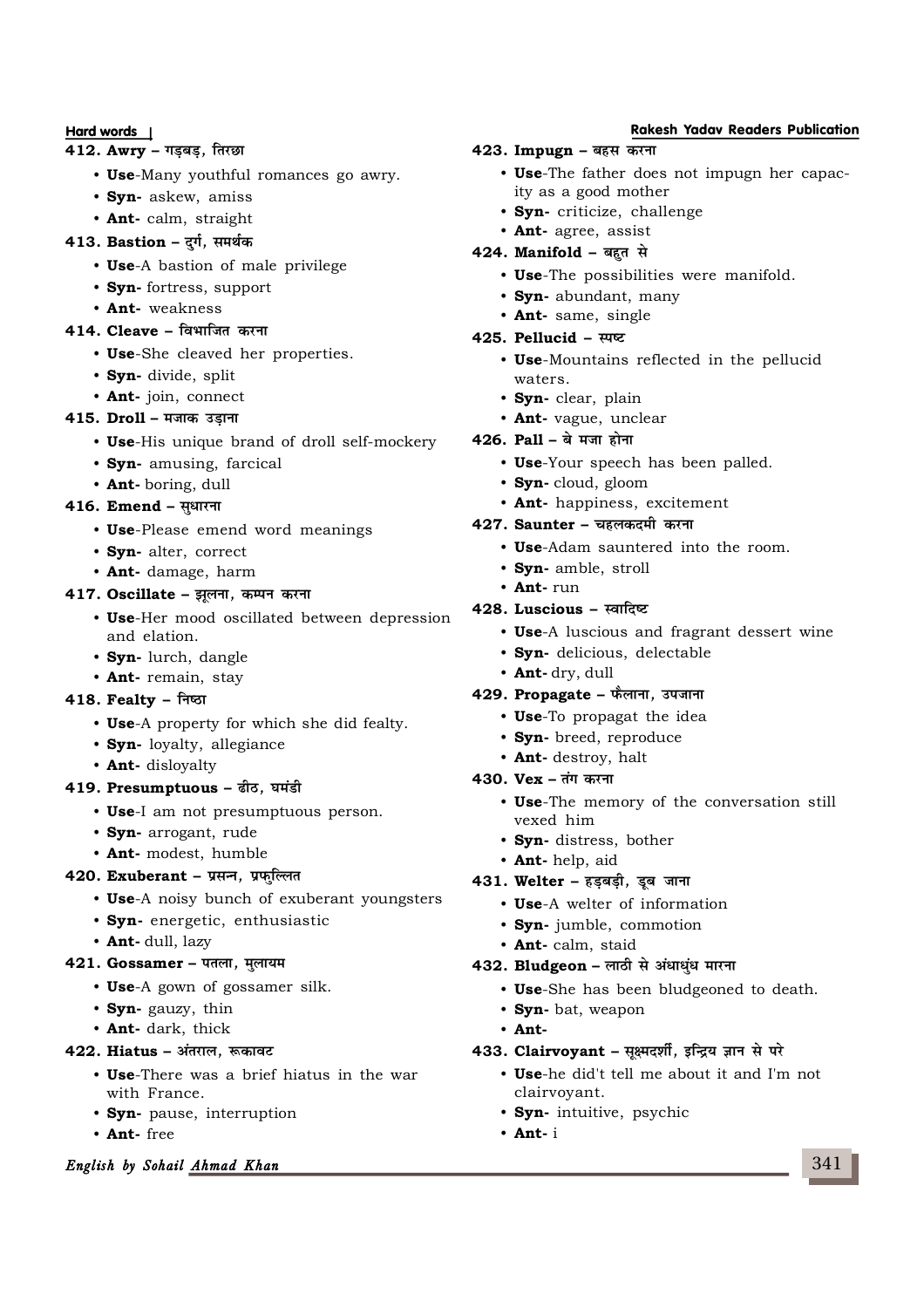#### $434.$  **Descry - समझना**

- **Use**-She descried two figures
- **Syn-** behold, discover
- **Ant-** hide, miss

## **435. Emollient – शांत करने वाला**

- **Use**-The president's emollient approach to differences.
- **Syn-** soothing, healing
- **Ant-** incite, irriate

## **436. Skulk - जी चुराना**

- **Use**-Don't shulk outside the door like a spy.
- **Syn-** lurk; shirk
- **Ant-** face, meet

## **437. Phegmatic - शांत-चित**

- **Use**-A phlegamtic temperament
- **Syn-** cold, unemotional
- **Ant-** furious

## **438. Legerdemain - चालबाजी**

- **Use**-A classic piece of management legerdemain
- **Syn-** conjuring, arthfulness
- **Ant-** frankness,

## **437. Inundate – डबोना. जलमग्न कर देना**

- **Use**-The islands may be the first to be inundated as sea levels rise.
- **Syn-** drown, overwhelm
- **Ant-** underwhelm

## **438. Gouge - खोदना**

- **Use**-The channel had been gouged out by the ebbing water.
- **Syn-** groove, hole
- **Ant-** fill, improve

## **439. Extenuate – कम करना**

- **Use**-Drawings of extenuated figures.
- **Syn-** decrease, excuse
- **Ant-** develop, expand

## **440. Diverse - असमान, भिन्न**

- **Use**-A culturally diverse population
- **Syn-** differing disparate
- **Ant-** unity, similar

## **441. Stagnant - आलसी, रूका हुआ**

- **Use** a stagnant economy
- **Syn-** dormant, idle
- **Ant-** active, busy

## **English by Sohail Ahmad Khan**

## **Hard words Rakesh Yadav Readers Publication**

- **442. Estranged विरक्त, अलग** 
	- **Use**-His estranted wife
	- **Syn-** alienate, part
	- **Ant-** agree, connect
- **443. Disdain तिरस्कार करना** 
	- **Use**-He disdained his patients as an inferior rabble.
	- **Syn-** condemn, criticise
	- **Ant-** praise

## **444. Continece - संयम**

- **Use**-Continence has significant importance in your life.
- **Syn-** abstemiousness, celibacy
- **Ant-** excess, wildness

## **445. Bilious - चिडचिडा**

- **Use**-Bilious boy
- **Syn-** ailing, wan
- **Ant-** blushing, healthy

## **446. Cede – आत्मसर्पण करना**

- **Use**-In 1874, the islands were ceded to Britain.
- **Syn-** capitulate, concede
- **Ant-** hold, keep

## **447. Bacchanal - शराबी**

- **Use**-Bacchanal is everywhere
- **Syn-** carnival, feast

## $448.$  **Deprecate - निंदा करना**

- **Use**-I deprecated your statement.
- **Syn-** derogate, detract
- **Ant-** approve, laud

## **449. Filch - चुराना**

- **Use**-He filches all my things
- **Syn-** embezzle, crib
- **Ant-** give, offer

## **450. Contusion - भितरी चोट, चोट**

- **Use**-A dark contusion on his skin.
- **Syn-** swelling, bump
- **Ant-** compliment, praise

## **451. Behemoth - बिशालकाय**

- **Use**-A multinational corporate behemoth
- **Syn-** beast, moster
- **Ant-**

## **452. Migratory – भ्रमणशील, घुमंतू**

- **Use**-Migratory birds
	- **Syn-** seasonal, transient
	- **Ant-**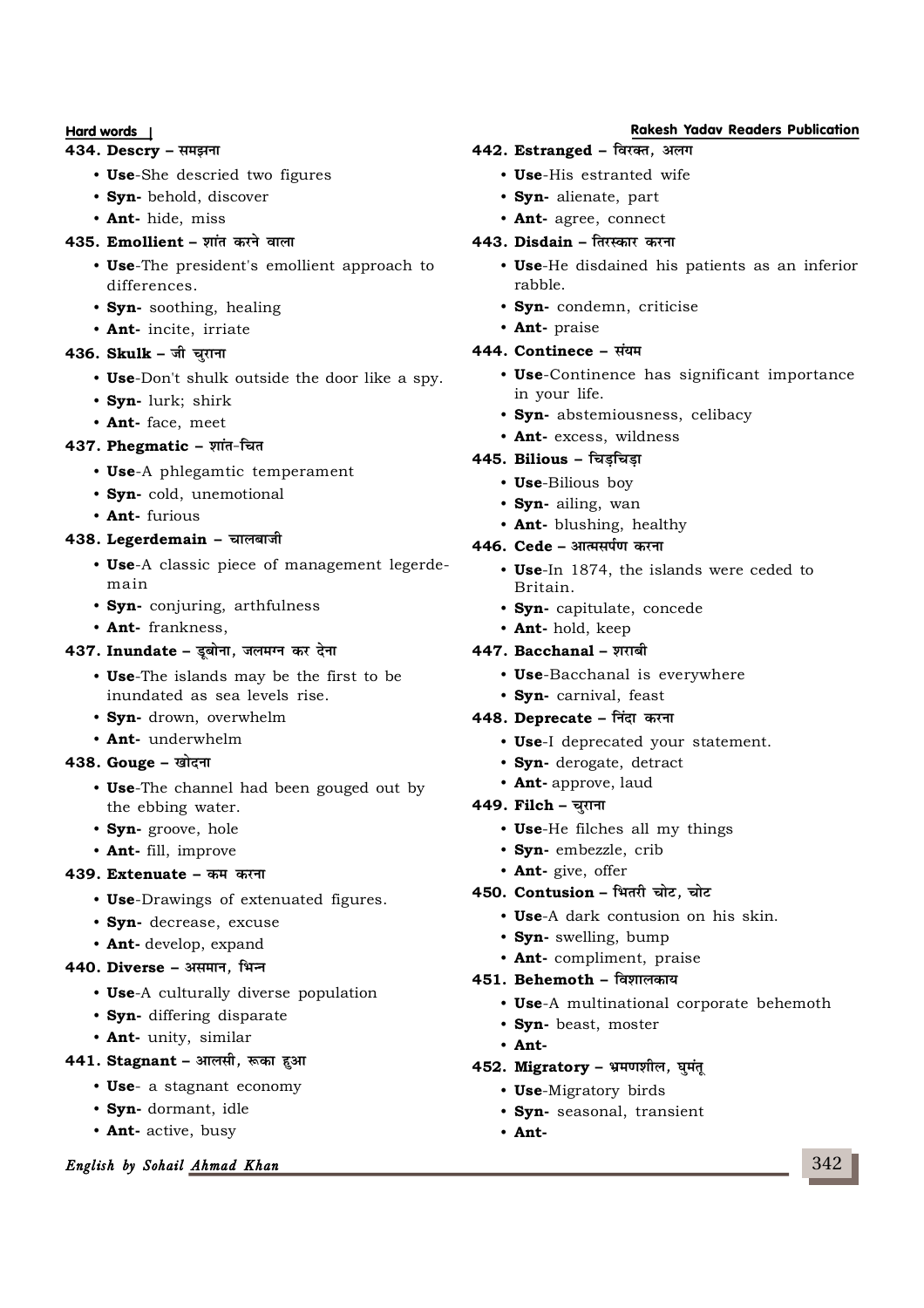## **453. Surly - चिड़चिड़ा, उदास**

- **Use**-Surly nature.
- **Syn-** boorish, dour
- **Ant-** bright, happy

## 454. **Progenitor - अग्रगामी, पुरखा**

- **Use**-His children were the progenitors of many of India's noble families
- **Syn-** ancestor, begetter
- **Ant-** descendant

## $455.$  Inter – दफनाना

- **Use**-he was interred with the military honours due to him
- **Syn-** entomb, inhume
- **Ant-** dig up, exhume

## **456. Fulsome - घृणित**

- **Use**-Fulsome work
- **Syn-** adulatory, bombastic
- **Ant-** reasonable, sincere

## $457.$  **Congeal - जमना**

- **Use**-congealed blood
- **Syn-** curdle, thicken
- **Ant-** heat, melt

## **458. Confluence - संगम, मेल**

- **Use**-The confluence of ganga and yamuna
- **Syn-** unite, merge
- **Ant-** scatter

## **459. Incognito – अज्ञात रूप से**

- **Use**-An incognito visit
- **Syn-** anonymous, bearded
- **Ant-** known, openly
- **460. Fitful अस्थिर, रूक-रूककर** 
	- **Use**-A fitful night's sleep.
	- **Syn-** desultory, intermittent
	- **Ant-** constant, regular

## $461.$  **Fledgeling - अनुभवहीन**

- **Use**-Fledgeling democracies.
- **Syn-** apprentice, chick
- **Ant-** expert, professional

## <u>**462. Vignette – चित्र**</u>

- **Use**-Each vignette represents one of the four seasons
- **Syn-** scene, sketch
- **Ant-**
- **463. Solstice संक्राांति साल में दो बार जब सर्य अधिकतम दुरी पर होता हैं** )
	- **Use**-The summer/winter solstice
	- **Syn-** ceiling, crest
	- **Ant-** base, bottom

## **English by Sohail Ahmad Khan**

## **Hard words Rakesh Yadav Readers Publication**

- **464. Verdant हरा-भरा** 
	- **Use**-Verdant valleys
	- **Syn-** flourishing, grassy
	- **Ant-** dying
- $465.$  **Burnish चमकना** 
	- **Use**-Highly burnished armour.
	- **Syn-** buff, furbish
	- **Ant-** dull, tarnish

## **466. Dross - कड़ा, साधारण**

- **Use**-Alchemists tried to create gold from dross.
- **Syn-** dress, less
- **Ant-** assets, prossessions

## **467. Domineer – कठोरता से शासन करना**

- **Use**-King domineer his subject.
- **Syn-** bend, bluster
- **Ant-** assist, help

## **468. Wizened - सूखा हुआ, घिसा हुआ**

- **Use**-a wizened little man
- **Syn-** diminished, gnarled
- **Ant-** moist, smooth

## **469. Distaff - महिला से संबंधित**

- **Use**-Marriage is still the passport to distaff power
- **Syn-** female, womanly
- **Ant-**

## **470. Sublimate - परिशुद्ध करो।**

- **Use**-To sublimate your idea.
- **Syn-** clean, rarefy
- **Ant-** dirty, soil

## **471. Winsome - मनोहर, आनन्दमय**

- **Use**-A winsome smile
- **Syn-** appealing, cute
- **Ant-**

## **472. Stricture - निंदा**

- **Use**-His strictures on their lack of civic virtue.
- **Syn-** blame, criticism
- **Ant-** compliment, praise

## **473. Promulgate - प्रचार करना**

- **Use**-I want to promulgate my idea in the world.
- **Syn-** declare, notify
- **Ant-** bottle up, gather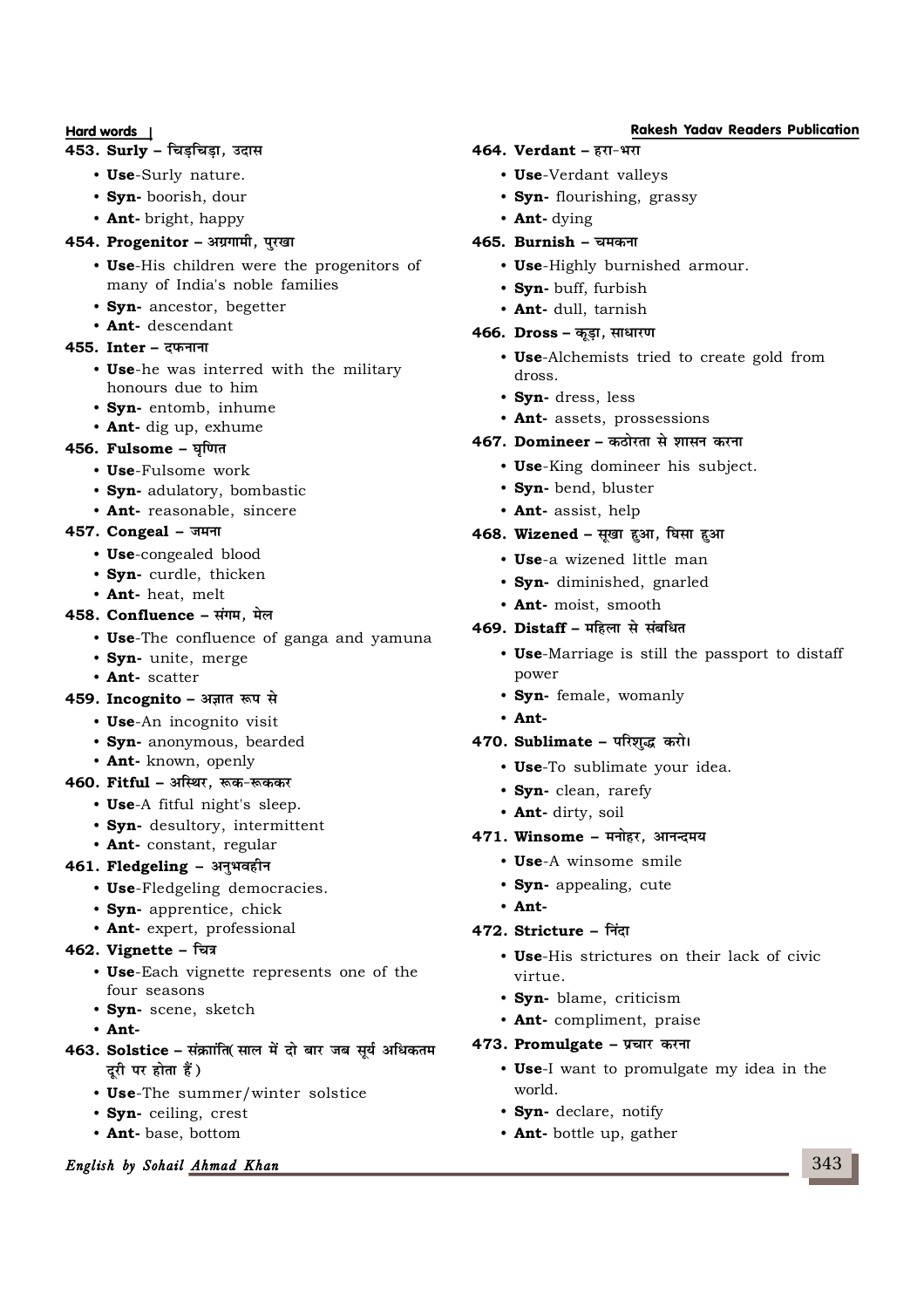## **474. Spawn - जन्म देना, पैदा करना**

- **Use**-The band's album spawned a string of hit singles.
- **Syn-** create, generate
- **Ant-** destroy, kill

## **475. Prognosticate - भविष्य बतलाना**

- **Use**-The economists were prognosticating financial condition
- **Syn-** adumbrate, augur
- **Ant-**

#### **476. Inveigh – निंदा करना**

- **Use**-I always inveigh your thought about women.
- **Syn-** admonish, bereate
- **Ant-** accept, agree

## **477. Chagrin – तंग करना. कष्ट देना**

- **Use**-Don's chagrin innocent person.
- **Syn-** dismay, balk
- **Ant-** comfort, happiness

## **478. Inveterate - हठी. जिददी**

- **Use**-He is a vinveterate liar.
- **Syn-** addicted, habitual
- **Ant-** short-lived

## **479. Interdict – रोक लगाना, प्रतिबंध लगाना**

- **Use**-Society will never interdict sex
- **Syn-** ban, forbid
- **Ant-** aid, allow

## **480. Chalice – कटोरा. प्याला**

- **Use**-we have lots of chalice in our home
- **Syn-** cup, goblet
- **Ant-**

## **481. Interloper – हस्तक्षेप करने वाला**

- **Use**-She felt like an interloper in her family
- **Syn-** intruder, trespasser
- **Ant-**

## **482. Cherubic - सुंदर, मनमोहक**

- **Use**-A round, cherubic face
- **Syn-** adorable, cherubical.
- **Ant-**

## **483. Interminable - अनंत, अपार**

- **Use**-An interminable speech
- **Syn-** boundless, continuous
- **Ant-**brief, ceasing

## **484. Coalesce - संयुक्त होना**

- **Use**-Two companies had coalesced for becoming a big brand.
- **Syn-** consolidate, fuse
- **Ant-** divide, disconnect

## **English by Sohail Ahmad Khan**

### **Hard words Rakesh Yadav Readers Publication**

- **485. Internecine परस्पर, आपसी** 
	- **Use**-Internecine feuds
	- **Syn-** civil, domestic
	- **Ant-** alien, foreign

#### **486. Blandish - चापलूसी करना**

- **Use**-He always blandishes his seniors.
- **Syn-** allure, cajole
- **Ant-** discourage, repel

### **487. Staid – शांत, गम्भीर**

- **Use**-Staid image
- **Syn-** decorous, somber
- **Ant-** excited, fun

## **488. Bourgeois - मध्यवर्गीय**

- **Use**-A rich, bored, bourgeois family.
- **Syn-** materialistic, common
- **Ant-** adventurous, imaginative

## **489. Stilted - अस्वाभाविक**

- **Use**-We made stilted conversation
- **Syn-** formal, laboured
- **Ant-** relaxed, genuine

#### **490. Bulwark - चारदिवारी, बचाव**

- **Use**-A bulwark against extremism
- **Syn-** bastion, fortress
- **Ant-** harm, hurt

## **491. Bevy - झण्ड, मण्डलीय**

- **Use**-He was surrounded by a bevy of beautiful girls
- **Syn-** assembly, collcetion
- **Ant-** individual, one

## **492. Simper - बनावटी मुस्कराहट**

- **Use**-He just simpered at me.
- **Syn-** beam, grin
- **Ant-**

## **493. Retrench – कटौती करना**

- **Use**-we need to retrench our monthly expenditure.
- **Syn-** conserve, curtail
- **Ant-** sequander, lavish

## **494. Serendipity - आकस्मिक लाभ**

- **Use**-A fortunate stroke of serendipity
- **Syn-** fluke, break
- **Ant-** bad luck, misfortune

## **495. Revere – आदर करना**

- **Use**-He is now revered as a national hero.
- **Syn-** admire, adore
- **Ant-** abhor, condemn